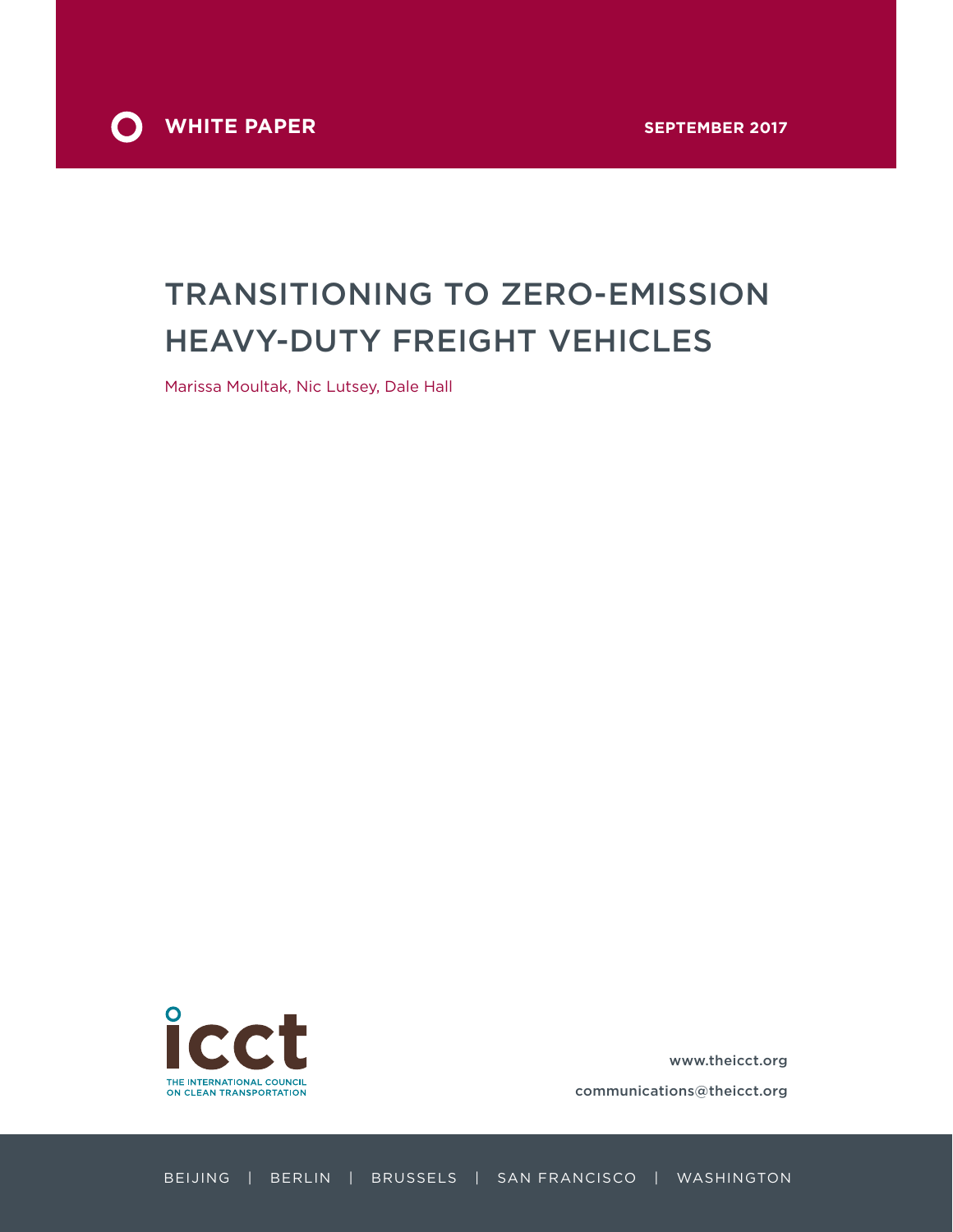### ACKNOWLEDGMENTS

This work was conducted for the International Zero-Emission Vehicle (ZEV) Alliance and is supported by its members (British Columbia, California, Connecticut, Germany, Maryland, Massachusetts, the Netherlands, New York, Norway, Oregon, Québec, Rhode Island, the United Kingdom, and Vermont). Members of the ZEV Alliance provided key input on activities, demonstrations, and policy in each of their jurisdictions. Josh Miller provided key data inputs to evaluate truck emissions. Members of the ZEV Alliance provided critical reviews on an earlier version of the report. Their review does not imply an endorsement, and any errors are the authors' own.

International Council on Clean Transportation 1225 I Street NW Suite 900 Washington, DC 20005 USA

[communications@theicct.org](mailto:communications%40theicct.org?subject=) |<www.theicct.org>| [@TheICCT](https://twitter.com/TheICCT)

© 2017 International Council on Clean Transportation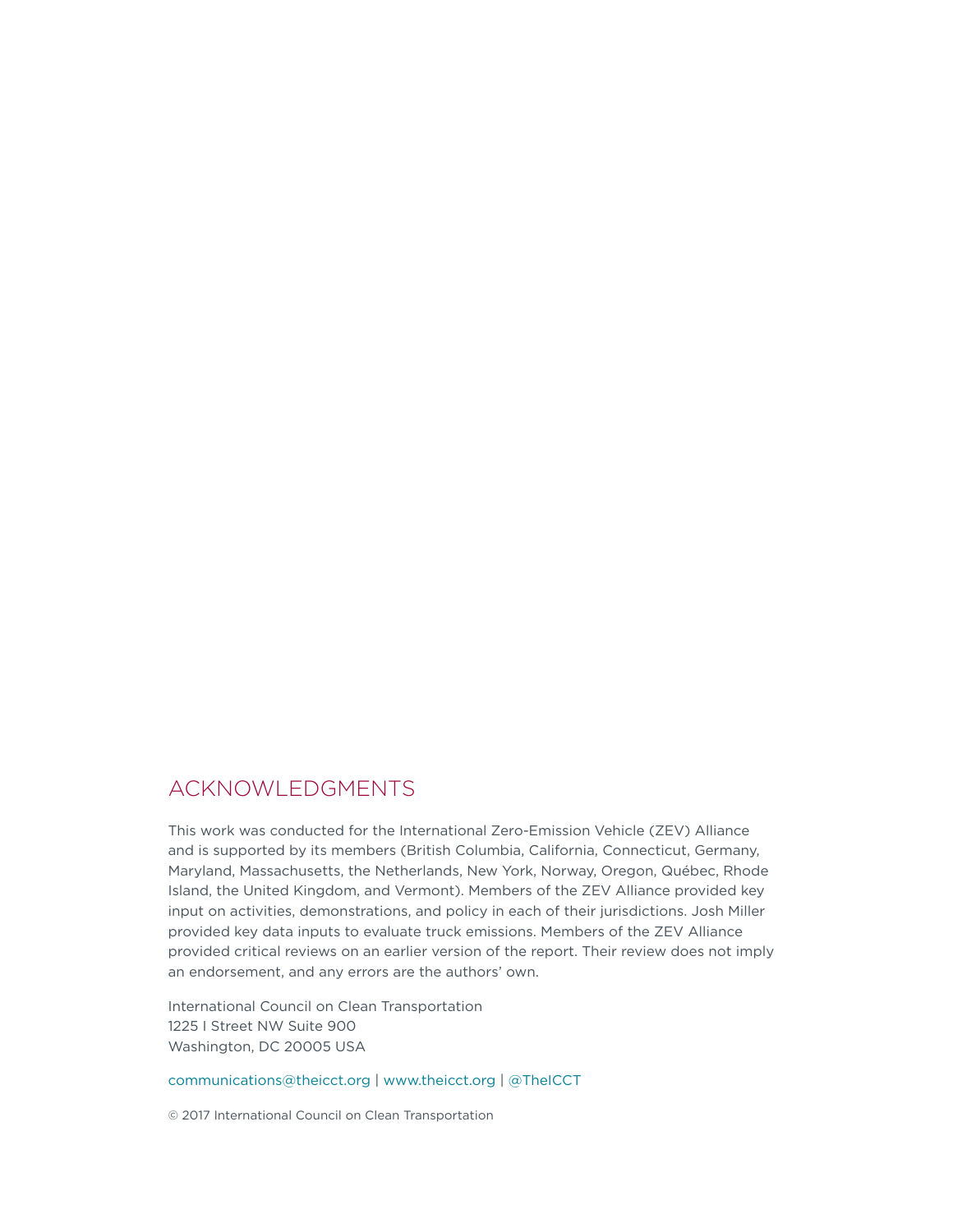# TABLE OF CONTENTS

| L.          |  |
|-------------|--|
| н.          |  |
|             |  |
|             |  |
|             |  |
|             |  |
|             |  |
|             |  |
|             |  |
|             |  |
|             |  |
|             |  |
| $V_{\cdot}$ |  |
|             |  |
|             |  |
|             |  |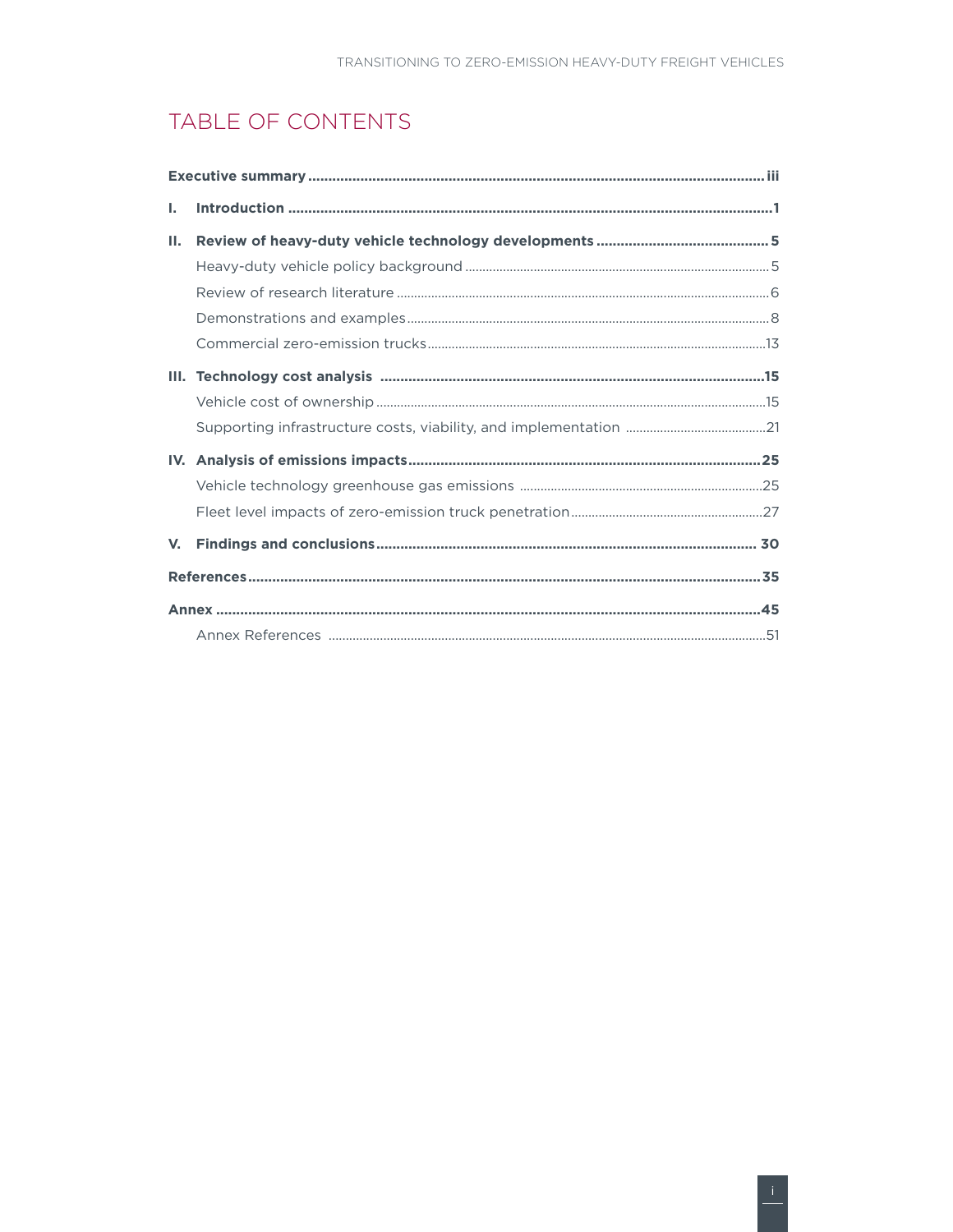# LIST OF FIGURES

| Figure 1. Global vehicle stock, distance traveled, and life-cycle road transport                                                                                                                                                             |  |
|----------------------------------------------------------------------------------------------------------------------------------------------------------------------------------------------------------------------------------------------|--|
| Figure 2. Projected global freight activity and life-cycle greenhouse gas                                                                                                                                                                    |  |
| <b>Figure 3.</b> Ranges of zero-emission medium- and heavy-duty trucks currently                                                                                                                                                             |  |
| <b>Figure 4.</b> Cost of ownership in China, Europe, and the United States for<br>each long-haul heavy-duty truck technology for a vehicle purchased in<br>2015-2030 broken down by capital cost, maintenance cost, and fuel cost 18         |  |
| Figure 5. Additional cost for four different greenhouse gas reduction scenarios<br>compared to the reference case (all fossil fuel use) for the long-haul heavy-duty<br>freight transport sector in Germany (based on Kasten et al., 2016)21 |  |
| Figure 6. China, Europe, and U.S. lifecycle CO <sub>2</sub> emissions over vehicle lifetime<br>(left axis) and per kilometer (right axis) by vehicle technology type  24                                                                     |  |
| Figure 7. Lifecycle CO <sub>2</sub> e emissions from Europe heavy-duty tractor-trailer<br>fleet from 2015-2050, with base case, efficiency improvements, fuel                                                                                |  |

# LIST OF TABLES

| Table 1. Quantitative studies of medium- and heavy-duty electric-drive vehicles 4                                                                |
|--------------------------------------------------------------------------------------------------------------------------------------------------|
|                                                                                                                                                  |
|                                                                                                                                                  |
| <b>Table 4.</b> In-road and catenary charging heavy-duty electric vehicle                                                                        |
| <b>Table 5.</b> Medium- and heavy-duty hydrogen fuel cell vehicle demonstration projects10                                                       |
| <b>Table 6.</b> Estimated vehicle component costs for vehicles purchased in 2015-203015                                                          |
| <b>Table 7.</b> Total estimated tractor-trailer capital costs (in thousands of 2015 U.S. dollars) 16                                             |
| <b>Table 8.</b> Fuel carbon intensities ( $gCO2e/MJ$ ) for 2015 and 2030 and the                                                                 |
| Table 9. GHG emissions from EU tractor-trailers for baseline, fuel cell<br>vehicle-intensive, and electric vehicle-intensive scenarios for 2050, |
| <b>Table 10.</b> Summary of promising segments, benefits, and barriers for                                                                       |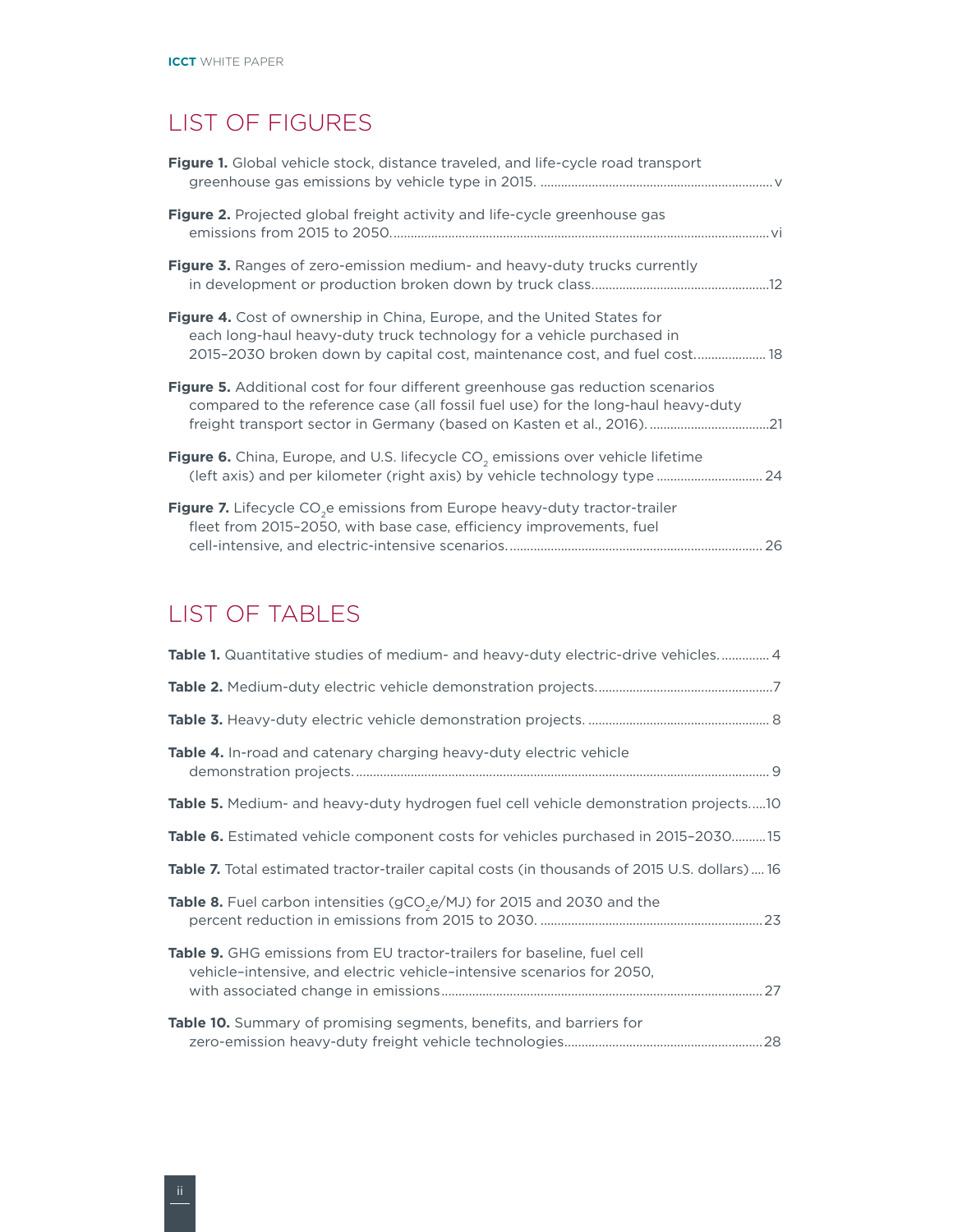# <span id="page-4-0"></span>EXECUTIVE SUMMARY

A clear path toward decarbonization of the heavy-duty freight sector has been elusive. Barriers to the growth of electric and hydrogen fuel cell heavy-duty commercial freight trucks include limited technology availability, limited economies of scale, long-distance travel requirements, payload mass and volume constraints, and a lack of refueling and recharging infrastructure. Many governments and companies are seeking to break down such barriers to help decarbonize heavy-duty freight trucks.

In this report, we assess zero-emission heavy-duty vehicle technology to support decarbonization of the freight sector. We compare the evolution of heavy-duty diesel, diesel hybrid, natural gas, fuel cell, and battery electric technologies in the 2025–2030 timeframe. We synthesize data from the research literature, demonstrations, and low-volume commercial trucks regarding their potential to deliver freight with zero tailpipe emissions. We analyze the emerging technologies by their cost of ownership and life-cycle greenhouse gas emissions for the three vehicle markets of China, Europe, and the United States.

Based on this work, we assess the relative advantages and disadvantages among the various emerging electric-drive technologies. Table ES-1 summarizes our findings regarding the zero-emission heavy-duty vehicle technology benefits and barriers to widespread adoption. The table shows results for the three main zero-emission technology areas: plug-in electric, catenary or in-road charging electric, and hydrogen fuel cell vehicles. Each technology offers the prospect of lower carbon emissions, no tailpipe emissions, and greater renewable energy use. Matching specific electric and hydrogen technologies to particular truck segments can help overcome barriers such as traveling range, infrastructure, and recharging time.

| <b>Technology</b>                                    | <b>Benefits</b>                                                                                                                                                                                                             | <b>Prevailing barriers to</b><br>widespread viability                                                                                                                   | <b>Promising segments</b><br>for widespread<br>commercialization                                                                                     |
|------------------------------------------------------|-----------------------------------------------------------------------------------------------------------------------------------------------------------------------------------------------------------------------------|-------------------------------------------------------------------------------------------------------------------------------------------------------------------------|------------------------------------------------------------------------------------------------------------------------------------------------------|
| Electric (plug-in)                                   | • Reduce greenhouse gas emissions<br>• Eliminate local air pollution<br>• Reduce fueling costs<br>• Reduce maintenance costs<br>• Increase energy efficiency<br>• Increase renewable energy use                             | • Limited electric range<br>• Vehicle cost (battery)<br>• Charging time (unless)<br>battery swapping is<br>utilized)<br>• Cargo weight and size                         | • Light commercial urban<br>delivery vans<br>• Medium-duty regional<br>delivery trucks<br>• Refuse trucks                                            |
| <b>Electric</b><br>(catenary or in-road<br>charging) | • Reduce greenhouse gas emissions<br>• Eliminate local air pollution<br>• Reduce fueling costs<br>• Reduce maintenance costs<br>• Increase energy efficiency<br>• Increase renewable energy use<br>• Enable regional travel | • Infrastructure cost<br>• Standardization across<br>regions<br>• Complete infrastructure<br>network before vehicle<br>deployment<br>• Visual obstruction<br>(catenary) | • Medium-duty trucks and<br>heavy-duty tractor-trailers<br>on medium-distance<br>routes with high freight<br>use<br>• Drayage trucks around<br>ports |
| Hydrogen fuel cell                                   | • Reduce greenhouse gas emissions<br>• Eliminate local air pollution<br>• Increase energy efficiency<br>• Enable quick refueling time<br>• Increase renewable energy use                                                    | • Refueling infrastructure<br>cost<br>• Renewable hydrogen cost<br>• Vehicle costs (fuel cell)                                                                          | • Heavy-duty tractor-trailers<br>in long-haul operation<br>• Drayage trucks around<br>ports                                                          |

**Table ES-1.** Summary of promising segments, benefits, and barriers for zero-emission heavy-duty freight vehicle technologies.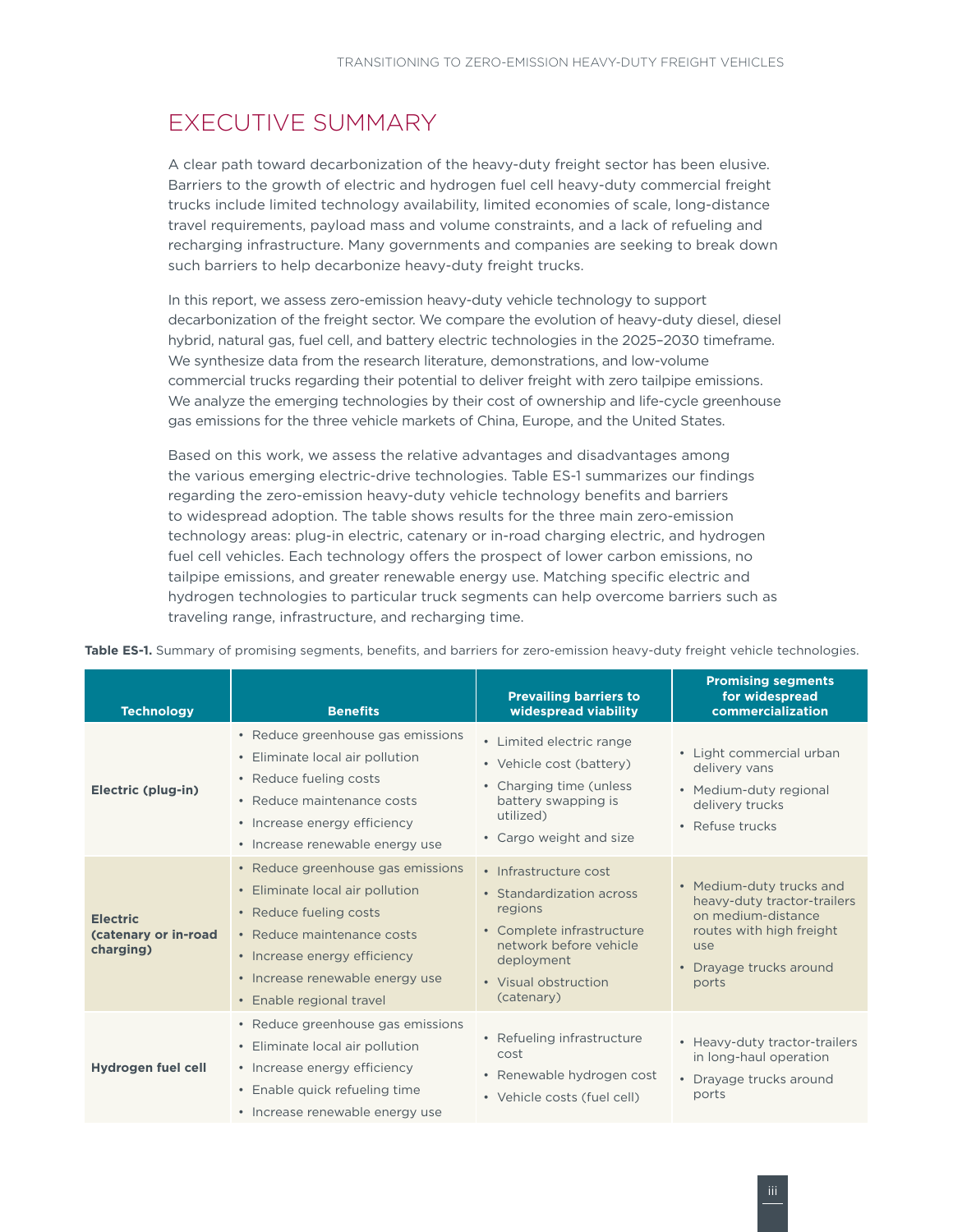We also assess and discuss these factors to better understand the prospects for widespread commercialization over the 2025 and beyond timeframe. Based on the research findings, we draw the following three conclusions regarding emerging vehicle zero-emission technologies for heavy-duty vehicles.

*Electric-drive heavy-duty vehicle technologies are essential to fully decarbonize the transport sector***.** Heavy-duty freight trucks are disproportionate contributors to pollution, representing less than one tenth of all vehicles but roughly 40% of their carbon emissions, and their activity keeps growing. Electric-drive technologies, similar to those being commercialized in cars, will be essential to decarbonize the heavy-duty sector and help meet climate stabilization goals. Whereas the more efficient potential diesel technologies can reduce carbon emissions by about 40%, electric-drive technologies powered by renewable sources can achieve over an 80% reduction in fuel life-cycle emissions.

*By 2030, electric-drive heavy-duty vehicle technologies could offer cost-effective opportunities for deep emission reductions*. Major projects involving heavy-duty electric and hydrogen fuel cell vehicle technologies show great potential due to their much greater efficiency and use of available low-carbon fuel sources. We find that overhead catenary electric heavy-duty vehicles would cost approximately 25%–30% less, and hydrogen fuel cells at least 5%–30% less, than diesel vehicles to own, operate, and fuel in the 2030 timeframe. Key drivers for cost-effectiveness are battery pack costs dropping to below \$150 per kilowatt-hour, hydrogen fuel costs dropping to below the per-energy-unit cost of diesel, and the cost of the associated infrastructure decreasing over time.

*Different electric-drive technologies are suitable for different heavy-duty vehicle segments, but massive infrastructure investments would be needed*. Advances in battery packs and other electrical components will enable shorter distance urban commercial vans to become plug-in electric, similar to cars. Battery electric vehicles with overhead catenary or in-road charging can enable electric zero-emission goods transport on and around heavily traveled freight corridors. Hydrogen fuel cell technology might be especially key for longer-distance duty cycles. These technologies each have formidable barriers and will require sustained and extensive infrastructure investments by government and industry (e.g., overhead transmission, in-road charging, hydrogen refueling stations).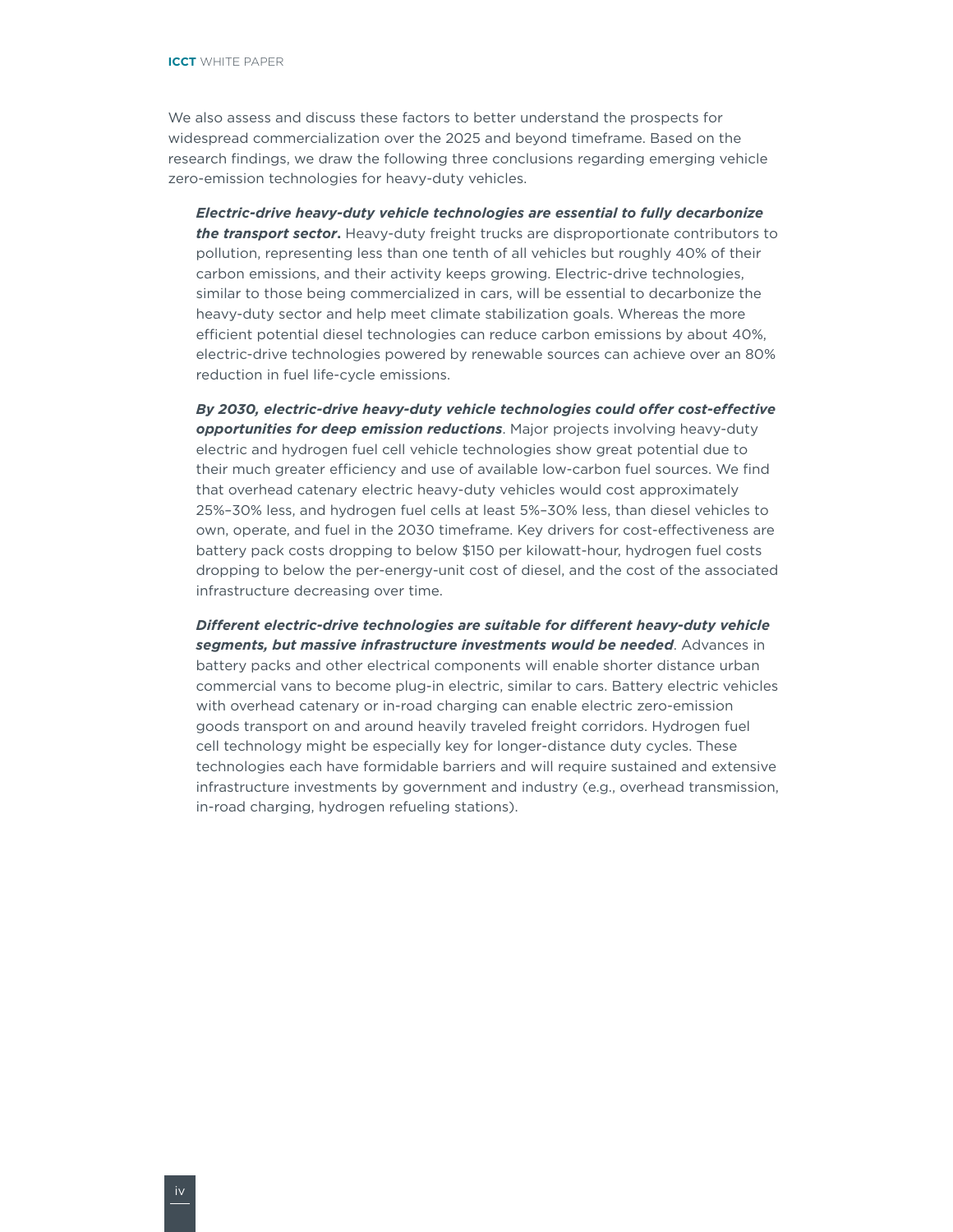### <span id="page-6-0"></span>I. INTRODUCTION

The transition to electric-drive vehicles is widely regarded as critical for the transportation sector. Electric-drive vehicles, including battery electric, plug-in hybrid, and hydrogen fuel cell vehicles, offer the potential for a vehicle fleet to shift away from petroleum fuels and bring dramatic emission reductions that are needed to achieve long-term air quality and climate change goals. The transition to electric drive is already beginning for passenger automobiles, with millions of electric cars on roads around the world as of early 2017, and the same technology is now available for light commercial vans. In addition, hundreds of thousands of electric buses have been put into local service. Progress with heavy-duty commercial freight vehicles has been more limited, with dozens of demonstrations and prototypes, but few commercial offerings around the world.

There is growing interest in deploying advanced technologies in heavy-duty freight vehicles for a number of reasons, including climate change, energy diversification, and local air quality. The challenge of climate change provides a major overarching motivation for most major national and local governments, and the breakdown of truck activity helps underscore the imperative to focus not just on cars, but on heavy-duty freight vehicles as well.

[Figure](#page-6-1) 1 summarizes the breakdown of the world vehicle population, travel activity, and greenhouse gas emissions. Freight trucks, which primarily operate on diesel (and sometimes gasoline or natural gas), account for a large and growing share of local pollutant and greenhouse gas emissions. Despite representing merely 9% of the global vehicle stock and 17% of the total vehicle miles driven, freight trucks accounted for approximately 39% of the life-cycle road vehicle greenhouse gas emissions, with the share being even higher for other pollutants (ICCT, 2017; Miller and Façanha, 2014).



<span id="page-6-1"></span>**Figure 1.** Global vehicle stock, distance traveled, and life-cycle road transport greenhouse gas emissions by vehicle type in 2015.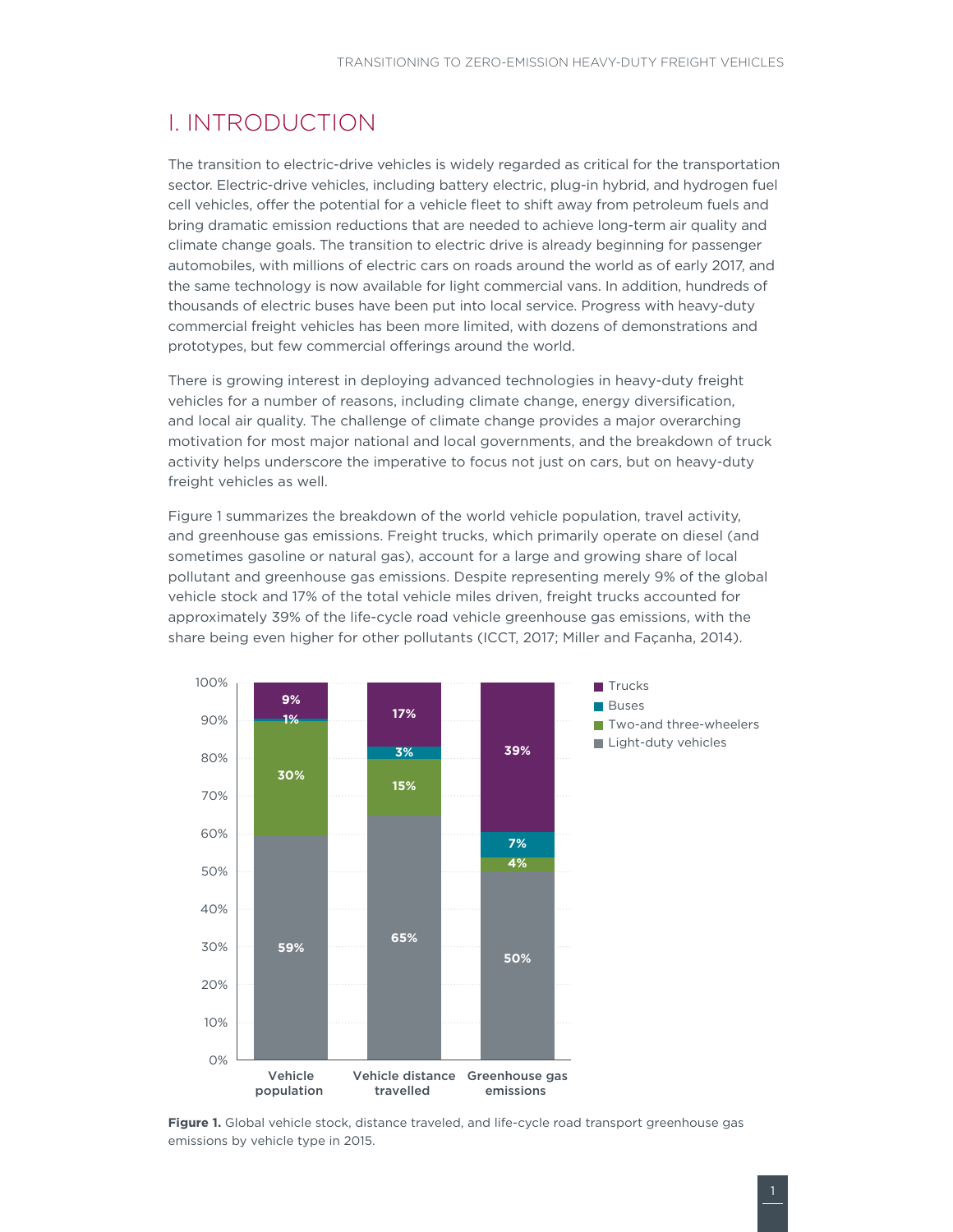<span id="page-7-0"></span>Heavy-duty vehicles' disproportionate contribution to global greenhouse gas emissions is expected to increase for decades to come due to a substantial increase in road freight activity. [Figure](#page-7-1) 2 illustrates the global freight activity and the life-cycle greenhouse gas emissions in carbon dioxide equivalent (CO<sub>2</sub>e) from 2015 projected through 2050 (ICCT, 2017; Miller and Façanha, 2014). The figure shows freight activity for light, medium, and heavy trucks in trillions of freight payload multiplied by distance traveled (corresponding to the left axis). The figure also, with the grey line, illustrates the associated life-cycle greenhouse gas emissions, including vehicle exhaust and upstream emissions to produce the trucks' fuels, based on business-as-usual vehicle efficiency trends (right axis). As shown, from 2015 to 2050, global truck freight activity and truck life-cycle greenhouse gas emissions are estimated to at least double under the business-as-usual scenario. The figure also illustrates how much of the heavy-duty freight activity is from the heaviest trucks—typically these are combination tractor-trailers with the tractors classified as Class 8 in the North America, or trucks with greater than 15-ton weight capacity in Europe. These heaviest vehicles represent over 60% of the freight truck metric tonkilometer activity and over 75% of the freight truck carbon dioxide  $(CO<sub>2</sub>)$  emissions and are the primary focus of this report.



<span id="page-7-1"></span>

In addition to the climate issues associated with the greenhouse gas emissions from freight transport, the associated local air pollution, particularly of oxides of nitrogen and particulate matter emissions, negatively impacts health and quality of life, particularly in areas near concentrated freight activity. These burdens are disproportionally experienced by the communities that live closest to freight hubs and corridors, most typically populated by low-income residents.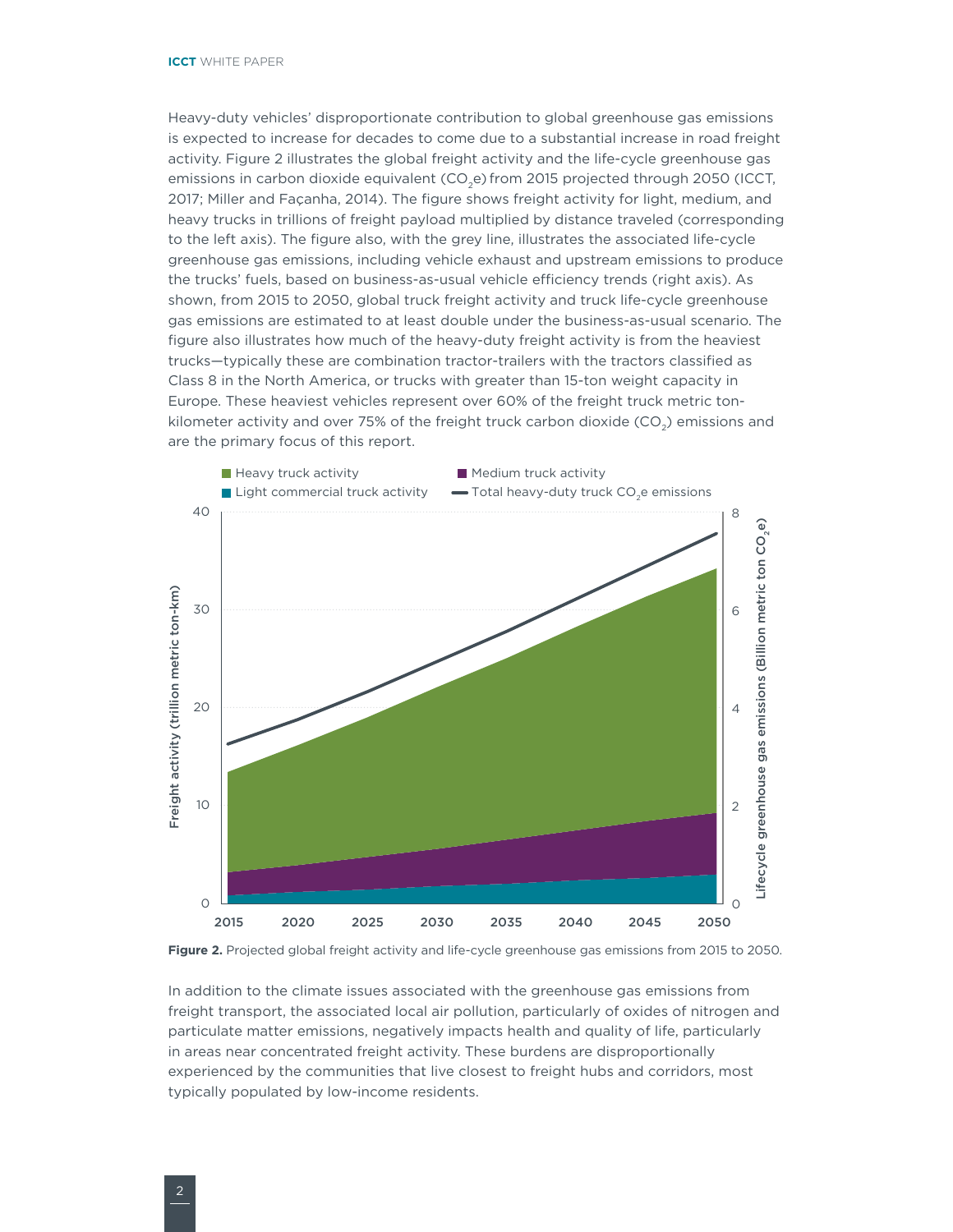Although increased vehicle efficiency and modern aftertreatment technology to reduce tailpipe emissions offer the lowest-cost emissions reductions, there are a number of more advanced emerging zero-emission vehicle technologies that could bring much deeper reductions. The increasing scale of electric car production, with cumulative global electric cars sales surpassing 2 million in the beginning of 2017, brings forth major cost reductions in batteries. New longer range models are paving the way for mainstream adoption. Furthermore, charging infrastructure to support such vehicles continues to grow (Hall & Lutsey, 2017). Feeding the progress, governments around the world are setting ever-ambitious targets to phase out combustion in favor of electric cars and reinforcing efforts with supporting policy, incentives, and infrastructure (e.g., see Lutsey, 2015; Lutsey, 2017; Slowik & Lutsey, 2016).

Many governments seek to break down barriers to help decarbonize heavy-duty freight trucks by leveraging their ongoing progress on electric cars. The activity and emissions trends introduced above increasingly indicate that long-term climate and air quality goals require that all major transport modes, including those for commercial freight, move toward much lower emissions, including with the broad application of plug-in electric and hydrogen fuel cell technology. Many of these technologies, in greater use in light-duty vehicles, are also being explored for deployment in heavy-duty freight vehicles.

Zero-emission buses are being deployed in growing numbers, and this could also help pave the way for zero-emission freight. Through 2016, this market development has been dominated by China; the country had over 280,000 electric buses, or over 95% of the world electric bus market (EV sales, 2017a, 2017b). Deployments of all-electric, plug-in hybrid, and fuel cell buses in Europe and the U.S. are increasing (e.g., Eudy, Post, & Jeffers, 2016; European Alternative Fuels Observatory, 2017). These bus deployments increase the production volume of batteries, fuel cell stacks, on-vehicle power electronics, electric motors, and charging and refueling equipment. This increasing component volume helps the development of a supplier base that is also likely to support heavy-duty freight technology. Likewise, the growing experience of charging and refueling providers on these bus deployments puts them in stronger position for installations for similar zero-emission freight applications in the future.

To inform such government activities on zero-emission heavy-duty vehicles, it is important to gain a clearer understanding of the potential viability for the various zero-emission heavy-duty vehicle technologies. Especially for the heaviest long-haul tractor-trailers, the activity and emissions appear to be the most problematic, and there appears to be a number of potential technology paths. Which technologies are most appropriate for which applications? What are the potential climate benefits of these vehicles considering their various fuel sources? What are the associated vehicle technology costs? This paper seeks to address these questions and discuss the potential for an electric drive heavy-duty fleet.

To help address these questions about the potential for deep emission cuts for heavy-duty vehicles, we focus on electric and hydrogen fuel cell vehicle technologies. Various forms of these technologies would leverage electric and fuel cell developments in cars, light-commercial vans, and buses. Beyond simply plugging in to the electric grid, electric heavy-duty vehicles could use battery swapping stations or "e-roads" with inductive dynamic charging embedded in roadways or via overhead catenary electricity transmission. E-roads provide a continuous source of power to vehicles, directly transmitting electricity to the electric motor and charging an on-board battery.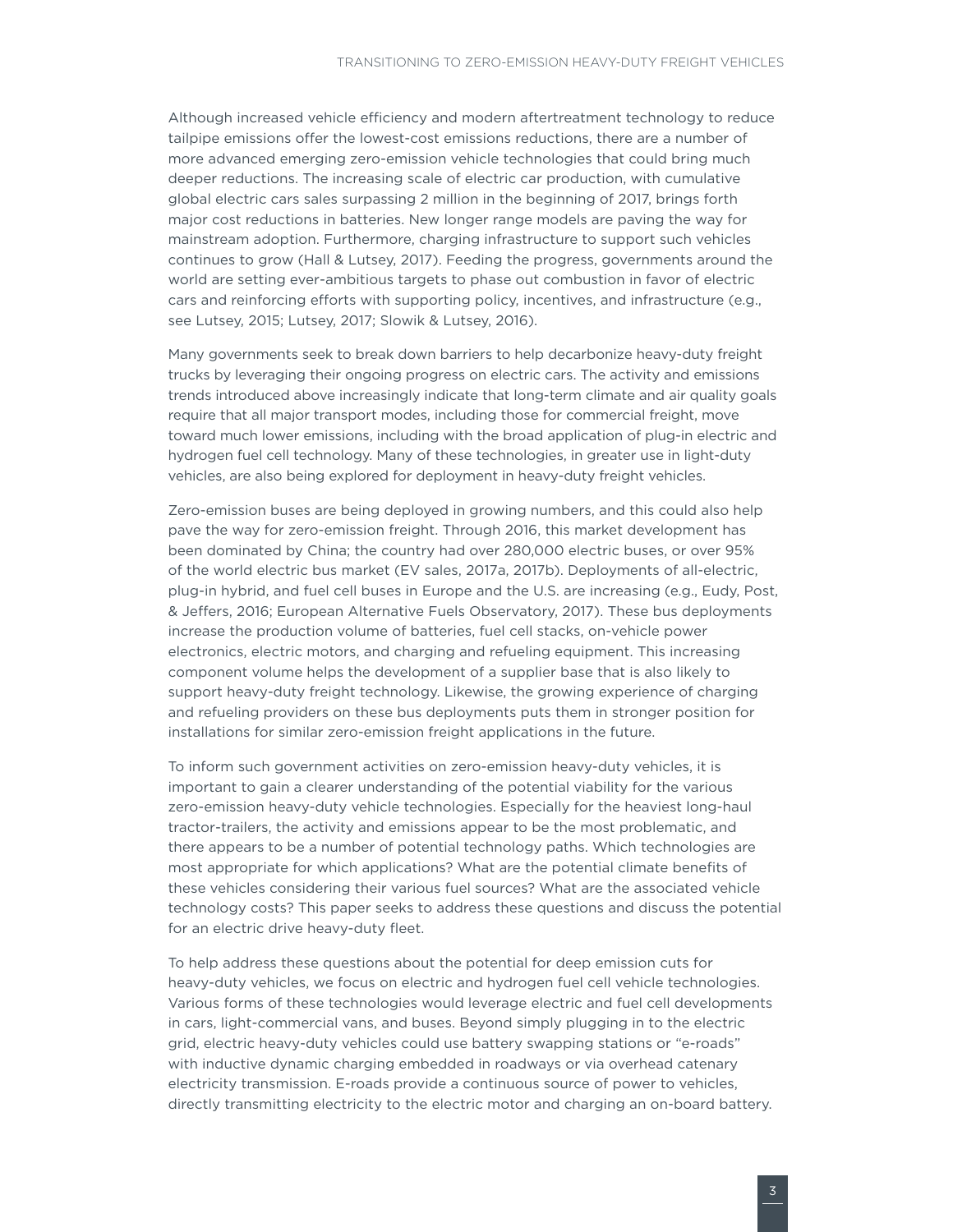When these catenary systems are deployed on various highway segments, they allow for greater range and significantly smaller batteries. The vehicles used on e-roads are equipped with either full electric drivetrains, where the pantograph or inductive coils and power electronics are combined with a battery pack, or a hybrid drivetrain, with a combustion engine. The hybrid drivetrain or additional battery capacity allow the vehicle to travel greater range from the e-roads. Fuel cells use on-board hydrogen storage and electrochemically convert hydrogen to electricity to power the vehicle to enable long-range and quick fuel times. Each of these options provides the potential for much greater on-vehicle efficiency and renewable energy sources.

In Section II, we review heavy-duty vehicle technology developments to compile data from the research literature, demonstration fleets, and low-volume commercial truck models and provide context for analysis of zero-emission technologies that follows. Then, in Section III, we assess the major vehicle technologies, comparing the evolution of diesel, diesel hybrid, natural gas, fuel cell, battery electric, dynamic induction grid, and overhead catenary in the 2025–2030 timeframe in a vehicle-related cost-ofownership framework. In Section IV, we analyze these technologies by their life-cycle greenhouse gas emissions, including upstream fuel cycle emissions, based on the three vehicle markets of China, Europe, and the U.S. Finally, in Section V, we summarize and discuss the results.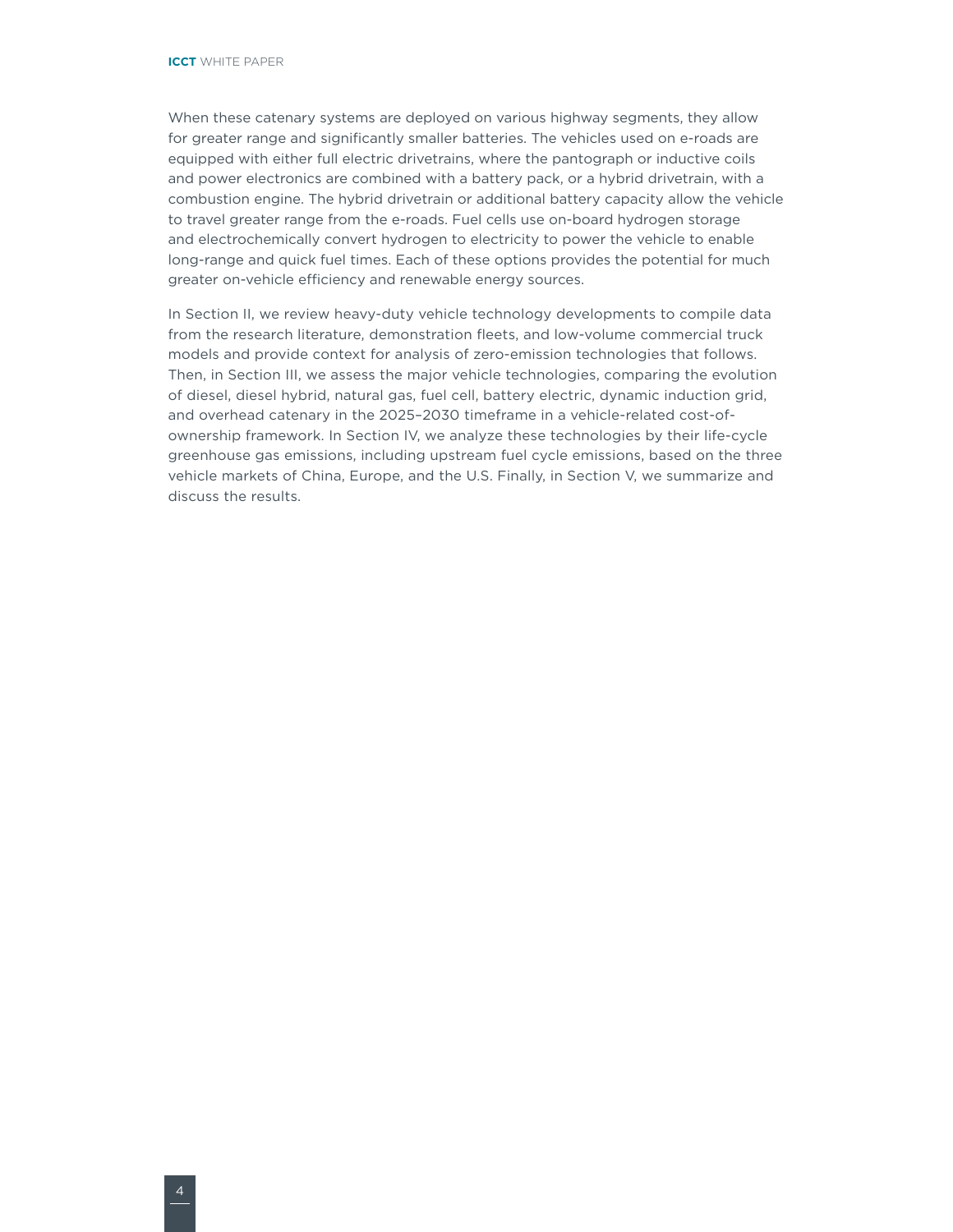# <span id="page-10-0"></span>**II. REVIEW OF HEAVY-DUTY VEHICLE** TECHNOLOGY DEVELOPMENTS

To provide context and additional background for the analysis below, this section first introduces existing heavy-duty vehicle policy. In the subsequent subsections, we summarize the associated research literature, physical truck demonstrations, and announced commercial truck offerings regarding zero-emission heavy-duty vehicle technologies.

#### **HEAVY-DUTY VEHICLE POLICY BACKGROUND**

Because of the projected increase in heavy-duty activity, and with more stringent efficiency standards implemented for light-duty vehicles compared to heavy-duty-vehicles, the portion of greenhouse gas emissions from heavy-duty vehicles is expected to continue to increase under business-as-usual conditions. A primary driver for this trend is that freight vehicle efficiency will tend to remain relatively constant without regulations that require available efficiency technologies be deployed (Davis, Williams, & Boundy, 2016; Muncrief & Sharpe, 2015). To date, only a handful of countries—Canada, China, Japan, and the U.S. have implemented efficiency and greenhouse gas emissions standards. The European Union is widely expected to propose heavy-duty CO<sub>2</sub> regulations in the near future. Standards in the EU will likely open the doors for other countries in Asia and Latin America that pattern their standards on the European Commission's vehicle regulations. Less than half of heavyduty new vehicle sales globally are regulated for efficiency or CO<sub>2</sub>, compared to over 80% of the world's passenger vehicles (Miller and Façanha, 2014).

By improving engine efficiency, aerodynamics, and aftertreatment technology, there is the potential for substantial, highly cost-effective improvements in heavy-duty vehicle efficiency and emissions. In the U.S., the efficiency and CO<sub>2</sub> regulations will cut business-as-usual heavy-duty vehicle fuel use by over one third by 2050 (Sharpe et al., 2016). Although the necessary technology improvements to meet those standards have an associated increase in technology costs, the fuel efficiency improvements lead to expected payback periods ranging from 2 to 4 years for the various vehicle types. The efficiency regulations include special provisions for electric trucks (e.g., disregarding upstream emissions and providing multipliers to count them multiple times), but they are not expected to play significantly in regulatory compliance (Lutsey, 2017; U.S. EPA and U.S. DOT, 2016). Electric-drive truck technology is similarly not needed to comply with near-term conventional pollutant emission regulations, where technologies such as exhaust gas recirculation systems and diesel particulate filters can greatly reduce negative health impacts associated with heavy-duty diesel engines. For manageable costs of approximately  $$7,000$  per vehicle, nitrogen oxide (NO<sub>x</sub>) and particulate matter (PM) emissions could be reduced by over 95% (Posada, Chambliss, & Blumberg, 2016) for vehicles that can typically cost well over \$100,000.

These technologies are attractive for near-term progress, but this incremental approach is more limited in the long-term, when much deeper emission cuts are necessary to meet government environmental goals and global climate protection commitments. In the 2030–2045 timeframe, advanced efficiency technologies are expected to offer a potential fuel consumption reduction of 40%–52% in combination tractor-trailers, and up to 30%–36% for rigid delivery trucks (Delgado, Miller, Sharpe, & Muncrief, 2016). Looking beyond truck efficiency improvements, freight transport efficiency gains through further optimization of routes and sharing trucks and warehouses between companies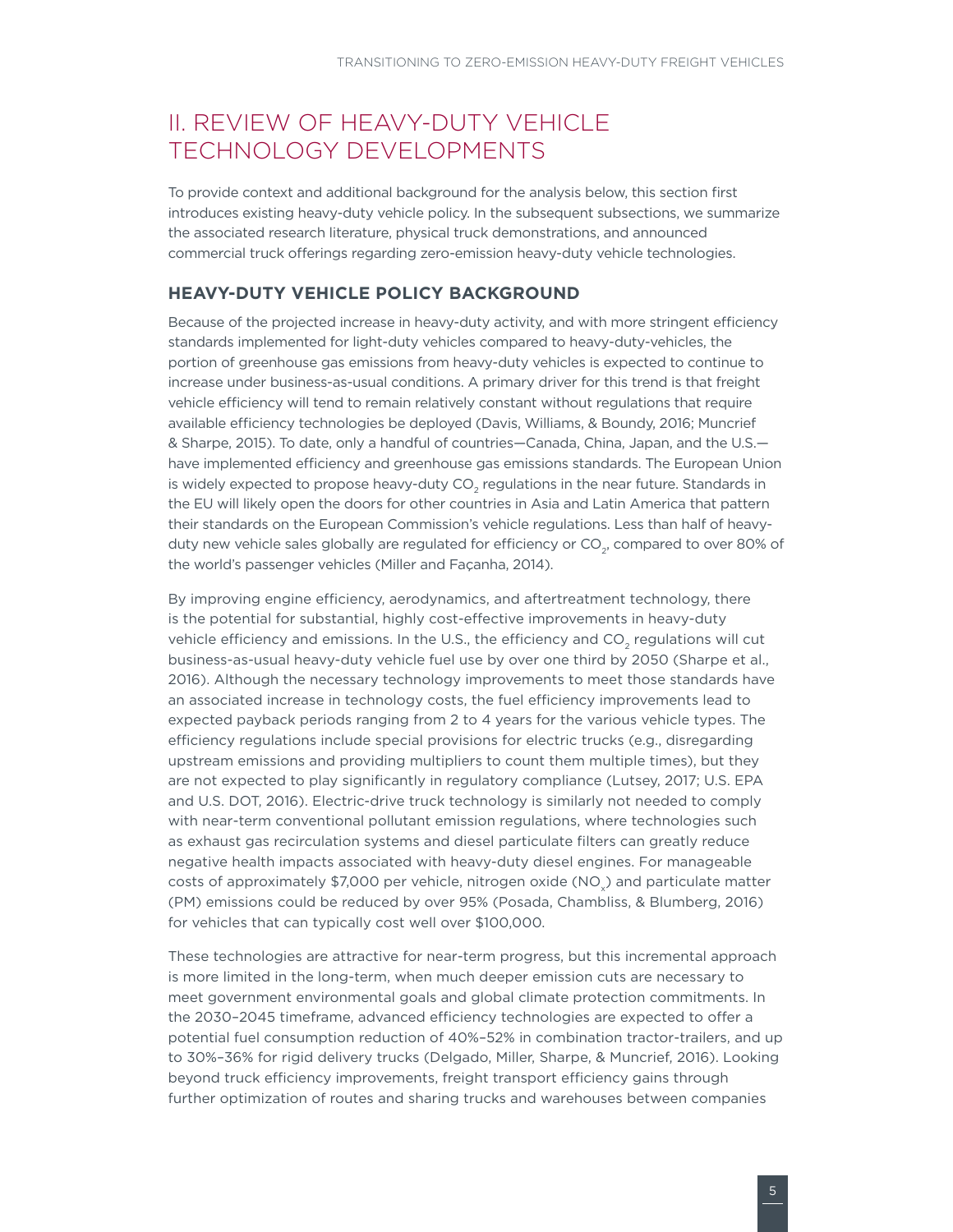<span id="page-11-0"></span>could reduce  $CO<sub>2</sub>$  emissions by one third (OECD/ITF, 2017). In addition, biofuels can be a partial solution, if and when broader sustainability and indirect land use change impacts are more fully addressed. However, with the anticipated increase in heavy-duty vehicle freight shipping and with their slow fleet turnover, even widespread adoption of these approaches would still not result in a net improvement in CO<sub>2</sub> emissions and fuel consumption in 2050 compared to 2015. To meet international climate stabilization goals, more ambitious emissions-reduction approaches, including zero-emission heavyduty vehicles using low-carbon upstream energy sources, will be necessary.

#### **REVIEW OF RESEARCH LITERATURE**

Although few zero-emission heavy-duty commercial freight vehicles are on the road today, a variety of studies over the past 5 years have considered the feasibility of a number of technologies and their potential to reduce emissions. Table 1 lists the associated technical research studies and identifies the vehicle types, technologies, and analytical estimates in each report. Because of the uncertain and quickly changing technologies involved, cost estimates and conclusions vary greatly between the reports. In addition, the scope of each report varies greatly, including which region, truck types, duty cycles, and fuel cost assumptions were considered.

|  |  |  |  |  |  | <b>Table 1.</b> Quantitative studies of medium- and heavy-duty electric-drive vehicles. |
|--|--|--|--|--|--|-----------------------------------------------------------------------------------------|
|--|--|--|--|--|--|-----------------------------------------------------------------------------------------|

|                                                     |                                      |                  | <b>Vehicle Types</b> |            | <b>Technology</b> |                            |                            | <b>Analysis</b> |             |                 |              |
|-----------------------------------------------------|--------------------------------------|------------------|----------------------|------------|-------------------|----------------------------|----------------------------|-----------------|-------------|-----------------|--------------|
| <b>Study</b>                                        | <b>Region</b>                        | <b>Timeframe</b> | <b>LCV</b>           | <b>MDV</b> | <b>HDV</b>        | <b>Battery</b><br>electric | <b>Fuel</b><br><b>Cell</b> | <b>Catenary</b> | <b>Cost</b> | CO <sub>2</sub> | <b>Fleet</b> |
|                                                     |                                      |                  |                      |            |                   |                            |                            |                 |             |                 |              |
| den Boer,<br>Aarnink, Kleiner, &<br>Pagenkopf, 2013 | Europe                               | 2030             |                      | $\times$   | $\times$          | $\times$                   | $\times$                   | $\times$        | $\times$    | $\times$        |              |
| Fulton & Miller, 2015                               | California                           | 2050             |                      |            | $\times$          | $\times$                   | $\times$                   |                 | $\times$    | $\times$        | $\times$     |
| <b>Gladstein, Neandross</b><br>& Associates, 2012   | California                           | 2020             |                      |            | $\times$          | $\times$                   | $\times$                   | $\times$        | $\times$    |                 | $\times$     |
| Wood, Wang,<br><b>Gonder, &amp; Ulsh, 2013</b>      | United<br><b>States</b>              | Present          | $\times$             | $\times$   |                   | $\times$                   | $\times$                   |                 | $\times$    |                 |              |
| <b>Silver &amp; Brotherton,</b><br>2013             | California                           | 2050             |                      | $\times$   | $\times$          | $\times$                   |                            |                 |             | $\times$        | $\times$     |
| Kleiner et al, 2015                                 | Europe,<br>South<br>Korea.<br>Turkey | Present          | $\times$             |            |                   | $\times$                   | $\times$                   |                 | $\times$    |                 | $\times$     |
| <b>CARB, 2015a</b>                                  | California                           | 2030             |                      | $\times$   | X                 | $\times$                   |                            |                 | $\times$    |                 | $\times$     |
| <b>CARB, 2015b</b>                                  | California                           | 2025             |                      | $\times$   | $\times$          |                            | $\times$                   |                 | $\times$    |                 | $\times$     |
| Zhao, Burke, & Zhu,<br>2013                         | United<br><b>States</b>              | Present          |                      |            | $\times$          | $\times$                   | $\times$                   |                 | $\times$    | $\times$        |              |
| Connolly, 2016                                      | Denmark                              | 2050             |                      |            | $\times$          | $\times$                   |                            | $\times$        | $\times$    | $\times$        |              |
| Löfstrand et al., 2013                              | Sweden                               | 2025             |                      | $\times$   | X                 | $\times$                   |                            |                 | $\times$    |                 |              |
| Sen, Ercan, & Tatari,<br>2016                       | United<br><b>States</b>              | 2040             |                      |            | $\times$          | $\times$                   |                            |                 | $\times$    | $\mathsf X$     |              |
| Lee & Thomas, 2016                                  | United<br><b>States</b>              | Present          |                      | $\times$   |                   | $\times$                   |                            |                 | $\chi$      | $\times$        |              |

*LCV = light commercial vehicle; MDV = medium-duty vehicle; HDV = heavy-duty vehicle*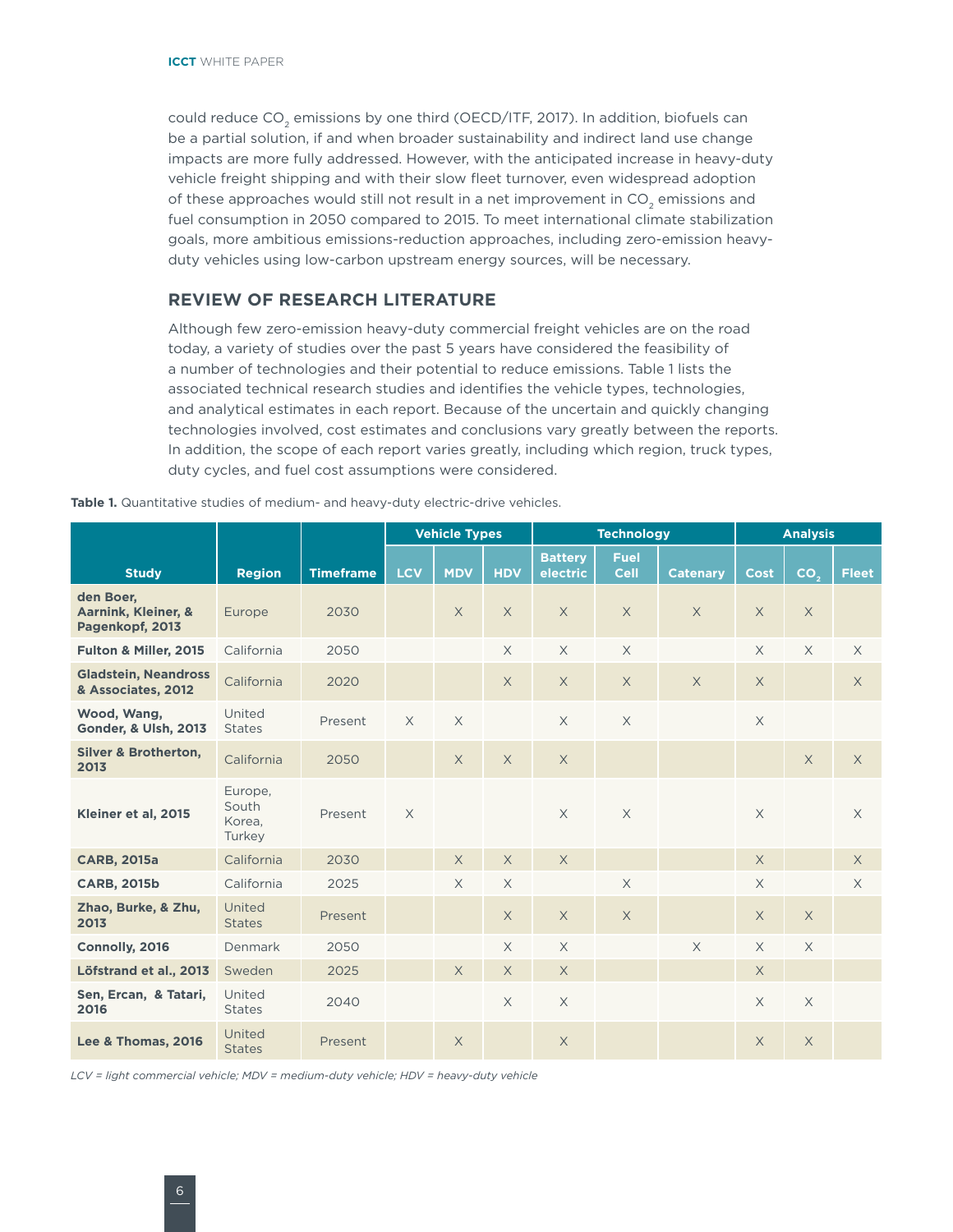Based on the research literature, plug-in electric vehicles are being considered for a number of applications in the medium- and heavy-duty sectors. Electric vehicles' high efficiency, generally 3 to 4 times more efficient than diesel and natural gas engines, results in a reduction in primary energy use and greenhouse gas emissions (e.g., Chandler, Espino, & O'Dea, 2016). These vehicles are most suited for applications with short ranges and duty cycles that can take advantage of regenerative braking and where required electric battery packs sizes are lower (CARB, 2015b). An analysis of duty cycles suggests urban delivery vans and delivery trucks, refuse trucks, and drayage trucks as targets for electrification (Kelly, 2016).

The potential for electric-drive medium-duty delivery trucks was analyzed in several different studies. Löfstrand et al. (2013) estimate that battery electric trucks will have the lowest total cost of ownership of any powertrain option by 2025 for scenarios with short routes and high utilization. Similarly, the California Hybrid, Efficient and Advanced Truck Research Center expects electrified delivery trucks to be ready for widespread commercial implementation, with a 3- to 5-year return-on-investment, around 2020 (Silver & Brotherton, 2013). Other assessments are even more optimistic, with one showing that battery electric delivery vehicles are already cheaper in total cost of ownership than diesel vehicles in several countries when considering tax policies (Kleiner et al., 2015).

Battery-powered drivetrains could also be used in other types of heavy-duty vehicles, including various types of vocational vehicles. Drayage trucks, which operate over shorter distances (less than 60 miles) around ports, could be an early market for heavy-duty truck electrification (Chandler et al., 2016). Refuse trucks, which have similar duty cycles to urban buses and are based out of a central location each day, are potentially well suited to be powered by batteries, reducing noise and pollution in urban environments (CARB, 2015a).

To overcome the charging time barrier of plug-in battery electric medium- and heavyduty vehicles, battery-swapping technology could be used. Such an approach would require that truck or tractor designs accommodate multiple daily battery pack swaps, battery-swapping stations are deployed on key routes, and a larger stock of battery packs is managed as a system. The time to replace the battery would then become competitive with refueling time, but they would still require more stops daily than conventional diesel if used on long-haul operation (see den Boer et al., 2013). Because of the infrastructure and system level complexities, only a few projects have been become operational. Since 2013, a fleet of electric buses in Qingdao, China, have extensively utilized battery swapping, and testing is expected on electric trucks in Québec starting in 2018 (La Presse, 2016; Phoenix Contact, 2013). The India-based partnership between Ashok Leyland and Sun Mobility also began investigating options in 2017 for a batteryswapping system, starting with bus and delivery van applications (Mohile, 2017).

Fuel cells are also receiving significant attention as an option for medium- and heavy-duty applications. Using hydrogen as their fuel source, fuel cell electric vehicles offer longer ranges with shorter refuel times, compared to battery-electric vehicle recharging. Fuel cell stacks, capable of greater than 50% efficiency, are much more efficient than diesel systems, which typically have maximum engine efficiencies of 37%–39% (Chandler et al., 2016; Thiruvengadam et al., 2014). Several studies have identified fuel cells as a potential solution to applications like suburban delivery trucks, drayage trucks, and shuttle buses where flexibility and long range is needed. One estimate suggests that hydrogen fuel-cell range-extending motors become competitive with plug-in electric vehicles at ranges over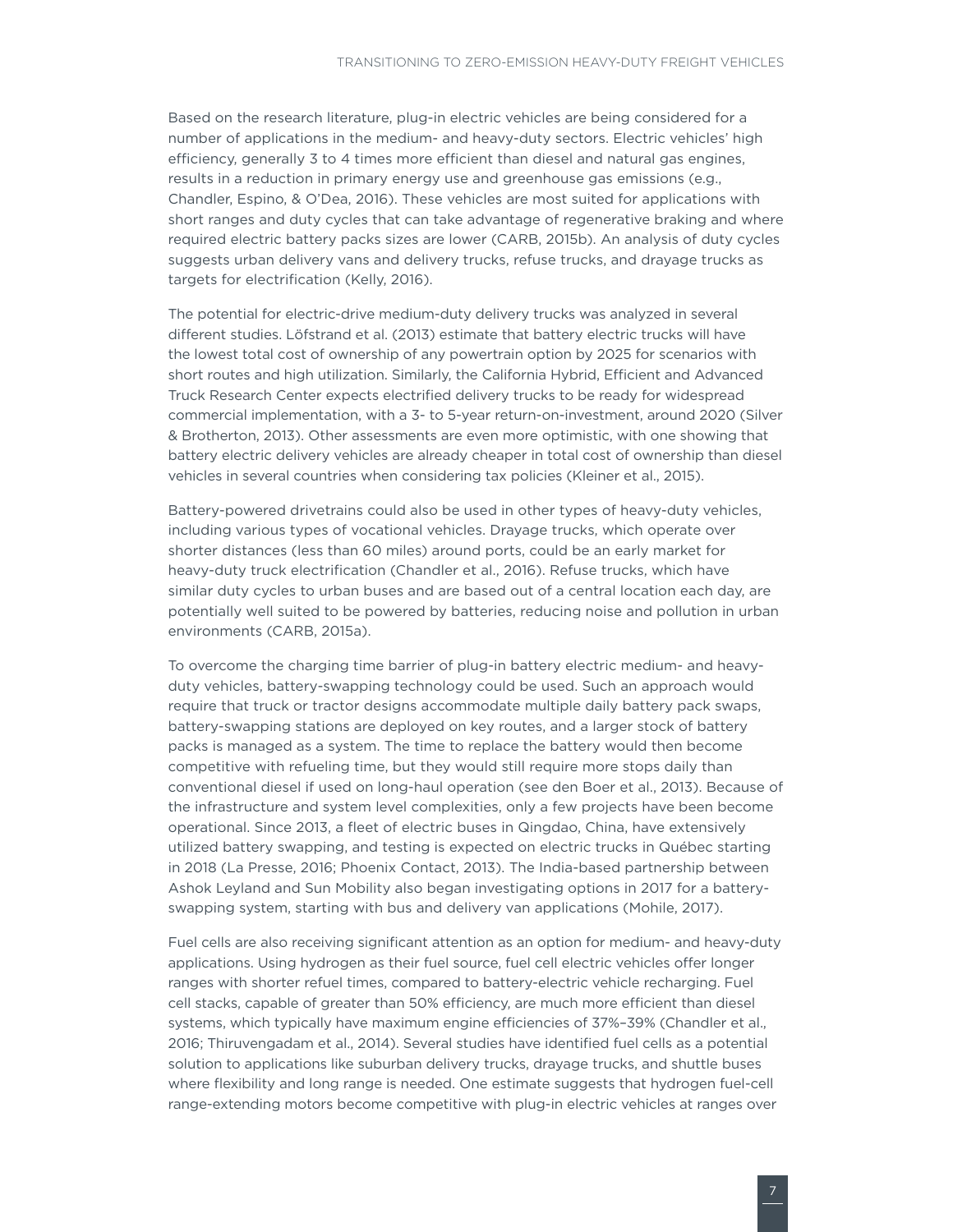<span id="page-13-0"></span>60 miles, although falling battery prices may affect this trade-off (Wood et al., 2013). Nonetheless, hydrogen-powered vehicles face challenges, including high hydrogen costs and a lack of refueling infrastructure, which government interventions are seeking to overcome (CARB, 2015b). Because of the high costs of fuel cells and hydrogen, Kleiner et al. (2015) calculate that fuel cell delivery vehicles have higher total cost of ownership compared to conventional, hybrid, or battery electric vehicles.

E-roads and catenary electric-drive technologies have also been proposed as a longterm solution for the heavy-duty sector. Such projects have higher infrastructure costs and are therefore primarily considered for heavily used freight corridors (e.g., near ports or highways between major cities). Despite these high up-front investments, catenary-hybrid trucks offer low fuel and maintenance costs, and one study found them to be competitive with conventional heavy-duty Class 8 vehicles (i.e., those over 15-ton weight capacity) for near-dock drayage applications (Gladstein, Neandross & Associates, 2012). This technology, whether combined with an internal combustion engine or a limited battery system, results in lower vehicle prices compared to full electric or fuel cell heavy-duty trucks, but the primary obstacle is the construction of a catenary system (den Boer et al., 2013). Other types of "e-roads" are also under consideration, including inductive charging and conductive on-road strips. These systems could potentially lower infrastructure costs and enable use by a wider variety of vehicles and be relatively cost-effective in the future, although these technologies are generally less mature than overhead catenary systems (Connolly, 2016).

#### **DEMONSTRATIONS AND EXAMPLES**

Electric vehicles are starting to enter the medium- and heavy-duty vehicle markets through fleets and demonstration projects. Electric transit buses, school buses, shuttle buses, and medium-duty vehicles (primarily for delivery purposes) are becoming increasingly commercially available, but the transition to zero-emission heavy-duty long-haul tractor-trailers is particularly challenging and is currently only in the prototype phase. The various zero-emission vehicle technologies face cost barriers, and in some cases real-world performance barriers as well, but the demonstration projects help resolve such issues while costs are decreasing.

Tables 2 through 5 summarize available information on such zero-emission truck projects across vehicle technology types and vehicle classes. The demonstration projects are categorized according to medium-duty electric (Table 2), heavy-duty electric (Table 3), in-road and catenary electric charging (Table 4), and hydrogen fuel cell trucks (Table 5). We apply the approximate designation of "medium-duty" as U.S. weight Classes 3 through 6 (below 12-metric ton gross curb weight in Europe) and typically straight trucks, and "heavy-duty" as U.S. weight Classes 7 and 8 (above 12 metric tons in Europe) that are normally combination tractor-trailers. However, there is some ambiguity in that the demonstration truck projects do not all have clear weight specifications, and some of the projects span vehicle types. As shown, the wide-ranging zero-emission truck initiatives cover a spectrum of technologies, locations, fleet applications, manufacturer and other stakeholders, and truck fleet sizes.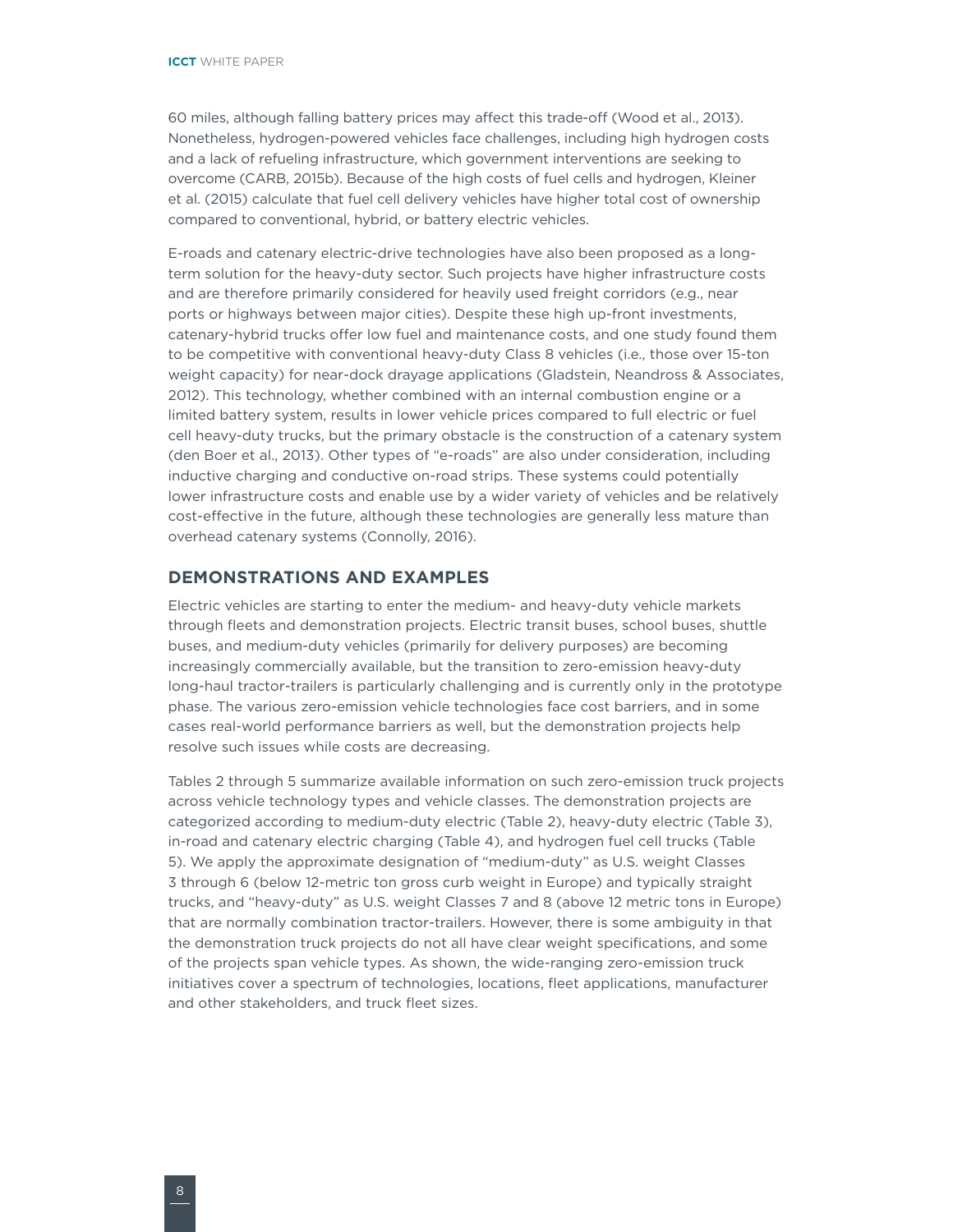#### <span id="page-14-0"></span>**Table 2.** Medium-duty electric vehicle demonstration projects.

| <b>Technology</b>                                              | <b>Organization</b>                                                                                    | <b>Location</b>                          | <b>Time frame</b> | <b>Description</b>                                                                                                                                                                                                                               | <b>Source</b>                                                               |
|----------------------------------------------------------------|--------------------------------------------------------------------------------------------------------|------------------------------------------|-------------------|--------------------------------------------------------------------------------------------------------------------------------------------------------------------------------------------------------------------------------------------------|-----------------------------------------------------------------------------|
| <b>Class 6 electric</b><br>delivery trucks                     | Frito Lay                                                                                              | <b>United States</b>                     | 2013              | More than 250 Smith Newton electric delivery trucks. Project<br>evaluates 10 of these delivery trucks to better understand the<br>effectiveness of electric trucks in real-world applications.                                                   | Frito Lay,<br>(2016);<br>Prohaska,<br>Ragatz,<br>Simpson, &<br>Kelly (2016) |
| Fuso Canter E-Cell/                                            |                                                                                                        | Portugal                                 | 2014-2015         | Eight vehicles used in trials for short-range delivery and<br>inner-city transport.                                                                                                                                                              | FUSO (2015)                                                                 |
| <b>Fuso eCanter</b>                                            | Daimler Trucks                                                                                         | Stuttgart,<br>Germany                    | 2016              | Testing of five Fuso Carter E-Cell trucks by the parcel service<br>provider Hermes.                                                                                                                                                              | Daimler<br>(2016a,b)                                                        |
| <b>Electric delivery</b><br>vehicles for urban<br>distribution | CWS, Boco, UPS, Smith<br>Electric Vehicles, EFA-S,<br>TCDi, Busch-Jaegen                               | North Rhine-<br>Westphalia,<br>Germany   | 2011-2015         | A 2-year demonstration project that took data of 107,402<br>km driven by battery-powered electric trucks for urban<br>distribution.                                                                                                              | Stütz (2015)                                                                |
| <b>Electric delivery</b><br>trucks                             | <b>Renault Trucks</b>                                                                                  | Paris, France                            | 2015              | Testing of the all-electric D-range on delivery rounds of over<br>200 km with multiple battery recharge times during a 24-<br>hour operating cycle.                                                                                              | Volvo Group<br>(2015)                                                       |
| E-trucks-all<br>electric trucks with<br>refrigerated body      | <b>Renault Trucks</b>                                                                                  | Switzerland                              | 2016              | Renault Trucks is testing two concept trucks that combined<br>Renault's all-electric Midlum with an electric powered<br>refrigerated body capable of carrying 3 metric tons of<br>refrigerated products.                                         | <b>Volvo Group</b><br>(2015)                                                |
| <b>Electric parcel</b><br>and letter delivery<br>trucks        | German Post AG,<br>StreetScooter GmbH,<br>Langmatz GmbH, RWTH<br>Aachen University, BMUB               | Bonn,<br>Germany                         | 2012-2016         | CO <sub>3</sub> GoGreen aimed to improve the vehicle technology,<br>infrastructure technology, energy supply, and process design<br>for using electric vehicles in parcel and letter delivery.                                                   | Appel (2013);<br><b>BMUB</b><br>(2016c)                                     |
| <b>Maxity electric</b><br>delivery truck                       | <b>Renault Trucks</b>                                                                                  | France                                   | 2010              | Pilot customers operated between 10 and 30 pre-production<br>all electric trucks for deliveries.                                                                                                                                                 | Renault<br><b>Trucks (2010)</b>                                             |
| <b>Electric parcel</b><br>delivery trucks                      | CalHEAT, California Energy<br>Commission, Navistar,<br>FCCC, Smith                                     | Southern<br>California                   | 2012              | Comprehensive performance evaluation of 3 E-Truck models<br>using in-use data collection, on-road-testing, and chassis<br>dynamometer testing.                                                                                                   | Gallo & Tomić<br>(2013)                                                     |
| <b>Electric delivery</b><br>truck                              | UPS, EVI                                                                                               | California                               | 2013              | UPS deployed 100 electric medium-duty delivery trucks<br>to their California fleet, offsetting 126,000 gallons of<br>conventional motor fuel per year.                                                                                           | EVI (2011);<br><b>UPS (2017)</b>                                            |
| <b>Electric delivery</b><br>trucks                             | BAAQMD, CARB, San<br>Francisco Goodwill, the<br>Center for Transp. and<br>Environment, BYD Corp.       | Bay Area,<br>California                  | 2017              | Goodwill is introducing 11 all-electric trucks to its truck fleet in<br>3 Californian counties, a \$4.4 million project funded through<br>California's cap-and-trade program, BAAQMD, and Goodwill.                                              | CARB (2016a,<br>2016b)                                                      |
| <b>Electric delivery</b><br>trucks                             | SJVUAPCD, Motiv Power<br>Systems, AmeriPride<br>Services, CALSTART, First<br><b>Priority Bus Sales</b> | Central Valley,<br>California            | 2016              | Deployment of 20 zero-emission electric walk-in-vans and the<br>necessary charging infrastructure for deliveries in the Central<br>Valley, focused on disadvantaged communities. Funded<br>through \$7.1M grant from CARB, \$5.8M from partners. | CARB (2016a,<br>2016b);<br><b>SJVUAPCD</b><br>(2016)                        |
| <b>Electric parcel</b><br>delivery truck                       | SJVAPCD, USPS, EDI,<br>Motiv Power Systems,<br>Morgan Olson, CALSTART,<br>SunEdison                    | Stockton<br>& Fresno,<br>California      | 2016              | Deployment of 15 all electric USPS "step vans" and the<br>necessary charging infrastructure to form the basis of a USPS<br>Advanced Vehicle Cluster. The project received \$4.5M in<br>California funds.                                         | CARB (2016a.<br>2016b)                                                      |
| <b>Electric delivery</b><br>truck                              | UPS, H-GAC, CTE, US DOE,<br>Workhorse Group                                                            | Houston-<br>Galveston<br>area, Texas     | 2015              | Deployment of 18 all electric delivery trucks, estimated to<br>avoid the consumption of 1.1 million gallons of diesel fuel over<br>20 years.                                                                                                     | <b>UPS (2015)</b>                                                           |
| <b>Electric delivery</b><br>truck                              | <b>UPS Limited</b>                                                                                     | Feltham, UK                              | 2017              | Implementation of a smart charging system with energy<br>storage to increase the number of vehicles that can be<br>charged at a depot.                                                                                                           | UK (2017)                                                                   |
| <b>Electric delivery</b><br>vehicles                           | Gnewt Cargo                                                                                            | Southwark, UK                            | 2017              | Lease of 33 electric vehicles for last-mile logistics.                                                                                                                                                                                           | UK (2017)                                                                   |
| <b>Electric delivery</b><br>truck                              | Nordresa, Purolator                                                                                    | Québec,<br>Canada                        | 2017              | Purolator is testing of an all-electric delivery truck developed<br>by Nordresa. The trials show electric trucks saving an average<br>of 0.60 \$CAN per kilometer resulting in profitable operation<br>within 2 years.                           | AVEQ (2017)                                                                 |
| <b>Electric delivery</b><br>truck                              | UPS, FREVUE                                                                                            | Rotterdam,<br>Netherlands;<br>London, UK | 2014-2015         | Deployed and tested 16 7.5-ton electrically retrofitted P80E<br>Mercedes T2 in London and 4 in Rotterdam with charging<br>infrastructure.                                                                                                        | <b>FREVUE</b><br>(2017b,<br>2017c)                                          |
| <b>Electric logistics</b><br>truck                             | FREVUE, Arup, Smith<br>Newton, The Crown Estate,<br><b>Clipper Logistics</b>                           | London, UK                               | 2014              | Deployment of a 10-ton and 12-ton all electric Smith Newton<br>to accommodate increased delivery volume from a depot to a<br>consolidation center.                                                                                               | <b>FREVUE</b><br>(2017e)                                                    |
| <b>Electric delivery</b><br>trucks                             | <b>UPS</b>                                                                                             | Amsterdam,<br><b>Netherlands</b>         | 2013              | UPS deployed 6 electric parcel delivery trucks in Amsterdam.                                                                                                                                                                                     | <b>Netherlands</b><br>Enterprise<br>Agency<br>(2016)                        |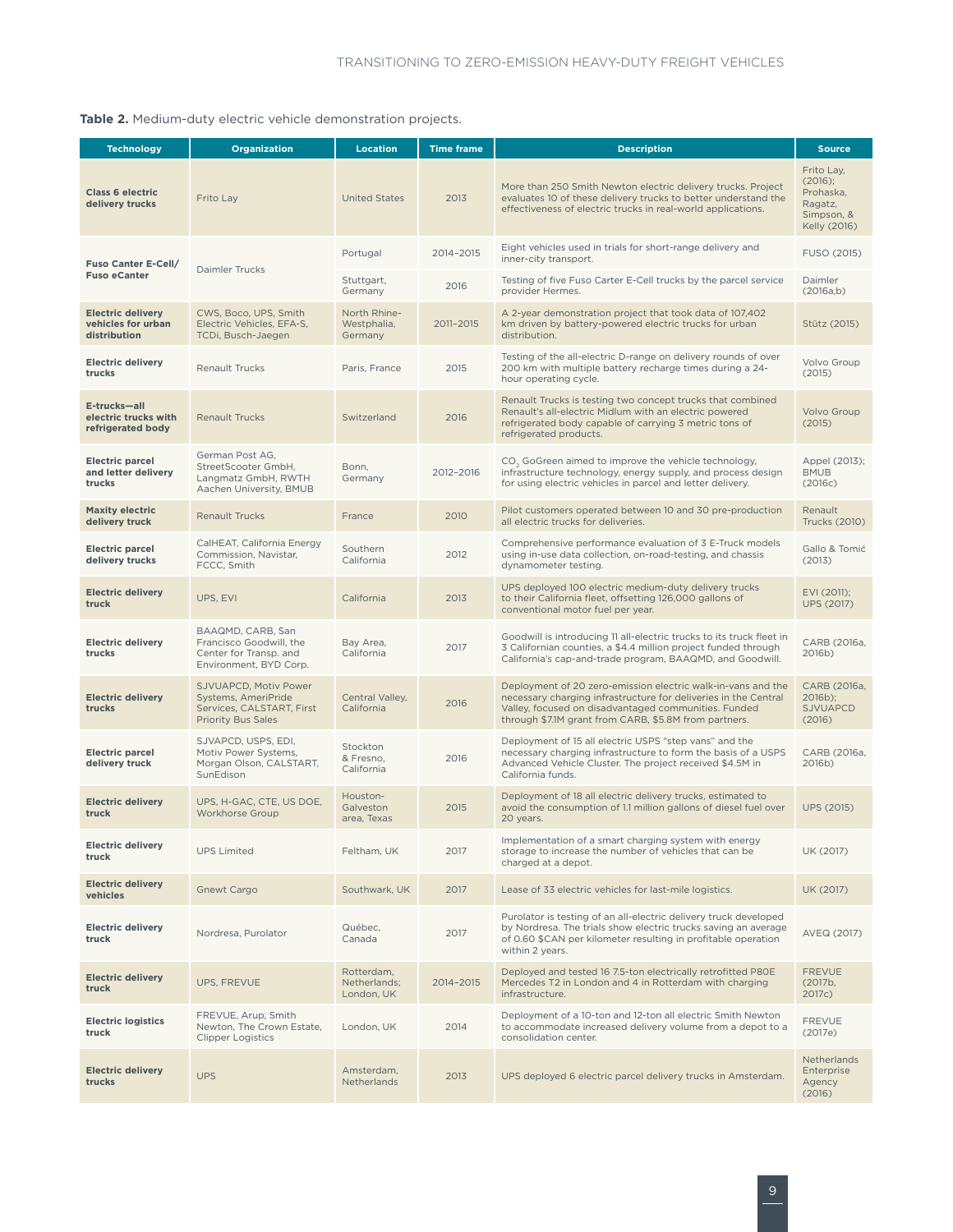#### <span id="page-15-0"></span>**Table 3.** Heavy-duty electric vehicle demonstration projects.

| <b>Technology</b>                                                                 | <b>Organization</b>                                                                                                                                                                                                                                                                                                                                                                                                                                                                                                           | <b>Location</b>                                                | <b>Time frame</b>          | <b>Description</b>                                                                                                                                                                                                                                                | <b>Source</b>                                              |
|-----------------------------------------------------------------------------------|-------------------------------------------------------------------------------------------------------------------------------------------------------------------------------------------------------------------------------------------------------------------------------------------------------------------------------------------------------------------------------------------------------------------------------------------------------------------------------------------------------------------------------|----------------------------------------------------------------|----------------------------|-------------------------------------------------------------------------------------------------------------------------------------------------------------------------------------------------------------------------------------------------------------------|------------------------------------------------------------|
| Zero-emission<br>drayage trucks                                                   | SCAQMD, the State of<br>California, BYD, Kenworth,<br>Peterbilt, and Volvo                                                                                                                                                                                                                                                                                                                                                                                                                                                    | California                                                     | 2016                       | Statewide demonstration project of 43 zero-emission<br>battery electric and plug-in hybrid drayage trucks<br>used to transport goods over short distances from<br>ports to distribution centers and rail yards.                                                   | SCAQMD<br>(2016a)                                          |
| <b>Electric Class 8 truck</b>                                                     | TransPower                                                                                                                                                                                                                                                                                                                                                                                                                                                                                                                    | California                                                     | 2015                       | Demonstration of 4 Class 8 fully battery electric<br>trucks from San Diego County 110 miles to the Los<br>Angeles-Long Beach port region.                                                                                                                         | <b>TransPower</b><br>(2015)                                |
| <b>Electric Class 8</b><br>yard trucks & Class<br>5 medium-duty<br>service trucks | Two-year demonstration project of 23 battery-electric<br>San<br>Class 8 yard trucks and 4 Class 5 medium-duty<br>BYD, San Bernardino<br>Bernardino,<br>service trucks for use in rail yards and large-scale<br><b>Associated Governments</b><br>Commerce,<br>2016-2018<br>freight distribution centers, replacing diesel-powered<br>heavy-duty tractors. The State of California awarded<br>(SANBAG), & BNSF Railway<br>& Fontana,<br>California<br>\$9 million, through the California Climate Investments<br>(CCI) program. |                                                                | BYD (2016);<br>CARB (2017) |                                                                                                                                                                                                                                                                   |                                                            |
| <b>Electric heavy-duty</b><br>refuse truck                                        | Motiv Power Systems & the<br>City of Chicago                                                                                                                                                                                                                                                                                                                                                                                                                                                                                  | Chicago, Illinois                                              | 2014                       | The City of Chicago uses an all-electric refuse<br>truck in different refuse and recycling routes up<br>to 60 miles long.                                                                                                                                         | Motiv (2014)                                               |
| Zero-emission<br>distribution trucks                                              | EMOSS B.V., Hytruck                                                                                                                                                                                                                                                                                                                                                                                                                                                                                                           | Netherlands                                                    | 2013-2014                  | Zero-emission city distribution project-8 hybrid<br>and electric trucks with 2 fully electric 19-ton trucks<br>(largest electric trucks of their kind in Europe)                                                                                                  | EMOSS (2016)                                               |
| <b>Battery electric</b><br>waste disposal                                         | FAUN Umwelttechnik GmbH<br>& Co. KG, DFKI, BEG, BMUB                                                                                                                                                                                                                                                                                                                                                                                                                                                                          | Germany                                                        | 2017-2019                  | Battery electric waste disposal with robot support<br>(BEAR) is a project that develops and implements<br>a fully electric refuse pilot truck to be tested by the<br>Bremerhaven waste disposal company for 12 months.                                            | <b>BMUB (2016a)</b>                                        |
| <b>Electric heavy-duty</b><br>refuse truck                                        | Waste Management NZ &<br><b>EMOSS</b>                                                                                                                                                                                                                                                                                                                                                                                                                                                                                         | Auckland &<br>Christchurch,<br>New Zealand                     | 2016-2017                  | One electric body waste collection truck and two<br>side-loader waste collection trucks for late 2016/early<br>2017. Electricity will come from the gas emissions<br>for a local landfill. First step in Waste Management<br>transition to all electric.          | <b>Bradley</b><br>(2016); Waste<br>Management<br>NZ (2016) |
| <b>Electric heavy-duty</b><br>logistic trucks                                     | INTERREG, EU, LIOF, FIER<br>Automotive, Köppen,<br>Samskip, CTV, KLG Europe,<br>Meulenberg Transport,<br>Limburg                                                                                                                                                                                                                                                                                                                                                                                                              | North Limburg,<br><b>Netherlands</b><br>& Duisburg,<br>Germany | 2017                       | Green Electric Last Mile (eGLM)-A project<br>implementing 9 40- to 50-ton electric heavy-duty<br>trucks in the cross-border logistics region of North<br>Limburg-Duisburg                                                                                         | eGLM (2017);<br>Weken &<br>Kroon (2017)                    |
| <b>Electric heavy-duty</b><br>trucks for beverage<br>distribution                 | FREVUE, Heineken, Simon<br>Loos,                                                                                                                                                                                                                                                                                                                                                                                                                                                                                              | Amsterdam<br>& Rotterdam,<br>Netherlands                       | 2017                       | Testing of 6 12-ton and 1 19-ton electric freight trucks<br>in Heineken's delivery truck fleet.                                                                                                                                                                   | <b>FREVUE</b><br>(2017a)                                   |
| <b>Electric freight</b><br>trucks                                                 | Autobus Lion, TM4,<br>AddÉnergie Technologies,<br>Solution Adetel, Alcoa<br>Canada                                                                                                                                                                                                                                                                                                                                                                                                                                            | Québec,<br>Canada                                              | 2017                       | Designing and manufacturing four prototypes (two<br>freight trucks and two passenger buses). The project<br>is valued at 17.2 million CAN with 8.6 million \$CAN<br>funding from the government.                                                                  | Government<br>of Québec<br>(2016)                          |
| <b>Electric refuse truck</b>                                                      | Phoenix Danmark, Norsk<br>Gjenvinning                                                                                                                                                                                                                                                                                                                                                                                                                                                                                         | Sparsborg,<br>Norway                                           | 2017                       | Two refurbished electric refuse trucks, each truck is<br>expected to save 60 metric tons of CO <sub>2</sub> per year                                                                                                                                              | Norsk<br>elbilforening<br>(2017)                           |
| <b>Electric delivery</b><br>truck                                                 | <b>ASKO</b>                                                                                                                                                                                                                                                                                                                                                                                                                                                                                                                   | Oslo, Norway                                                   | 2016                       | Norway's first electric distribution truck in operation,<br>used to deliver food to city-center shops. 18-ton<br>refrigeration truck with 240-kWh battery capacity,<br>200 km range, and cost ~\$4 million NOK (~\$470,000),<br>twice that of diesel truck.       | Dalløkken<br>(2016)                                        |
| <b>Electric refuse truck</b>                                                      | Motiv Power Systems, Crane<br>Carrier, Loadmaster, and the<br>City of Sacramento                                                                                                                                                                                                                                                                                                                                                                                                                                              | Sacramento,<br>California                                      | 2017                       | State's first all-electric garbage truck deployed in<br>the city of Sacramento. It is expected to save 6,000<br>gallons of fuel per year.                                                                                                                         | PR Newswire<br>(2017)                                      |
| <b>Electric delivery</b><br>truck                                                 | EMOSS, FREVUE,<br><b>BREYTNER</b>                                                                                                                                                                                                                                                                                                                                                                                                                                                                                             | Rotterdam,<br>Netherlands                                      |                            | Testing of one 19-ton EMOSS truck in Rotterdam by<br><b>BREYTNER Transportation.</b>                                                                                                                                                                              | <b>FREVUE</b><br>(2017d)                                   |
| <b>Electric truck</b>                                                             | BMW Group, SCHERM<br>Group, Terberg                                                                                                                                                                                                                                                                                                                                                                                                                                                                                           | Munich,<br>Germany                                             | 2015                       | 40-ton electric truck for material transport from a<br>logistic center, charged with renewable electricity                                                                                                                                                        | <b>BMW Group</b><br>(2015)                                 |
| <b>Electric commercial</b><br>vehicles                                            | Fraunhofer IML, TU<br>Berlin, Hochschule Fulda,<br>Florida Eis, Meyer Logistik,<br>Meyer&Meyer, BMUB                                                                                                                                                                                                                                                                                                                                                                                                                          | Germany                                                        | 2017-2019                  | "EN-WIN" is 18-month field trial of electric vehicles<br>in the food, textile, and distribution logistics. Data to<br>develop forecasting tool on e-commercial vehicles.<br>Part two of project is to construct a 26 t electric<br>vehicle for urban traffic use. | <b>BMUB (2017a)</b>                                        |
| <b>Freight electric</b><br>vehicles                                               | Emons Spedition, BMUB                                                                                                                                                                                                                                                                                                                                                                                                                                                                                                         | Dresden,<br>Germany                                            | 2016-2018                  | CitE-Truck project: Emons to deploy three electric<br>heavy-duty vehicles (12t and 18t)                                                                                                                                                                           | <b>BMUB</b><br>(2016b)                                     |
| <b>Electric terminal</b><br>truck                                                 | Terex MHPS, Hamburger<br>Hafen und Logisitik,<br>Hermann Paus, Neuss<br>Trimodal, Maschinenfabrik                                                                                                                                                                                                                                                                                                                                                                                                                             | Neuss &<br>Hamburg,<br>Germany                                 | 2012-2017                  | Terminal truck project to develop and test battery-<br>powered terminal trucks for container handling.                                                                                                                                                            | <b>BMUB</b><br>(2016g)                                     |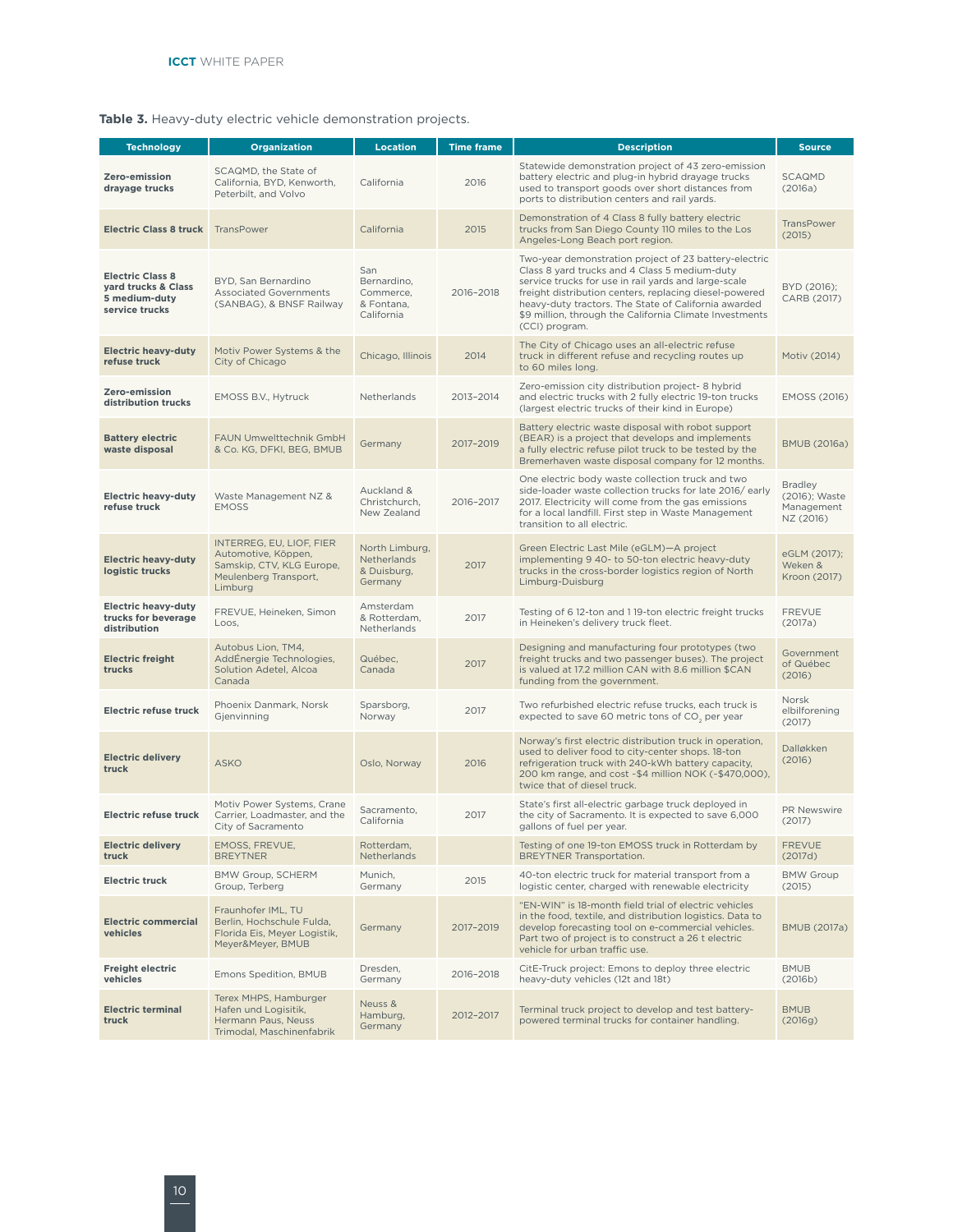| <b>Technology</b>                                                 | <b>Organization</b>                                                                                                     | <b>Location</b>                                                 | <b>Time frame</b>         | <b>Description</b>                                                                                                                                                                                                                                                                                                                                                                                                                           | <b>Source</b>                                  |
|-------------------------------------------------------------------|-------------------------------------------------------------------------------------------------------------------------|-----------------------------------------------------------------|---------------------------|----------------------------------------------------------------------------------------------------------------------------------------------------------------------------------------------------------------------------------------------------------------------------------------------------------------------------------------------------------------------------------------------------------------------------------------------|------------------------------------------------|
| Conductive rail to<br>charge all vehicles                         | Elonroad and Lund<br>University                                                                                         | Outside Lund,<br>Sweden                                         | 2017                      | Developing a 200-meter test tract to demonstrate<br>"Elonraod" (a conductive rail that is laid on top of the<br>road to charge all vehicle types).                                                                                                                                                                                                                                                                                           | Elonroad<br>(2016)                             |
| Wireless power road                                               | <b>INTIS</b>                                                                                                            | Lathen,<br>Germany                                              |                           | Currently testing a 25-meter track with contactless<br>inductive charging of all vehicles.                                                                                                                                                                                                                                                                                                                                                   | <b>INTIS, 2016</b>                             |
| <b>Conductive rail to</b><br>charge all vehicles                  | Elväg AB, NCC, KTH<br>University, Swedish Energy<br>Agency, & Arlandastad<br>Holding AB                                 | Sweden                                                          |                           | Demonstrated conductive underneath charging for all<br>vehicles on a test track and currently a 2 km pilot is<br>under construction.                                                                                                                                                                                                                                                                                                         | Connolly, D.<br>(2016)                         |
| <b>Conductive in-road</b><br>charging for heavy-<br>duty vehicles | Volvo and Alstom                                                                                                        | Hällered,<br>2012<br>Sweden<br>truck that connects to the road. |                           | 400-meter test track with two power lines built into<br>the surface of the road and a current collector on the                                                                                                                                                                                                                                                                                                                               | Volvo<br><b>Trucks</b><br>(2013)               |
| <b>Catenary electric</b><br>trucks                                | Siemens, Volvo, SCAQMD                                                                                                  | Los Angeles &<br>Long Beach,<br>California                      | 2017                      | One-mile of highway equipped with a catenary system<br>in both direction for freight transport near ports.                                                                                                                                                                                                                                                                                                                                   | Siemens<br>(2014,<br>2016b)                    |
| <b>Catenary electric</b><br>system-heavy<br>commercial            | Siemens, BASt, TU Dresden,<br>EDAG, DLR, LBST, NOW,<br><b>IFEU</b>                                                      | Germany                                                         | 2016-2019                 | ELANO project is a research and development project<br>for catenary electric system powered by renewable<br>energy for heavy-duty commercial vehicles.                                                                                                                                                                                                                                                                                       | <b>BMUB</b><br>(2016d)                         |
| <b>Catenary heavy</b><br>commercial vehicles                      | Siemens                                                                                                                 | Outside<br>of Berlin,<br>Germany                                | 2010-2011                 | ENUBA - a study and demonstration on a private<br>road that examined the electrification of heavy-duty<br>commercial vehicles in conurbations with a catenary<br>system.                                                                                                                                                                                                                                                                     | <b>BMUB</b><br>(2016e)                         |
| <b>Catenary electric</b><br>trucks, eHighway                      | DLR, Siemens, TU Dresden,<br><b>BMUB, Scania</b>                                                                        | Gross Dölln,<br>Germany                                         | $4/2012 -$<br>12/2015     | ENUBA 2 - a 2km overhead catenary system<br>for heavy-duty vehicles and an extension for<br>bus applications. The project researched vehicle<br>technology, the relevant traffic, energy, ecological,<br>economic, and legal aspects and tested the<br>functionality and reliability of such vehicles.                                                                                                                                       | <b>BMUB</b><br>$(2016f)$ ,<br>Scania<br>(2014) |
|                                                                   | LBV-SH, Forschungs-und<br>Entwicklungszentrum<br>Fachhochschule Kiel GmbH                                               |                                                                 | $1/1/2017-$<br>12/31/2018 | FESH I - Planning and construction phase of 6 km of<br>overhead catenary infrastructure in both directions.<br>supported by a €14 million subsidy from BMUB.                                                                                                                                                                                                                                                                                 | <b>BMUB</b><br>(2017b)                         |
| eHighway field<br>trial-overhead<br>catenary electric<br>trucks   | LBV-SH, TU Dresden,<br>FH Keil, Spedition Bode,<br>Stadtwerke Lübeck,<br>Lübecker Hafengesellschaft,<br>Scania, Siemens | Hamburg<br>- Lübeck,<br>Schleswig<br>Holstein,<br>Germany       | mid<br>2018-2021          | FESH II - Field testing of the system supported by<br>a €3-4 million subsidy from BMUB. The goal of the<br>system is to have trucks powered purely electrically<br>the 25 km from the Lübeck harbor to the logistics<br>center - 12 km (6 km each direction) through a<br>catenary system and the remaining 38 km through an<br>onboard battery pack. Initially diesel hybrid trucks will<br>be included in the study to ensure reliability. | <b>BMUB</b><br>(2017b)                         |
| eHighway field<br>trial-overhead                                  | Hessen Mobil Strassen - und<br>Verkehrsmanagement, TU<br>Darmstadt                                                      | Frankfurt -<br>Darmstadt,                                       | $1/1/2017-$<br>12/31/2018 | ELISA I - Planning and construction of about 6 km of<br>overhead catenary lines in both directions to allow<br>for trucks to travel over 15 km electrically powered.<br>The project is funded by a $\epsilon$ 14.6 million subsidy from<br>BMUB.                                                                                                                                                                                             | <b>BMUB</b><br>(2017b)                         |
| catenary electric<br>trucks                                       | Power Supplier, Vehicle<br>Manufacture (possibly<br>Scania), Siemens                                                    | Hesse,<br>Germany                                               | mid<br>2018-2021          | ELISA II - Field testing of the system supported by a<br>€3-4 million subsidy from BMUB. The goal is to allow<br>for emission-free delivery of goods in the Frankfurt<br>urban area and to provide a guide and basis for future<br>system expansion.                                                                                                                                                                                         | <b>BMUB</b><br>(2017b)                         |
| eHighway                                                          | Siemens and Scania                                                                                                      | Sweden                                                          | June<br>2016-2018         | World's first eHighway system on public roads.<br>Operating two adapted diesel hybrid vehicles under<br>a catenary system spanning two kilometers on the<br>highway.                                                                                                                                                                                                                                                                         | <b>Siemens</b><br>(2016a)                      |

#### <span id="page-16-0"></span>**Table 4.** In-road and catenary charging heavy-duty electric vehicle demonstration projects.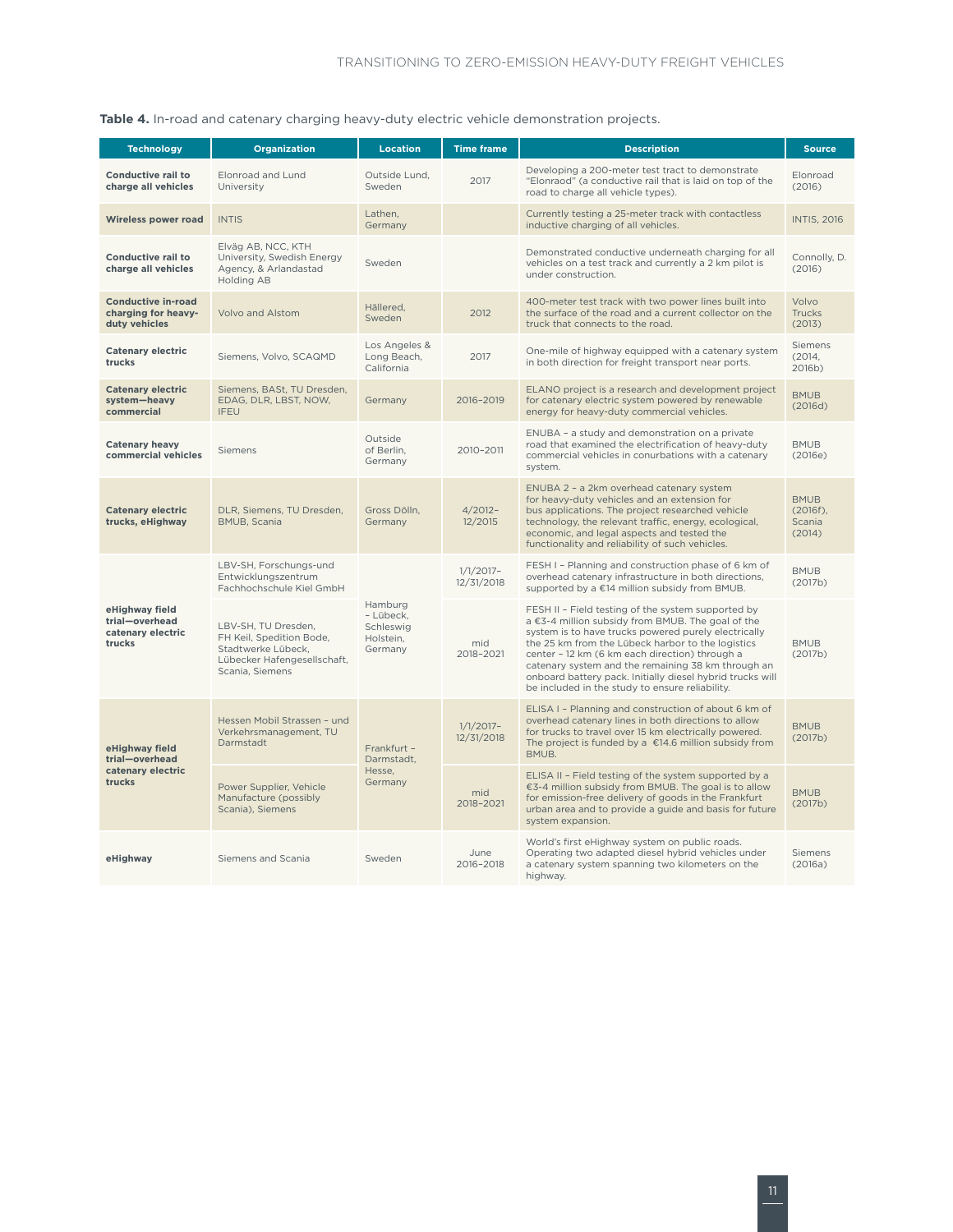<span id="page-17-0"></span>**Table 5.** Medium- and heavy-duty hydrogen fuel cell vehicle demonstration projects.

| <b>Technology</b>                                                          | <b>Organization</b>                                                                                                                              | <b>Location</b>                                                                                                                 | <b>Time frame</b>                                                                                                                                                               | <b>Description</b>                                                                                                                                                                                                                                                                                                 | <b>Source</b>                      |
|----------------------------------------------------------------------------|--------------------------------------------------------------------------------------------------------------------------------------------------|---------------------------------------------------------------------------------------------------------------------------------|---------------------------------------------------------------------------------------------------------------------------------------------------------------------------------|--------------------------------------------------------------------------------------------------------------------------------------------------------------------------------------------------------------------------------------------------------------------------------------------------------------------|------------------------------------|
| Hydrogen fuel<br>cell medium-duty<br>parcel delivery<br>truck              | FedEx, US Department<br>of Energy, Plug Power,<br>Workhorse Group                                                                                | Memphis,<br>Tennessee &<br>California                                                                                           | May 2016-<br>October<br>2019                                                                                                                                                    | Demonstration of 20 hydrogen fuel cell<br>extended-range battery electric parcel<br>delivery trucks operating one 10-hour shift for<br>260 days annually for approximately 1.92 years<br>(~5,000 hours per truck). Project received<br>\$3.0 million in funding from the DOE and<br>\$3.367 million from partners. | Griffin<br>(2016)                  |
| <b>Maxity Electric</b><br><b>Truck with</b><br>fuel cell range<br>extender | <b>Renault Trucks and</b><br>French Post Office                                                                                                  | France                                                                                                                          | 2015                                                                                                                                                                            | A year field test by the French Post Office of<br>Renault's Maxity Electric Truck equipped with<br>a hydrogen-powered fuel cell.                                                                                                                                                                                   | Renault<br><b>Trucks</b><br>(2015) |
| Hydrogen fuel<br>cell hybrid<br>electric parcel<br>delivery truck          | CTE, UPS, Univeristy of<br>Texas, EVI, Hydrogenics<br>USA, Valance<br>Technology                                                                 | California                                                                                                                      | $2014 -$                                                                                                                                                                        | The project will retrofit 17 delivery vans with<br>fuel cell hybrid technology and test them at<br>distribution facilities in California.                                                                                                                                                                          | CTE (2016);<br>Satyapal<br>(2014)  |
| Hydrogen fuel<br>cell drayage<br>truck                                     | <b>Environmental Defense</b><br>Fund. US DOE. (H-GAC).<br>Gas Technology<br>Institute, US Hybrid,<br>Richardson Trucking,<br>University of Texas | Port of<br>Houston.<br><b>Texas</b>                                                                                             | $2015 -$                                                                                                                                                                        | Three-year demonstration project of three<br>zero-emission heavy-duty Class 8 drayage<br>trucks powered by a hydrogen fuel cell -<br>electric hybrid power system at the Port<br>of Houston. The project received \$3.4 M in<br>federal funding and the project partners<br>committed to funding \$3.0 M.          | Wolfe (2015)                       |
| <b>Fuel cell drayage</b><br>truck                                          | Hydrogenics, Siemens,<br><b>Total Transportation</b><br>Services (TTSI)                                                                          | Alameda<br>Corridor.<br>Port of Los<br>Angeles &<br>Long Beach,<br>California                                                   | The "Advanced Fuel Cell Vehicle Technology<br>Demonstration for Drayage Truck" is a project<br>$2015 -$<br>demonstrating a hydrogen fuel cell powered<br>Class 8 drayage truck. |                                                                                                                                                                                                                                                                                                                    | Hydrogenics<br>(2015)              |
| <b>Hydrogen fuel</b><br>cell hybrid<br>battery electric<br>dravage trucks  | SCAQMD, CTE,<br>TransPower, U.S. Hybrid,<br><b>Hydrogenics USA</b>                                                                               | Port of Los<br>June 2015-<br>Angeles &<br>September<br>Long Beach,<br>2018<br>extenders for drayage applications.<br>California |                                                                                                                                                                                 | Development and demonstration of 6 battery<br>electric trucks with hydrogen fuel cell range                                                                                                                                                                                                                        | <b>SCAQMD</b><br>(2014,<br>2016b)  |
| Hydrogen fuel<br>cell distribution<br>trucks                               | Scania and Asko                                                                                                                                  | Norway                                                                                                                          | 2016                                                                                                                                                                            | 3 three-axle electric distribution trucks<br>powered by hydrogen fuel cells used for<br>distribution services of almost 500 km. The<br>hydrogen gas will be locally produced from<br>solar cells.                                                                                                                  | Scania<br>(2016)                   |
| <b>Fuel cell dravage</b><br>truck                                          | Toyota                                                                                                                                           | Ports of<br>LA & Long<br>Beach.<br>California                                                                                   | Summer<br>2017                                                                                                                                                                  | Toyota will test fuel cell trucks system, Project<br>Portal, to determine the feasibility of using<br>fuel cell trucks for port drayage applications.                                                                                                                                                              | Toyota<br>(2017)                   |

As seen in Tables 2 through 5, many of the truck demonstration projects to date have been concentrated in California, Germany, and the Netherlands, with several of the electric road charging projects being carried out in Sweden. The Californian, German, and Swedish governments have spurred demonstration projects in their respective regions with government support, both financially and through direct government involvement. For the 2014–2015 and 2015–2016 fiscal years alone, the California Air Resources Board allocated \$84 million in grants for zero-emission truck and bus pilot commercial deployment projects (CARB, 2015c, 2015d). Governments have also shown support through direct involvement in carrying out research and development projects. For example, in 2016, the government of Québec supported a project for all-electric heavy-duty vehicles that included the manufacturing of four prototypes, including two passenger buses and two freight trucks. In 2017, as part of their partnership for innovation, the German and Swedish governments have been conducting a joint study on the electrification of roads to explore the various technical options and business models, as well as how to overcome cross-border interoperability questions and gain European level support (Die Bundesregierung & Government of Sweden, 2017).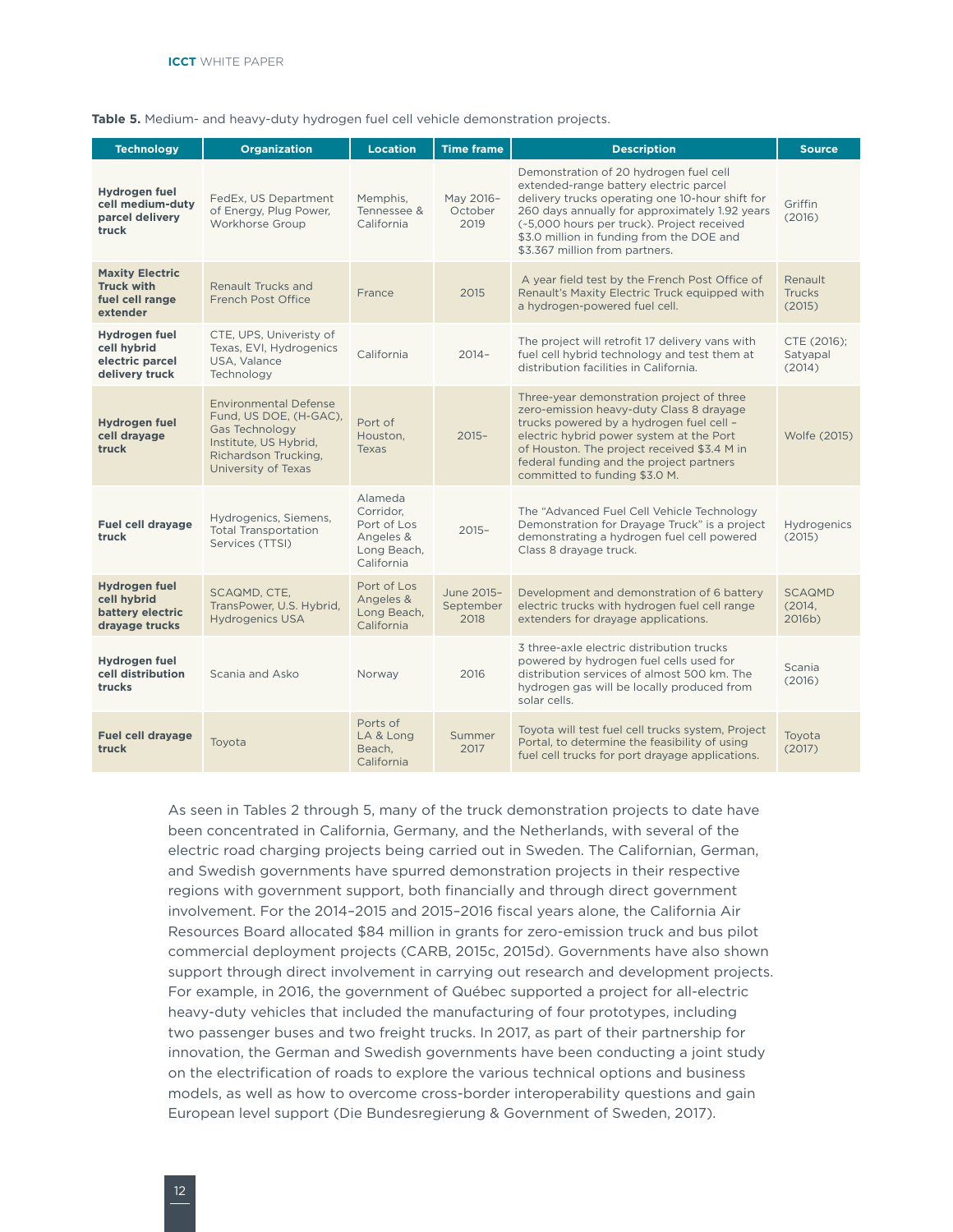<span id="page-18-0"></span>Drayage applications around ports in the United States, particularly the ports of Los Angeles and Long Beach, have become a focal point for innovative heavy-duty fuel cell and catenary truck zero-emission demonstration projects. This is driven in large part by the area being a hot spot for increased pollution and public health impacts, resulting in heightened demand for greater emission reductions there. The duty cycle, short distance traveled, and heavily traveled routes of drayage trucks around ports makes them particularly suited for zero-emission technologies, as limited infrastructure (either catenary wires or hydrogen fueling stations) is required to supplied a large number of trucks. In addition, plug-in battery electric trucks have made great strides in the medium-duty delivery sector, with companies—especially those located across the United States and Europe—incorporating thousands of delivery trucks into their fleets. In terms of companies, Siemens has been at the forefront of heavy-duty catenary demonstration projects, partnering with various companies, universities, and government agencies to carry out three projects in California, Germany, and Sweden. Data collection and results from demonstration projects are crucial in leading the way to commercialization of zero-emission vehicles by helping to improve technology, drive down costs, familiarize truck owners and operators with the new technology, and determine and demonstrate best suited applications for the various technologies.

#### **COMMERCIAL ZERO-EMISSION TRUCKS**

Many vehicle manufacturers, both those long established in the industry and new start-up companies, are developing zero emission medium- and heavy-duty vehicles, and some are already producing vehicles at low volume. Among the larger automotive companies, Daimler has announced that it expects to begin production on a fully electric heavy-duty truck in 2020 (Daimler, 2016a). Tesla has revealed that heavyduty trucks are in the early development phase with a reveal of a prototype electric semi-tractor slated to occur in September 2017 (Musk, 2016). Toyota announced that it is exploring hydrogen fuel cells for heavy-duty drayage truck applications through a California-based feasibility study beginning in summer 2017 (Toyota, 2017). BYD is currently producing Class 5, 6, and 8 electric trucks (BYD, 2016). Renault has also released electric and fuel cell trucks (Renault Trucks, 2015). Among the start-ups that have entered the zero-emission truck market are Nikola Motor Company (a U.S.-based company developing a hydrogen fuel cell powered semi-truck), Charge (a U.K.-based company developing electric trucks), and E-Force (a Switzerland-based company producing fully electric Class 8 trucks). See the Annex for details on the various commercial zero-emission commercial vehicles in development or production.

Among the key specifications for these companies is the available range of vehicle and what vehicle segment the companies envision for these electric and fuel cell vehicles. [Figure](#page-19-1) 3 shows the range of commercial electric and hydrogen fuel cell trucks that are under development, have been announced, or are being produced, according to their respective truck classes. As shown in the figure, plug-in battery electric vehicles encompass the majority of the commercial medium- and heavy-duty trucks with ranges that are generally between 100 to 200 km. Fuel cell electric vehicles allow for significantly higher range across all truck classes. The Nikola One fuel cell announcement indicated a range of over 1,200 km for a Class 8 tractor-trailer application (Nikola, 2016). Further details, including the manufacturer, technology, range, current status, and detailed technology specifications, on these medium- and heavy-duty zero-emission commercial vehicles can be found in the Annex.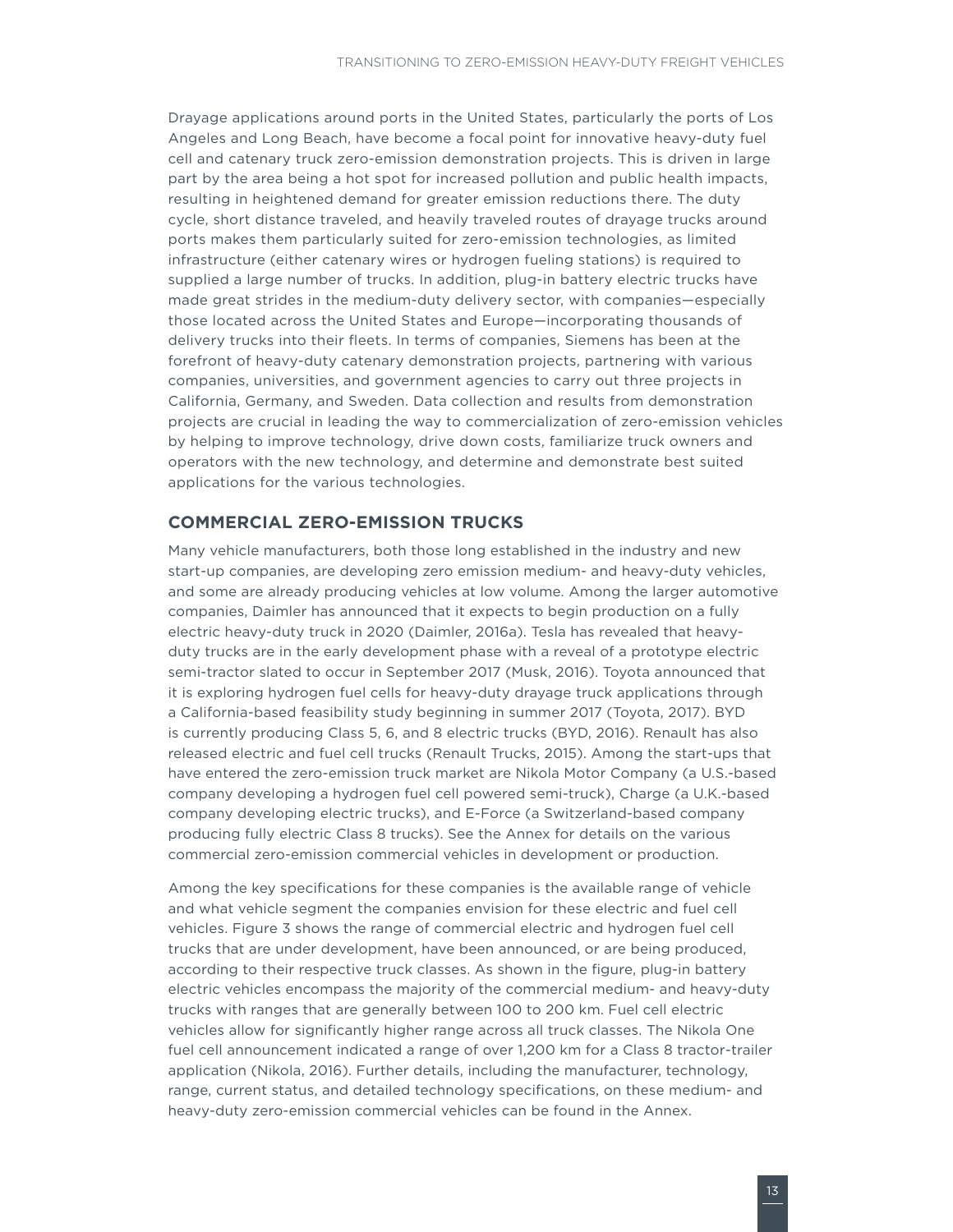<span id="page-19-0"></span>

<span id="page-19-1"></span>**Figure 3.** Ranges of zero-emission medium- and heavy-duty trucks currently in development or production broken down by truck class.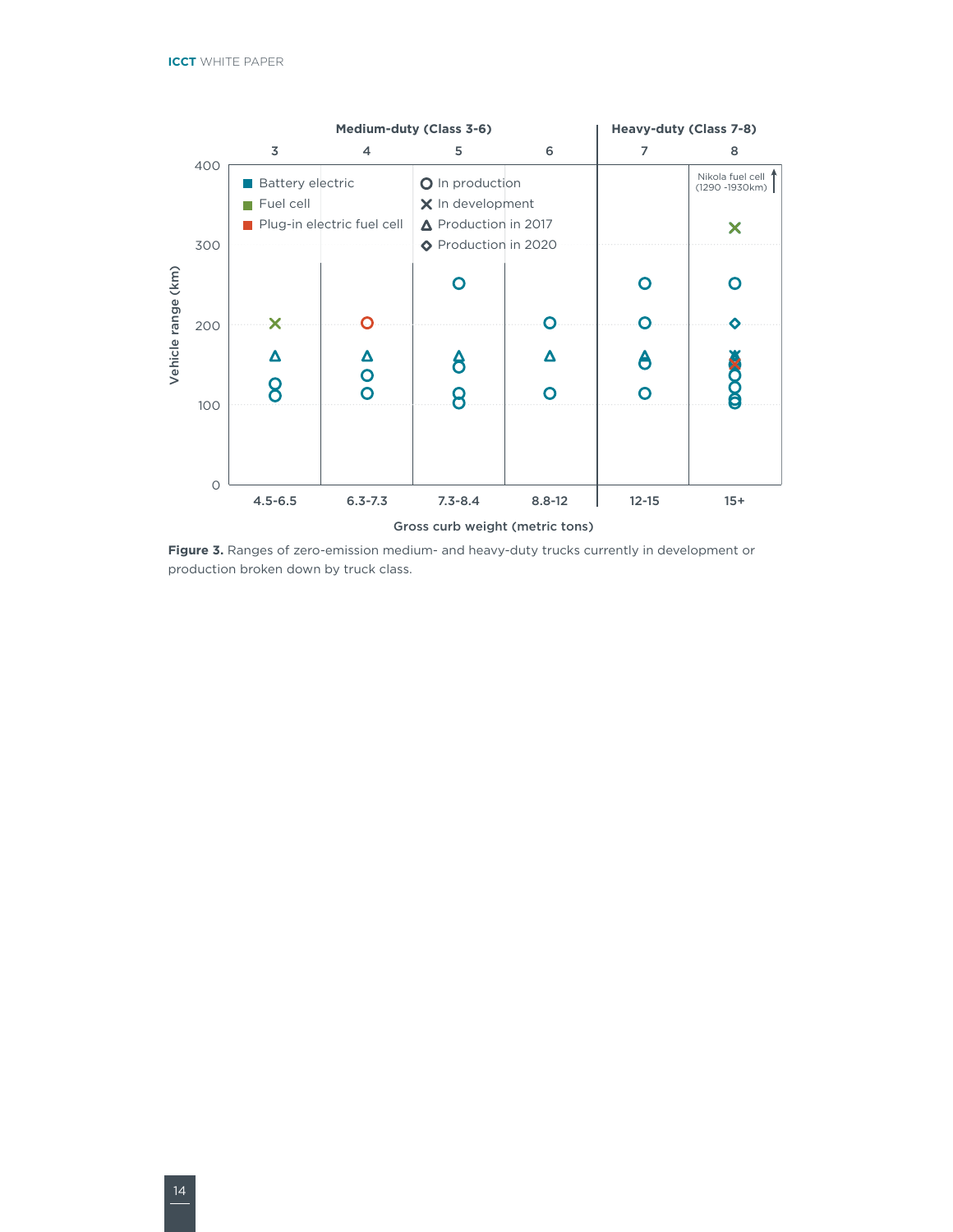# <span id="page-20-0"></span>III. TECHNOLOGY COST ANALYSIS

To assess zero-emission vehicle technology costs, in this section we develop a cost-ofownership evaluation of the various vehicle technology alternatives and discuss broader infrastructure costs.

#### **VEHICLE COST OF OWNERSHIP**

To gain an understanding of the viability of various zero-emission heavy-duty technologies for long-haul heavy-duty tractor-trailer applications, we analyzed the technologies under a vehicle-related cost of ownership framework. We base the analysis on the research and available data on vehicle technology costs, efficiency, and emissions from the projects outlined above. We report on results for 2015 through 2030 to show our best estimates of the progression of the costs over time.

The objective of the cost analysis is to illustrate the cost differences of various tractortrailer technologies over different periods of time. The cost of ownership analysis includes capital costs (tractor-trailer purchase price), maintenance costs, and fuel costs experienced by the owner over the vehicle lifetime. The fuels and technologies considered in the analysis are diesel, diesel hybrid, compressed natural gas, liquefied natural gas, overhead catenary electric, dynamic induction electric, and hydrogen fuel cell. Due to uncertainties related to potential battery-swapping systems, including how many extra battery packs would be needed, we do not include an electric batteryswapping scenario in the analysis. All costs in the analysis are in 2015 U.S. dollars. The analysis is constrained to vehicle and fuel costs. Motor vehicle taxes, insurance costs, driver wages, tolls, and road fees are excluded. The analysis is for vehicle costs; infrastructure costs are discussed further below. We make a series of assumptions on average annual vehicle use, efficiency technology, cost, and fuel cost to develop bottomup cost models for the various tractor-trailer technologies.

**Vehicle use.** We analyze the costs for tractor-trailers over 10 years of long-haul freight activity. The more uncertain and varied use of the vehicle after its more intensive longhaul use (perhaps repurposed for less-mileage-intensive applications) in regional or drayage operation is excluded from the analysis, although of course there would still be fuel-saving benefits in that later stage. The vehicle miles traveled with vehicle age over the 10-year period are based on the U.S. EPA's regulatory analysis (U.S. EPA and DOT, 2011), with China and Europe adjusted downward to account for 27% and 40% lower average annual driving distances, respectively. For consistency, the alternative vehicle technologies are assumed to have comparable functionality and reliability as diesel powertrains. The catenary and dynamic inductive grid-operated trucks are assumed to run on 100% electricity and are capable of traveling approximately 80 km powered by the onboard battery pack, assuming an 80% depth of discharge (den Boer et al., 2013). The baseline tractor-trailer is assumed to have three trailers per common industry practice to account for there being three long-haul trailers, on average, in operation for every tractor (Meszler, Lutsey, & Delgado, 2015). The average annual distance traveled for each region over the lifetime of the vehicle along with additional data sources and assumptions are provided in the Annex.

*Efficiency.* The average tractor-trailer fuel consumption for China, Europe, and U.S. diesel tractor-trailers are taken from various regulatory and research studies. The 2015 fuel economy is assumed to be 5.4 mpg (44 L/100km) in China, 6.9 mpg (34 L/100km)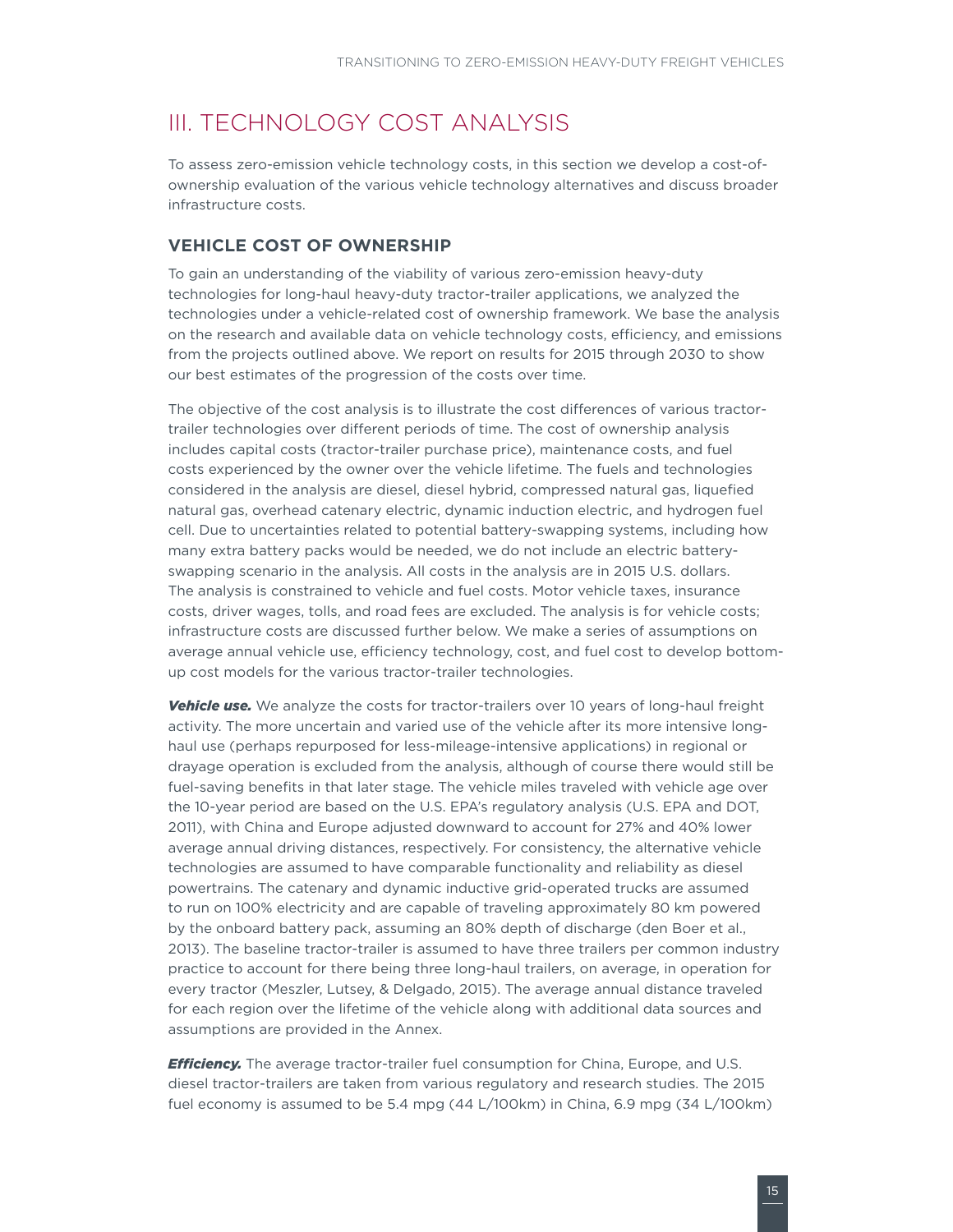in Europe, and 5.9 mpg (40 L/100km) in the U.S. (based on Delgado, 2016; Muncrief & Sharpe, 2015). The fuel efficiency for the new U.S. tractor-trailers is assumed to improve, following the Phase 2 U.S. greenhouse gas emissions and fuel efficiency standards, which result in a 2027 fuel economy of 9.1 mpg (26 L/100km) (Sharpe et al., 2016). Europe tractor-trailer fuel efficiency is based on the 2015 real-world testing of tractortrailers of 6.9 mpg (34 L/100km) (Muncrief & Sharpe, 2015). When considering improved technology in Europe from 2021 on, we assume a 2.5% per year annual fuel consumption reduction. This is based on the average between incremental and moderate improvements analyzed in Delgado et al. (2016) and assumes that CO<sub>2</sub>-reduction standards will be implemented in Europe. For China, the fuel efficiency is assumed to follow the Stage 3 China fuel consumption standards, achieving 6.3 mpg (37 L/100km) in 2020 (Delgado, 2016). After 2020, the China tractor-trailer fuel consumption is assumed to improve by 2.5% annually, similar to Europe, assuming new standards will be implemented there.

For diesel hybrid tractor-trailers, we assume a reduction in fuel consumption of 5% in the U.S. and China and 7% in Europe relative to the conventional diesel average (Rodriguez, Muncrief, Delgado, & Baldino, 2017). Natural gas engines are assumed to follow the same fuel efficiency improvements as diesel engines at a 10% and 15% efficiency loss for compression ignition (CI) and spark ignition (SI) engines, respectively (Delgado & Muncrief, 2015; Kasten et al., 2016). The energy consumption for fuel cell, catenary electric, and dynamic induction electric tractor-trailers are taken to be 9.5 megajoule per kilometer (MJ/km), 5.7 MJ/km, and 9.0 MJ/km, based on a variety of sources, and are assumed improve by 1% annually for catenary electric and 2% for fuel cell and dynamic induction electric (based on Akerman, 2016; den Boer, 2013; Kasten et al., 2016; Schmied, Wüthrich, Zah, Althaus, & Friedl, 2015. The energy consumption assumptions for these vehicle technologies are provided in the Annex.

**Technology cost.** The base diesel tractor-trailer in the U.S. is assumed to cost \$210,000, including a tractor at \$135,000 with three trailers at \$25,000 each (Meszler et al., 2015). The comparable base tractor-trailer cost for Europe is estimated to be approximately the same, before future efficiency technology is considered. Based on data on comparable tractor and trailer costs, the heavy-duty tractor-trailer is approximated at \$90,000 for China. Battery and fuel cell system costs vary widely in the literature, depending on innovation, supplier competition, and economies of scale that are underway largely as a result of light-duty vehicle developments. We base our electric-drive vehicle costs on Slowik et al. (2016) and Wolfram & Lutsey (2016). Slowik et al. (2016) summarized a range of lithium ion battery pack costs from 2015 to 2023 for medium- and high-volume scenarios, and found costs ranging from approximately \$230/kWh to \$420/kWh in 2015 and \$150/kWh to \$225/kWh in 2023. The battery costs applied here are within that study's medium- and high-volume projections. The expected reduction in lithium-ion battery costs is attributed to the replacement of high-cost materials, economies of scale, improvements to battery design and production methods, manufacturing improvements, and competition among suppliers.

Table 6 shows our key component cost assumptions for 2015–2030. We apply estimates from Wolfram & Lutsey (2016) to estimate fuel cell system costs. Based on annual production of 1,000, fuel cell system costs are estimated at \$240 per kilowatt (kW) in 2015; with increasing production to 10,000 in 2025, the cost drops to \$89/kW, then to production of 50,000 in 2030 to \$59/kW. Both battery pack and fuel cell systems are assumed to use similar technology in heavy-duty applications as in light-duty, and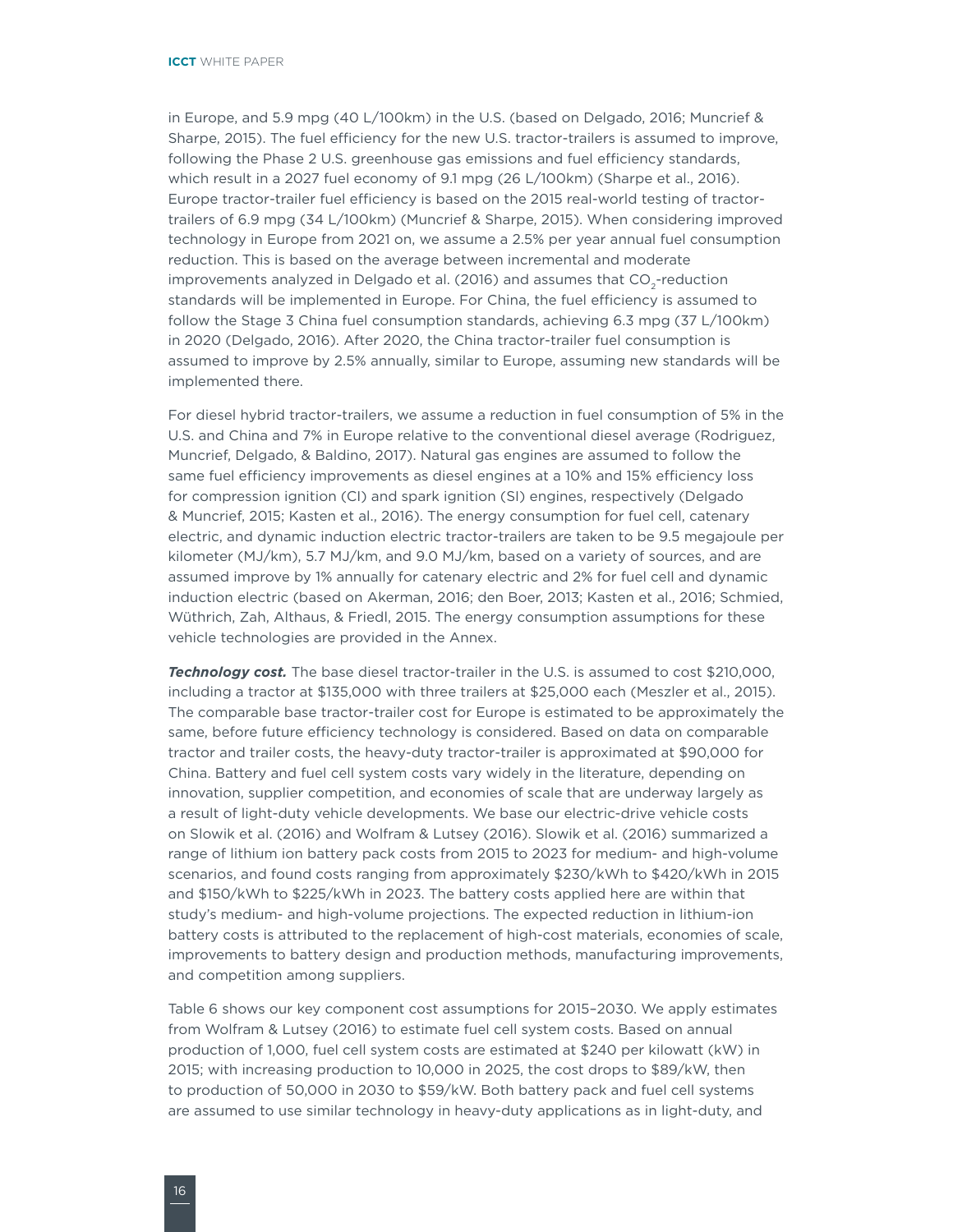<span id="page-22-0"></span>therefore these component prices are assumed to follow price projections for lightduty vehicles. This allows greater economies of scale in heavy-duty applications. The assumption is in line with Tesla's statement that the upcoming Tesla Semi will share parts with its electric car production and Toyota's announcement that its Class 8 fuel cell tractor will use its Mirai passenger car fuel cell stacks (Lambert, 2017; Toyota, 2017). Cost of the additional required fuel cell and battery electric systems are the electric systems (power electronics, battery management systems, etc.) necessary to control the power transfer. These additional costs are anticipated to decrease over time as the technology increases in volume and continues to improve.

| <b>Component Costs</b>                         | 2015   | 2020   | 2025   | 2030   |
|------------------------------------------------|--------|--------|--------|--------|
| Battery (\$/kWh)                               | 326    | 228    | 168    | 120    |
| Electric motor fixed cost (\$)                 | 120    | 94     | 85     | 75     |
| Electric motor (\$/kW)                         | 22     | 18     | 16     | 14     |
| Fuel cell system (\$/kW)                       | 240    | 166    | 89     | 59     |
| Additional fuel cell systems (\$/kW)           | 38     | 34     | 31     | 28     |
| Overhead catenary vehicle grid connection (\$) | 71,700 | 49,600 | 21.200 | 21.200 |
| Dynamic induction vehicle grid connection (\$) | 16.700 | 11,800 | 11.500 | 10,800 |
| Additional electric vehicle systems (\$/kW)    | 55     | 52     | 46     | 41     |

**Table 6.** Estimated vehicle component costs for vehicles purchased in 2015–2030.

*Based on den Boer et al., 2013; Slowik et al., 2016; Wolfram & Lutsey, 2016*

Internal combustion engine costs are forecasted to increase over time as additional improvements and new technologies will be required to meet tightening efficiency and exhaust after-treatment regulations (den Boer et al., 2013). The baseline cost for internal combustion engines is assumed, based a study done by CE Delft (2013), to be \$118/kW. The forecasted costs associated with engine improvements and vehicle efficiencies are based on a study conducted by Meszler et al. (2015). That study estimated a wide range of technology packages that are applicable for meeting global heavy-duty vehicle efficiency standards; therefore, we apply technology costs from that study for the projected costs of advanced efficiency technologies for heavy-duty vehicles to meet the expected incremental efficiency improvements (as mentioned above) in the 2020–2030 timeframe.

Based on the above assumptions, Table 7 summarizes the tractor-trailer capital costs for 2015–2030. The total tractor-trailer capital cost is amortized over 10 years at a 10% interest rate. The analysis excludes analysis of the residual value of the tractor-trailer because previous studies have found that the residual value is insignificant to the overall outcome of the cost analysis (see Lee & Thomas, 2016). As shown, the total vehicle costs for all alternative vehicles are more expensive than diesel vehicles initially. Over time, the total costs for alternative vehicle types are forecasted to be less than diesel as the costs of new technologies decrease greatly as a result of anticipated increases in production. The alternative vehicles and their components benefit from economies of scale, technology improvements, and production optimizations, greatly reducing their overall costs. The total initial vehicle purchase cost, rounded to the nearest thousand, is shown in Table 7, and the total breakdown of costs for the components of each vehicle is shown in the Annex.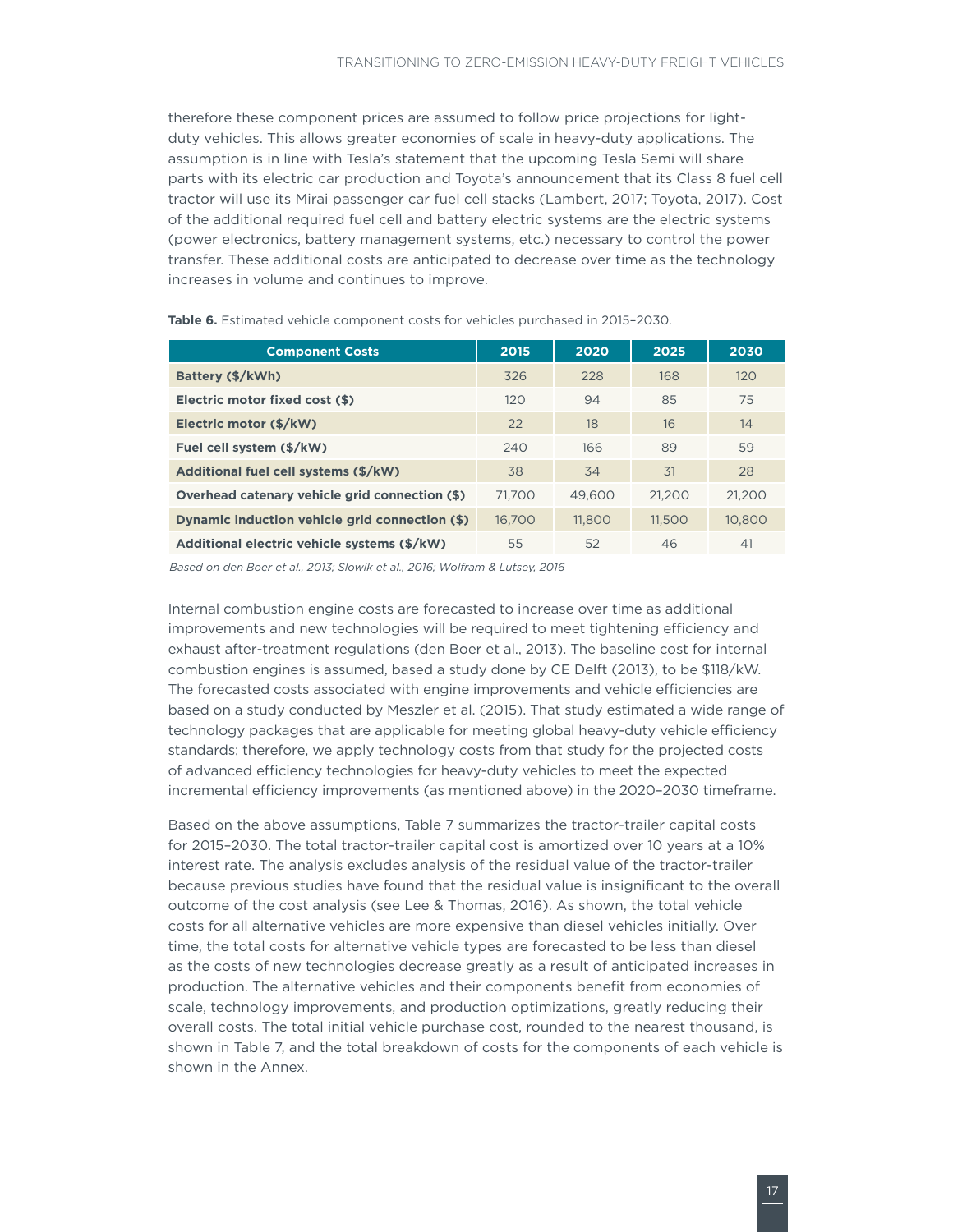|                                |                                              | 2015 | 2020 | 2025 | 2030 |
|--------------------------------|----------------------------------------------|------|------|------|------|
|                                | <b>Diesel</b>                                | 90   | 91   | 95   | 100  |
|                                | Hybrid electric                              | 101  | 101  | 103  | 108  |
|                                | Liquefied natural gas (compression ignition) | 118  | 116  | 115  | 116  |
|                                | Liquefied natural gas (spark ignition)       | 153  | 147  | 143  | 141  |
| China                          | Compressed natural gas (spark ignition)      | 113  | 110  | 108  | 109  |
|                                | Hydrogen fuel cell                           | 256  | 196  | 164  | 150  |
|                                | Electric overhead catenary                   | 220  | 178  | 138  | 131  |
|                                | Electric dynamic induction                   | 251  | 140  | 128  | 121  |
|                                | <b>Diesel</b>                                | 204  | 204  | 208  | 218  |
|                                | Hybrid electric                              | 229  | 226  | 227  | 236  |
|                                | Liquefied natural gas (compression ignition) | 267  | 260  | 255  | 255  |
|                                | Liquefied natural gas (spark ignition)       | 239  | 232  | 228  | 228  |
| <b>Europe</b>                  | Compressed natural gas (spark ignition)      | 256  | 246  | 239  | 237  |
|                                | Hydrogen fuel cell                           | 342  | 281  | 249  | 236  |
|                                | Electric overhead catenary                   | 306  | 262  | 222  | 218  |
|                                | Electric dynamic induction                   | 251  | 225  | 213  | 208  |
|                                | <b>Diesel</b>                                | 210  | 220  | 223  | 250  |
|                                | Hybrid electric                              | 234  | 242  | 242  | 268  |
|                                | Liquefied natural gas (compression ignition) | 270  | 270  | 260  | 273  |
|                                | Liquefied natural gas (spark ignition)       | 242  | 242  | 233  | 246  |
| <b>United</b><br><b>States</b> | Compressed natural gas (spark ignition)      | 259  | 256  | 255  | 255  |
|                                | Hydrogen fuel cell                           | 345  | 281  | 253  | 255  |
|                                | Electric overhead catenary                   | 309  | 272  | 227  | 236  |
|                                | Electric dynamic induction                   | 254  | 234  | 218  | 226  |

<span id="page-23-0"></span>**Table 7.** Total estimated tractor-trailer capital costs (in thousands of 2015 U.S. dollars).

*Values rounded to nearest 1,000*

*Maintenance costs.* Baseline maintenance and repair costs are based on those from Argonne National Laboratory's GREET model. The model assumes similar incremental maintenance and repair costs across various vehicle types but considers the reduced costs for hybrid and electric drive heavy-duty vehicles (Burnham, 2016). The costs are provided on a per-kilometer basis and are assumed to remain constant for vehicles produced in 2015 through 2030. The maintenance and repair costs are assumed to be \$0.12 per kilometer for diesel and natural gas tractor-trailers and \$0.11 per kilometer for diesel hybrid, electric powered, and fuel cell tractor-trailers. As tractor-trailers become more efficient over time in the analysis, the maintenance costs become a higher percentage of the total vehicle operating costs.

*Fuel cost.* We base our forecasted diesel fuel price on the International Energy Agency (IEA) World Energy Outlook (WEO) 2015 and the natural gas prices from U.S. EIA (IEA, 2015; U.S. EIA, 2017a). The differences between fuel prices in China, Europe, and the U.S. are assumed to be the same as their historical differences. The historical natural gas prices are from the Eurostat database for Europe and from a study done by the Oxford Institute for Energy Studies for China (Eurostat, 2017a; Li, 2015). Historical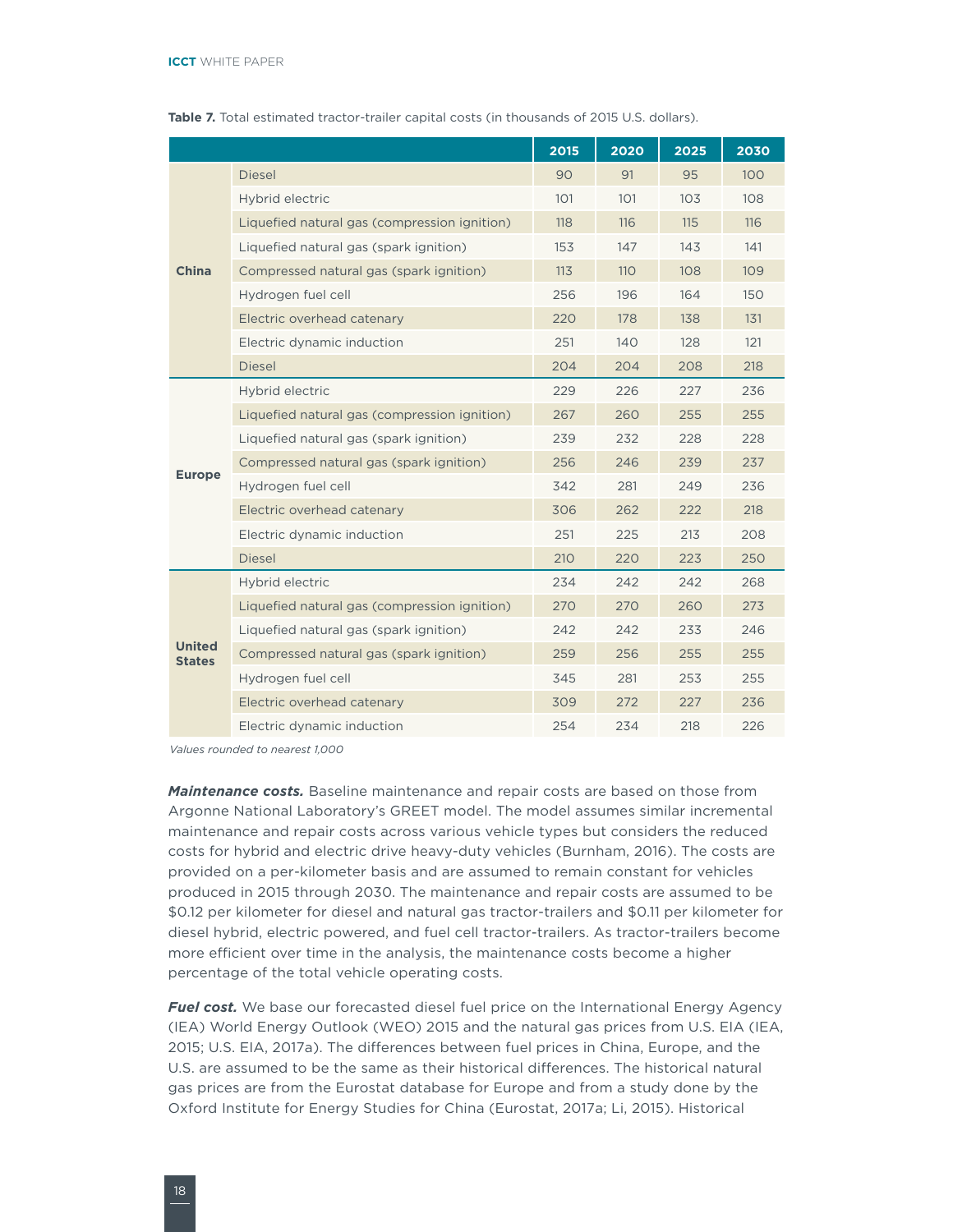diesel fuel prices are based on World Bank data (World Bank, 2017). The IEA WEO projects crude oil prices from \$50 per barrel in 2015, increasing to \$128 per barrel through 2040. Electricity price projections for the U.S. follow the U.S. EIA's Annual Energy Outlook 2017 transportation electricity price projections (U.S. EIA, 2017b), and prices in China and Europe are based on Eurostat and Lawrence Berkeley National Laboratory data (Eurostat, 2017b; LBNL, 2014). Our estimated hydrogen fuel price decreases from \$12 per kilogram in 2017 to \$4 in 2030 for natural gas-based hydrogen (based on Fulton & Miller, 2015). In addition, we assume the that the cost of hydrogen drops to \$5 per kilogram for hydrogen produced from renewable energy electrolysis (Fulton & Miller, 2015). The future fuel costs are discounted using a 4% discount rate to determine the net present value for each vehicle purchase.

*Vehicle-related cost of ownership.* Figure 4 shows the vehicle-related cost of ownership for trucks in China, Europe, and the U.S. for long-haul heavy-duty tractortrailers for 2015 through 2030. The graphs show the breakdown of the tractor-trailer capital cost, maintenance cost, and fuel cost over 10 years of operation. The cost analysis excludes infrastructure cost for the dynamic inductive grid and overhead catenary technologies, which are discussed further below. By analyzing the 10-year operating cycle, we intend to cover at least the first phase of the tractor life while it is in long-haul operation. With uncertainties about total electricity throughput, charging–discharging cycles, and any degradation over time for catenary and in-road charging electric tractors, we do not include battery replacements. The results are summarized for the various vehicle technologies as compared to conventional diesel (which increases in efficiency over time), diesel hybrid (which retains an efficiency advantage over conventional diesel), and three natural gas technologies (liquefied compression ignition, liquefied spark ignition, and compressed spark ignition). Two fuel cell technology pathways are shown, first for natural gas-derived hydrogen and second for renewable source-derived hydrogen.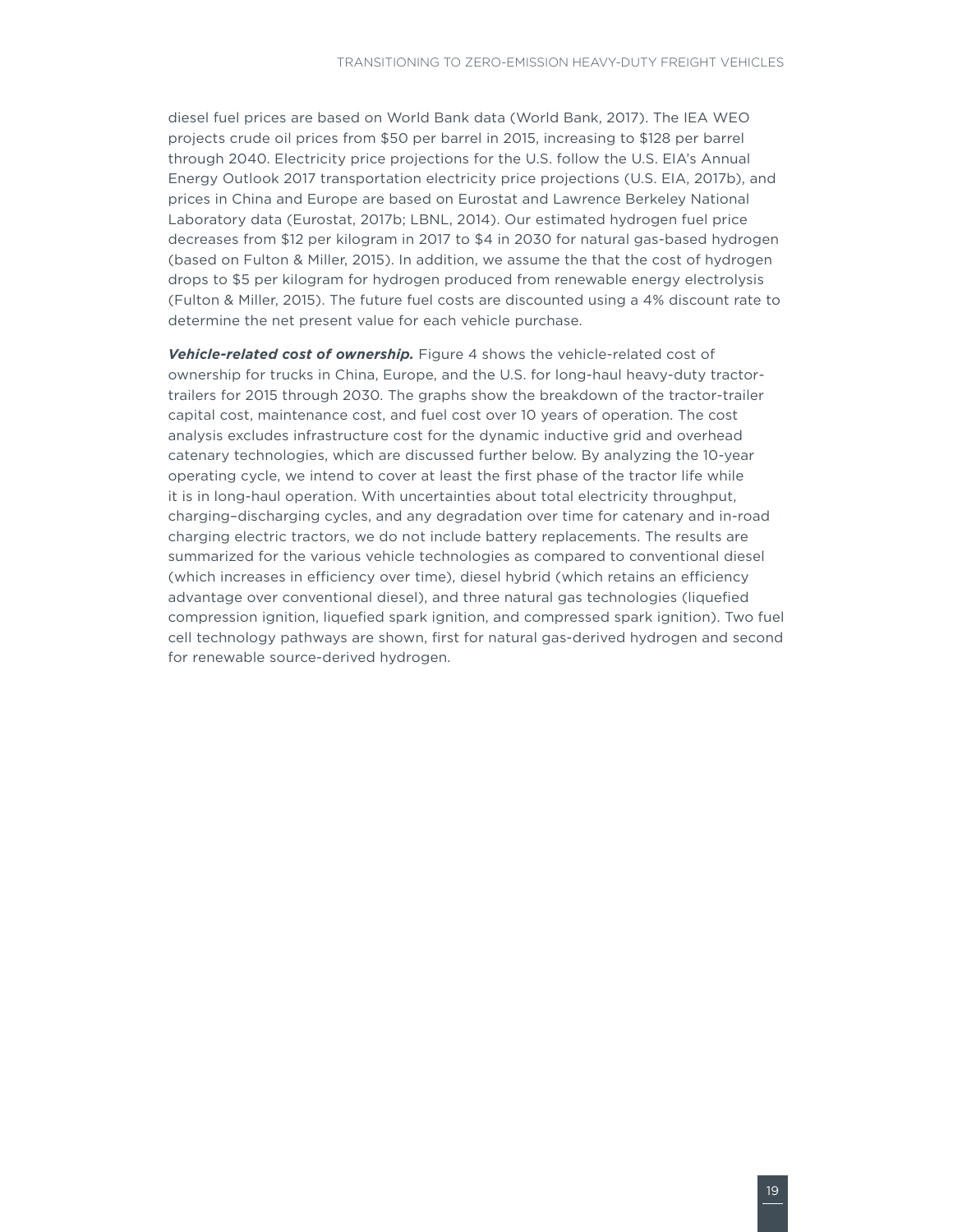<span id="page-25-0"></span>





**Figure 4.** Cost of ownership in China, Europe, and the United States for each long-haul heavy-duty truck technology for a vehicle purchased in 2015–2030 broken down by capital cost, maintenance cost, and fuel cost.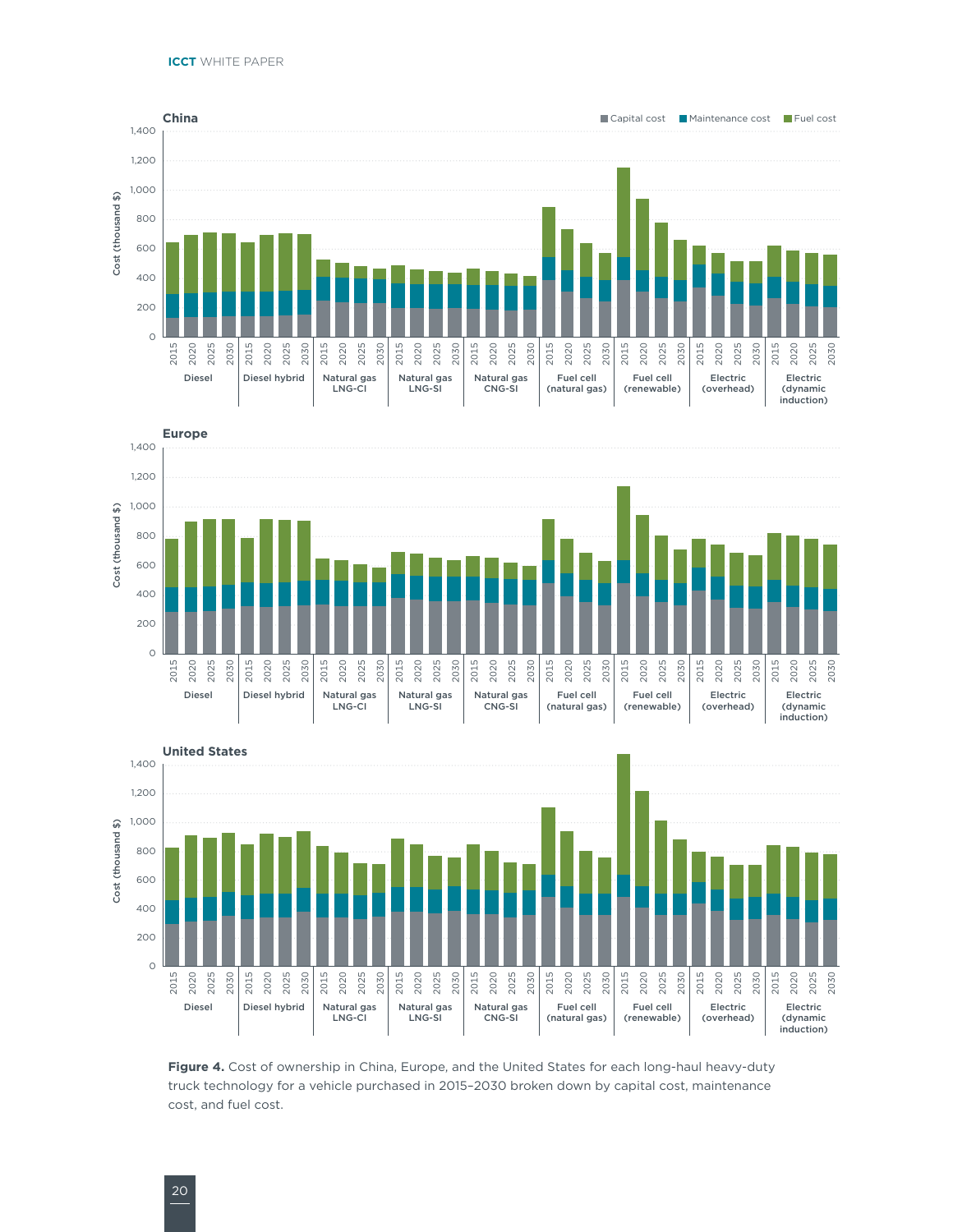<span id="page-26-0"></span>Figure 4 illustrates the results on the various technologies' associated costs. The figure shows how conventional diesel vehicle costs increase incrementally, but are relatively consistent in future years, as compared to the alternative fuel technologies. Essentially all the other technologies see reduced cost of ownership over time, primarily because their capital technology costs decrease from 2015 through 2030. Natural gas, especially the liquefied natural gas with compression ignition, consistently offers among the lowest cost of ownership.

The zero-emission vehicle technologies show the greatest cost reductions from 2015 to 2030. Fuel cell technology shows the largest reduction in cost over time, due to both the expected drops in fuel cell costs and hydrogen costs. Excluding infrastructure costs, the two electric vehicle scenarios, induction and overhead catenary, ultimately arrive at among the lowest total vehicle cost in the 2025–2030 timeframe, similar to natural gas. Compared with diesel vehicles in 2030, overhead catenary results in 25%–30% lower costs, in-road induction results in 15%–25% lower costs, and hydrogen fuel cells result in 5%–30% lower costs to own, operate, and fuel. The reduced vehicle costs for electric tractor-trailers result in upfront costs that are similar to conventional diesel trailers in the 2025–2030 timeframe—aided, of course, by the distributed electric power, which allows smaller battery packs than would otherwise be needed. The gap in costs between conventional diesel and electric technology further widens across regions, as diesel tractor-trailers become incrementally more advanced and as compliance with future efficiency regulations becomes more expensive. Overall, when comparing the costs across the three major regions, the technologies show similar relative technology comparisons, although in absolute terms the costs are higher in the U.S., as a result of the U.S. having the largest annual distance traveled per truck.

#### **SUPPORTING INFRASTRUCTURE COSTS, VIABILITY, AND IMPLEMENTATION**

Beyond the cost of ownership, the cost, availability, and implementation of the required infrastructure is also of great importance in determining the viability of zero-emission technologies in the heavy-duty sector. The required infrastructure is particularly important for the long-haul heavy-duty applications analyzed above, as these trucks cover large distances and would need extensive charging (overhead catenary wires, or in-road inductive or conductive charging) or natural gas or hydrogen refueling infrastructure. On the other hand, the required infrastructure to support regional heavyduty, waste, and drayage trucks tends to be easier to implement and less costly as these trucks tend to follow set routes, have greater downtime, and cover much shorter distances. Required infrastructure for regional heavy-duty vehicles could be quite similar to the charging and hydrogen infrastructure for battery electric and hydrogen fuel cell buses, which have been implemented in some regions, especially in China (and also increasingly in some cities in Europe and the U.S.).

Although there is considerable uncertainty, approximate first estimates are available for the applicable charging infrastructure costs. Overhead catenary wires provide a continuous supply of power to trucks, requiring an extensive and continuous network of energy infrastructure along roadways. In addition to the catenary wires, infrastructure to support the necessary supply of electricity (substations, connection to the grid, transformer, and rectifiers) need to be added to motorways (den Boer et al., 2013). Catenary wires are estimated to cost between \$0.8 million and \$3.8 million per kilometer, with annual operation and maintenance costs of 1%–2.5% of the initial capital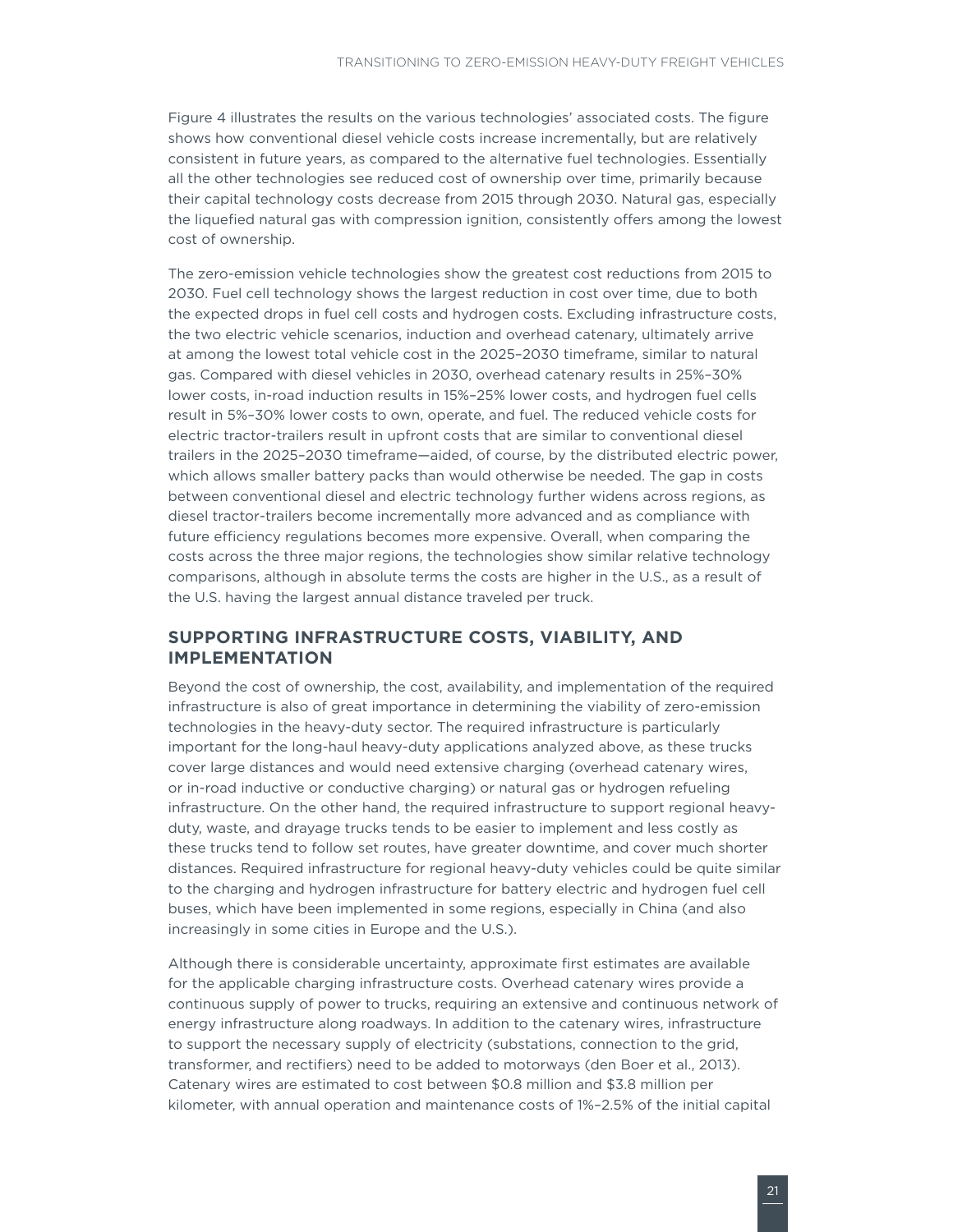cost of the catenary and energy infrastructure (based on den Boer et al., 2013; Gladstein, Neandross & Associates, 2012; Siemens, 2016b). Once completed in various regions, these electric charging systems would enable high utilization, which would allow for the overall system costs to be spread over many heavy-duty vehicles over time.

Similar to catenary wires, dynamic grid inductive or conductive charging requires expensive energy support infrastructure in addition to the necessary charging on top of, or under, the roadway. The installation of underground infrastructure could be more costly and invasive than overhead catenary wires, but it could have lower maintenance requirements, because there is no wear and tear on the components. Dynamic grid in-road infrastructure is estimated to cost between \$2.5 million and \$4 million per kilometer, with annual operation and maintenance costs of 1% of the initial installation cost of the charging infrastructure (Connolly, 2016; den Boer et al., 2013). These road charging systems would enable high utilization.

Hydrogen fueling station cost estimates have ranged from \$350,000 to \$5.3 million (Wolfram & Lutsey, 2016). Hydrogen refueling times are comparable to conventional diesel and gasoline vehicles. Quick refueling times allow for the possibility of high utilization of fueling stations and therefore distributes the investment costs over the use of many vehicles. Estimating the cost of hydrogen fueling stations on a per-vehicle basis is difficult because it is dependent upon the station's utilization and hydrogen throughput, which are uncertain. In the hydrogen case, how quickly the shift toward high station utilization happens could be partially dependent upon whether both passenger and heavy-duty freight vehicle approaches grow and co-evolve. Other key considerations with hydrogen cost implications are the exact production, transport, and distribution system (e.g., compressed or liquefied hydrogen, pipeline or truck distribution) involved with supplying the fuel to stations.

To help inform on infrastructure and system-level costs, we summarize results from a directly applicable study by the Öko Institut. Kasten et al. (2016) conducted a comprehensive study comparing the cost of energy supply, energy supply infrastructure (investment, maintenance and operation, and connection costs for gas stations or charging infrastructure), and vehicle purchase cost for alternative vehicle technologies to conventional fossil fuel–powered vehicles. The study compared four alternative scenarios to decarbonize and reduce air pollution from the German fleet of trucks in the long-haul freight sector. These scenarios were (a) internal combustion, with power-to-liquid fuels with very low lifecycle carbon emissions; (b) overhead catenary line electricity for hybrid diesel-electric powertrain; (c) liquefied natural gas from lowcarbon power-to-gas methane; and (d) fuel cell with liquefied power-to-gas hydrogen. The study estimated the additional cost for each of the scenarios from 2010 to 2050 compared to the reference case, where the whole long-haul heavy-duty fleet would otherwise be powered by conventional diesel fuel.

The results from Kasten et al. (2016) on the energy supply, infrastructure, and vehicle costs for long-haul freight road transport are shown in Figure 5. As shown, the costs range from \$100 billion to \$400 billion dollars from 2010 to 2050, so any of these approaches would amount to a major transportation overhaul to help decarbonize the freight sector. Because the scenarios were set to have comparable emission-reduction benefits, the scenario with the lowest total cost (i.e., overhead catenary electric system) provides the most cost-effective long-term greenhouse gas reduction. The analysis does not consider the relative practical feasibility of implementing the different alternative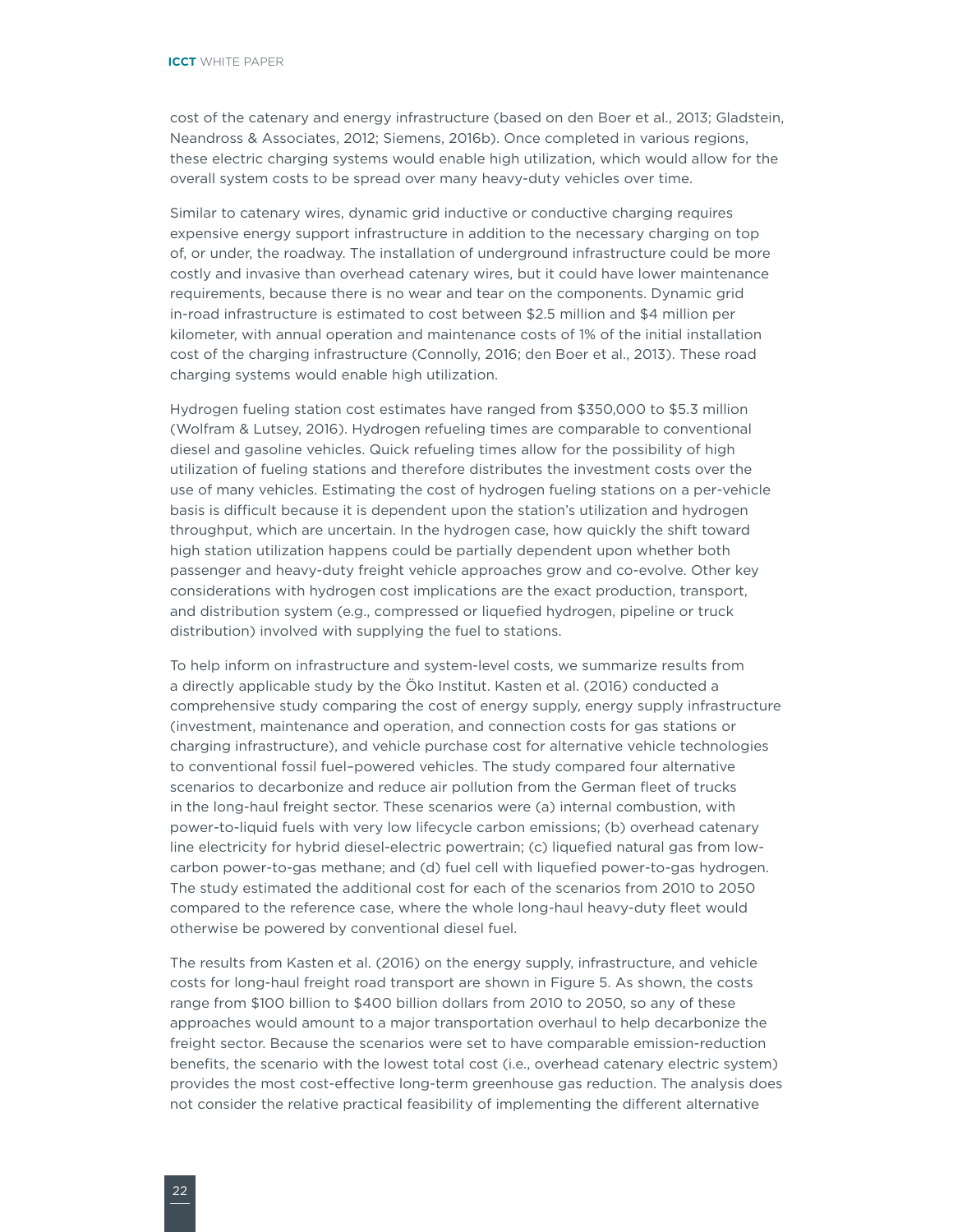<span id="page-28-0"></span>technologies. The figure shows that even though the overhead electric option is infrastructure intensive, it compares very favorably against the options to use renewable power to develop liquid combustion diesel replacements, natural gas, and hydrogen each of which has significant energy supply, infrastructure, and vehicle costs.



**Figure 5.** Additional cost for four different greenhouse gas reduction scenarios compared to the reference case (all fossil fuel use) for the long-haul heavy-duty freight transport sector in Germany (based on Kasten et al., 2016).

For further information on the Kasten et al. (2016) study summarized in the figure, the trucks powered by the overhead catenary system are assumed to be hybrids, powered by electric energy 75% of the time through the catenary wires or the small on-board battery and the remaining 25% of the time by an internal combustion engine powered by power-to-liquid fuel. For this case, it is assumed that 4,000 km (approximately 30%) of the German federal motorways are electrified. The market introduction of the overhead catenary trucks is assumed to begin in 2025 and ramp up to 90% of new registrations by 2050. For the power-to-gas natural gas scenario, trucks will enter the market in 2015 and reach full penetration by 2035. In the power-to-gas hydrogen case, fuel cell trucks would be introduced to the market in 2020 and reach full penetration by 2035. In the combustion scenario, the trucks would be fully powered by low-carbon power-to-liquid fuels by 2050.

Although road electrification has high upfront costs from the required energy infrastructure, these costs are dwarfed in the long term by cheaper energy supply costs compared to alternative liquid fuels. The study indicates that the cost of energy infrastructure is relatively small compared to the high cost of energy supply and vehicle costs over the long-term, leading to the result that electrification is the most cost-effective technology for freight transport in the long-term. A similar effect can be seen for the power-to-gas hydrogen case, for which the costs of the market introduction of fuel cell heavy-duty trucks drives the high costs of vehicle purchase. In this case, the cheap energy supply costs and the low system costs (both compared to the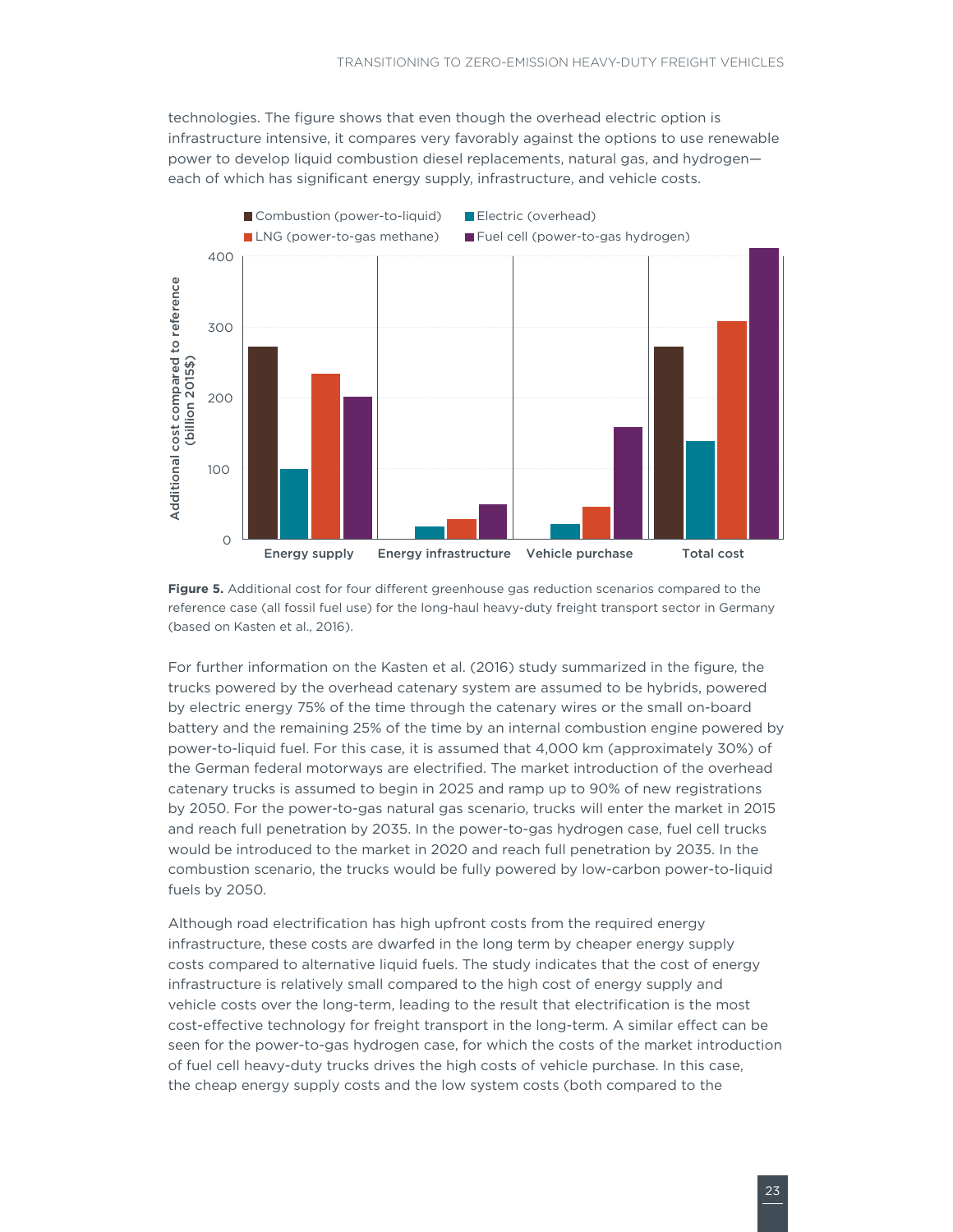power-to-liquid and the power-to-methane option) would become effective after the transformation process and in a longer timeframe than 2050.

Although it is the most cost-effective option, road electrification would require sustained political support to offset the upfront cost and the initially unprofitable operation of charging infrastructure. It would also need public support, high fleet participation and utilization, and international coordination. All scenarios require broad support but could be implemented, to some degree, in a modular and incremental way, focusing on one region, with one or several fuel production facilities and refueling stations and several nearby routes at a time.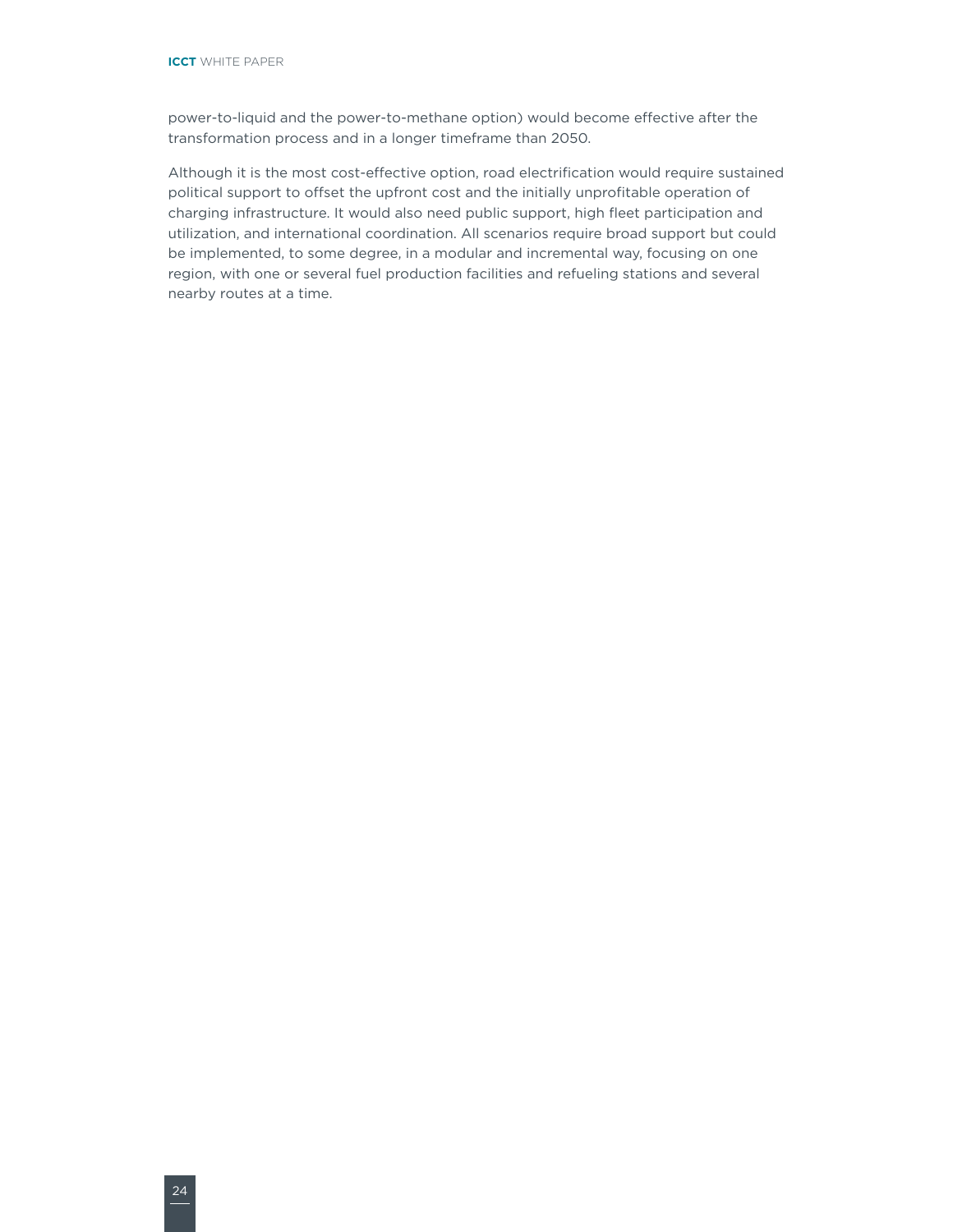# <span id="page-30-0"></span>IV. ANALYSIS OF EMISSIONS IMPACTS

#### **VEHICLE TECHNOLOGY GREENHOUSE GAS EMISSIONS**

To gain an understanding of the emissions impacts of the various tractor-trailer technologies, we analyze the lifecycle greenhouse gas emissions for each technology for a truck purchased in 2015 through 2030. In addition to the assumptions used above in the cost ownership analysis, we include the upstream fuel cycle emission impacts associated with the production of the various fuel. We apply the carbon intensities of diesel, natural gas, and hydrogen for 2015 from California's Low Carbon Fuel Standard (LCFS) across all regions.

[Table](#page-30-1) 8 shows the assumed fuel carbon intensities that we apply to our lifecycle analysis. Carbon intensities for diesel and natural gas are assumed to remain constant from 2015 through 2030, whereas the carbon intensity of hydrogen is expected to decrease significantly as hydrogen transitions from being produced mainly from fossil fuels through steam-methane reformation to being produced from renewable energy sources. For hydrogen's carbon intensity, we assume a 5% annual reduction based on continued policy to ensure that fuel supply was low carbon. The carbon intensity of electricity is based on the IEA WEO 2015 electricity assumptions for each of the respective regions and similarly assumes sustained efforts to decarbonize (i.e., their 2°C climate stabilization scenario). We note that there are many regions (e.g., Norway and Québec) where the electricity carbon intensity is already near zero, as a result of electricity generation predominantly coming from renewable energy sources. In such cases, electric vehicle applications offer over a 95% reduction in carbon emissions.

|                               |                      |      | <b>Fuel carbon intensity</b><br>(gCO,e/MJ) | <b>Greenhouse gas emission</b> |
|-------------------------------|----------------------|------|--------------------------------------------|--------------------------------|
| <b>Fuel</b>                   | <b>Region</b>        | 2015 | 2030                                       | reduction in 2030*             |
| <b>Diesel</b>                 | All                  | 102  | 102                                        | $\overline{\phantom{a}}$       |
| <b>Compressed natural gas</b> | All                  | 81   | 81                                         | ٠                              |
| Liquefied natural gas         | All                  | 86   | 86                                         | $\overline{\phantom{a}}$       |
| <b>Hydrogen</b>               | All                  | 151  | 70                                         | 54%                            |
|                               | <b>United States</b> | 144  | 49                                         | 66%                            |
| <b>Electricity</b>            | Europe               | 101  | 44                                         | 57%                            |
|                               | China                | 202  | 82                                         | 60%                            |

<span id="page-30-1"></span>Table 8. Fuel carbon intensities (gCO<sub>3</sub>e/MJ) for 2015 and 2030 and the percent reduction in emissions from 2015 to 2030.

*\*Greenhouse gas emission reduction includes on-vehicle efficiency improvement (i.e., relative MJ per kilometer)*

The total lifecycle wheel-to-well greenhouse gas emissions in carbon dioxide equivalents (CO<sub>2</sub>e) for each long-haul heavy-duty freight truck technology for tractor-trailers purchased in 2015 through 2030 are shown in Figure 6. The three panes represent the unique assumptions and characteristics (e.g., vehicle efficiency, annual vehicle travel activity over vehicle life) for the trucks purchased and operated in China, Europe, and the U.S.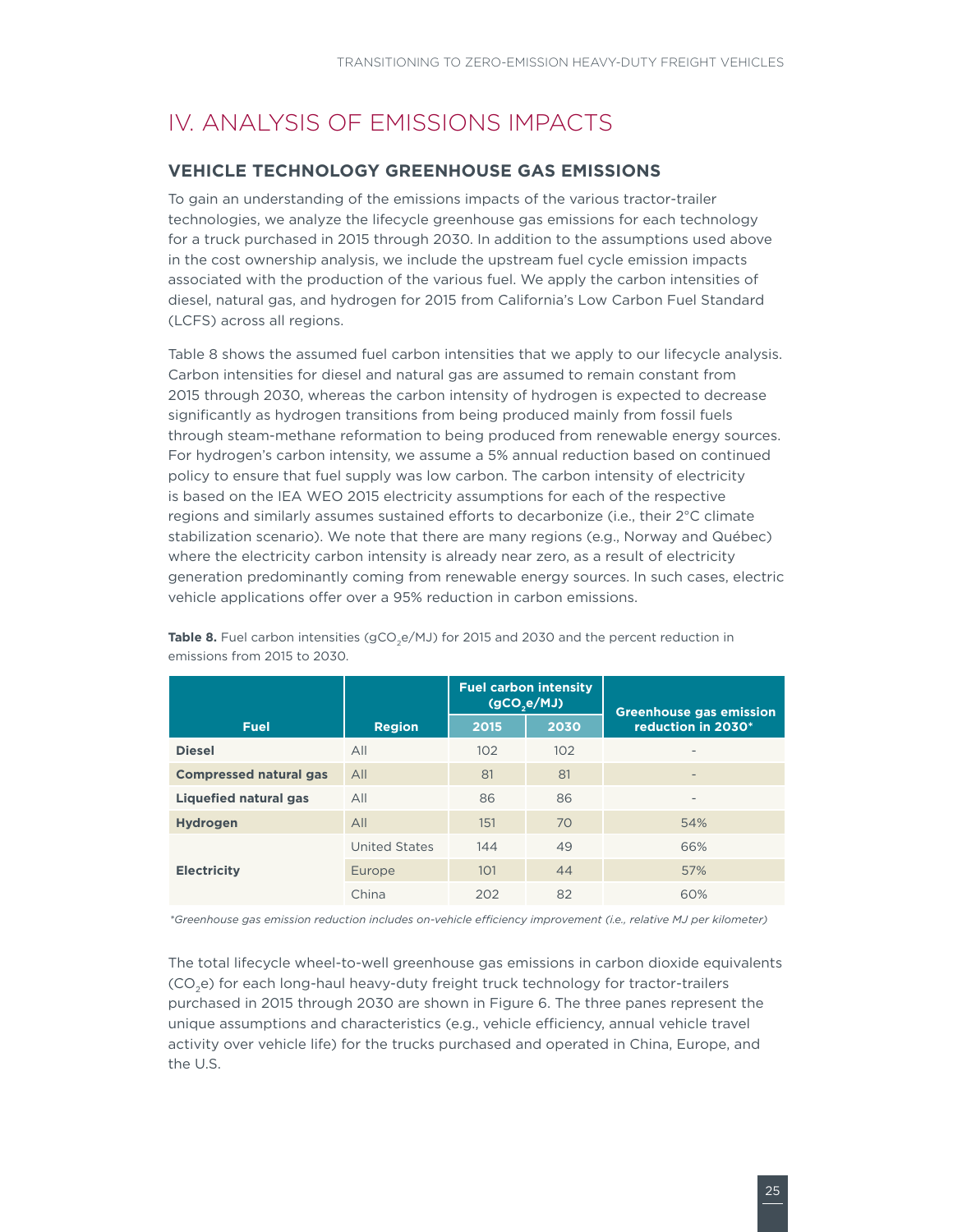<span id="page-31-0"></span>





**Figure 6.** China, Europe, and U.S. lifecycle CO<sub>2</sub> emissions over vehicle lifetime (left axis) and per kilometer (right axis) by vehicle technology type.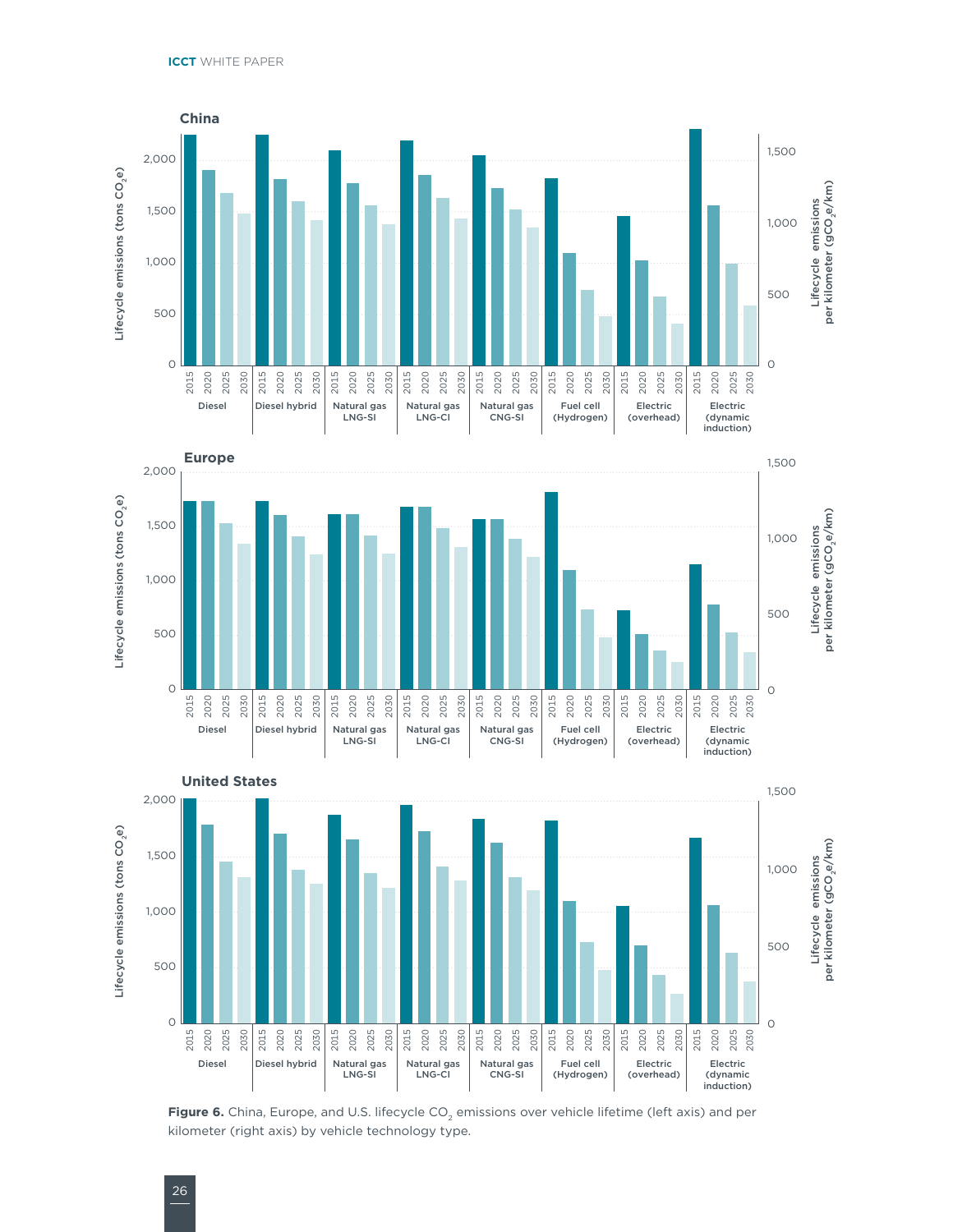<span id="page-32-0"></span>Major emission differences across the technologies and over time are apparent from the figure. For 2015, catenary electric vehicles have 35%, 58%, and 48% lower lifetime CO<sub>2</sub>e emissions than conventional diesel vehicles in China, Europe, and the U.S., respectively, while fuel cell vehicles have 19%, 5%, and 10% lower emissions. We note that in the case of China, dynamic induction electric vehicles have comparable CO<sub>2</sub>e emissions to diesel in 2015 as a result of high grid emissions and reduced efficiency of dynamic grid electric vehicle in comparison to catenary electric, but the emissions significantly decrease over time as the grid decarbonizes. The diesel and natural gas technologies are relatively similar in their  $CO<sub>2</sub>$  emission levels. As shown in Figure 6, there is the potential for major reductions in all the vehicle technology types in the 2025–2030 timeframe. In the case of the diesel and natural gas technologies, the emission reductions are driven by efficiency technology on the vehicle. On the electric and fuel cell technologies, the emission reductions are driven primarily by the reduced fuel carbon intensity. The diesel tractortrailer is shown with greatly reduced carbon intensity, with a 22%–35% reduction from 2015 to 2030. The fuel cell technology results in a 73% reduction in carbon emissions from 2015 to 2030. The catenary and dynamic induction electric vehicle technology show a reduction of 66%–76% and 61%–77%, respectively, by 2030 across the three regions.

Overhead catenary electric heavy-duty trucks have the lowest lifetime emissions in each region. In China, catenary electric trucks deliver a 72% reduction from the 2030 high-efficiency diesel emission level (an 82% reduction from the 2015 diesel baseline). In Europe, the catenary electric truck provides an 81% reduction in emissions as compared with the high-efficiency 2030 diesel truck (an 87% reduction from the 2015 baseline). In the U.S., catenary electric trucks deliver an 80% reduction over the high-efficiency 2030 diesel (an 88% reduction from the 2015 baseline). The emission benefits from the hydrogen fuel cell technology cases were also very substantial: The CO<sub>2</sub> reductions were 62%–67% as compared with the 2030 high-efficiency diesel (73%–78% reduction from the 2015 baseline diesel).

#### **FLEET LEVEL IMPACTS OF ZERO-EMISSION TRUCK PENETRATION**

To further inform the question about how zero-emission trucks could contribute toward climate change goals, we conducted a narrower analysis of the penetration of zeroemission trucks in one particular market—Europe. As indicated earlier, many of the details of the above vehicle cost analysis are uncertain, and the analysis is driven by a series of assumptions without firm real-world data. Beyond questions about the cost and necessary infrastructure and energy supply deployment, the future penetration of the technologies is even more uncertain because it is dependent on many industry, government, and market factors. Yet, we provide an illustrative, first-order analysis of fleet emissions to assess the potential impact of greater deployment electric-drive heavy-duty vehicle technologies if the prevailing technology and institutional barriers are overcome.

The broader context for long-term climate scenarios is the Paris climate agreement, signed by nearly every nation, which establishes the goal of limiting the increase in global average temperatures to below 2°C above the pre-industrial temperature. The leaders of the European Union adopted the 2030 climate and energy framework in 2014. The framework sets a binding target for the EU to reduce total greenhouse gas emissions by at least 40% below 1990 levels in 2030 and reduce emissions from transportation by 30% relative to 2005 levels by 2030 (European Commission, 2017a). The European Commission created the Energy Roadmap 2050 to explore the options of transitioning the energy system to meet the long-term goals of cutting emissions 80%–95% from 1990 levels by 2050 in the most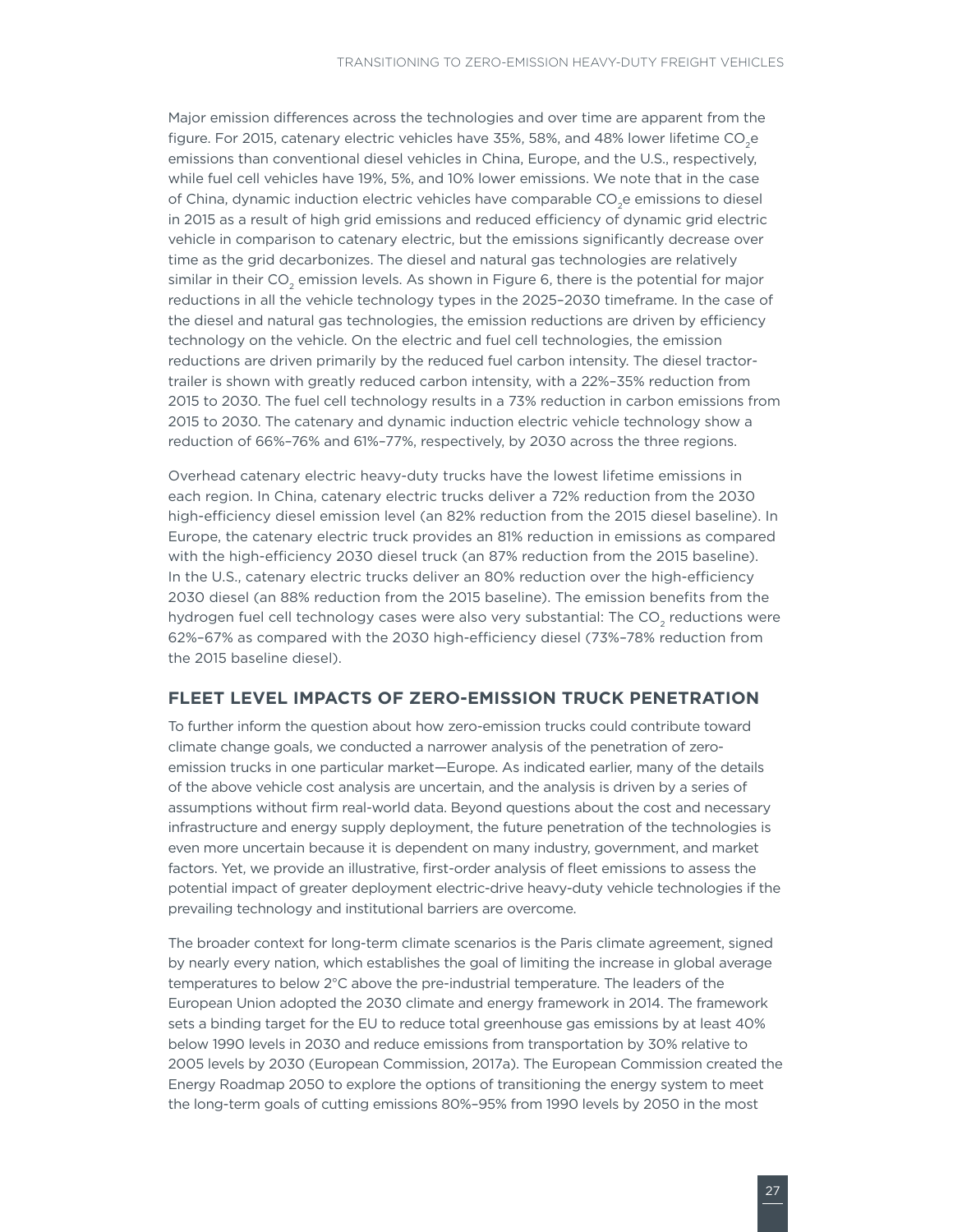<span id="page-33-0"></span>competitive manner while achieving maximum energy security (European Commission, 2017a, 2017b). The transport sector is required to reduce emissions at least 60% below 1990 levels by 2050 while allowing for increased mobility and a competitive transport sector (European Commission, 2011a, 2011b).

We analyze the impact of the penetration of zero-emission heavy-duty vehicle technologies in the European fleet from 2015 to 2050 to estimate the CO<sub>2</sub> emission impact. Our analysis is focused on the tractor-trailer portion of the heavy-duty fleet. The analysis applies the International Council on Clean Transportation (ICCT) Roadmap vehicle stock-turnover model (see ICCT, 2017). This model simulates advanced technologies being phased into the fleet beginning in 2020 as new vehicles increasingly take over larger fractions of freight activity through 2050, whereas older vehicles' activity decreases over time until they are eventually retired from the fleet. The vehicle stock-turnover model provides greater perspective on how quickly the climate benefits accrue from transitioning to zero-emission technologies over time.

Figure 7 shows four scenarios for lifecycle CO<sub>2</sub> emissions of tractor-trailers in Europe, reflecting varying technology penetrating the new vehicle fleet from 2020 through 2050. The first scenario is the base case, which assumes the entire European tractor-trailer fleet remains completely composed of internal combustion engine vehicles powered by diesel fuel without adopting additional efficiency standards that promote greater efficiency. The second scenario assumes that efficiency standards are implemented, leading to advanced diesel efficiency improvements based on the best available technology. We include two zero-emission vehicle scenarios, with each reflecting the possibility that one technology becomes the leading technology over time, while the other remains in more niche applications in the fleet. The two zero-emission vehicle scenarios build upon the diesel efficiency improvements (i.e., all the scenarios other than the base case include the diesel improvements). The fuel cell–intensive scenario has initial fuel cell tractor-trailer sales starting in 2020 and ramping up to reach 50% of the sales share in 2050, and overhead catenary electric tractor-trailer sales starting in 2020 and reaching 15% of the sales share in 2050. The final electric-intensive scenario has electric sales starting in 2020 and ramping up to 50% of the sales share in 2050, and fuel cells starting in 2020 and reaching 15% in 2050.



Figure 7. Lifecycle CO<sub>2</sub>e emissions from Europe heavy-duty tractor-trailer fleet from 2015-2050, with base case, efficiency improvements, fuel cell-intensive, and electric-intensive scenarios.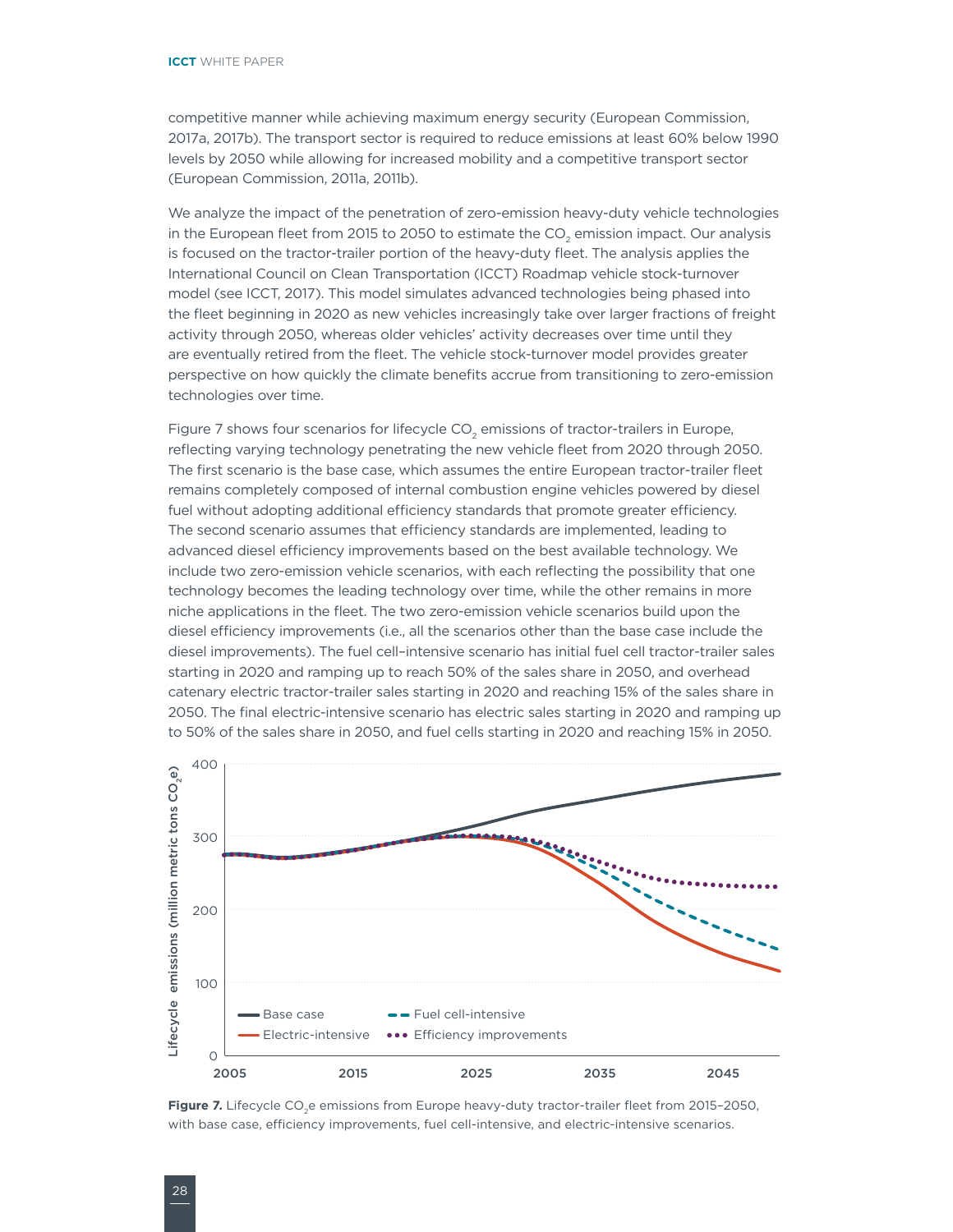<span id="page-34-0"></span>Table 9 summarizes several key greenhouse gas emission results from the vehicle deployment scenarios shown in Figure 7. Under the base case, the lifecycle emissions are estimated to increase approximately 38% from 2015 to 2050, from 281 to 386 million metric tons of CO<sub>2</sub>e. With incremental diesel efficiency technology improvements linked to efficiency standards (but without any zero emission vehicles) in the fleet from 2015 to 2050, CO<sub>2</sub> emissions in the 2050 fleet would decrease by 156 million tons-a 40% reduction from the base case in 2050. As shown in the efficiency scenario,  $CO<sub>2</sub>$  emissions begin to flatline after 2035, as the incremental efficiency gains slow and freight activity continues to increase. For the fuel cell–intensive scenario, emissions are estimated to peak around 2025 at 300 million metric tons of CO<sub>2</sub>e and proceed to decrease through 2050, resulting in a 63% reduction in emissions relative to the base case in 2050. Finally, for the electric-intensive scenario, emissions are expected to peak around 2025 at 300 million metric tons of CO<sub>2</sub>e and proceed to decrease through 2050, resulting in a 70% reduction in emissions relative to the base case in 2050.

|                             |      | <b>Emissions by year</b><br>(million ton CO <sub>2</sub> e) | <b>Change in emissions</b> |                 |                               |
|-----------------------------|------|-------------------------------------------------------------|----------------------------|-----------------|-------------------------------|
| <b>Scenario</b>             | 2005 | 2015                                                        | 2050                       | 2015 to<br>2050 | <b>From 2050</b><br>base case |
| Base case                   | 275  | 280                                                         | 386                        |                 |                               |
| <b>Increased efficiency</b> | 275  | 280                                                         | 230                        | $-18%$          | $-40%$                        |
| <b>Fuel cell intensive</b>  | 275  | 280                                                         | 145                        | $-48%$          | $-63%$                        |
| <b>Electric intensive</b>   | 275  | 280                                                         | 115                        | $-59%$          | $-70%$                        |

**Table 9.** GHG emissions from EU tractor-trailers for baseline, fuel cell vehicle–intensive, and electric vehicle–intensive scenarios for 2050, with associated change in emissions

Both scenarios with substantial penetration of zero-emission vehicle technologies show substantial reduction in emissions relative to the base scenario and their overall  $CO<sub>2</sub>$ emissions in absolute terms. The fuel cell–intensive case results in 47% lower emissions in 2050 than in 2005. The electric-intensive case would cut emissions by 58%. Therefore, these scenarios underscore the great challenge at hand to decarbonize heavy-duty freight emissions. Advanced diesel efficiency technology and greatly accelerated penetration of zero emission vehicles will be required to achieve the 30% CO<sub>2</sub> emission reduction from the heavy-duty vehicle sector in 2030 and 60% reduction by 2050 relative to 2005 levels, as targeted by the European Commission.

Several recent analyses also help to estimate the potential and the implications for greater penetration of advanced heavy-duty vehicle electric drive technologies. A European Union analysis indicates that nearly 40% of highways could be electrified with overhead electric lines, up to 90% of new long-haul tractor-trailers could be electric, and up to 34% of heavy-goods vehicle activity could be powered by electric vehicles by 2050 (Ministry of the Environment, Energy, and Sea, 2016; Transport & Environment, 2016). A Germany-focused study on the increasing role of transport electrification includes a scenario for up to 80% tractor-trailer activity being powered by overhead catenary systems by 2050 (Renewbility, 2016). The IEA assesses technologies and freight-system improvements to decarbonize freight trucks and illustrates the importance of electrification to achieve deep carbon cuts (IEA, 2017). Essentially all of these studies agree with our findings that developing electric-drive pathways is key to being able to substantially decarbonize heavy-duty vehicles.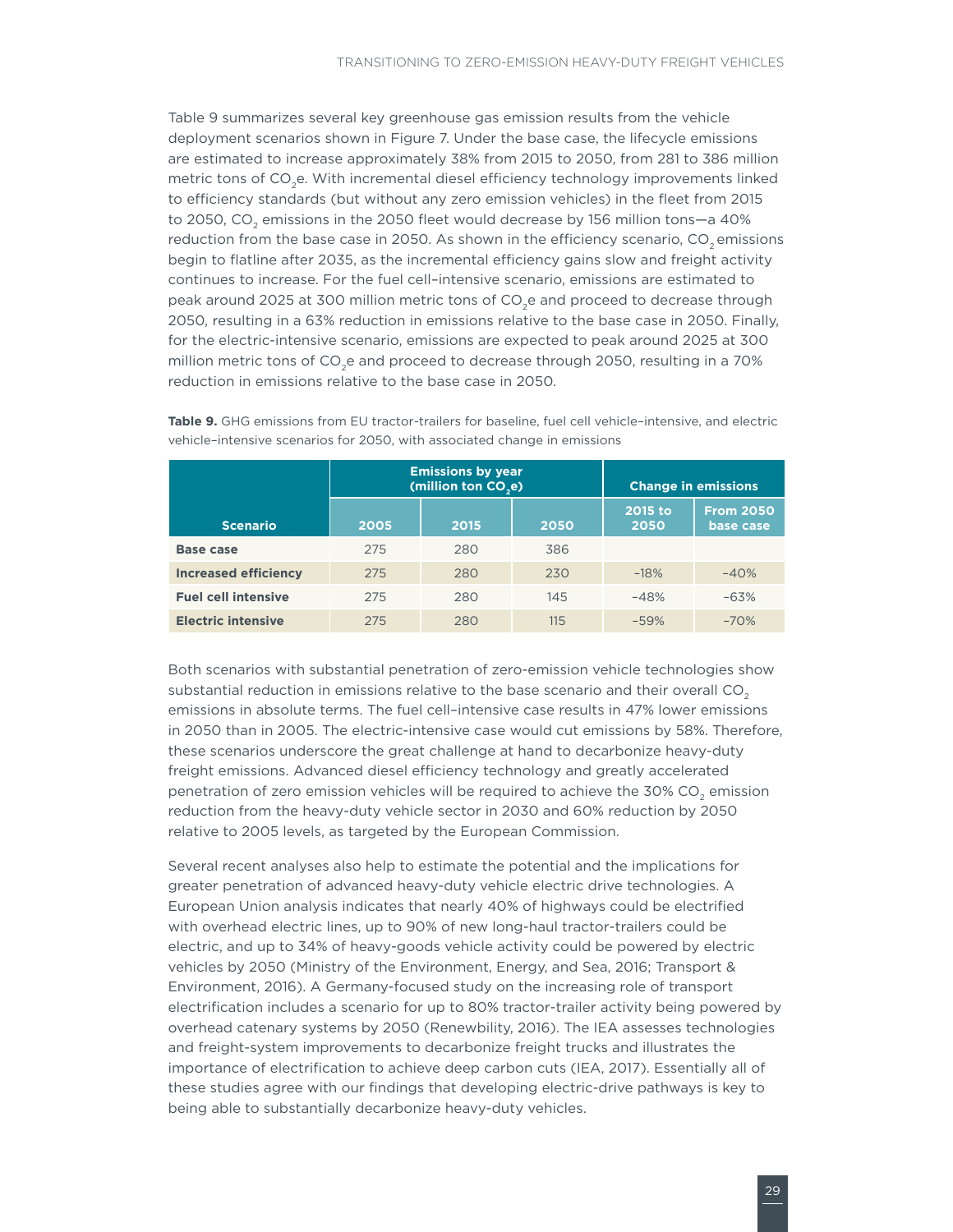## <span id="page-35-0"></span>V. FINDINGS AND CONCLUSIONS

Decarbonizing heavy-duty vehicle activity by transitioning to zero-emission vehicle technologies, including electricity and hydrogen technologies, presents an immense challenge. Yet, there are many promising technologies that have been demonstrated and announced that prove the technical viability and suggest how these technologies could eventually be deployed on a large scale. Mass deployment of zero-emission vehicles can enable greater impact on reducing emissions and energy use, while helping to enable more renewable energy use. The ongoing zero-emission truck projects around the world in 2017 inform the vision forward on where the sector can go if motivated governments and companies act to deploy the technology beginning in 2020.

Table 10 summarizes our findings regarding the potential benefits, prevailing barriers to widespread adoption, and the relatively promising market segments for various zeroemission technologies for heavy-duty freight vehicles. The table summarizes findings for the three main technology areas that were analyzed: plug-in battery electric, dynamic electric charging (catenary or in-road), and hydrogen fuel cell vehicles. Each technology offers the prospect of lower climate emissions, no tailpipe pollutant emissions, lower fueling cost, greater renewable energy use, and higher on-vehicle energy efficiency.

|  |  | Table 10. Summary of promising segments, benefits, and barriers for zero-emission heavy-duty freight vehicle technologies |  |  |  |  |  |  |
|--|--|---------------------------------------------------------------------------------------------------------------------------|--|--|--|--|--|--|
|--|--|---------------------------------------------------------------------------------------------------------------------------|--|--|--|--|--|--|

| <b>Technology</b>                                    | <b>Benefits</b>                                                                                                                                                                                                                | <b>Prevailing barriers to</b><br>widespread viability                                                                                                                   | <b>Promising segments</b><br>for widespread<br>commercialization                                                                                     |
|------------------------------------------------------|--------------------------------------------------------------------------------------------------------------------------------------------------------------------------------------------------------------------------------|-------------------------------------------------------------------------------------------------------------------------------------------------------------------------|------------------------------------------------------------------------------------------------------------------------------------------------------|
| Electric (plug-in)                                   | • Reduce greenhouse gas<br>emissions<br>• Eliminate local air pollution<br>• Reduce fueling costs<br>• Reduce maintenance costs<br>• Increase energy efficiency<br>· Increase renewable energy use                             | • Limited electric range<br>• Vehicle cost (battery)<br>• Charging time (unless)<br>battery swapping is<br>utilized)<br>• Cargo weight and size                         | • Light commercial urban<br>delivery vans<br>• Medium-duty regional<br>delivery trucks<br>• Refuse trucks                                            |
| <b>Electric</b><br>(catenary or in-road<br>charging) | • Reduce greenhouse gas<br>emissions<br>• Eliminate local air pollution<br>• Reduce fueling costs<br>• Reduce maintenance costs<br>• Increase energy efficiency<br>• Increase renewable energy use<br>• Enable regional travel | • Infrastructure cost<br>• Standardization across<br>regions<br>• Complete infrastructure<br>network before vehicle<br>deployment<br>• Visual obstruction<br>(catenary) | • Medium-duty trucks<br>and heavy-duty<br>tractor-trailers on<br>medium-distance routes<br>with high freight use<br>• Drayage trucks around<br>ports |
| Hydrogen fuel cell                                   | • Reduce greenhouse gas<br>emissions<br>• Eliminate local air pollution<br>• Increase energy efficiency<br>• Enable quick refueling time<br>• Increase renewable energy use                                                    | • Refueling infrastructure<br>cost<br>• Renewable hydrogen cost<br>• Vehicle costs (fuel cell)                                                                          | • Heavy-duty tractor-<br>trailers in long-haul<br>operation<br>• Drayage trucks around<br>ports                                                      |

The zero-emission vehicle technologies do present considerable challenges. They have a combination of near- and long-term barriers, issues, and questions that will have to be addressed before they can become widespread replacements for conventional trucks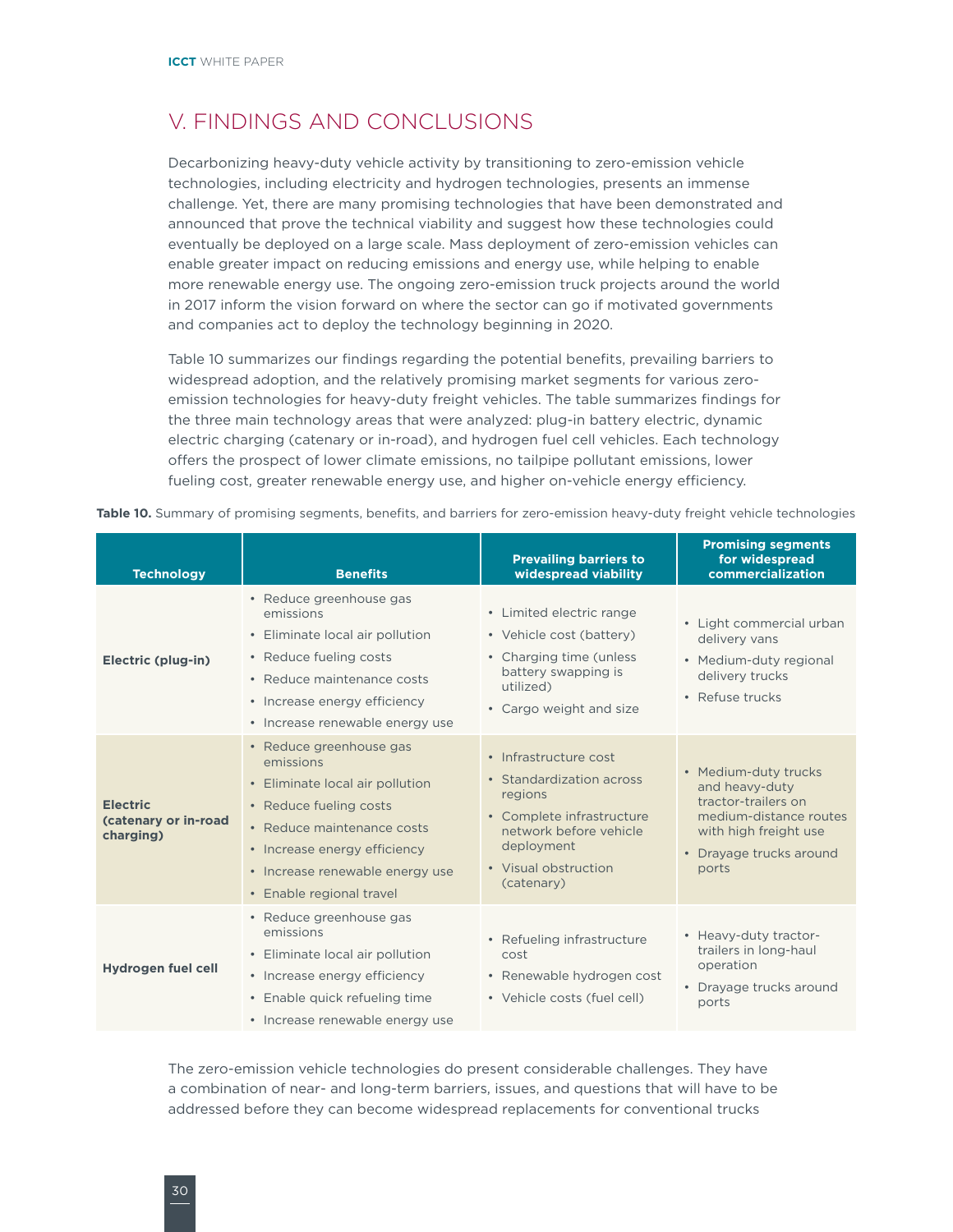and tractor-trailers that are typically diesel fueled. These challenges are somewhat different for the three different zero-emission vehicle technologies. As a result, the three technologies have different truck segments for which they offer the most promise for widespread commercialization, based on our assessment in 2017. We emphasize the high uncertainty in how these technologies could evolve over the long-term for 2030 and beyond. With sustained government and private industry investment, each of these various electric-drive technologies has the potential to overcome the various barriers faster than the others. Considering the vast scale of the problem of decarbonizing freight transport, it appears likely that many of the battery and fuel cell technologies will need to grow in parallel to meet medium- and long-distance freight demands as soon as they prove themselves.

The key barriers for plug-in battery electric vehicles include meeting the various freight vehicle specifications for daily travel range, initial vehicle cost, charging time, and maintaining vehicle cargo weight and volume capacity. The applications of light commercial urban vans, medium-duty regional vans, and other local vocational trucks (e.g., refuse trucks) offer higher potential for battery electric vehicles because they are more likely to have local usage and fleet operations that downplay or minimize the near-term technology limitations. Battery-swapping technology, although now only used in a couple isolated applications, has the potential to largely eliminate the charging time issue; however, it was not analyzed here due to lack of available information. Vehicles in urban delivery operation that offer a shorter radius from their base location, lower daily distances, less volume and mass constraints for cargo, and recharge in just one or two locations are suited for plug-in electric trucks. Many such vehicles are in local city government operations, short-distance urban cargo delivery, electric power utility service vehicles, and other applications in every major city. Several major automakers are adapting their electric car technology for light-commercial vans. The Deutsche Post StreetScooter is a recent example of the commercialization of electric truck technology for urban settings. Tesla's announced battery electric semi-tractor prototype is the only battery electric project we found in our assessment targeting long-haul heavy-duty applications without dynamic charging.

Electric vehicles that are dynamically charged—via overhead catenary transmission, on-road conductive tracks, or in-road inductive wireless charging—could play an important role in unlocking more potential advantages and market options for electric trucks. Dynamically charged trucks on dedicated e-roads could be implemented on a regional basis in a way that greatly reduces the battery electric truck barriers of battery cost, weight, size, and range. However, the dynamic electric truck charging systems have high infrastructure costs, for which only very early cost estimates are available. They also present an issue of needing some standardization of truck technology and infrastructure systems across regions (e.g., multiple countries in Europe) to be able to span long distance routes. Based on these technologies' relative advantages and barriers, promising applications include medium-duty trucks and heavy-duty tractor-trailers on short- and medium-distance routes with high freight use. This approach would require major infrastructure investments and could be rolled out initially on high-freight-traffic corridors, for examples for drayage trucks around shipping ports with key distribution to cities within several hundred miles. Examples of this technology already exist. Trolleybuses powered by overhead catenary wires are deployed in hundreds of cities worldwide, and prominent research projects in Germany and Sweden are demonstrating the technology for freight applications.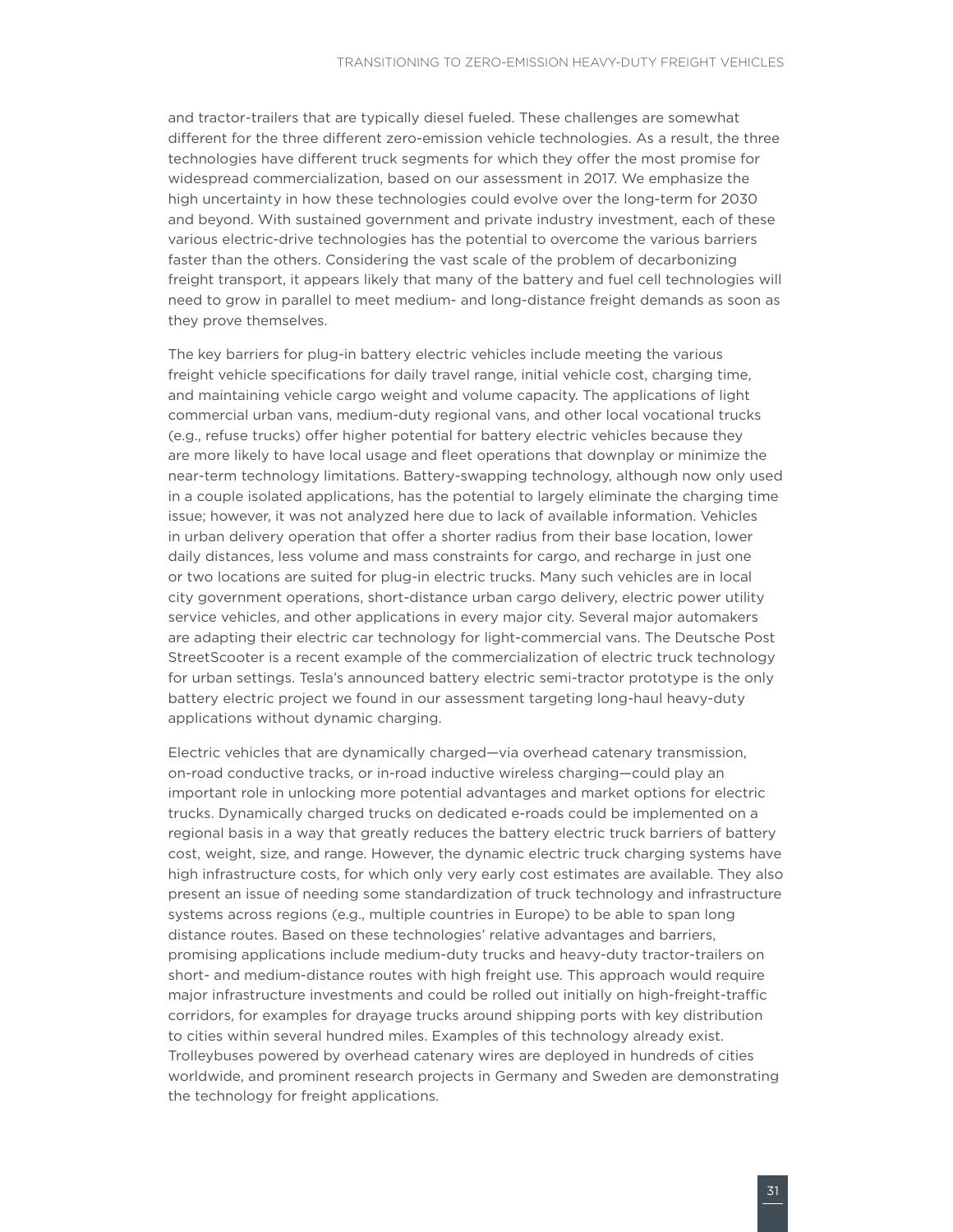Hydrogen fuel cell heavy-duty vehicles could play a key role for low-carbon freight transport in several applications. As noted by the limitations above, an especially important opportunity for fuel cells is in applications for which plug-in and dynamic charging is difficult practically or from a cost perspective. Hydrogen fuel cell technology offers much faster refueling times compared with electric charging times, and this is of great importance to many truck fleets that cannot accommodate additional downtime within their freight activity patterns. The technology also offers the potential for much greater range from hydrogen than battery electric trucks with similar specifications. Especially strong potential is in urban fleets, where governments have prioritized hydrogen infrastructure deployment, and for long-haul tractor-trailer fleets with routes around and between those cities. A key challenge for fuel cells is in their fuel supply, specifically moving toward renewable hydrogen fuel supply, which is simultaneously lower carbon and lower cost. Perhaps the most prominent such projects in 2017 are the in-development Nikola and Toyota fuel cell hydrogen tractor-trailer demonstrations.

Based on the research analytical results and qualitative assessment of projects around the world, we close with several summary conclusions regarding emerging zero-emission technologies for heavy-duty vehicles.

First, we find that electric-drive technologies for heavy-duty vehicles will be essential to decarbonize the transport sector. Heavy-duty freight trucks are disproportionate contributors to pollution, with less than one tenth of all vehicles but roughly 40% of their carbon emissions, and their activity keeps growing. Electric-drive technologies, similar to those being commercialized in passenger cars, will be essential to decarbonize the heavy-duty sector and help meet climate stabilization goals. While the more efficient diesel technologies can reduce carbon emissions by about 40%, electric-drive technologies powered by renewable sources can achieve over an 80% reduction in lifecycle emissions. These technologies can be phased into the fleet through 2050. However, our analysis indicates that these technologies will be insufficient to achieve decarbonization of heavy-duty vehicles by 2050. This is largely a result of how long it takes the fleet to turn over as high-emission trucks are slowly retired over time. Decarbonization will also likely require broader freight sector strategies, including modal shift, logistics improvements, and demand management approaches.

Second, even though these electric-drive heavy-duty truck technologies are in their relative infancy in 2017, by 2030 these technologies are likely to offer cost-effective opportunities for deep emission reductions. Major projects involving heavy-duty electric and hydrogen fuel cell technologies show great potential as a result of their much greater efficiency and available low-carbon fuel sources. Compared with diesel heavy-duty vehicles in the approximate 2030 timeframe, when infrastructure costs are excluded, we find that overhead catenary results in 25%–30% lower costs, in-road induction results in 15%–25% lower costs, and hydrogen fuel cells result in 5%–30% lower costs to own, operate, and fuel. Key drivers for cost-effectiveness are battery pack costs dropping to below \$150 per kilowatt-hour and hydrogen fuel costs dropping to below the per-energy-unit cost of diesel (i.e., below \$4 per kilogram), as well as the deployment of supporting infrastructure. Beyond these cost-effectiveness considerations, any low-emission technology will have to prove that it meets the same utility, reliability, and safety demands as conventional combustion technologies.

Third, we find that different electric-drive technologies are suitable for different heavyduty vehicle segments, but simultaneous massive infrastructure investments will be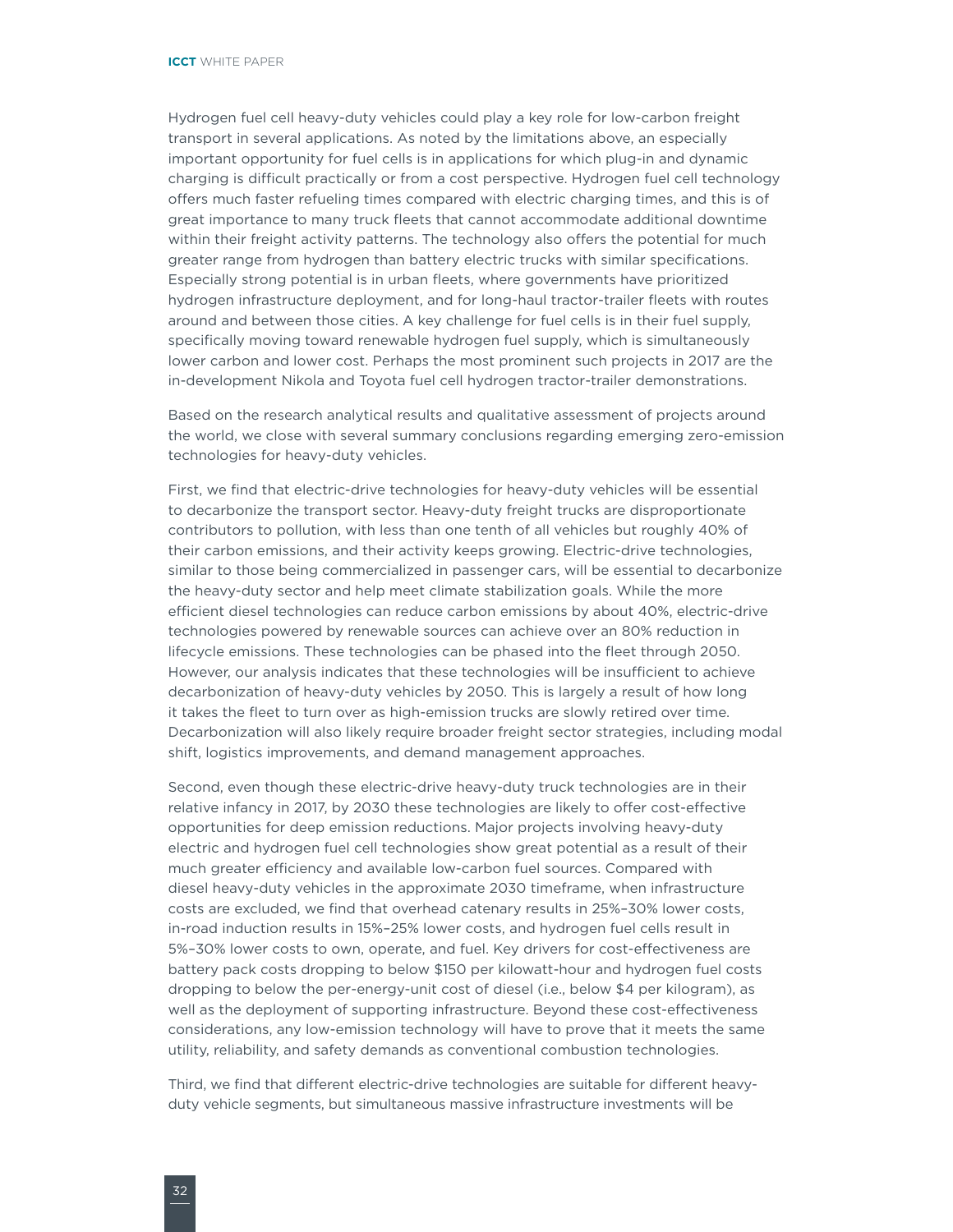needed for each of them. Advances in battery packs and other electrical components will enable shorter distance urban commercial vans to become plug-in electric, similar to passenger cars. By eliminating battery weight and volume constraints, overhead catenary or dynamic inductive grid technologies can enable electric zero-emission goods transport on and around heavily traveled freight corridors. Hydrogen fuel cell technology might be especially key for longer distance duty cycles. Both of these technologies will require sustained investments by government and industry. Electric highways will require extensive charging (at central stations, with overhead transmission, or inductive road charging). Investments in low-carbon and low-cost hydrogen pathways and refueling infrastructure will have to be made in parallel with vehicle technology advances.

Beyond this report's scope, there is the larger question about how to strategically develop a balanced freight system that includes the right mix of many technologies, including battery electric and fuel cells, in a system that develops over time. Eventually, in the 2020–2030 timeframe, governments and industry leaders will have to make more discrete decisions about infrastructure to serve various technologies of particular vehicle types (medium- and heavy-duty) and freight applications (medium- and long-distance). As technology solutions emerge, questions about how best to sequence the rollout of infrastructure in advance of vehicle deployment, and avoid technology lock-in or stranded assets, will become more important. For the next 5 years, there is minimal such risk, because the technologies analyzed here are all in research, exploratory, and early demonstration phases. Analyzing the expanding and evolving infrastructure systems from a longer term strategic perspective remains a rich area for future research. Studies like this and others (see IEA [2017] and Transport & Environment [2016]) will continue to help inform strategic policy development as technologies evolve.

Based on these conclusions, the challenge for decarbonizing freight transport is becoming clear. To stabilize global temperatures, many developed countries have set the goal of reducing greenhouse gas emissions 80% from 1990 levels by 2050. Efficiency improvements will be of great importance but transitioning to zero-emission vehicles and fuels will be required to achieve greenhouse gas emission reduction targets. To achieve such a transition, a large variety of policy actions will be needed to increase heavy-duty sector efficiency and advance the low-carbon fuel options. Government policies, incentives, and investments will be needed to help offset the increased technology costs until the costs are competitive with conventional vehicle technologies, as well as to set clear expectations for industry investments.

For the near term, the continued and strengthened promotion for drayage, bus, and urban delivery truck applications are important to identify the most appealing business cases for electric-drive trucks. The lessons learned from the uptake of zero emission vehicles in these heavy-duty applications and the resulting reduction in overall technology costs will help to ease the transition in the more demanding long-haul applications. While we are learning from these early projects, government-backed investments in infrastructure give fleets and manufacturers the confidence to more heavily invest in the development, production, and deployment of zero-emission heavyduty vehicle technologies. The case of California's continued support for zero-emission buses is instructive. The state and local bus agencies continued to feed both hydrogen and electric buses with sustained infrastructure and incentives over the past decade, and now electric buses are demonstrating success and the potential become self-sustaining.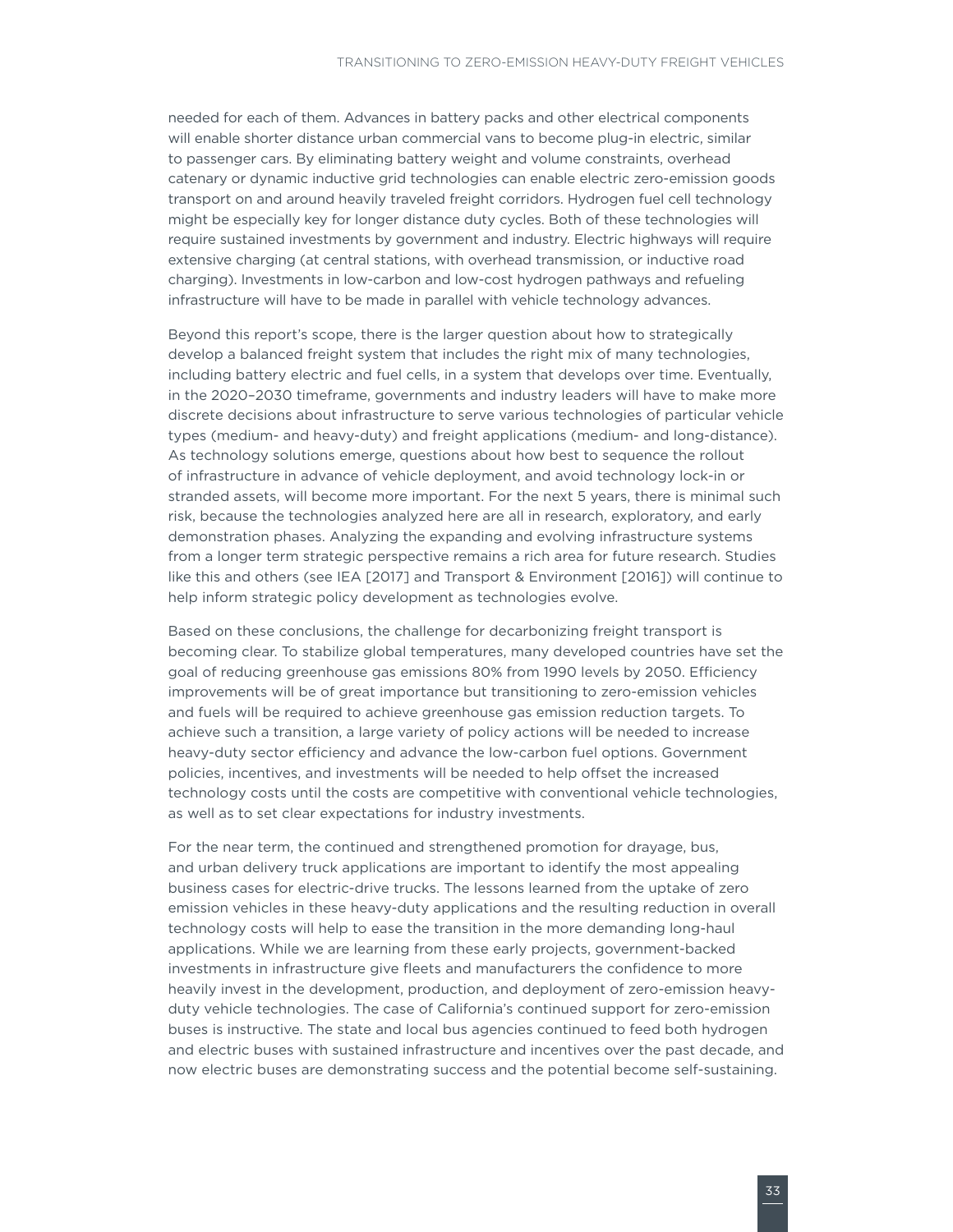Governments have been acting in key ways to help spur this progress. Simultaneously exploring the bigger, bolder, and infrastructure-intensive options like hydrogen fuel cells and dynamic electric charging in major freight regions is necessary to better understand the costs, benefits, and viability of these technology options for widespread applications. Using available resources, for example from the Volkswagen settlement mitigation funding, for such infrastructure or demonstration projects would certainly be warranted. Key roles for governments are in setting a clear vision, making initial investments in the key technologies, and encouraging further industry development of the ultimate solutions (e.g., Brown, 2016). Because of the complexity of the freight sector, it seems highly likely that a mix of many technologies, likely including plug-in, charging systems, and fuel cells, will ultimately be needed for longterm decarbonization.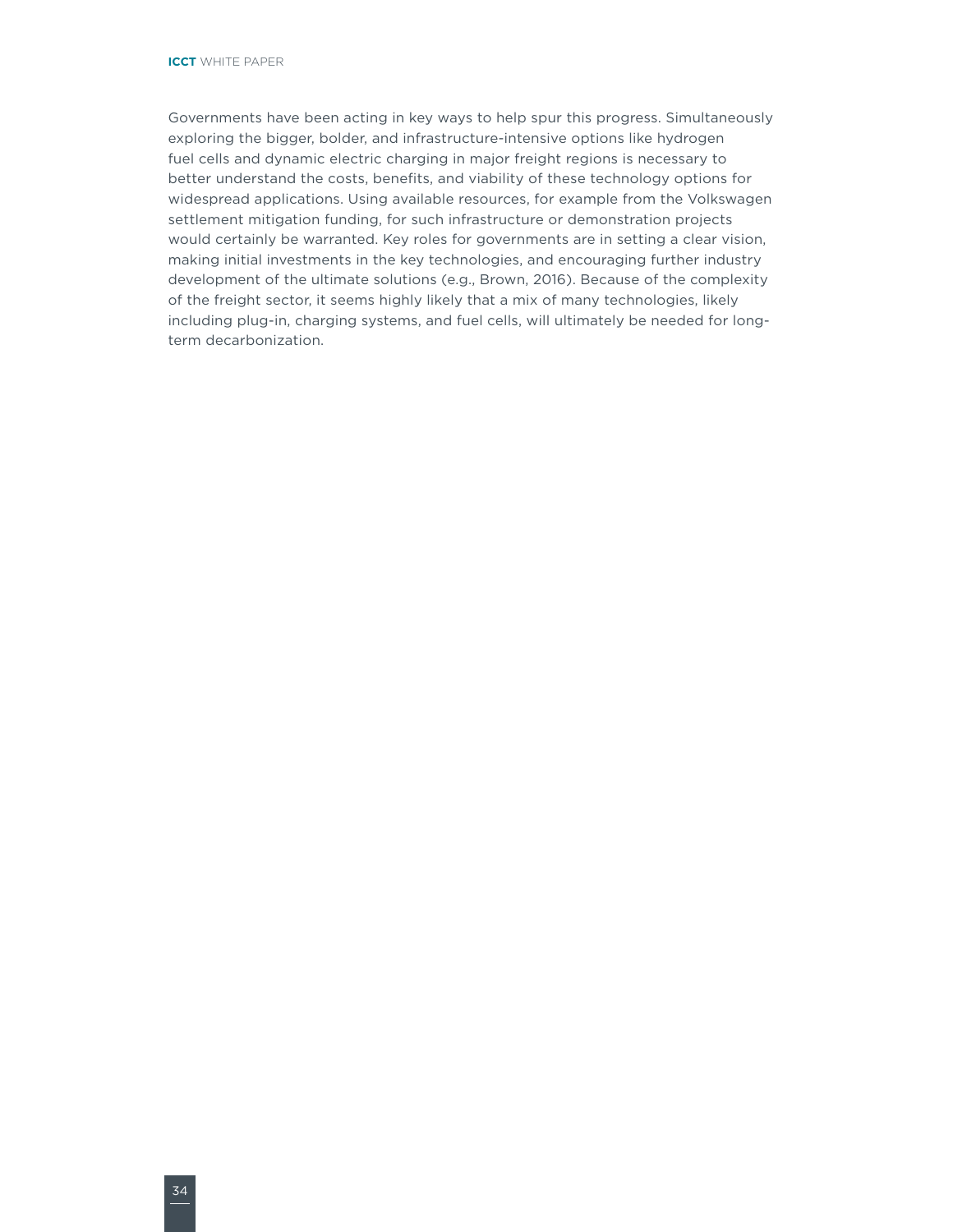### <span id="page-40-0"></span>REFERENCES

- Akerman, P. (2016) eHighway Electrified heavy duty road transport. Siemens. Retrieved from [https://www.iea.org/media/workshops/2016/thefutureroleoftrucks/7\\_Akerman\\_](https://www.iea.org/media/workshops/2016/thefutureroleoftrucks/7_Akerman_PA_eHighway_IEA_JRC_workshop.pdf) [PA\\_eHighway\\_IEA\\_JRC\\_workshop.pdf](https://www.iea.org/media/workshops/2016/thefutureroleoftrucks/7_Akerman_PA_eHighway_IEA_JRC_workshop.pdf)
- Appel, F. (2013, May 21). Working together for climate protection. Deutsche Post DHL Group. Retrieved from [https://delivering-tomorrow.com/working-together-for-climate](https://delivering-tomorrow.com/working-together-for-climate-protection/)[protection/](https://delivering-tomorrow.com/working-together-for-climate-protection/)
- Association of Electric Vehicles Québec (AVEQ) (2017, May 27). Le transport par camion léger: un beau créneau pour l'électrification. Retrieved from [http://www.aveq.ca/](http://www.aveq.ca/actualiteacutes/le-transport-par-camions-legers-un-beau-creneau-pour-lelectrification) [actualiteacutes/le-transport-par-camions-legers-un-beau-creneau-pour-lelectrification](http://www.aveq.ca/actualiteacutes/le-transport-par-camions-legers-un-beau-creneau-pour-lelectrification)
- BMW Group (2015, July 6). Travel through Munich in a vehicle that is 100% electric, clean and quiet. The BMW Group and SCHERM Group officially put an electric truck into service. Launch event with Bavaria's Minister for Economic Affairs, Ilse Aigner. Retrieved from [https://www.press.bmwgroup.com/global/article/detail/T0224983EN/](https://www.press.bmwgroup.com/global/article/detail/T0224983EN/travel-through-munich-in-a-vehicle-that-is-100-electric-clean-and-quiet-the-bmw-group-and-scherm-group-officially-put-an-electric-truck-into-service-launch-event-with-bavaria%E2%80%99s-minister-for-economic-affairs-ilse-aigner?language=en) [travel-through-munich-in-a-vehicle-that-is-100-electric-clean-and-quiet-the-bmw](https://www.press.bmwgroup.com/global/article/detail/T0224983EN/travel-through-munich-in-a-vehicle-that-is-100-electric-clean-and-quiet-the-bmw-group-and-scherm-group-officially-put-an-electric-truck-into-service-launch-event-with-bavaria%E2%80%99s-minister-for-economic-affairs-ilse-aigner?language=en)[group-and-scherm-group-officially-put-an-electric-truck-into-service-launch-event](https://www.press.bmwgroup.com/global/article/detail/T0224983EN/travel-through-munich-in-a-vehicle-that-is-100-electric-clean-and-quiet-the-bmw-group-and-scherm-group-officially-put-an-electric-truck-into-service-launch-event-with-bavaria%E2%80%99s-minister-for-economic-affairs-ilse-aigner?language=en)[with-bavaria%E2%80%99s-minister-for-economic-affairs-ilse-aigner?language=en](https://www.press.bmwgroup.com/global/article/detail/T0224983EN/travel-through-munich-in-a-vehicle-that-is-100-electric-clean-and-quiet-the-bmw-group-and-scherm-group-officially-put-an-electric-truck-into-service-launch-event-with-bavaria%E2%80%99s-minister-for-economic-affairs-ilse-aigner?language=en)
- Bradley,G. (2016, September 8). Green trash: NZ thinks big with electric rubbish trucks. NZ Herald. Retrieved from [http://www.nzherald.co.nz/business/news/article.](http://www.nzherald.co.nz/business/news/article.cfm?c_id=3&objectid=11705404) [cfm?c\\_id=3&objectid=11705404](http://www.nzherald.co.nz/business/news/article.cfm?c_id=3&objectid=11705404)
- Brown, E. G. Jr. (Governor of California). (2016, July) California Sustainable Freight Action Plan. Retrieved from [http://www.casustainablefreight.org/documents/Main%20](http://www.casustainablefreight.org/documents/Main Document_FINAL_07272016.pdf) [Document\\_FINAL\\_07272016.pdf](http://www.casustainablefreight.org/documents/Main Document_FINAL_07272016.pdf)
- Bundesministerium für Umwelt, Naturschutz, Bau and Reaktorsicherheit (BMUB). (2016a). BEAR. Batterieelektrische Abfallentsorgung mit Roboterunterstützung. Retrieved from<http://www.erneuerbar-mobil.de/projekte/bear>
- Bundesministerium für Umwelt, Naturschutz, Bau and Reaktorsicherheit (BMUB). (2016b). CitE-Truck. Retrieved from<http://erneuerbar-mobil.de/projekte/cite-truck>
- Bundesministerium für Umwelt, Naturschutz, Bau and Reaktorsicherheit (BMUB). (2016c). CO<sub>2</sub> GoGreen. Testing e-mobility in fleets—CO<sub>2</sub> free delivery in Bonn. Retrieved from [http://www.erneuerbar-mobil.de/projekte/co2-gogreenmobil.de/](http://www.erneuerbar-mobil.de/projekte/co2-gogreenmobil.de/projekte/bear) [projekte/bear](http://www.erneuerbar-mobil.de/projekte/co2-gogreenmobil.de/projekte/bear)
- Bundesministerium für Umwelt, Naturschutz, Bau and Reaktorsicherheit (BMUB). (2016d). ELANO. Elecktrisch angetriebene Nutzfahrzeuge an Oberleitungen. Retrieved from <http://www.erneuerbar-mobil.de/projekte/elano>
- Bundesministerium für Umwelt, Naturschutz, Bau and Reaktorsicherheit (BMUB). (2016e). ENUBA. Elektromobilität bei Schweren Nutzfahrzeugen zur Umweltentlastung von Ballungsräumen. Retrieved from <http://www.erneuerbar-mobil.de/projekte/enuba>
- Bundesministerium für Umwelt, Naturschutz, Bau and Reaktorsicherheit (BMUB). (2016f). ENUBA 2. Elektromobilität bei schweren Nutzfahrzeugen zur Umweltentlastung von Ballungsräumen. Retrieved from [http://www.erneuerbar-mobil.](http://www.erneuerbar-mobil.de/projekte/enuba-2) [de/projekte/enuba-2](http://www.erneuerbar-mobil.de/projekte/enuba-2)
- Bundesministerium für Umwelt, Naturschutz, Bau and Reaktorsicherheit (BMUB). (2016g). Terminal truck. Retrieved from <http://erneuerbar-mobil.de/projekte/terminal-truck>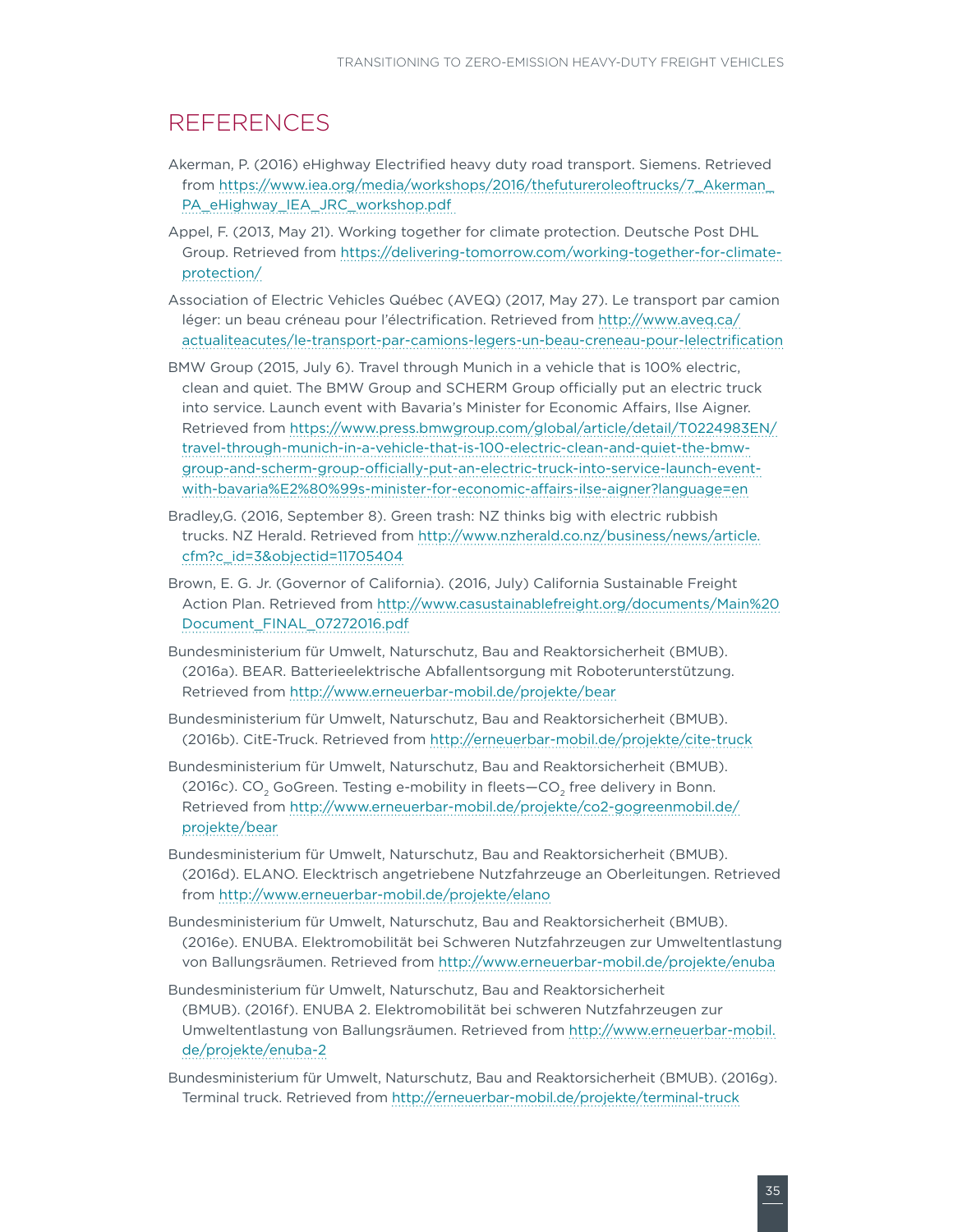- Bundesministerium für Umwelt, Naturschutz, Bau and Reaktorsicherheit (BMUB). (2017a). Elektomobile Nutzfahrzeuge wirtschaftlich und nachhaltig einsetzen. Retrieved from<http://erneuerbar-mobil.de/projekte/en-win>
- Bundesministerium für Umwelt, Naturschutz, Bau and Reaktorsicherheit (BMUB). (2017b). Feldversuche Oberleitungs-LKW in Hessen und Schleswig-Holstein. Retrieved from [http://www.bmub.bund.de/fileadmin/Daten\\_BMU/Download\\_PDF/Verkehr/](http://www.bmub.bund.de/fileadmin/Daten_BMU/Download_PDF/Verkehr/feldversuche_o_lkw_bf.PDF) [feldversuche\\_o\\_lkw\\_bf.PDF](http://www.bmub.bund.de/fileadmin/Daten_BMU/Download_PDF/Verkehr/feldversuche_o_lkw_bf.PDF)
- Burnham, A. (2016, May). User Guide for AFLEET Tool 2016. Argonne National Laboratory. Retrieved from [https://greet.es.anl.gov/afleet\\_tool](https://greet.es.anl.gov/afleet_tool)
- BYD. (2016, June 10). State to award \$9 million for zero-emission trucks at two rail yards, one freight transfer yard in Southern California. Retrieved from [http://www.byd.com/](http://www.byd.com/usa/news-posts/state-to-award-9-million-for-zero-emission-trucks-at-two-rail-yards-one-freight-transfer-yard-in-southern-california/) [usa/news-posts/state-to-award-9-million-for-zero-emission-trucks-at-two-rail-yards](http://www.byd.com/usa/news-posts/state-to-award-9-million-for-zero-emission-trucks-at-two-rail-yards-one-freight-transfer-yard-in-southern-california/)[one-freight-transfer-yard-in-southern-california/](http://www.byd.com/usa/news-posts/state-to-award-9-million-for-zero-emission-trucks-at-two-rail-yards-one-freight-transfer-yard-in-southern-california/)
- California. (2016). California sustainable freight action plan. Retrieved from [http://www.casustainablefreight.org/documents/PlanElements/FINAL\\_07272016.pdf](http://www.casustainablefreight.org/documents/PlanElements/FINAL_07272016.pdf)
- California Air Resources Board (CARB). (2015a, November). Draft technology assessment: Medium- and heavy-duty battery electric trucks and buses. California EPA. Retrieved from [https://www.arb.ca.gov/msprog/tech/techreport/bev\\_tech\\_report.pdf](https://www.arb.ca.gov/msprog/tech/techreport/bev_tech_report.pdf)
- California Air Resources Board (CARB). (2015b, November). Draft technology assessment: Medium- and heavy-duty fuel cell electric vehicles. California EPA. Retrieved from [https://www.arb.ca.gov/msprog/tech/techreport/fc\\_tech\\_report.pdf](https://www.arb.ca.gov/msprog/tech/techreport/fc_tech_report.pdf)
- California Air Resource Board (CARB). (2015c, June 23). 2014–2015 grant solicitation. Air Quality Improvement Program and Low Carbon Transportation Greenhouse Gas Reduction Fund (GGRF) investments. Advanced technology freight demonstrations: Zero-emission drayage truck project. Mobile Source Control Division of California Air Resources Board. Retrieved from [https://www.arb.ca.gov/msprog/aqip/solicitations/](https://www.arb.ca.gov/msprog/aqip/solicitations/msc1516solicit.pdf) [msc1516solicit.pdf](https://www.arb.ca.gov/msprog/aqip/solicitations/msc1516solicit.pdf)
- California Air Resource Board (CARB). (2015d, October 1). Grant solicitation. Air Quality Improvement Program and Low Carbon Transportation Greenhouse Gas Reduction Fund (GGRF) investments. Zero-emission truck and bus pilot commercial deployment projects. Retrieved from [https://www.arb.ca.gov/msprog/aqip/solicitations/](https://www.arb.ca.gov/msprog/aqip/solicitations/msc1524solicit.pdf) [msc1524solicit.pdf](https://www.arb.ca.gov/msprog/aqip/solicitations/msc1524solicit.pdf)
- California Air Resource Board (CARB). (2016a, March 16). Zero-emission truck and bus pilot commercial deployment project applications. Retrieved from [https://www.arb.](https://www.arb.ca.gov/msprog/aqip/solicitations/tbpilotsumms.pdf) [ca.gov/msprog/aqip/solicitations/tbpilotsumms.pdf](https://www.arb.ca.gov/msprog/aqip/solicitations/tbpilotsumms.pdf)
- California Air Resources Board (CARB). (2016b, July 22). Zero-emission truck and bus pilot commercial deployment project selections. Retrieved from [https://www.arb.](https://www.arb.ca.gov/msprog/aqip/solicitations/zetbpilot_prelim_selections.pdf) [ca.gov/msprog/aqip/solicitations/zetbpilot\\_prelim\\_selections.pdf](https://www.arb.ca.gov/msprog/aqip/solicitations/zetbpilot_prelim_selections.pdf)
- California Air Resources Board (CARB). (2017, March 9). First of 27 electric trucks coming to Southern California freight and rail yards. Retrieved from [https://www.arb.](https://www.arb.ca.gov/newsrel/newsrelease.php?id=900) [ca.gov/newsrel/newsrelease.php?id=900](https://www.arb.ca.gov/newsrel/newsrelease.php?id=900)
- Center for Transportation and the Environment (CTE). (2016). CTE activity map. Retrieved from<http://www.cte.tv/projects-map/>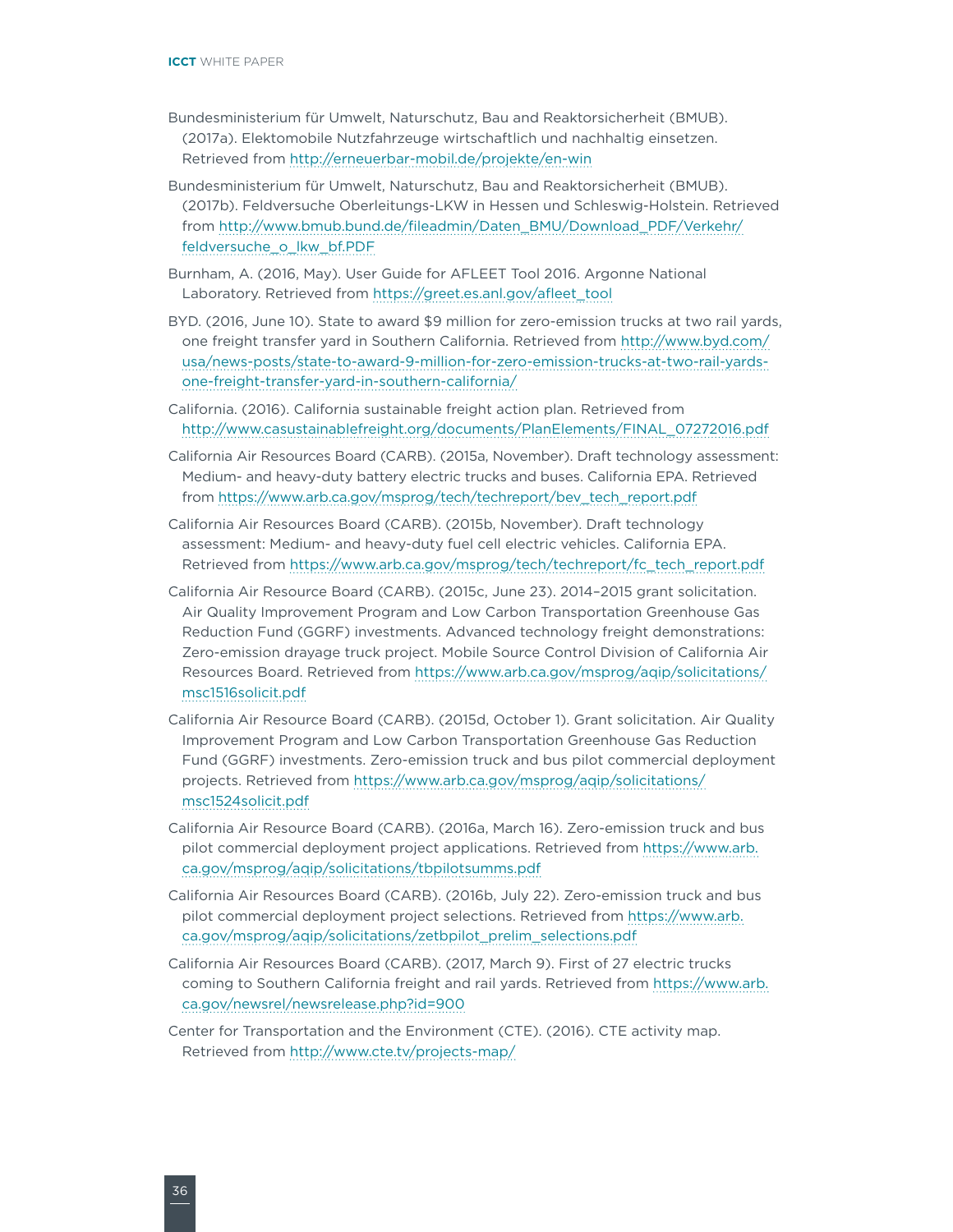- Chandler, S., Espino, J., & O'Dea, J. (2016, October). Delivering opportunity: How electric buses and trucks can create jobs and improve public health in California. Union of Concerned Scientists and Greenlining Institute. Retrieved from [http://www.ucsusa.org/](http://www.ucsusa.org/sites/default/files/attach/2016/10/UCS-Electric-Buses-Report.pdf) [sites/default/files/attach/2016/10/UCS-Electric-Buses-Report.pdf](http://www.ucsusa.org/sites/default/files/attach/2016/10/UCS-Electric-Buses-Report.pdf)
- Connolly, D. (2016). eRoads: A comparison between oil, battery electric vehicles, and electric roads for Danish road transport in terms of energy, emissions, and costs. Aalborg University. Retrieved from [http://vbn.aau.dk/files/237844907/](http://vbn.aau.dk/files/237844907/David_Connolly_eRoads_2016.pdf) [David\\_Connolly\\_eRoads\\_2016.pdf](http://vbn.aau.dk/files/237844907/David_Connolly_eRoads_2016.pdf)
- Daimler. (2016a). Mercedes-Benz: First fully electric truck. Retrieved from <https://www.daimler.com/products/trucks/mercedes-benz/urban-etruck.html>
- Daimler. (2016b). The Mercedes-Benz Urban eTruck: Connectivity meets eMobility. Retrieved from [https://www.daimler.com/products/trucks/mercedes-benz/world](https://www.daimler.com/products/trucks/mercedes-benz/world-premiere-urban-etruck.html)[premiere-urban-etruck.html](https://www.daimler.com/products/trucks/mercedes-benz/world-premiere-urban-etruck.html)
- Dalløkken, P. E. (2016, September 13). Asko elektrisk distribusjonsbil. Askos nye lastebil har to tonn batterier mellom akslingene. TU. Retrieved from [https://www.tu.no/artikler/](https://www.tu.no/artikler/askos-nye-lastebil-har-to-tonn-batterier-mellom-akslingene/351502) [askos-nye-lastebil-har-to-tonn-batterier-mellom-akslingene/351502](https://www.tu.no/artikler/askos-nye-lastebil-har-to-tonn-batterier-mellom-akslingene/351502)
- Davis, S. C., Williams, S. E., & Boundy, R. G. (2016). Transportation Energy Data Book. Edition 35. Retrieved from <http://cta.ornl.gov/data/index.shtml>
- Delgado, O. (2016, July 8). Stage 3 China fuel consumption standard for commercial heavy-duty vehicles. Washington, D.C.: The International Council on Clean Transportation (ICCT). Retrieved from [http://www.theicct.org/china-stage-3-fuel](http://www.theicct.org/china-stage-3-fuel-consumption-standard-commercial-HDVs)[consumption-standard-commercial-HDVs](http://www.theicct.org/china-stage-3-fuel-consumption-standard-commercial-HDVs)
- Delgado, O., Miller, J., Sharpe, B., & Muncrief, R. (2016, November). Estimating the fuel efficiency technology potential of heavy-duty trucks in major markets around the world. Global Fuel Economy Initiative. Washington, D.C.: The International Council on Clean Transportation (ICCT). Retrieved from [http://www.globalfueleconomy.org/](http://www.globalfueleconomy.org/media/404893/gfei-wp14.pdf) [media/404893/gfei-wp14.pdf](http://www.globalfueleconomy.org/media/404893/gfei-wp14.pdf)
- Delgado, O. & Muncrief, R. (2015, July). Assessment of heavy-duty natural gas vehicle emissions: Implications and policy recommendations. Washington, D.C.: The International Council on Clean Transportation (ICCT). Retrieved from [http://www.](http://www.theicct.org/assessment-heavy-duty-natural-gas-vehicle-emissions-implications-and-policy-recommendations) [theicct.org/assessment-heavy-duty-natural-gas-vehicle-emissions-implications-and](http://www.theicct.org/assessment-heavy-duty-natural-gas-vehicle-emissions-implications-and-policy-recommendations)[policy-recommendations](http://www.theicct.org/assessment-heavy-duty-natural-gas-vehicle-emissions-implications-and-policy-recommendations)
- den Boer, E., Aarnink, S., Kleiner, F., & Pagenkopf, J. (2013, July). Zero emission trucks. An overview of state-of-the-art technologies and their potential. CE Delft. Retrieved from [http://www.theicct.org/sites/default/files/publications/CE\\_Delft\\_4841\\_Zero\\_](http://www.theicct.org/sites/default/files/publications/CE_Delft_4841_Zero_emissions_trucks_Def.pdf) [emissions\\_trucks\\_Def.pdf](http://www.theicct.org/sites/default/files/publications/CE_Delft_4841_Zero_emissions_trucks_Def.pdf)
- Die Bundesregierung & Government of Sweden (2017, January 31). Innovation and cooperation for a sustainable future. A German & Swedish partnership for innovation. Retrieved from [http://www.regeringen.se/490ab0/contentassets/](http://www.regeringen.se/490ab0/contentassets/a8f2545e3b6147ed8050ba060d8123c3/innovation-and-cooperation-for-a-sustainable-future.pdf) [a8f2545e3b6147ed8050ba060d8123c3/innovation-and-cooperation-for-a](http://www.regeringen.se/490ab0/contentassets/a8f2545e3b6147ed8050ba060d8123c3/innovation-and-cooperation-for-a-sustainable-future.pdf)[sustainable-future.pdf](http://www.regeringen.se/490ab0/contentassets/a8f2545e3b6147ed8050ba060d8123c3/innovation-and-cooperation-for-a-sustainable-future.pdf)
- Electric Green Last Mile. (eGLM) (2017). Retrieved from<https://www.eglm.eu/>
- Electric Vehicles International (EVI). (2011, August 11). EVI and UPS announce the purchase of 100 zero-emission, all-electric, delivery vehicles. Retrieved from [http://www.evi-usa.com/LinkClick.aspx?fileticket=WBadW\\_fSxM0%3D&tabid=80](http://www.evi-usa.com/LinkClick.aspx?fileticket=WBadW_fSxM0%3D&tabid=80)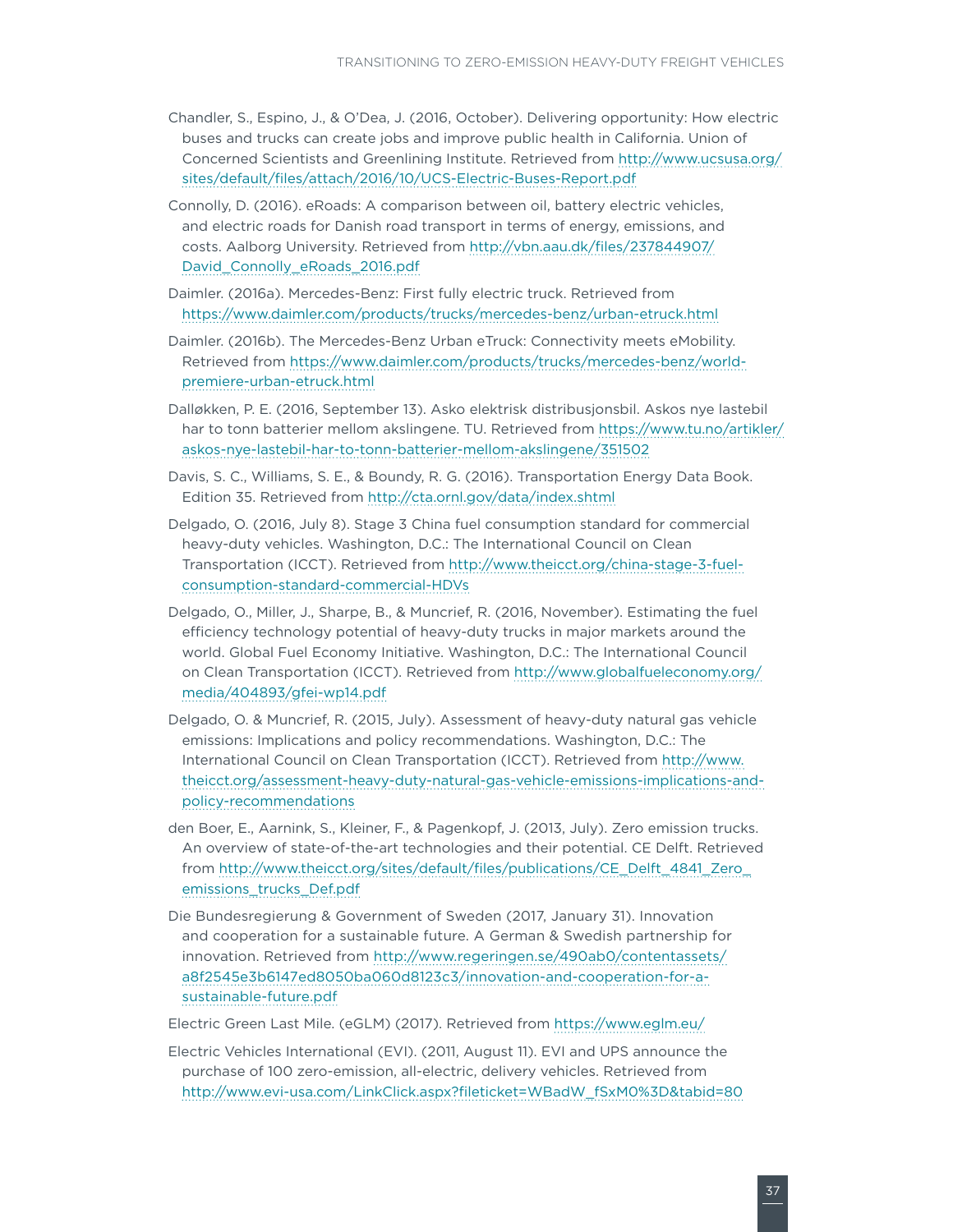Elonroad. (2016). What if All traffic goes electric. Retrieved from<http://elonroad.com/>

- EMOSS. (2016). Eight e-Trucks complete Hytruck project. Retrieved from [http://www.](http://www.emoss.biz/news/eight-e-trucks-complete-hytruck-project/) [emoss.biz/news/eight-e-trucks-complete-hytruck-project/](http://www.emoss.biz/news/eight-e-trucks-complete-hytruck-project/)
- Eudy, L. Post, M., & Jeffers, M. (2016). Fuel Cell Buses in U.S. Transit Fleets: Current Status 2016. National Renewable Energy Laboratory. Retrieved from [https://www.nrel.](https://www.nrel.gov/docs/fy17osti/67097.pdf) [gov/docs/fy17osti/67097.pdf](https://www.nrel.gov/docs/fy17osti/67097.pdf)
- European Alternative Fuels Observatory (2017). E-bus city overview. [http://www.eafo.eu/](http://www.eafo.eu/vehicle-statistics/buses/cities) [vehicle-statistics/buses/cities](http://www.eafo.eu/vehicle-statistics/buses/cities)
- European Commission. (2011a). Energy roadmap 2050 impact assessment. Retrieved from [https://ec.europa.eu/energy/sites/ener/files/documents/sec\\_2011\\_1565\\_part1.pdf](https://ec.europa.eu/energy/sites/ener/files/documents/sec_2011_1565_part1.pdf)
- European Commission. (2011b). Roadmap to a single European transport area—Towards a competitive and resource efficient transport system. Retrieved from [http://eur-lex.](http://eur-lex.europa.eu/legal-content/EN/ALL/?uri=CELEX:52011DC0144) [europa.eu/legal-content/EN/ALL/?uri=CELEX:52011DC0144](http://eur-lex.europa.eu/legal-content/EN/ALL/?uri=CELEX:52011DC0144)
- European Commission. (2017a). 2030 climate & energy framework. Retrieved from [https://ec.europa.eu/clima/policies/strategies/2030\\_en](https://ec.europa.eu/clima/policies/strategies/2030_en)
- European Commission. (2017b). 2050 energy strategy. Retrieved from [https://ec.europa.](https://ec.europa.eu/energy/en/topics/energy-strategy-and-energy-union/2050-energy-strategy) [eu/energy/en/topics/energy-strategy-and-energy-union/2050-energy-strategy](https://ec.europa.eu/energy/en/topics/energy-strategy-and-energy-union/2050-energy-strategy)
- Eurostat. (2017a, May 5). Gas prices for industrial consumers—bi-annual data (from 2007 onwards). Retrieved from [http://appsso.eurostat.ec.europa.eu/nui/](http://appsso.eurostat.ec.europa.eu/nui/submitViewTableAction.do) [submitViewTableAction.do](http://appsso.eurostat.ec.europa.eu/nui/submitViewTableAction.do)
- Eurostat. (2017b, May 8). Electricity prices for industrial consumers—bi-annual data (from 2007 onwards). Retrieved from [http://appsso.eurostat.ec.europa.eu/nui/](http://appsso.eurostat.ec.europa.eu/nui/submitViewTableAction.do) [submitViewTableAction.do](http://appsso.eurostat.ec.europa.eu/nui/submitViewTableAction.do)
- EV Sales (2017a). China buses and batteries 2016. Retrieved from [http://ev-sales.](http://ev-sales.blogspot.pt/2017/01/china-buses-2016.html) [blogspot.pt/2017/01/china-buses-2016.html](http://ev-sales.blogspot.pt/2017/01/china-buses-2016.html)
- EV Sales (2017b). China PHEV buses 2016. Retrieved from [http://ev-sales.blogspot.](http://ev-sales.blogspot.com/2017/02/china-phev-buses-2016.html) [com/2017/02/china-phev-buses-2016.html](http://ev-sales.blogspot.com/2017/02/china-phev-buses-2016.html)
- FREVUE. (2017a). Testing electric trucks in beverage distribution—Amsterdam & Rotterdam. Retrieved from [http://frevue.eu/demonstrators/testing-electric-trucks-in](http://frevue.eu/demonstrators/testing-electric-trucks-in-beverage-distribution/)[beverage-distribution/](http://frevue.eu/demonstrators/testing-electric-trucks-in-beverage-distribution/)
- FREVUE. (2017b). Electric logistics in parcel services UPS—Rotterdam. Retrieved from <http://frevue.eu/demonstrators/electric-logistics-in-parcel-services-ups/>
- FREVUE. (2017c). Overcome grid restrictions to electric vehicles charging and roll-out plan for larger fleets Electric logistics—London. Retrieved from [http://frevue.eu/](http://frevue.eu/demonstrators/overcome-grid-restrictions-ev-charging-plan-roll-larger-fleets/) [demonstrators/overcome-grid-restrictions-ev-charging-plan-roll-larger-fleets/](http://frevue.eu/demonstrators/overcome-grid-restrictions-ev-charging-plan-roll-larger-fleets/)
- FREVUE. (2017d). EMOSS truck. Retrieved from <http://frevue.eu/vehicles/emoss-truck/>
- FREVUE. (2017e). Expansion of successful consolidation centre to new end-user types: Regent Street—London. Retrieved from [http://frevue.eu/demonstrators/expansion-of](http://frevue.eu/demonstrators/expansion-of-successful-consolidation-centre-to-new-end-user-types-regent-street/)[successful-consolidation-centre-to-new-end-user-types-regent-street/](http://frevue.eu/demonstrators/expansion-of-successful-consolidation-centre-to-new-end-user-types-regent-street/)
- Frito Lay. (2016). Fleet sustainability. Retrieved from [http://www.fritolay.com/purpose/](http://www.fritolay.com/purpose/fleet-sustainability) [fleet-sustainability](http://www.fritolay.com/purpose/fleet-sustainability)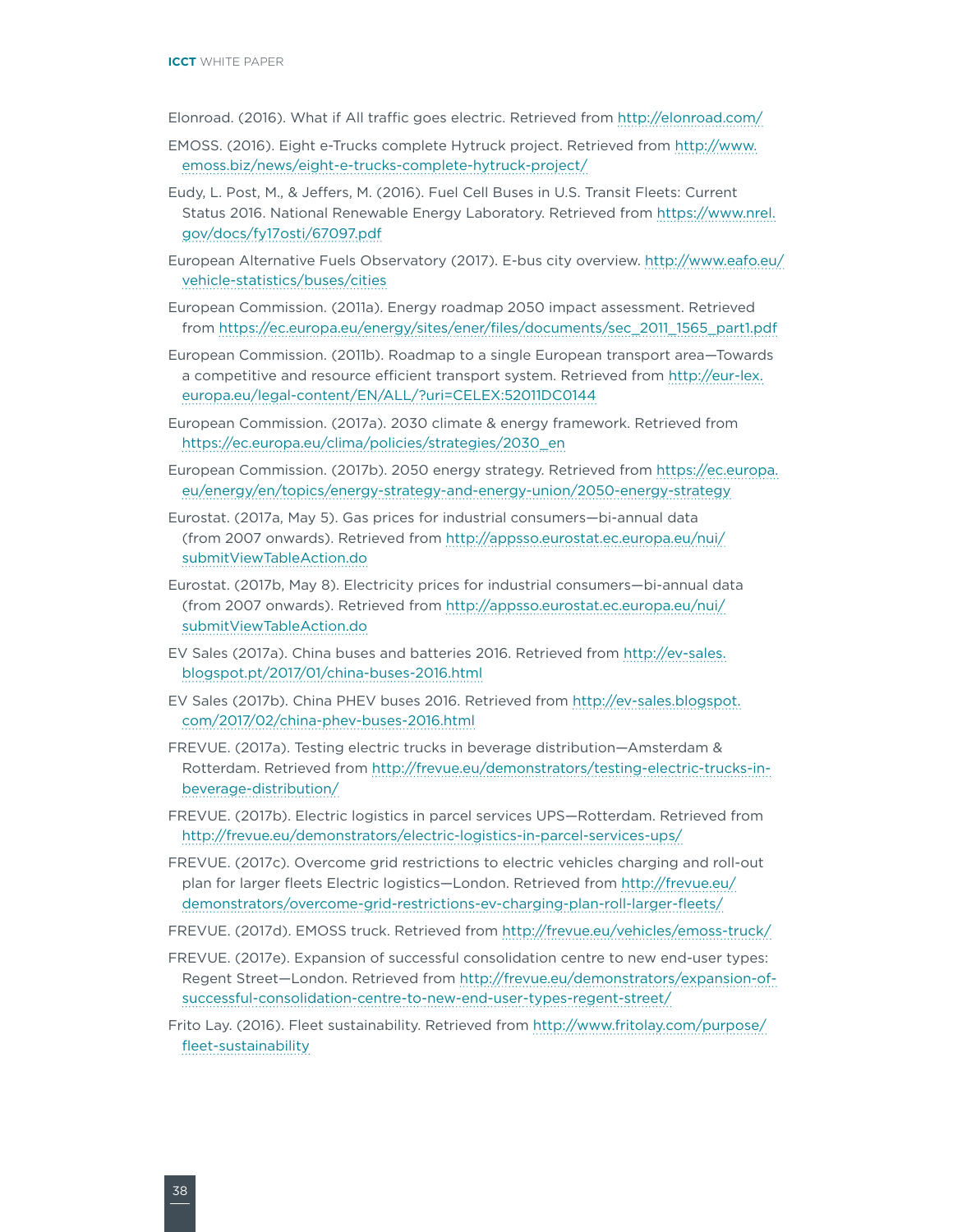- Fulton, L., & Miller, M. (2015). Strategies for transitioning to low-carbon emission trucks in the United States. UC Davis and National Center for Sustainable Transportation. Retrieved from [http://ncst.ucdavis.edu/wp-content/uploads/2014/08/06-11-2015-06-](http://ncst.ucdavis.edu/wp-content/uploads/2014/08/06-11-2015-06-11-2015-STEPS-NCST-Low-carbon-Trucks-in-US-06-10-2015.pdf) [11-2015-STEPS-NCST-Low-carbon-Trucks-in-US-06-10-2015.pdf](http://ncst.ucdavis.edu/wp-content/uploads/2014/08/06-11-2015-06-11-2015-STEPS-NCST-Low-carbon-Trucks-in-US-06-10-2015.pdf)
- FUSO. (2015). Zero emissions, one hundred percent electric: FUSO Canter E-CELL customer trials completed successfully. Retrieved from [http://www.fuso-trucks.com/](http://www.fuso-trucks.com/fuso-europe/0-1179-1827328-1-1827329-1-0-0-0-0-1-18022-1578825-0-0-0-0-0-0-0.html) [fuso-europe/0-1179-1827328-1-1827329-1-0-0-0-0-1-18022-1578825-0-0-0-0-0-0-0.html](http://www.fuso-trucks.com/fuso-europe/0-1179-1827328-1-1827329-1-0-0-0-0-1-18022-1578825-0-0-0-0-0-0-0.html)
- Gallo, J. B., & Tomić, J. T. (2013, August). Battery electric parcel delivery truck testing and demonstration. California Hybrid, Efficient and Advanced Truck Research Center (CalHEAT). Retrieved from [http://www.calstart.org/Libraries/CalHEAT\\_2013\\_](http://www.calstart.org/Libraries/CalHEAT_2013_Documents_Presentations/Battery_Electric_Parcel_Delivery_Truck_Testing_and_Demonstration.sflb.ashx) [Documents\\_Presentations/Battery\\_Electric\\_Parcel\\_Delivery\\_Truck\\_Testing\\_and\\_](http://www.calstart.org/Libraries/CalHEAT_2013_Documents_Presentations/Battery_Electric_Parcel_Delivery_Truck_Testing_and_Demonstration.sflb.ashx) [Demonstration.sflb.ashx](http://www.calstart.org/Libraries/CalHEAT_2013_Documents_Presentations/Battery_Electric_Parcel_Delivery_Truck_Testing_and_Demonstration.sflb.ashx)
- Gladstein, Neandross & Associates. (2012, March 8). Zero-emission catenary hybrid truck market study. South Coast Air Quality Management District. Retrieved from [http://](http://www.gladstein.org/pdfs/ZETECHMarketStudy.pdf) [www.gladstein.org/pdfs/ZETECHMarketStudy.pdf](http://www.gladstein.org/pdfs/ZETECHMarketStudy.pdf)
- Government of Québec. (2016, October 6). Projet mobilisateur en electrification des transports – Québec appuie le développement de quatre véhicules lourds 100% électriques. Retrieved from [http://www.fil-information.gouv.qc.ca/Pages/Article.aspx?a](http://www.fil-information.gouv.qc.ca/Pages/Article.aspx?aiguillage=diffuseurs&listeDiff=45&type=1&idArticle=2410051237) [iguillage=diffuseurs&listeDiff=45&type=1&idArticle=2410051237](http://www.fil-information.gouv.qc.ca/Pages/Article.aspx?aiguillage=diffuseurs&listeDiff=45&type=1&idArticle=2410051237)
- Griffin, T. (2016, June). MT017: Medium duty parcel delivery truck. Retrieved from [https://www.hydrogen.energy.gov/pdfs/review16/mt017\\_griffin\\_2016\\_o.pdf](https://www.hydrogen.energy.gov/pdfs/review16/mt017_griffin_2016_o.pdf)
- Hall, D., & Lutsey, N. (2017). Emerging best practices for electric vehicle charging infrastructure. Washington, D.C.: The International Council on Clean Transportation (ICCT).
- Hydrogenics. (2015, March 30). Hydrogenics awarded \$4.4 million in projects from the California Energy Commission. Retrieved from [http://www.hydrogenics.com/](http://www.hydrogenics.com/about-the-company/news-updates/2015/03/30/hydrogenics-awarded-%244.4-million-in-projects-from-the-california-energy-commission) [about-the-company/news-updates/2015/03/30/hydrogenics-awarded-%244.4-million](http://www.hydrogenics.com/about-the-company/news-updates/2015/03/30/hydrogenics-awarded-%244.4-million-in-projects-from-the-california-energy-commission)[in-projects-from-the-california-energy-commission](http://www.hydrogenics.com/about-the-company/news-updates/2015/03/30/hydrogenics-awarded-%244.4-million-in-projects-from-the-california-energy-commission)
- International Council on Clean Transportation (ICCT). (2017). Global Transportation Roadmap Model. Washington, D.C.: Author. Retrieved from [http://www.theicct.org/](http://www.theicct.org/global-transportation-roadmap-model) [global-transportation-roadmap-model](http://www.theicct.org/global-transportation-roadmap-model)
- International Energy Agency (IEA). (2015). World Energy Outlook. Retrieved from <http://www.worldenergyoutlook.org/weo2015/>
- International Energy Agency. (2017). The future of trucks: Implications for energy and the environment. Retrieved from [https://www.iea.org/publications/freepublications/](https://www.iea.org/publications/freepublications/publication/TheFutureofTrucksImplicationsforEnergyandtheEnvironment.pdf) [publication/TheFutureofTrucksImplicationsforEnergyandtheEnvironment.pdf](https://www.iea.org/publications/freepublications/publication/TheFutureofTrucksImplicationsforEnergyandtheEnvironment.pdf)
- INTIS. (2016). Wireless power road—the future is wireless! Retrieved from <http://www.intis.de/mobility.html>
- Kasten, P., Mottschall, M., Köppel, W., Degünther, C., Schmied, M., & Wüthrich, P. (2016, November). Erarbeitung einer fachlichen Strategie zur Energieversorgung des Verkehrs bis zum Jahr 2050: Endbericht. Umweltbundesamt (Bundesministeriums für Umwelt, Naturschutz, Bau and Reaktorsicherheit). Retrieved from [https://www.](https://www.umweltbundesamt.de/sites/default/files/medien/377/publikationen/2016-11-10_endbericht_energieversorgung_des_verkehrs_2050_final.pdf) [umweltbundesamt.de/sites/default/files/medien/377/publikationen/2016-11-10\\_](https://www.umweltbundesamt.de/sites/default/files/medien/377/publikationen/2016-11-10_endbericht_energieversorgung_des_verkehrs_2050_final.pdf) [endbericht\\_energieversorgung\\_des\\_verkehrs\\_2050\\_final.pdf](https://www.umweltbundesamt.de/sites/default/files/medien/377/publikationen/2016-11-10_endbericht_energieversorgung_des_verkehrs_2050_final.pdf)
- Kelly, K. (2016). Medium- and heavy-duty vehicle duty cycles for electric powertrains. NREL. Retrieved from<http://www.nrel.gov/docs/fy16osti/66228.pdf>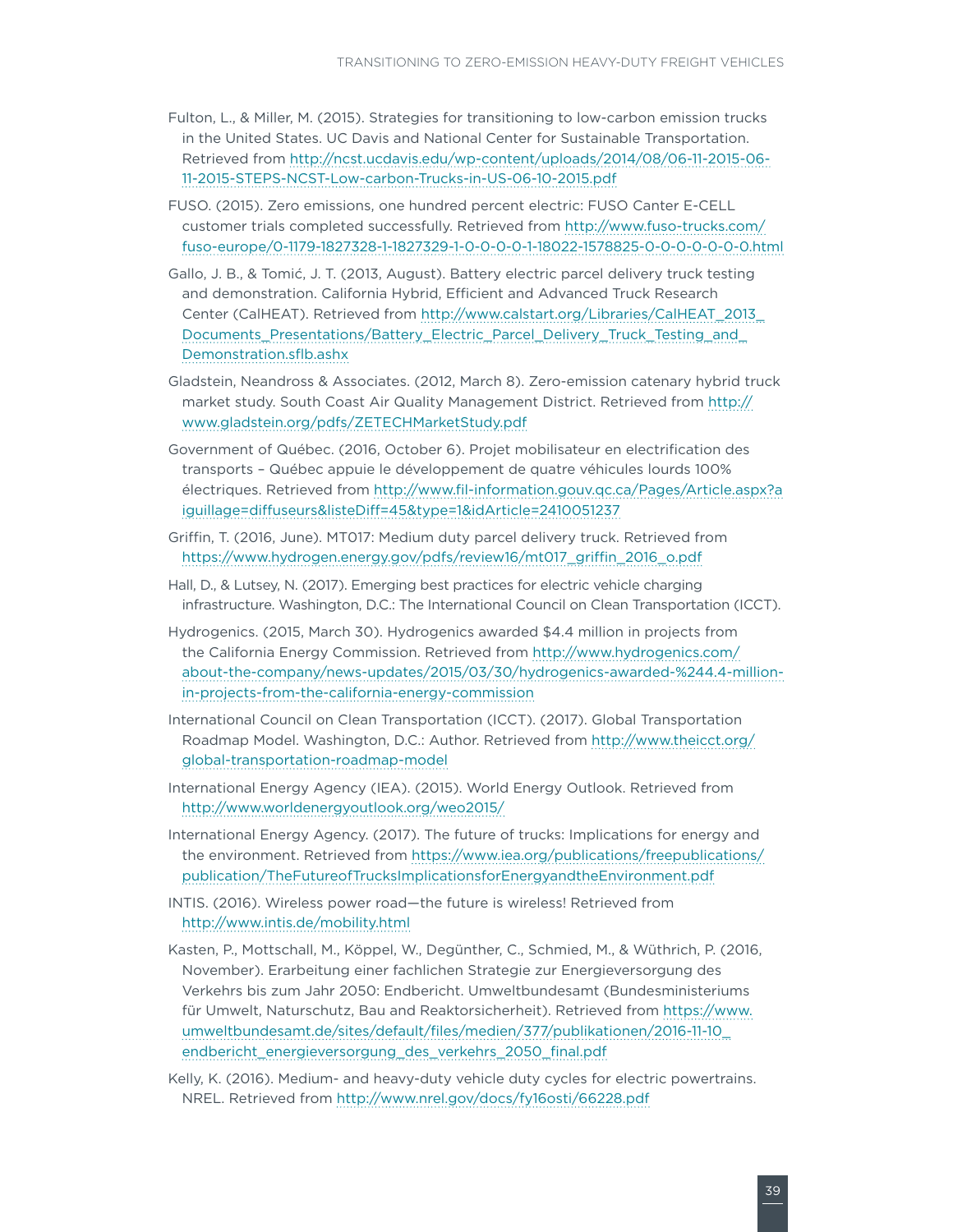- Kleiner, F., Özdemir, E. D., Schmid, S. A., Beerman, M., Çatay, B., Moran, B., …, & Friedrich, H. E. (2015, March). Electrification of transport logistic vehicles: A technoeconomic assessment of battery and fuel cell electric transporter. EVS28. Retrieved from [http://www.ieahev.org/assets/1/7/Task27-EVS28paper-Kleiner\\_et\\_al-2015.pdf](http://www.ieahev.org/assets/1/7/Task27-EVS28paper-Kleiner_et_al-2015.pdf)
- La Presse. (2016, April 18). The ambitious plan of Alexandre Taillefer. Retrieved from [http://plus.lapresse.ca/screens/bd19e8f8-dc5b-4789-9a68-](http://plus.lapresse.ca/screens/bd19e8f8-dc5b-4789-9a68-0daa0ee8205b%7CNBK~UgHiLT1H.html) [0daa0ee8205b%7CNBK~UgHiLT1H.html](http://plus.lapresse.ca/screens/bd19e8f8-dc5b-4789-9a68-0daa0ee8205b%7CNBK~UgHiLT1H.html)
- Lambert, F. (2017, May 3). Tesla Semi is using 'a bunch' of Model 3 electric motors, says Elon Musk. Electrek. Retrieved from [https://electrek.co/2017/05/03/tesla-semi-model-](https://electrek.co/2017/05/03/tesla-semi-model-3-electric-motors-elon-musk/)[3-electric-motors-elon-musk/](https://electrek.co/2017/05/03/tesla-semi-model-3-electric-motors-elon-musk/)
- Lawrence Berkeley National Laboratory (LBNL). (2014). Key China Energy Statistics 2014. China Energy Group. Retrieved from [https://eetd.lbl.gov/sites/all/files/](https://eetd.lbl.gov/sites/all/files/key_china_energy_stattistics_2014_online.final_.pdf) [key\\_china\\_energy\\_stattistics\\_2014\\_online.final\\_.pdf](https://eetd.lbl.gov/sites/all/files/key_china_energy_stattistics_2014_online.final_.pdf)
- Lee, D.-Y., & Thomas, V. M. (2016, October). Parametric modeling approach for economic and environmental life cycle assessment of medium-duty truck electrification. *Journal of Cleaner Production, 142,* 3300–3321. doi:10.1016/j.jclepro.2016.10.139
- Li, X. (2015, November) Natural gas in China: A regional analysis. University of Oxford. The Oxford Institute for Energy Studies. Retrieved from [https://www.oxfordenergy.org/](https://www.oxfordenergy.org/wpcms/wp-content/uploads/2015/11/NG-103.pdf) [wpcms/wp-content/uploads/2015/11/NG-103.pdf](https://www.oxfordenergy.org/wpcms/wp-content/uploads/2015/11/NG-103.pdf)
- Löfstrand, S., Hellgren, J., Thulin, N., Engdahl, H., Pettersson, S., Williamsson, J., & Sandoff, A. (2013, April 8). Feasibility of electrifying urban goods distribution trucks. SAE International. Retrieved from <http://papers.sae.org/2013-01-0504/>
- Lutsey, N. (2015). Transition to a global zero-emission vehicle fleet: A collaborative agenda for governments. Washington, D.C.: The International Council on Clean Transportation (ICCT). Retrieved from [http://www.theicct.org/transition-global-zero](http://www.theicct.org/transition-global-zero-emission-vehicle-fleet-collaborative-agenda-governments)[emission-vehicle-fleet-collaborative-agenda-governments](http://www.theicct.org/transition-global-zero-emission-vehicle-fleet-collaborative-agenda-governments)
- Lutsey, N. (2017). Integrating electric vehicles within U.S. and European efficiency regulations. Washington, D.C.: The International Council on Clean Transportation (ICCT). Retrieved from <http://www.theicct.org/integrating-EVs-vehicle-CO2-regs>
- Meszler, D., Lutsey, N., & Delgado, O. (2015, April). Cost effectiveness of advanced efficiency technologies for long-haul tractor-trailers in the 2020-2030 time frame. Meszler Engineering Services & The International Council on Clean Transportation (ICCT). Retrieved from [http://www.theicct.org/sites/default/files/publications/](http://www.theicct.org/sites/default/files/publications/ICCT_tractor-trailer_tech-cost-effect_20150420.pdf) [ICCT\\_tractor-trailer\\_tech-cost-effect\\_20150420.pdf](http://www.theicct.org/sites/default/files/publications/ICCT_tractor-trailer_tech-cost-effect_20150420.pdf)
- Miller, J., & Façanha, C. (2014, August). The state of clean transport policy—A 2014 synthesis of vehicle and fuel policy developments. Washington, D.C.: The International Council on Clean Transportation (ICCT). Retrieved from [http://www.theicct.org/state](http://www.theicct.org/state-of-clean-transport-policy-2014)[of-clean-transport-policy-2014](http://www.theicct.org/state-of-clean-transport-policy-2014)
- Ministry of the Environment, Energy, and Sea. (2016, July). Projections de la demande de transport sur le long terme. Retrieved from [https://www.ecologique-solidaire.gouv.fr/](https://www.ecologique-solidaire.gouv.fr/sites/default/files/Théma%20-%20Projections%20de%20la%20demande%20de%20transport%20sur%20le%20long%20terme.pdf) [sites/default/files/Théma%20-%20Projections%20de%20la%20demande%20de%20](https://www.ecologique-solidaire.gouv.fr/sites/default/files/Théma%20-%20Projections%20de%20la%20demande%20de%20transport%20sur%20le%20long%20terme.pdf) [transport%20sur%20le%20long%20terme.pdf](https://www.ecologique-solidaire.gouv.fr/sites/default/files/Théma%20-%20Projections%20de%20la%20demande%20de%20transport%20sur%20le%20long%20terme.pdf)
- Mohile, S. (2017, July 18). Ashok Leyland and Sun Mobility in alliance to develop electric mobility solutions. Retrieved from [http://www.livemint.com/Industry/](http://www.livemint.com/Industry/GOvg1Nv4omwOSQ8MW0douM/Ashok-Leyland-and-Sun-Mobility-in-alliance-to-develop-electr.html) [GOvg1Nv4omwOSQ8MW0douM/Ashok-Leyland-and-Sun-Mobility-in-alliance-to](http://www.livemint.com/Industry/GOvg1Nv4omwOSQ8MW0douM/Ashok-Leyland-and-Sun-Mobility-in-alliance-to-develop-electr.html)[develop-electr.html](http://www.livemint.com/Industry/GOvg1Nv4omwOSQ8MW0douM/Ashok-Leyland-and-Sun-Mobility-in-alliance-to-develop-electr.html)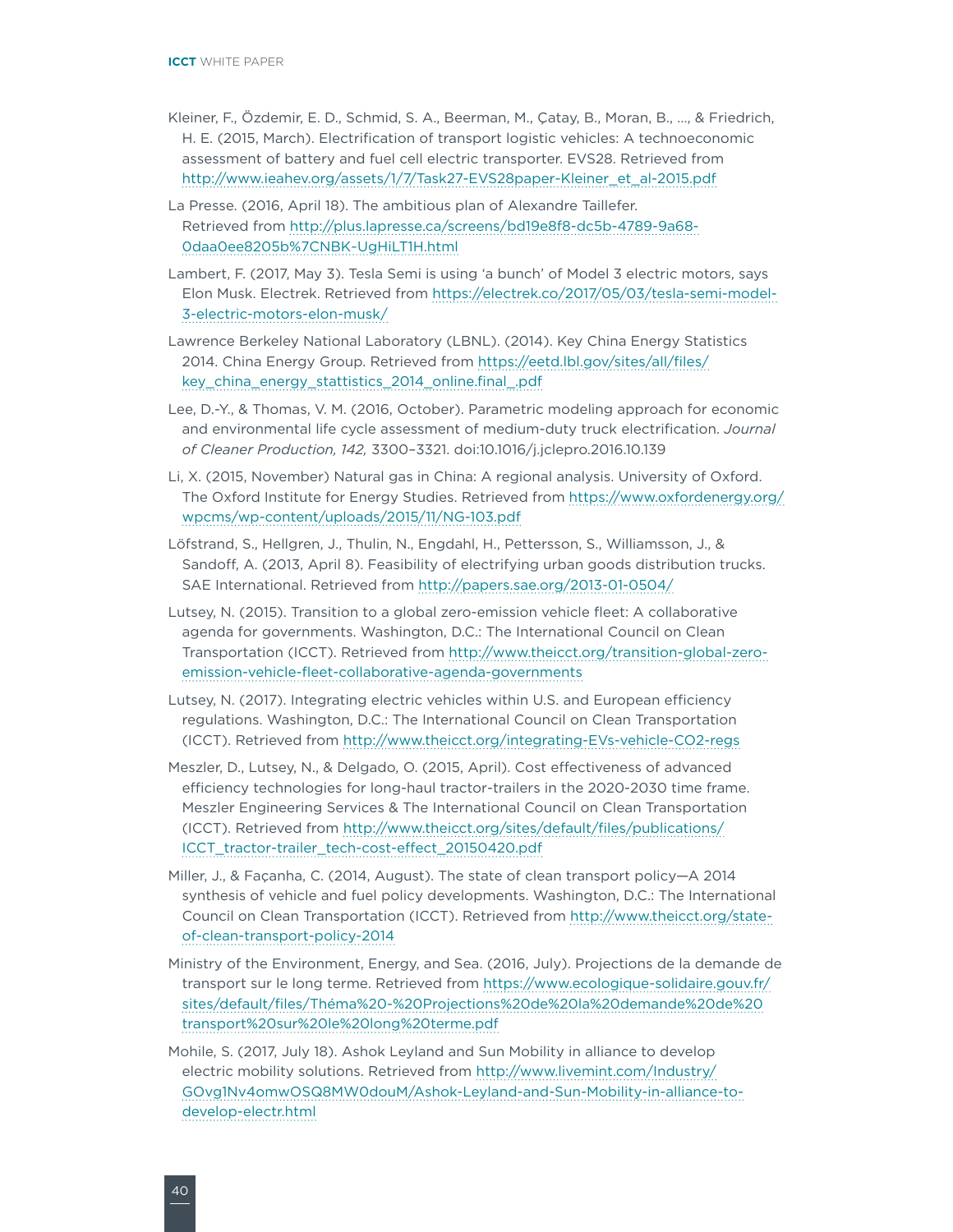- Motiv. (2014, September 16). First all-electric garbage truck in North America, developed by Motiv Power Systems, hits the road in Chicago. Retrieved from [https://motivps.](https://motivps.com/pressreleases/) [com/pressreleases/](https://motivps.com/pressreleases/)
- Muncrief, R., & Sharpe, B. (2015, December 1). Overview of the heavy-duty vehicle market and CO<sub>2</sub> emissions in the European Union. Washington, D.C.: The International Council on Clean Transportation (ICCT). Retrieved from [http://theicct.org/sites/default/files/](http://theicct.org/sites/default/files/publications/ICCT_EU-HDV_mkt-analysis_201512.pdf) [publications/ICCT\\_EU-HDV\\_mkt-analysis\\_201512.pdf](http://theicct.org/sites/default/files/publications/ICCT_EU-HDV_mkt-analysis_201512.pdf)
- Musk, E. (2016, July 20). Master plan, Part Deux. Tesla Motors. Retrieved from <https://www.tesla.com/blog/master-plan-part-deux>
- Netherlands Enterprise Agency. (2016, January). 5 Years of 'hybrid and electric vehicles' living lab projects. Ministry of Economic Affairs. Retrieved from [https://www.rvo.nl/](https://www.rvo.nl/sites/default/files/2016/05/5 Years of Hybrid and Electric Vehicles living lab projects.pdf) [sites/default/files/2016/05/5%20Years%20of%20Hybrid%20and%20Electric%20](https://www.rvo.nl/sites/default/files/2016/05/5 Years of Hybrid and Electric Vehicles living lab projects.pdf) [Vehicles%20living%20lab%20projects.pdf](https://www.rvo.nl/sites/default/files/2016/05/5 Years of Hybrid and Electric Vehicles living lab projects.pdf)
- Nikola. (2016). Retrieved from <https://nikolamotor.com/>
- Norsk elbilforening. (2017, February 9). Norges første elektriske søppelbil. Retrieved from <http://elbil.no/norges-forste-elektriske-soppelbil/>
- OECD/ITF. (2017). ITF transport outlook 2017. OECD Publishing. <http://dx.doi.org/10.1787/9789282108000-en>
- Phoenix Contact. (2013). Battery swapping for electric buses in Qingdao. Retrieved from [https://www.phoenixcontact.com/assets/downloads\\_ed/local\\_gb/web\\_dwl\\_](https://www.phoenixcontact.com/assets/downloads_ed/local_gb/web_dwl_promotion/5733e.pdf) [promotion/5733e.pdf](https://www.phoenixcontact.com/assets/downloads_ed/local_gb/web_dwl_promotion/5733e.pdf)
- Posada, F., Chambliss, S., & Blumberg, K. (2016, February). Costs of emission reduction technologies for heavy-duty diesel vehicles. Washington, D.C.: The International Council on Clean Transportation. Retrieved from [http://www.theicct.org/costs](http://www.theicct.org/costs-emission-reduction-tech-hdvs)[emission-reduction-tech-hdvs](http://www.theicct.org/costs-emission-reduction-tech-hdvs)
- PR Newswire. (2017, June 13). California's first all-electric garbage truck headed to Sacramento, equipped with Motiv all-electric powertrain. Retrieved from [http://www.](http://www.prnewswire.com/news-releases/californias-first-all-electric-garbage-truck-headed-to-sacramento-equipped-with-motiv-all-electric-powertrain-300472737.html) [prnewswire.com/news-releases/californias-first-all-electric-garbage-truck-headed-to](http://www.prnewswire.com/news-releases/californias-first-all-electric-garbage-truck-headed-to-sacramento-equipped-with-motiv-all-electric-powertrain-300472737.html)[sacramento-equipped-with-motiv-all-electric-powertrain-300472737.html](http://www.prnewswire.com/news-releases/californias-first-all-electric-garbage-truck-headed-to-sacramento-equipped-with-motiv-all-electric-powertrain-300472737.html)
- Prohaska, R., Ragatz, A., Simpson, M., & Kelly, K. (2016, June 27–29). Medium-duty plug-in electric delivery truck fleet evaluation. National Renewable Energy Laboratory (NREL). Retrieved from<http://www.nrel.gov/docs/fy16osti/66055.pdf>
- Renault Trucks. (2010, September 24). Maxity Electric: Renault Trucks presents the keys of the first Maxity electric 'zero emission' LCV to Tafanel. Retrieved from [http://www.](http://www.en.renault-trucks.com/news/004-maxity-electrique.html) [en.renault-trucks.com/news/004-maxity-electrique.html](http://www.en.renault-trucks.com/news/004-maxity-electrique.html)
- Renault Trucks. (2015, February 23). The French Post Office and Renault Trucks jointly test a hydrogen-powered truck running on a fuel cell. Retrieved from [http://corporate.](http://corporate.renault-trucks.com/en/press-releases/2015-02-23-the-french-poste-office-and-renault-trucks-jointly-test-a-hydrogen-powered-truck-running-on-a-fuel-cell.html) [renault-trucks.com/en/press-releases/2015-02-23-the-french-poste-office-and-renault](http://corporate.renault-trucks.com/en/press-releases/2015-02-23-the-french-poste-office-and-renault-trucks-jointly-test-a-hydrogen-powered-truck-running-on-a-fuel-cell.html)[trucks-jointly-test-a-hydrogen-powered-truck-running-on-a-fuel-cell.html](http://corporate.renault-trucks.com/en/press-releases/2015-02-23-the-french-poste-office-and-renault-trucks-jointly-test-a-hydrogen-powered-truck-running-on-a-fuel-cell.html)
- Renewbility. (2016, November 21). Endbericht Renewbility III. Bundesministerium für Umwelt, Naturschutz, Bau, und Reaktorsicherheit. Retrieved from [www.renewbility.de/](http://www.renewbility.de/wp-content/uploads/Renewbility_III_Endbericht.pdf) wp-content/uploads/Renewbility III Endbericht.pdf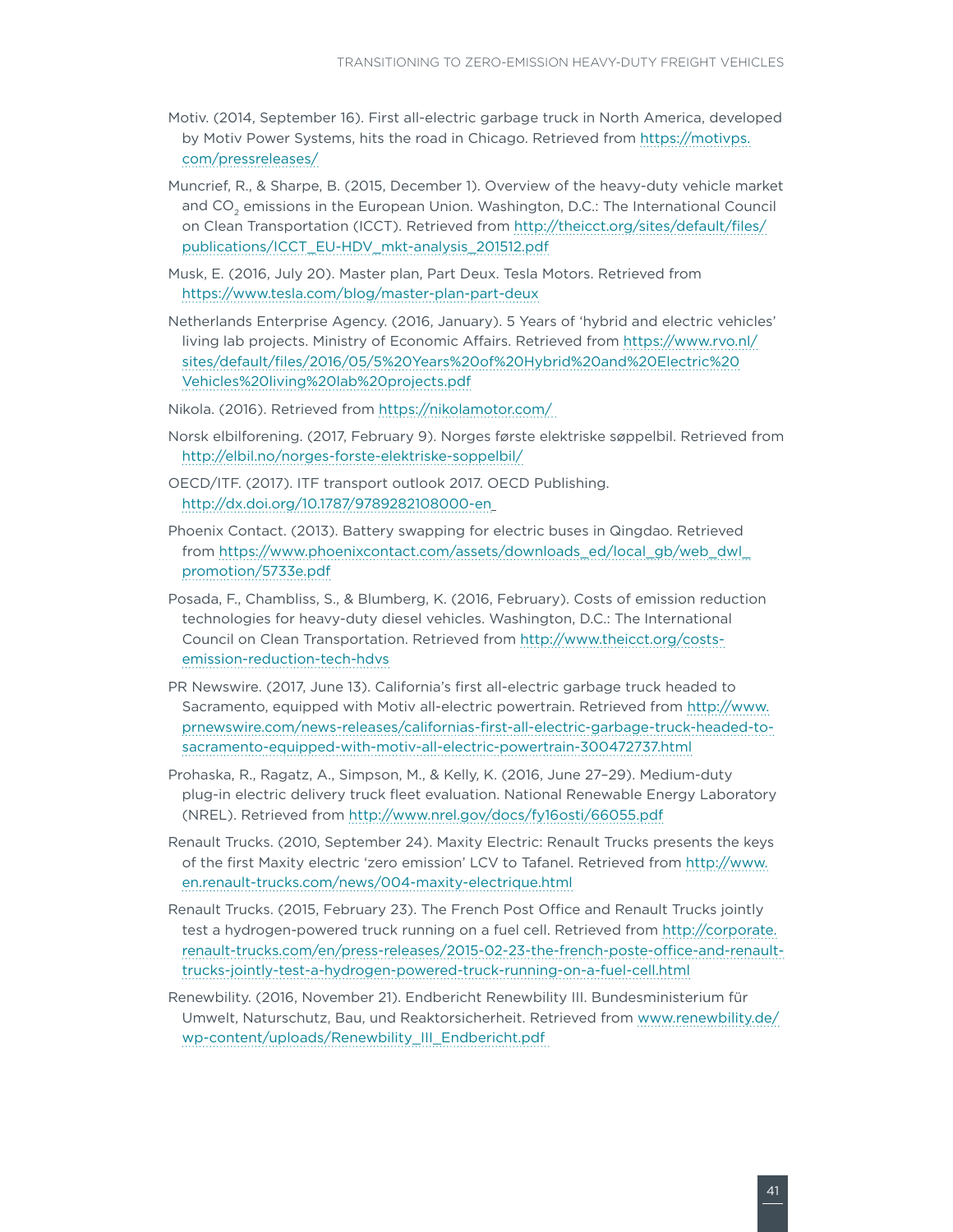- Rodriguez, F., Muncrief, R., Delgado, O., & Baldino, C. (2017, May 5). Market penetration of fuel-efficiency technologies for heavy-duty vehicles in the European Union, the United States, and China. Washington, D.C.: The International Council on Clean Transportation (ICCT). Retrieved from [http://theicct.org/market-penetration-HDV](http://theicct.org/market-penetration-HDV-fuel-efficiency-technologies)[fuel-efficiency-technologies](http://theicct.org/market-penetration-HDV-fuel-efficiency-technologies)
- San Joaquin Valley Air Pollution Control District (SJVUAPCD). (2016, June 16). Accept and appropriate \$25,550,900 in cap and trade funds from the California air resources board to implement four zero-emission truck and bus deployment projects in the San Joaquin Valley. Retrieved from [http://www.valleyair.org/Board\\_meetings/GB/](http://www.valleyair.org/Board_meetings/GB/agenda_minutes/Agenda/2016/June/final/10.pdf) [agenda\\_minutes/Agenda/2016/June/final/10.pdf](http://www.valleyair.org/Board_meetings/GB/agenda_minutes/Agenda/2016/June/final/10.pdf)
- Satyapal, S. (2014, March 23). Fuel cell technologies office overview. U.S. Department of Energy. Retrieved from [http://www.energy.ca.gov/2014\\_energypolicy/](http://www.energy.ca.gov/2014_energypolicy/documents/2014-04-23_workshop/presentations/08_Satyapal_DOE_Fuel_Cell_Technologies_Overview.pdf) [documents/2014-04-23\\_workshop/presentations/08\\_Satyapal\\_DOE\\_Fuel\\_Cell\\_](http://www.energy.ca.gov/2014_energypolicy/documents/2014-04-23_workshop/presentations/08_Satyapal_DOE_Fuel_Cell_Technologies_Overview.pdf) [Technologies\\_Overview.pdf](http://www.energy.ca.gov/2014_energypolicy/documents/2014-04-23_workshop/presentations/08_Satyapal_DOE_Fuel_Cell_Technologies_Overview.pdf)
- Scania. (2014, March 13). Scania tests next-generation electric vehicles. Retrieved from <https://www.scania.com/group/en/scania-tests-next-generation-electric-vehicles/>
- Scania. (2016, August 18). Scania and Asko test hydrogen gas prolusion. Retrieved from <https://www.scania.com/group/en/scania-and-asko-test-hydrogen-gas-propulsion/>
- Schmied, M., Wüthrich, P., Zah, R., Althaus, H, & Friedl, C. (2015, April). Postfossile Energieversor-gungsoptionen für einen treibhausgasneutralen Verkehr in Jahr 2050: Eine verkehrsträger-übergreifende Bewertung. Umweltforschungsplan des Bundesministeriums für Umwelt, Naturschutz, Bau und Reaktorsicherheit. Retrieved from [https://www.umweltbundesamt.de/sites/default/files/medien/378/publikationen/](https://www.umweltbundesamt.de/sites/default/files/medien/378/publikationen/texte_30_2015_postfossile_energieversorgungsoptionen.pdf) [texte\\_30\\_2015\\_postfossile\\_energieversorgungsoptionen.pdf](https://www.umweltbundesamt.de/sites/default/files/medien/378/publikationen/texte_30_2015_postfossile_energieversorgungsoptionen.pdf)
- Sen, B., Ercan, T., & Tatari, O. (2016, May). Does a battery-electric truck make a difference? — Life cycle emissions, costs, and externality analysis of alternative fuelpowered Class 8 heavy-duty trucks in the United States. University of Central Florida. *Journal of Cleaner Production, 141,* 110–121. doi:10.1016/j.jclepro.2016.09.046
- Sharpe, B., Lutsey, N., Delgado, O., & Muncrief, R. (2016, August 25). U.S. efficiency and greenhouse gas emission regulations for model year 2018-2027 heavy-duty vehicles, engines, and trailers. Washington, D.C.: The International Council on Clean Transportation (ICCT). Retrieved from [http://www.theicct.org/sites/default/files/](http://www.theicct.org/sites/default/files/publications/US HDV Phase 2 FRM_policy-update_08252016_vF.pdf) [publications/US%20HDV%20Phase%202%20FRM\\_policy-update\\_08252016\\_vF.pdf](http://www.theicct.org/sites/default/files/publications/US HDV Phase 2 FRM_policy-update_08252016_vF.pdf)
- Siemens. (2014, August 6). Siemens tests eHighway system in California. Retrieved from [http://www.siemens.com/press/en/feature/2015/mobility/2015-06-eHighway.](http://www.siemens.com/press/en/feature/2015/mobility/2015-06-eHighway.php?content%5b%5d=MO#event-toc-2) [php?content\[\]=MO#event-toc-2](http://www.siemens.com/press/en/feature/2015/mobility/2015-06-eHighway.php?content%5b%5d=MO#event-toc-2)
- Siemens. (2016a, June 22). World's first eHighway opens in Sweden. Retrieved from [http://www.siemens.com/press/en/feature/2015/mobility/2015-06-ehighway.](http://www.siemens.com/press/en/feature/2015/mobility/2015-06-ehighway.php?content%5b%5d=MO) [php?content\[\]=MO](http://www.siemens.com/press/en/feature/2015/mobility/2015-06-ehighway.php?content%5b%5d=MO)
- Siemens. (2016b, June 22). eHighway: solution for electrified road freight transport. Retrieved from [http://www.siemens.com/press/pool/de/feature/2016/mobility/2016-](http://www.siemens.com/press/pool/de/feature/2016/mobility/2016-06-ehighway/background-ehighway-road-freight-transport.pdf) [06-ehighway/background-ehighway-road-freight-transport.pdf](http://www.siemens.com/press/pool/de/feature/2016/mobility/2016-06-ehighway/background-ehighway-road-freight-transport.pdf)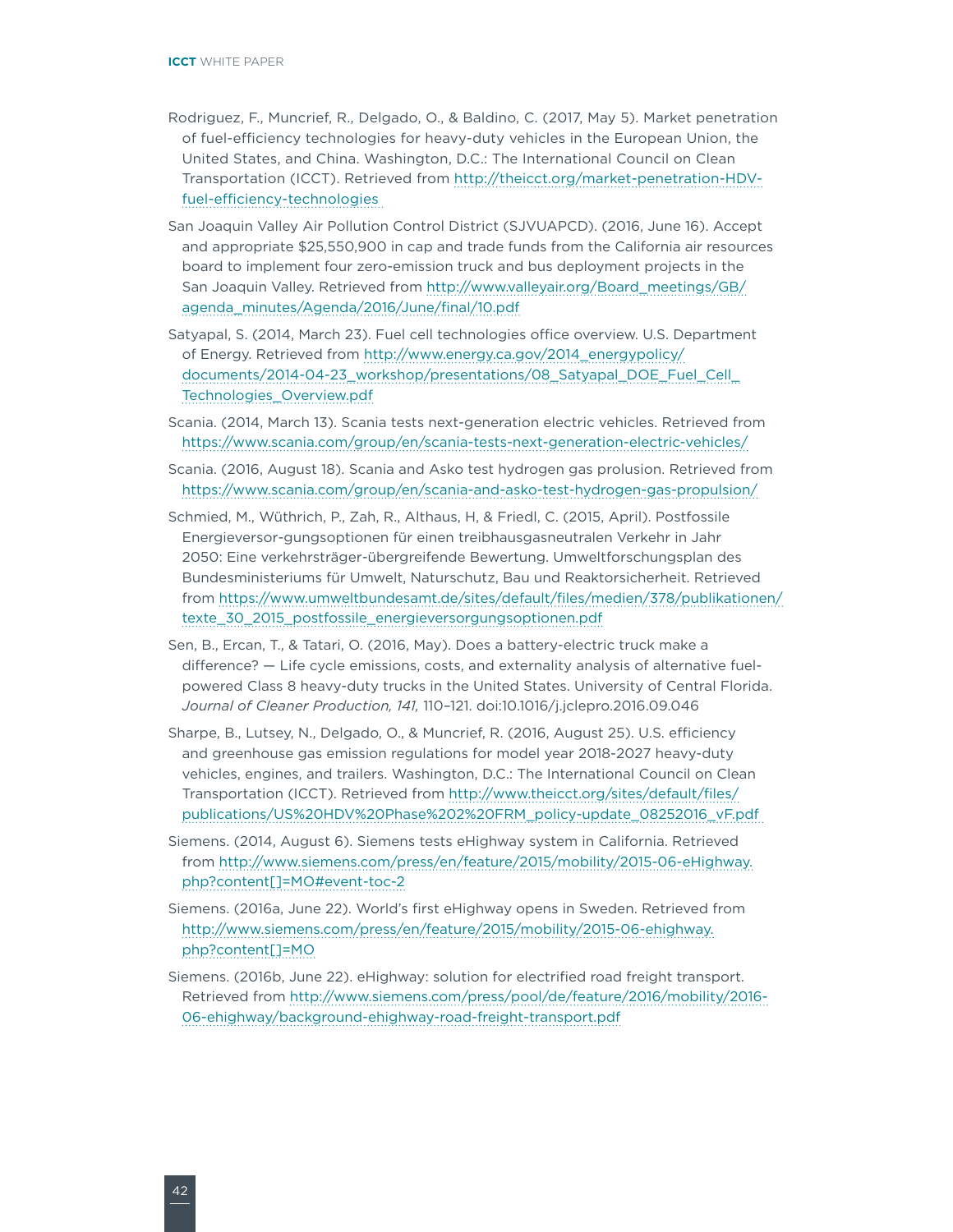- Silver, F., & Brotherton, T. (2013, February). CalHEAT research and market transformation roadmap for medium- and heavy-duty trucks. California Hybrid, Efficient and Advanced Truck Research Center. Retrieved from [http://www.calstart.org/Libraries/](http://www.calstart.org/Libraries/CalHEAT_2013_Documents_Presentations/CalHEAT_Roadmap_Final_Draft_Publication_Rev_6.sflb.ashx) [CalHEAT\\_2013\\_Documents\\_Presentations/CalHEAT\\_Roadmap\\_Final\\_Draft\\_](http://www.calstart.org/Libraries/CalHEAT_2013_Documents_Presentations/CalHEAT_Roadmap_Final_Draft_Publication_Rev_6.sflb.ashx) [Publication\\_Rev\\_6.sflb.ashx](http://www.calstart.org/Libraries/CalHEAT_2013_Documents_Presentations/CalHEAT_Roadmap_Final_Draft_Publication_Rev_6.sflb.ashx)
- Slowik, P. & Lutsey, N. (2016, October). Evolution of incentives to sustain the transition to a global electric vehicle fleet. Washington, D.C.: The International Council on Clean Transportation (ICCT). Retrieved from [http://www.theicct.org/evolution-incentives](http://www.theicct.org/evolution-incentives-electric-transition)[electric-transition](http://www.theicct.org/evolution-incentives-electric-transition)
- South Coast Air Quality Management District (SCAQMD). (2014, December 4). Recognize and transfer revenue and execute contracts to develop and demonstrate fuel cell and plug-in hybrid heavy-duty trucks. Retrieved from [http://www.aqmd.gov/](http://www.aqmd.gov/docs/default-source/Agendas/Governing-Board/2014/2014-dec5-003.pdf?sfvrsn=2) [docs/default-source/Agendas/Governing-Board/2014/2014-dec5-003.pdf?sfvrsn=2](http://www.aqmd.gov/docs/default-source/Agendas/Governing-Board/2014/2014-dec5-003.pdf?sfvrsn=2)
- South Coast Air Quality Management District (SCAQMD). (2016a, May 4). State to award \$23.6 million for zero-emission trucks at seaports. Retrieved from [http://www.aqmd.](http://www.aqmd.gov/home/library/public-information/2016-news-archives/drayage-trucks) [gov/home/library/public-information/2016-news-archives/drayage-trucks](http://www.aqmd.gov/home/library/public-information/2016-news-archives/drayage-trucks)
- South Coast Air Quality Management District (SCAQMD). (2016b, October 7). Recognize revenue, transfer funds, and execute contract to develop and demonstrate fuel cell heavy-duty truck. Retrieved from [http://www.aqmd.gov/docs/default-source/](http://www.aqmd.gov/docs/default-source/Agendas/Governing-Board/2016/2016-oct7-003.pdf?sfvrsn=5) [Agendas/Governing-Board/2016/2016-oct7-003.pdf?sfvrsn=5](http://www.aqmd.gov/docs/default-source/Agendas/Governing-Board/2016/2016-oct7-003.pdf?sfvrsn=5)
- Stütz, S. (2015, March 19). Battery powered vehicles in urban distribution. Fraunhofer IML. Retrieved from [http://www.ieahev.org/assets/1/7/Task\\_27\\_Workshop\\_Results.pdf](http://www.ieahev.org/assets/1/7/Task_27_Workshop_Results.pdf)
- Thiruvengadam, A., Thiruvengadam, P., Pradhan, S., Besch, M., Carder, D., & Delgado, O. (2014). Heavy-duty vehicle diesel engine efficiency evaluation and energy audit. Retrieved from [http://www.theicct.org/heavy-duty-vehicle-diesel-engineefficiency](http://www.theicct.org/heavy-duty-vehicle-diesel-engineefficiency-evaluation-and-energy-audit)[evaluation-and-energy-audit](http://www.theicct.org/heavy-duty-vehicle-diesel-engineefficiency-evaluation-and-energy-audit)
- Toyota. (2017, April 19). Toyota opens a portal to the future of zero emission trucking. Retrieved from [http://pressroom.toyota.com/releases/toyota+zero+emission+heavydut](http://pressroom.toyota.com/releases/toyota+zero+emission+heavyduty+trucking+concept.htm) [y+trucking+concept.htm](http://pressroom.toyota.com/releases/toyota+zero+emission+heavyduty+trucking+concept.htm)
- Transport & Environment. (2016). Roadmap to climate-friendly land freight and buses in Europe. Retrieved from [https://www.transportenvironment.org/publications/roadmap](https://www.transportenvironment.org/publications/roadmap-climate-friendly-land-freight-and-buses-europe)[climate-friendly-land-freight-and-buses-europe](https://www.transportenvironment.org/publications/roadmap-climate-friendly-land-freight-and-buses-europe)
- TransPower. (2015, March 26). \$16 million in new orders for TransPower trucks and tractors. Retrieved from [http://www.transpowerusa.com/press-releases/16-million-in](http://www.transpowerusa.com/press-releases/16-million-in-new-orders-for-transpower-trucks-and-tractors/)[new-orders-for-transpower-trucks-and-tractors/](http://www.transpowerusa.com/press-releases/16-million-in-new-orders-for-transpower-trucks-and-tractors/)
- United Kingdom (UK) (2017). Low emission freight and logistics trial competition winners announced. Retrieved from [https://www.gov.uk/government/news/low](https://www.gov.uk/government/news/low-emmission-freight-and-logistics-trial-competition-winners-announced)[emmission-freight-and-logistics-trial-competition-winners-announced](https://www.gov.uk/government/news/low-emmission-freight-and-logistics-trial-competition-winners-announced)
- UPS. (2015, October 28). UPS deploys 18 new zero emission electric trucks in Texas. Retrieved from [https://pressroom.ups.com/pressroom/ContentDetailsViewer.page?Co](https://pressroom.ups.com/pressroom/ContentDetailsViewer.page?ConceptType=PressReleases&id=1446039616630-395) [nceptType=PressReleases&id=1446039616630-395](https://pressroom.ups.com/pressroom/ContentDetailsViewer.page?ConceptType=PressReleases&id=1446039616630-395)
- UPS. (2017). The road to 1 billion miles. Retrieved from [https://www.ups.com/media/en/](https://www.ups.com/media/en/green-fleet-infographic_FINAL2-for-UPS.pdf) [green-fleet-infographic\\_FINAL2-for-UPS.pdf](https://www.ups.com/media/en/green-fleet-infographic_FINAL2-for-UPS.pdf)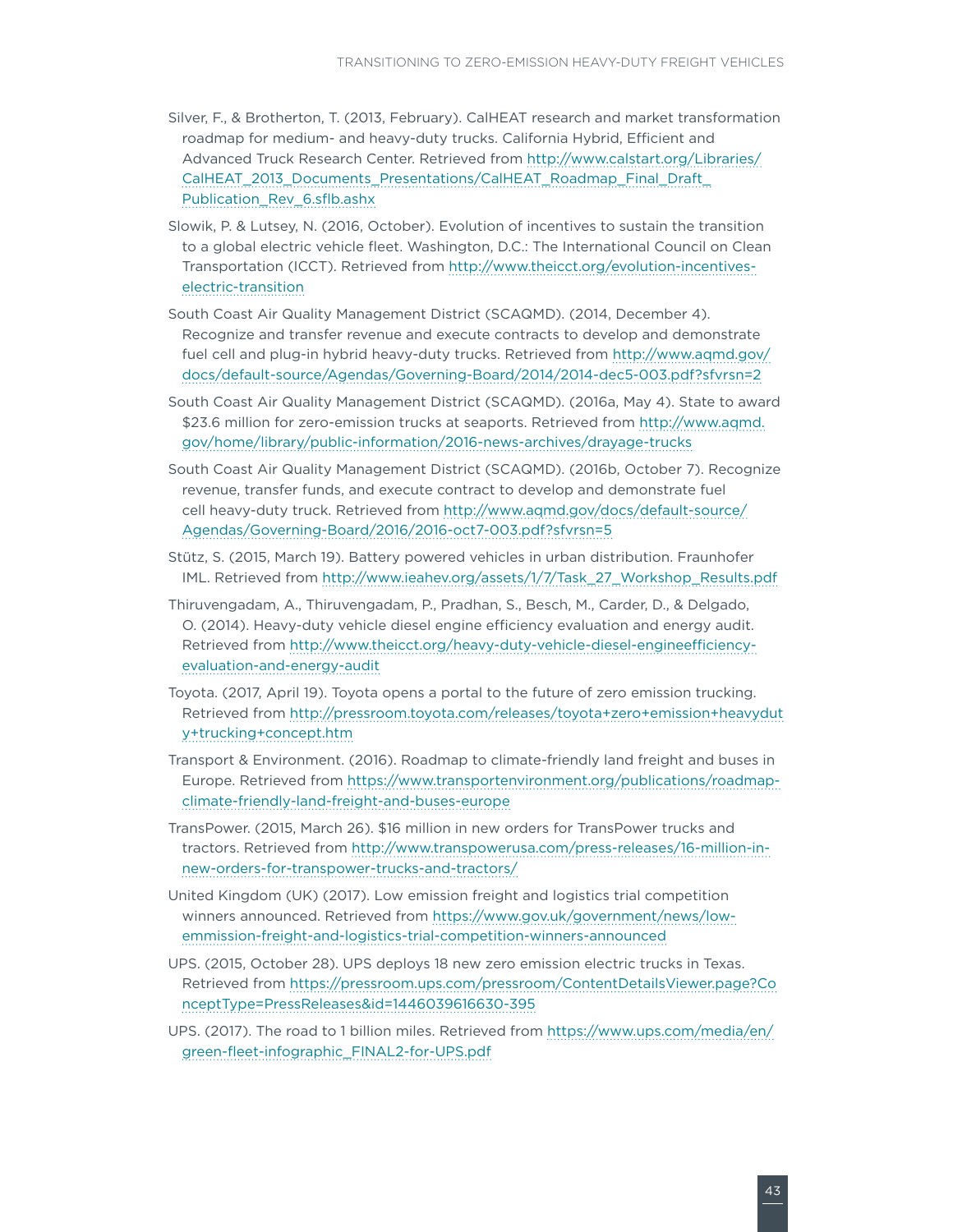- U.S. Energy Information Administration (U.S. EIA). (2017a). Annual Energy Outlook 2017 table: Electricity supply, disposition, prices, and emissions. Retrieved from [http://www.](http://www.eia.gov/outlooks/aeo/data/browser/#/?id=8-AEO2017®ion=0-0&cases=ref2017&start=2015&end=2050&f=A&linechart=~~~ref2017-d120816a.63-8-AEO2017&ctype=linechart&sid=ref2017-d120816a.63-8-AEO2017&sourcekey=0) [eia.gov/outlooks/aeo/data/browser/#/?id=8-AEO2017&region=0-0&cases=ref2017&st](http://www.eia.gov/outlooks/aeo/data/browser/#/?id=8-AEO2017®ion=0-0&cases=ref2017&start=2015&end=2050&f=A&linechart=~~~ref2017-d120816a.63-8-AEO2017&ctype=linechart&sid=ref2017-d120816a.63-8-AEO2017&sourcekey=0) [art=2015&end=2050&f=A&linechart=~~~ref2017-d120816a.63-8-AEO2017&ctype=linech](http://www.eia.gov/outlooks/aeo/data/browser/#/?id=8-AEO2017®ion=0-0&cases=ref2017&start=2015&end=2050&f=A&linechart=~~~ref2017-d120816a.63-8-AEO2017&ctype=linechart&sid=ref2017-d120816a.63-8-AEO2017&sourcekey=0) [art&sid=ref2017-d120816a.63-8-AEO2017&sourcekey=0](http://www.eia.gov/outlooks/aeo/data/browser/#/?id=8-AEO2017®ion=0-0&cases=ref2017&start=2015&end=2050&f=A&linechart=~~~ref2017-d120816a.63-8-AEO2017&ctype=linechart&sid=ref2017-d120816a.63-8-AEO2017&sourcekey=0)
- U.S. Energy Information Agency (U.S. EIA). (2017b). Annual Energy Outlook 2017 table: Use by sector: Transportation. Retrieved from [https://www.eia.gov/outlooks/aeo/data/](https://www.eia.gov/outlooks/aeo/data/browser/#/?id=13-AEO2017®ion=0-0&cases=ref2017&start=2015&end=2050&f=A&linechart=~ref2017-d120816a.19-13-AEO2017&ctype=linechart&sid=ref2017-d120816a.63-8-AEO2017&sourcekey=0) [browser/#/?id=13-AEO2017&region=0-0&cases=ref2017&start=2015&end=2050&f=A&l](https://www.eia.gov/outlooks/aeo/data/browser/#/?id=13-AEO2017®ion=0-0&cases=ref2017&start=2015&end=2050&f=A&linechart=~ref2017-d120816a.19-13-AEO2017&ctype=linechart&sid=ref2017-d120816a.63-8-AEO2017&sourcekey=0) [inechart=~ref2017-d120816a.19-13-AEO2017&ctype=linechart&sid=ref2017-d120816a.63-](https://www.eia.gov/outlooks/aeo/data/browser/#/?id=13-AEO2017®ion=0-0&cases=ref2017&start=2015&end=2050&f=A&linechart=~ref2017-d120816a.19-13-AEO2017&ctype=linechart&sid=ref2017-d120816a.63-8-AEO2017&sourcekey=0) [8-AEO2017&sourcekey=0](https://www.eia.gov/outlooks/aeo/data/browser/#/?id=13-AEO2017®ion=0-0&cases=ref2017&start=2015&end=2050&f=A&linechart=~ref2017-d120816a.19-13-AEO2017&ctype=linechart&sid=ref2017-d120816a.63-8-AEO2017&sourcekey=0)
- U.S. Environmental Protection Agency (U.S. EPA) & U.S. Department of Transportation (U.S. DOT). (2011, August). Final rulemaking to establish greenhouse gas emission standards and fuel efficiency standards for medium- and heavy-duty engines and vehicles. Regulatory impact analysis. Retrieved from [https://nepis.epa.gov/Exe/ZyPDF.](https://nepis.epa.gov/Exe/ZyPDF.cgi/P100EG9C.PDF?Dockey=P100EG9C.PDF) [cgi/P100EG9C.PDF?Dockey=P100EG9C.PDF](https://nepis.epa.gov/Exe/ZyPDF.cgi/P100EG9C.PDF?Dockey=P100EG9C.PDF)
- U.S. Environmental Protection Agency (U.S. EPA) & U.S. Department of Transportation (U.S. DOT). (2016, August 16). Greenhouse gas emission and fuel efficiency standards for medium- and heavy-duty engines and vehicles—Phase 2. Response to comments for joint rulemaking. Retrieved from [https://www.nhtsa.gov/sites/nhtsa.dot.gov/files/](https://www.nhtsa.gov/sites/nhtsa.dot.gov/files/phase2-hd-fuel-efficiency-ghg-response-to-comments.pdf) [phase2-hd-fuel-efficiency-ghg-response-to-comments.pdf](https://www.nhtsa.gov/sites/nhtsa.dot.gov/files/phase2-hd-fuel-efficiency-ghg-response-to-comments.pdf)
- Volvo Group. (2015). The Volvo Group sustainability report 2014: Efficiency. pp. 25. Retrieved from [http://www3.volvo.com/investors/finrep/sr14/pdf/SR\\_2014.pdf](http://www3.volvo.com/investors/finrep/sr14/pdf/SR_2014.pdf)
- Volvo Trucks. (2013). The road of tomorrow is electric. Retrieved from [pnt.volvo.com/e/](file:///Users/Valerie/Sheckler%20Design/Clients/(41)%20ICCT/projects/P41-319-17%20Transitioning%20ZE%20HDV%20White%20Paper/pnt.volvo.com/e/getpdf.aspx?id=15979) [getpdf.aspx?id=15979](file:///Users/Valerie/Sheckler%20Design/Clients/(41)%20ICCT/projects/P41-319-17%20Transitioning%20ZE%20HDV%20White%20Paper/pnt.volvo.com/e/getpdf.aspx?id=15979)
- Waste Management. (2016, September 8). Our move to electric trucks. Retrieved from <https://www.wastemanagement.co.nz/blog/news/our-move-to-electric-trucks>
- Weken, H. & Kroon, R. (2017, March 17). Heavy electric trucks feasible when jointly operated. FIER Automotive & Mobility. Retrieved from [https://www.fier.](https://www.fier.net/2017/04/10/sharing-makes-heavy-electric-truck-feasible/electric) [net/2017/04/10/sharing-makes-heavy-electric-truck-feasible/electric](https://www.fier.net/2017/04/10/sharing-makes-heavy-electric-truck-feasible/electric)
- Wolfe, C. (2015, July 7). Houston as a hydrogen haven? New York: Environmental Defense Fund (EDF). Retrieved from [http://blogs.edf.org/](http://blogs.edf.org/texascleanairmatters/2015/07/07/houston-as-a-hydrogen-haven/) [texascleanairmatters/2015/07/07/houston-as-a-hydrogen-haven/](http://blogs.edf.org/texascleanairmatters/2015/07/07/houston-as-a-hydrogen-haven/)
- Wolfram, P., & Lutsey, N. (2016, July 15). Electric vehicles: Literature review technology costs and carbon emissions. Washington, D.C.: The International Council on Clean Transportation (ICCT). Retrieved from [http://www.theicct.org/lit-review-ev-tech-costs](http://www.theicct.org/lit-review-ev-tech-costs-co2-emissions-2016)[co2-emissions-2016](http://www.theicct.org/lit-review-ev-tech-costs-co2-emissions-2016)
- Wood, E., Wang, L., Gonder, J., & Ulsh, M. (2013, September 24). Overcoming the range limitation of medium-duty battery electric vehicles through the use of hydrogen fuel-cells. National Renewable Energy Laboratory. Retrieved from [https://www.nrel.](https://www.nrel.gov/docs/fy14osti/60053.pdf) [gov/docs/fy14osti/60053.pdf](https://www.nrel.gov/docs/fy14osti/60053.pdf)
- World Bank. (2017). Pump price for diesel fuel (US\$ per liter). Retrieved from [http://data.](http://data.worldbank.org/indicator/EP.PMP.DESL.CD?year_high_desc=true) [worldbank.org/indicator/EP.PMP.DESL.CD?year\\_high\\_desc=true](http://data.worldbank.org/indicator/EP.PMP.DESL.CD?year_high_desc=true)
- Zhao, H., Burke, A., & Zhu, L. (2013). Analysis of Class 8 hybrid-electric truck technologies using diesel, LNG, electricity, and hydrogen, as the fuel for various applications. University of California, Davis.Retrieved from [http://escholarship.org/uc/](http://escholarship.org/uc/item/16p4244z#page-2) [item/16p4244z - page-2](http://escholarship.org/uc/item/16p4244z#page-2)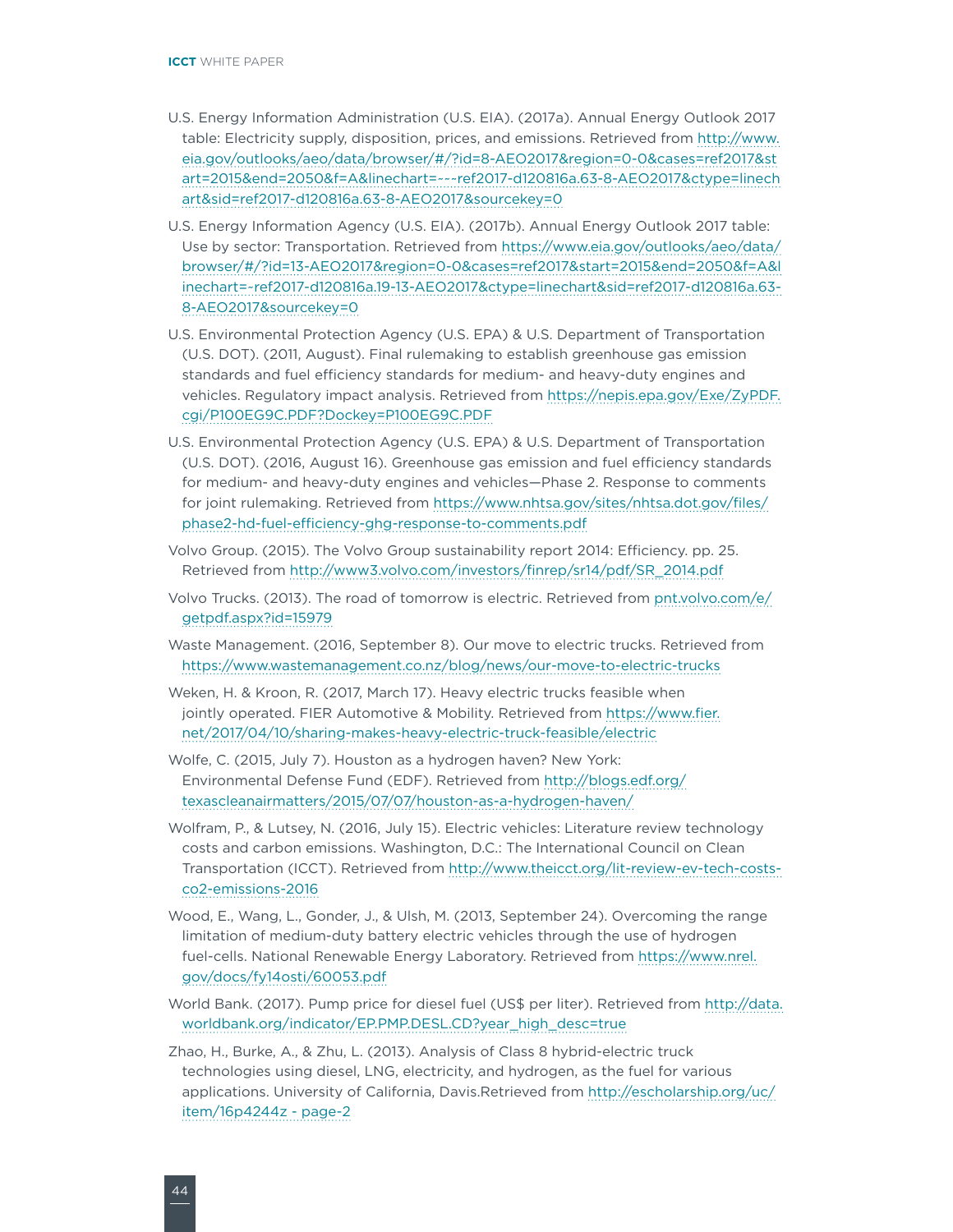## ANNEX

<span id="page-50-0"></span>**Table A1.** Commercial medium-duty zero emission vehicles in development or production.

|                                             |                             |                                                    |                             |               |                            |                      | <b>Technology Specifications</b>          |                            |                      |                                                                  |                                     |                                |                                   |
|---------------------------------------------|-----------------------------|----------------------------------------------------|-----------------------------|---------------|----------------------------|----------------------|-------------------------------------------|----------------------------|----------------------|------------------------------------------------------------------|-------------------------------------|--------------------------------|-----------------------------------|
| Company                                     | <b>Name</b>                 | <b>Technology</b>                                  | <b>Current Status</b>       | (km)<br>Range | Chemistry<br>Battery       | Speed (km/hr)<br>Max | rge Time/<br> Time<br>Rechar <sub>t</sub> | $\sum_{i=1}^{n}$<br>Torque | output (kW)<br>Power | $\mathbf{\hat{g}}$<br>Battery kWh (or<br>Hydrogen Storage<br>kWh | Weight<br>Gross<br>Vehicle<br>(ton) | $^{(ton)}$<br>Capacity<br>Load | <b>Source</b>                     |
| <b>BYD</b>                                  | T <sub>5</sub>              | <b>Electric Class 5</b><br>truck                   | Production                  | 250           | FePO4                      | 97                   | 1.5h                                      | 550                        | 150                  | 145                                                              | 7.3                                 | 3.8                            | BYD (2016b)                       |
| <b>BYD</b>                                  | T7                          | Electric Class 6<br>truck                          | Production                  | 200           | FePO4                      | 90                   | 1.75h                                     | 550                        | 150                  | 175                                                              | 11                                  | 5.9                            | BYD (2016c)                       |
| <b>Daimler</b>                              | eCanter                     | All-electric<br>light-duty truck                   | Small-scale<br>production   | $>100$        | Li-Ion                     |                      | 7 h<br>$(1 h = 80%)$                      | 380                        | 185                  | 70                                                               | 7.5                                 | 4.6                            | Daimler (2016c)                   |
| <b>Daimler</b><br><b>Trucks</b>             | Canter<br>E-CELL            | All-electric<br>light-duty truck                   | Replaced by<br>the eCanter  | $>100$        | Li-Ion                     | 90                   | 7 h (1 h)                                 | 650                        | <b>110</b>           | 48.5                                                             | 6                                   | 3                              | FUSO (2014)                       |
| <b>Deutsche Post</b><br><b>DHL Group</b>    | StreetScooter<br>Work       | <b>Battery electric</b><br>delivery truck          | Production                  | $50 - 80$     | Li-ion                     | 120                  |                                           |                            | 48                   | 20.4                                                             | 2.1                                 |                                | Deutsche Post<br>DHL Group (2016) |
| EFA-S                                       | <b>P80-E</b>                | Electric<br>medium-duty<br>delivery truck          | Production                  | 80-130        | LI-FeYPO4                  | 80                   | 8-10 h                                    | 300                        | 91                   | 62                                                               | 7.5                                 | 3.5                            | EFA-S (2010)                      |
| <b>EMOSS</b>                                | DYNA EV200                  | <b>Battery electric</b>                            | Production                  | 160           | LI-FeYPO4                  | 85                   | 8 h                                       | 700                        | 120                  | 62                                                               | 7.5                                 | 4.6                            | <b>EMOSS (2016)</b>               |
| <b>EVI</b>                                  | EVI-MD                      | <b>Battery electric</b><br>medium-duty<br>truck    | Production                  | 145           | LiFeMgPO4                  | 105                  | $6-12h$                                   | 900                        | 200                  | 99                                                               | $7.3 - 10$                          |                                | GreenFleet (2016)                 |
| <b>Iveco</b>                                | <b>Electric Daily</b><br>5t | <b>Battery electric</b><br>delivery truck          | Production                  | $90 - 130$    | <b>ZEBRA</b><br>(NaNi/CI2) | 70                   |                                           | 300                        | 80                   | 63.6                                                             | 5                                   | $\overline{2}$                 | Deutsche Post<br>DHL Group (2013) |
| <b>Motiv Power</b><br>Systems &<br>Rockport |                             | Electric delivery<br>truck                         | Production                  | 109-161       |                            | 97                   | 8 h<br>$(2 - 3)$<br>50%)                  | 1,200                      | 150                  | 85/106/127                                                       | 6.6                                 | 3.6                            | Motiv (2016a)                     |
| <b>ORTEN &amp;</b><br><b>EFA-S</b>          | ORTEN E<br>75 AT            | Electric<br>medium-duty<br>truck                   | Production                  | 100           | LiFePO4                    | 80                   | 4 h<br>(22 kW)                            | 1,150                      | 90                   | 72.5                                                             | 7.5                                 | 3.6                            | <b>ORTEN (2016)</b>               |
| <b>Paneltex</b>                             |                             | Electric delivery<br>truck                         | Production                  | 200           | LiFePO4                    |                      |                                           |                            |                      | 80-120                                                           | $7.5 - 11$                          |                                | Paneltex (2017)                   |
| <b>Renault</b>                              | Maxity                      | Electric with<br>hydrogen-<br>powered fuel<br>cell | Field test 2015             | 200           |                            | 90                   |                                           | 270                        | 47/<br>20            | 42/45                                                            | 3.5                                 | $\overline{1}$                 | Renault Trucks<br>(2015)          |
| Smith                                       | Edison                      | <b>Battery electric</b><br>(chassis cab)           | Production<br>(except U.S.) | $90 - 160$    | Li-ion                     | 80                   | $6-8h$<br>$(4h$ fast)                     |                            | 90                   | 40                                                               | $3.5 - 4.6$                         | $1.2 - 2.1$                    | Smith (2011a)                     |
| Smith                                       | Newton                      | <b>Battery electric</b><br>(chassis cab)           | Production                  | 65-160        | Li-ion                     | 80                   | 8 h                                       | 600                        | 120                  | 40-120                                                           | $6.4 - 12$                          | $2.8 - 7.6$                    | Smith, (2011b,<br>2011c)          |
| Spijkstaal                                  | Ecotruck<br>7500            | Electric<br>garbage truck                          |                             | $70 - 100$    | Li-ion                     | 40                   | $6-8h$                                    |                            | 20                   |                                                                  | 7.5                                 | 3.7                            | Spijkstaal (2016)                 |
| <b>US Hybrid</b>                            | eCargo                      | <b>Battery electric</b><br>cargo truck             | Production                  | 120           | Li-ion (18650)             | 104                  |                                           |                            | 120                  | 36                                                               | 4.5                                 |                                | US Hybrid (2016a)                 |
| <b>US Hybrid</b>                            | H <sub>2</sub> Cargo        | Fuel cell plug-in<br>cargo truck                   | Production                  | 200           | Li-ion                     | 97                   | $<$ 5 min                                 |                            | 120                  | 28<br>$(9.8$ kg)                                                 | 6.4                                 |                                | US Hybrid (2016c)                 |
| Workhorse                                   | E-Gen                       | Electric delivery<br>with range<br>extender        |                             | 96 (145)      |                            | 108                  |                                           | 2,200                      | 200                  | 60                                                               | 8.8                                 |                                | Workhorse (2016)                  |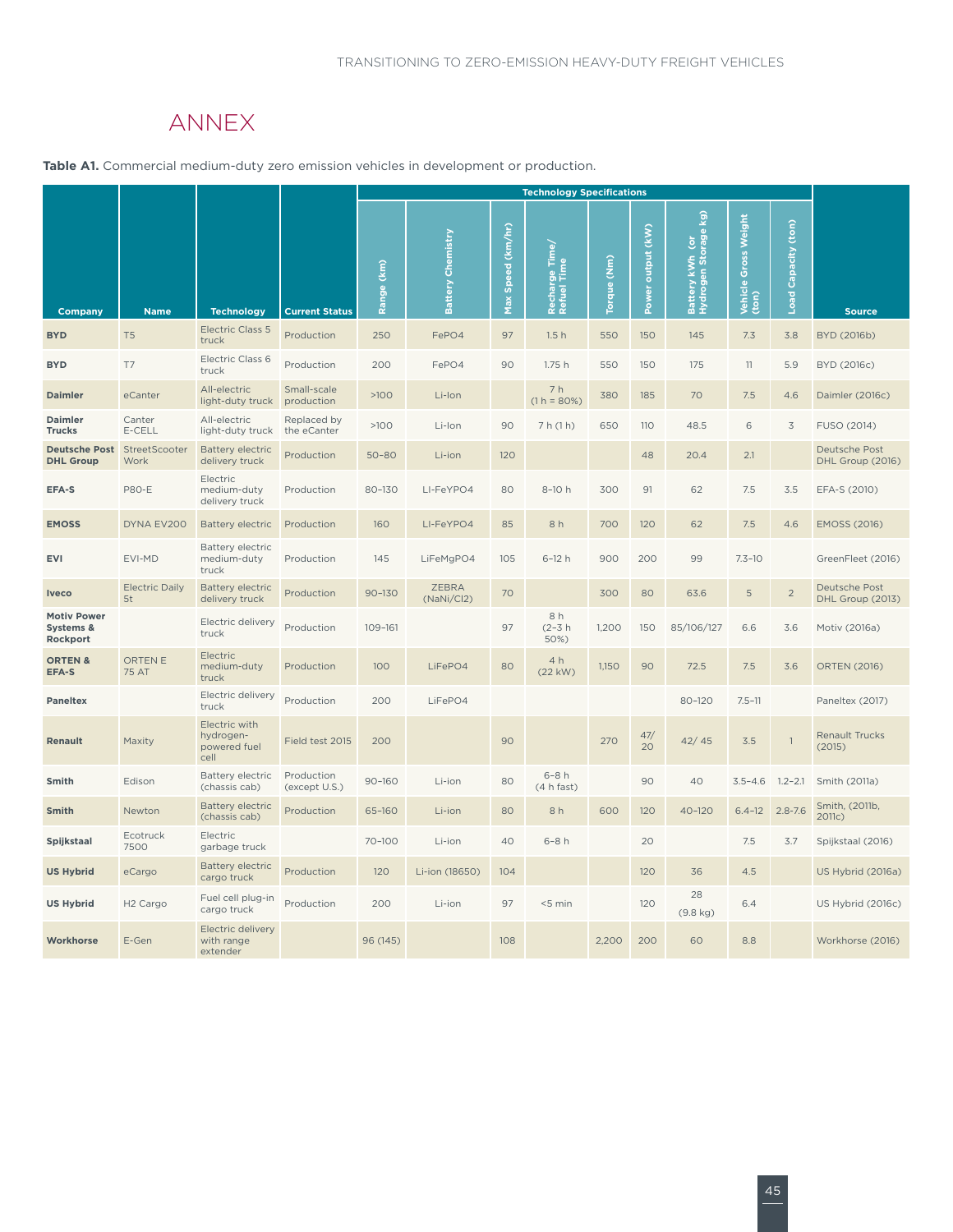#### **Table A2.** Commercial heavy-duty zero emission vehicles in development or production.

|                                          |                             |                                                                 |                       |                                  |                                    |                                           |                                                           | <b>Technology Specifications</b> |                                |                                                                                 |                                            |                                  |                                  |
|------------------------------------------|-----------------------------|-----------------------------------------------------------------|-----------------------|----------------------------------|------------------------------------|-------------------------------------------|-----------------------------------------------------------|----------------------------------|--------------------------------|---------------------------------------------------------------------------------|--------------------------------------------|----------------------------------|----------------------------------|
| Company                                  | <b>Name</b>                 |                                                                 | <b>Current Status</b> | Range<br>(km)                    | <b>Battery</b><br><b>Chemistry</b> | <b>Max</b><br><b>Speed</b><br>(km)<br>hr) | <b>Recharge</b><br>Time /<br><b>Refuel</b><br><b>Time</b> | <b>Torque</b><br>(Nm)            | <b>Power</b><br>output<br>(kW) | <b>Battery</b><br><b>kWh</b><br>(or<br><b>Hydrogen</b><br><b>Storage</b><br>kg) | Vehicle<br><b>Gross</b><br>Weight<br>(ton) | Load<br><b>Capacity</b><br>(ton) | <b>Source</b>                    |
| <b>Artisan</b>                           |                             | <b>Technology</b><br><b>Battery electric</b><br>Class 8 drayage |                       | 129-161                          |                                    |                                           |                                                           |                                  |                                | 250                                                                             |                                            |                                  | Artisan (2016)                   |
| <b>BYD</b>                               | Q1M                         | Electric<br>terminal tractor<br>(yard truck)                    | Production            | 15                               | FePO4                              | 53                                        | $1-2h$                                                    | 1,500                            | 180                            | 209                                                                             | 46                                         | $\mathsf{9}$                     | BYD (2016a)                      |
| <b>BYD</b>                               | T <sub>9</sub>              | <b>Electric Class 8</b><br>truck                                | Production            | 148                              | FePO4                              | 90                                        | 2.5h                                                      | 2,999                            | 359                            | 188                                                                             | 54                                         | 11                               | BYD (2016d)                      |
| Charge                                   |                             | Electric truck                                                  | 2017                  | 160                              |                                    |                                           |                                                           |                                  |                                |                                                                                 | $3.5 - 26$                                 |                                  | Charge (2016)                    |
| <b>Daimler</b>                           | Urban<br>eTruck             | Fully electric<br>heavy-duty<br>truck                           | Production<br>2020    | 200                              | Li-Ion                             |                                           |                                                           | $2 \times 500$                   | $2 \times 125$                 | 212                                                                             | 26                                         |                                  | Daimler<br>(2016a, 2016b)        |
| Dennis<br>Eagle, PVI,<br>Phoenix         |                             | Electric refuse<br>truck                                        | Production            | $>150$                           | Li-ion                             | 90                                        | $6-8h$                                                    |                                  |                                | 170/255                                                                         | 26.8                                       | 9.7                              | Norsk<br>elbilforening<br>(2017) |
| <b>E-Force</b>                           |                             | <b>Electric Class 8</b><br>truck                                | Production            | 300<br>$(city)$ 200<br>(highway) | LiFePO4                            | 87                                        | 6 h (44<br>kW)                                            | 630                              | 300                            | 240                                                                             | 18                                         | 10 <sup>°</sup>                  | E-Force<br>(2015)                |
| <b>EMOSS</b>                             | CM 1212                     | <b>Battery electric</b><br>truck                                | Production            | 150                              | LiFePO4                            |                                           | 2.8/5,5 h                                                 | 950                              | 150                            | 120                                                                             | 12                                         | 6.6                              | <b>EMOSS (2016)</b>              |
| <b>EMOSS</b>                             | CM 1216                     | <b>Battery electric</b><br>truck                                | Production            | 200                              | LiFePO4                            |                                           | 3.6/7.3 h                                                 | 950                              | 150                            | 160                                                                             | 12                                         | 6                                | <b>EMOSS (2016)</b>              |
| <b>EMOSS</b>                             | CM 1220                     | <b>Battery electric</b><br>truck                                | Production            | 250                              | LiFePO4                            |                                           | 4.5/9h                                                    | 950                              | 150                            | 200                                                                             | 12                                         | 5.4                              | EMOSS (2016)                     |
| <b>ESORO</b>                             |                             | Class 8 fuel cell<br>truck                                      | Production            | 375-400                          | LiFePO4                            |                                           | 10 mins                                                   |                                  | 250                            | 120<br>(35 kg)                                                                  | 34 t                                       |                                  | <b>ESORO (2017)</b>              |
| Ginaf                                    | E 2114                      | Electric delivery<br>truck                                      | Production            | 105                              | LiFePO4                            |                                           |                                                           | 1,400<br>(3,400)                 | 155<br>(280)                   | 120                                                                             | 13.5t                                      | 7.7                              | Ginaf (2017)                     |
| Ginaf                                    | E 2115                      | Electric delivery<br>truck                                      | Production            | 135                              | LiFePO5                            |                                           |                                                           | 1,400<br>(3,400)                 | 155<br>(280)                   | 156                                                                             | 13.5                                       | 7.7                              | Ginaf (2017)                     |
| Ginaf                                    | E 2116                      | Electric delivery<br>truck                                      | Production            | 150                              | LiFePO6                            |                                           |                                                           | 1,400<br>(3,400)                 | 155<br>(280)                   | 180                                                                             | 13.5                                       | 7.7                              | Ginaf (2017)                     |
| <b>Motiv Power.</b><br><b>Cumberland</b> |                             | <b>Electric Class 8</b><br>refuse truck                         |                       | 80-130                           |                                    | 80                                        | 8 h (2.5)<br>50%)                                         | 3,000                            | 280                            | 170/212                                                                         | 30                                         | 20                               | Motiv (2016b)                    |
| Nikola Motor<br>Company                  | NikolaOne                   | Hydrogen fuel<br>cell electric<br>semi-truck                    | Production<br>2020    | $1290 -$<br>1930                 | Li-Ion                             |                                           |                                                           | 2,700                            | 746                            | 320                                                                             | $37 - 39$                                  | 29                               | Nikola (2016)                    |
| <b>Renault</b>                           | Midlum<br><b>Truck</b>      | All-electric<br>refrigerated<br>truck                           |                       | 100                              | Li-Ion                             |                                           | 8h                                                        |                                  | 103                            | 150                                                                             | 16                                         | 5.5                              | <b>Renault Trucks</b><br>(2011)  |
| Renault                                  | Trucks D                    | All-electric<br>truck                                           |                       | 120                              | Li-Ion                             |                                           | 7 h                                                       |                                  | 103                            | 170                                                                             | 16.3                                       | 6                                | Kane (2014)                      |
| Symbio<br>FCell                          | Electric<br>Dennis<br>Eagle | Plug-in electric<br>hydrogen waste<br>truck                     |                       | 150                              | Li-Ion                             | 80                                        |                                                           |                                  | 40                             | 85                                                                              | 26                                         | 17                               | Symbio FCell<br>(2016)           |
| Toyota                                   |                             | Class 8 fuel cell<br>drayage truck                              | Demonstration<br>2017 | >320                             |                                    |                                           |                                                           | 1800                             | 500                            | 12                                                                              | 36                                         |                                  | Toyota (2017)                    |
| <b>TransPower</b>                        | Elec Truck                  | Electric drayage<br>truck                                       |                       | 110-160                          | Li-Ion<br>(LFP)                    |                                           |                                                           |                                  | 300                            | 215-270                                                                         | 36                                         | 26                               | TransPower<br>(2015)             |
| <b>US Hybrid</b>                         | H <sub>2</sub> Truck        | Fuel cell electric<br>drayage truck                             | Development           | 320                              | Li-ion                             | 97                                        | <9 min                                                    |                                  | 320                            | 30<br>(25 kg)                                                                   | 36                                         |                                  | US Hybrid<br>(2016d)             |
| <b>US Hybrid</b>                         | ETruck                      | <b>Battery electric</b><br>Class 8 truck                        | Development           | 161<br>(Q27t)                    | Li-ion                             | 97                                        |                                                           |                                  | 320                            | 240                                                                             | 36                                         |                                  | US Hybrid<br>(2016b)             |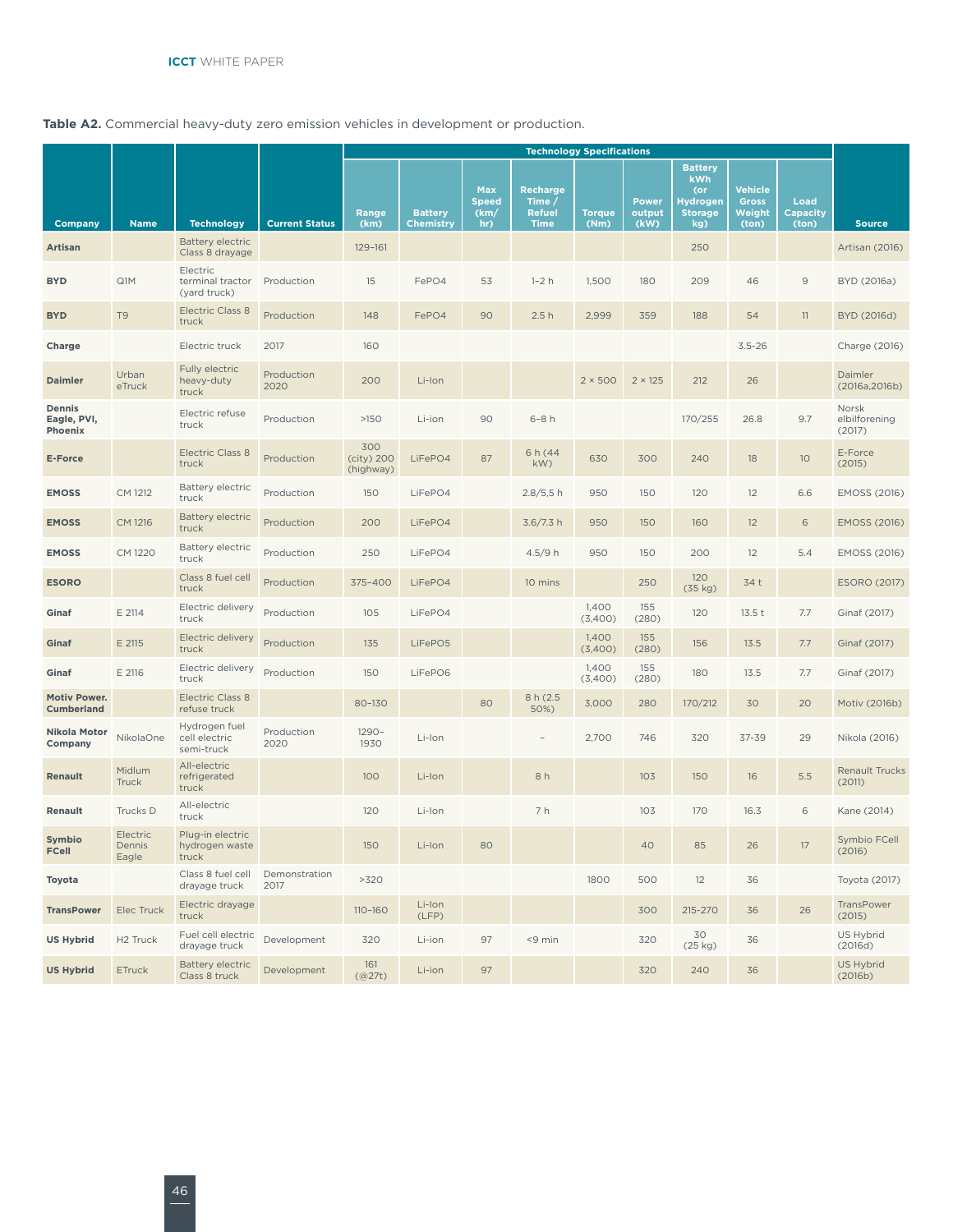**Table A3.** Long-haul heavy-duty freight truck vehicle component cost breakdown for the different vehicle technologies. The values used are the best estimates from a variety of literature sources.

| <b>Vehicle component costs</b>                | 2015    | 2020                     | 2025    | 2030    |
|-----------------------------------------------|---------|--------------------------|---------|---------|
| U.S. base diesel tractor cost (\$)            | 135,000 | 135,000                  | 135,000 | 135,000 |
| EU base diesel tractor cost (\$)              | 135,000 | 135,000                  | 135,000 | 135,000 |
| China base diesel tractor cost (\$)           | 60,000  | 60,000                   | 60,000  | 60,000  |
| U.S. baseline trailer costs (\$)              | 25,000  | 25,000                   | 25,000  | 25,000  |
| EU baseline trailer costs (\$)                | 25,000  | 25,000                   | 25,000  | 25,000  |
| China baseline trailer costs (\$)             | 10,000  | 10,000                   | 10,000  | 10,000  |
| <b>Number of trailers</b>                     | 3       | 3                        | 3       | 3       |
| U.S. base truck, "Glider" costs (\$)          | 78,300  | 78,300                   | 78,300  | 78,300  |
| EU base truck, "Glider" costs (\$)            | 78,300  | 78,300                   | 78,300  | 78,300  |
| China base truck, "Glider" costs (\$)         | 37,400  | 37,400                   | 37,400  | 37,400  |
| U.S. other efficiency improvements (\$)       | 2,790   | 9,580                    | 7,140   | 26,500  |
| EU other efficiency improvements (\$)         |         | ÷                        | 2,240   | 8,260   |
| China other efficiency improvements (\$)      |         | 1,110                    | 3,170   | 7,440   |
| <b>Diesel</b>                                 |         |                          |         |         |
| Engine power (kW)                             | 350     | 350                      | 350     | 350     |
| Fuel tank (\$)                                | 2,120   | 2,120                    | 2.120   | 2,120   |
| Battery (\$)                                  | 531     | 531                      | 531     | 531     |
| <b>Aftertreatment (\$)</b>                    | 6,940   | 6,940                    | 6,940   | 6,940   |
| U.S. engine efficiency improvements (\$)      | 2,980   | 6.280                    | 11,900  | 18,800  |
| EU engine efficiency improvements (\$)        |         | $\overline{\phantom{0}}$ | 1,800   | 5,530   |
| China engine efficiency improvements (\$)     |         | 883                      | 4,270   | 5,330   |
| U.S. total diesel/ICE vehicle cost (\$)       | 210,000 | 220,000                  | 223,000 | 250,000 |
| EU total diesel/ICE vehicle cost (\$)         | 204,000 | 204,000                  | 208,000 | 218,000 |
| China total diesel/ICE vehicle cost (\$)      | 90,000  | 91,500                   | 95,100  | 99,800  |
| <b>Hybrid Battery Electric</b>                |         |                          |         |         |
| U.S. additional costs for hybrids (\$)        | 24,700  | 21,800                   | 18,600  | 18,100  |
| EU additional costs for hybrids (\$)          | 24,700  | 21,800                   | 18,600  | 18,100  |
| China additional costs for hybrids (\$)       | 11,000  | 9,680                    | 8,270   | 8,050   |
| U.S. total hybrid electric vehicle cost (\$)  | 235,000 | 242,000                  | 242,000 | 268,000 |
| EU total hybrid electric vehicle cost (\$)    | 229,000 | 226,000                  | 227,000 | 236,000 |
| China total hybrid electric vehicle cost (\$) | 101,000 | 101,000                  | 103,000 | 108,000 |
| <b>Natural Gas</b>                            |         |                          |         |         |
| LNG SI tank (\$/DGE)                          | 246     | 226                      | 207     | 187     |
| LNG SI tank capacity (DGE)                    | 173     | 156                      | 140     | 123     |
| LNG SI tank cost (\$)                         | 42,500  | 35,300                   | 28,800  | 23,000  |
| LNG CI tank (\$/DGE)                          | 295     | 272                      | 248     | 225     |
| LNG CI tank capacity (DGE)                    | 150     | 136                      | 121     | 107     |
| LNG CI tank cost (\$)                         | 44,300  | 36,900                   | 30,200  | 24,100  |
| CNG SI tank (\$/DGE)                          | 345     | 317                      | 290     | 262     |
| <b>CNG SI tank capacity (DGE)</b>             | 173     | 156                      | 140     | 123     |
| CNG SI tank cost (\$)                         | 59,500  | 49,500                   | 40,400  | 32,200  |
| <b>Battery cost (\$)</b>                      | 531     | 531                      | 531     | 531     |
| CI engine (\$)                                | 68,900  | 68,900                   | 68,900  | 68,900  |
| SI engine (\$)                                | 42,900  | 42,900                   | 42,900  | 42,900  |
| U.S. total LNG SI vehicle cost (\$)           | 242,000 | 242,000                  | 233,000 | 246,000 |
| EU total LNG SI vehicle cost (\$)             | 239,000 | 232,000                  | 228,000 | 228,000 |
| China total LNG SI vehicle cost (\$)          | 153,000 | 147,000                  | 143,000 | 141,000 |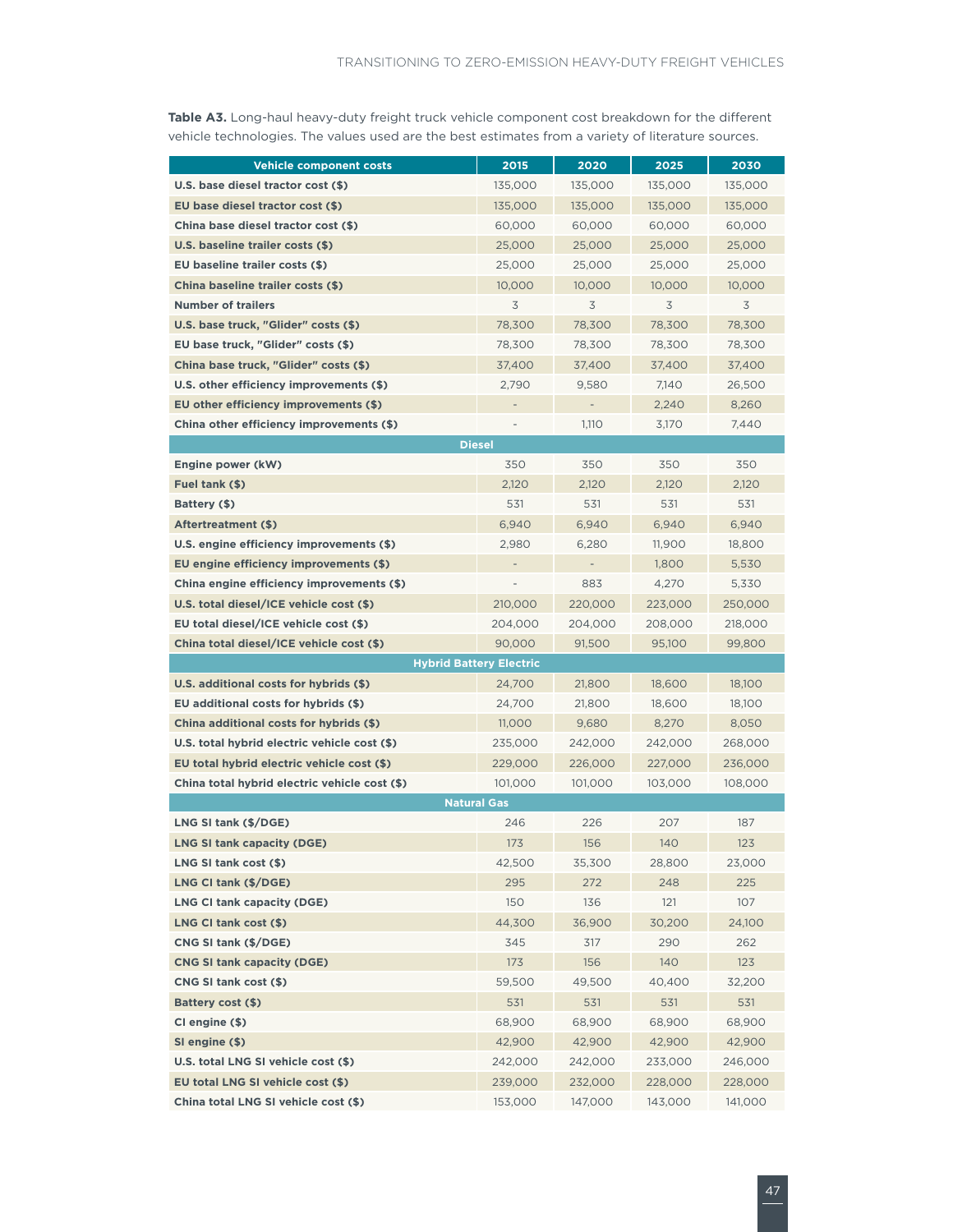| <b>Vehicle component costs</b>                   | 2015                     | 2020    | 2025    | 2030    |
|--------------------------------------------------|--------------------------|---------|---------|---------|
| U.S. total LNG CI vehicle cost (\$)              | 270,000                  | 269,000 | 260,000 | 273,000 |
| EU total LNG CI vehicle cost (\$)                | 267,000                  | 260,000 | 255,000 | 255,000 |
| China total LNG CI vehicle cost (\$)             | 118,000                  | 116,000 | 115,000 | 117,000 |
| U.S. total CNG SI vehicle cost (\$)              | 259,000                  | 256,000 | 244,000 | 255,000 |
| EU total CNG SI vehicle cost (\$)                | 256,000                  | 246,000 | 239,000 | 237,000 |
| China total CNG SI vehicle cost (\$)             | 113,000                  | 110,000 | 108,000 | 109,000 |
| <b>Dynamic Induction Grid</b>                    |                          |         |         |         |
| Battery (kWh)                                    | 165                      | 155     | 143     | 133     |
| Battery cost (\$)                                | 53,800                   | 35.300  | 24.000  | 15,900  |
| <b>Additional required BEV systems (\$)</b>      | 19,300                   | 18,100  | 16,000  | 14,300  |
| Electric motor (kW)                              | 350                      | 350     | 350     | 350     |
| Electric motor (\$)                              | 7,960                    | 6,370   | 5,720   | 5,080   |
| Dynamic induction grid connection (\$)           | 16,700                   | 11,800  | 11,500  | 10,800  |
| U.S. total dynamic induction vehicle cost (\$)   | 254,000                  | 234,000 | 218,000 | 226,000 |
| EU total dynamic induction vehicle cost (\$)     | 251,000                  | 225,000 | 213,000 | 208,000 |
| China total dynamic induction vehicle cost (\$)  | 165,000                  | 140,000 | 128,000 | 121,000 |
|                                                  | <b>Overhead Catenary</b> |         |         |         |
| <b>Battery (kWh)</b>                             | 165                      | 155     | 143     | 133     |
| Battery cost (\$)                                | 53,800                   | 35,300  | 24,000  | 15,900  |
| <b>Additional required BEV systems (\$)</b>      | 19,300                   | 18,100  | 16,000  | 14,300  |
| Electric motor (kW)                              | 350                      | 350     | 350     | 350     |
| Electric motor (\$)                              | 7,960                    | 6,370   | 5,720   | 5,080   |
| Overhead catenary grid connection (\$)           | 71,700                   | 49,600  | 21,200  | 21,200  |
| U.S. total overhead catenary vehicle cost (\$)   | 309,000                  | 272,000 | 227,000 | 236,000 |
| EU total overhead catenary vehicle cost (\$)     | 306,000                  | 263,000 | 222,000 | 218,000 |
| China total overhead catenary vehicle cost (\$)  | 220,000                  | 178,000 | 138,000 | 131,000 |
|                                                  | <b>Fuel Cell</b>         |         |         |         |
| Power (kW)                                       | 350                      | 350     | 350     | 350     |
| Fuel cell system (\$)                            | 84,000                   | 58,300  | 31,000  | 20,500  |
| Compressed gaseous H2 tank (\$/kWh)              | 33                       | 23      | 21      | 19      |
| Compressed gaseous H2 tank capacity (kWh)        | 2,790                    | 2,570   | 2,570   | 2,480   |
| Compressed gaseous H2 tank price (\$)            | 92,000                   | 59,100  | 54,000  | 47,200  |
| Electric motor (kW)                              | 400                      | 400     | 400     | 400     |
| Electric motor (\$)                              | 9,080                    | 7,270   | 6,530   | 5,800   |
| <b>Battery capacity (kWh)</b>                    | 12                       | 12      | 12      | 12      |
| Battery cost (\$)                                | 3,910                    | 2,740   | 2,020   | 1,430   |
| <b>Additional required FCHEV systems (\$)</b>    | 13,300                   | 11,900  | 10,800  | 9,670   |
| U.S. total fuel cell cost-gaseous hydrogen (\$)  | 345,000                  | 290,000 | 254,000 | 255,000 |
| EU total fuel cell cost-gaseous hydrogen (\$)    | 342,000                  | 281,000 | 249,000 | 236,000 |
| China total fuel cell cost-gaseous hydrogen (\$) | 256,000                  | 196,000 | 164,000 | 150,000 |

*Based on den Boer et al. (2013); Fulton & Miller (2015); Meszler et al. (2015); Posada et al. (2016); Sen et al. (2016)*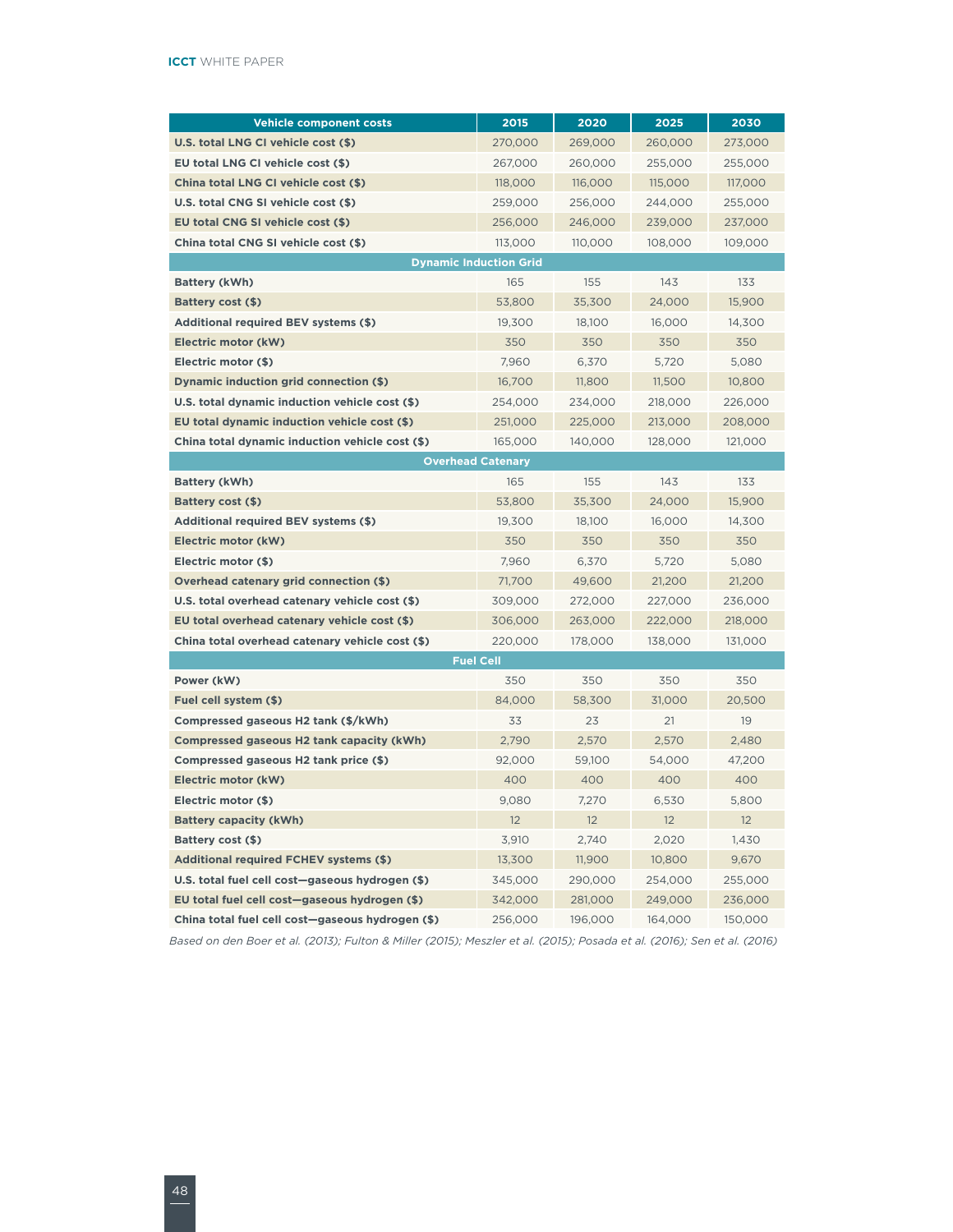| Age             | $U.S.^a$  | <b>EU-28</b> | <b>China</b> |
|-----------------|-----------|--------------|--------------|
| 1               | 130,832   | 126,332      | 153,175      |
| $\overline{2}$  | 119,001   | 114,908      | 139,324      |
| $\overline{3}$  | 108,164   | 104,444      | 126,636      |
| $\overline{4}$  | 97,441    | 94,090       | 114,082      |
| 5               | 87,476    | 84,467       | 102,415      |
| 6               | 78,930    | 76,215       | 92,409       |
| $\overline{7}$  | 70,940    | 68,500       | 83,055       |
| 8               | 63,474    | 61,291       | 74,314       |
| 9               | 56,865    | 54,909       | 66,576       |
| 10 <sup>1</sup> | 50,887    | 49,137       | 59,577       |
| 10-Year Total   | 1,390,490 | 834,294      | 1,011,563    |

**Table A4.** Annual vehicle distance traveled (in kilometers) for U.S., EU-28, and China long-haul heavy-duty vehicles.

*a U.S. EPA & NHTSA, 2011*

**Table A5.** Energy consumption (MJ/km) of each vehicle technology for vehicles purchased in 2015, 2020, 2025, and 2030.

|                                                        | <b>Region</b>        | 2015 | 2020 | 2025            | 2030            |
|--------------------------------------------------------|----------------------|------|------|-----------------|-----------------|
|                                                        | <b>United States</b> | 14   | 13   | 10 <sup>°</sup> | 9.3             |
| <b>Diesel</b>                                          | China                | 16   | 13   | 12              | 10 <sup>°</sup> |
|                                                        | <b>EU-28</b>         | 12   | 12   | 11              | 9               |
|                                                        | <b>United States</b> | 14   | 12   | 10 <sup>°</sup> | 8.9             |
| <b>Diesel hybrid</b>                                   | China                | 15   | 13   | 11              | 10 <sup>°</sup> |
|                                                        | <b>EU-28</b>         | 11   | 11   | 10 <sup>°</sup> | 8.8             |
|                                                        | <b>United States</b> | 16   | 14   | 11              | 10 <sup>°</sup> |
| <b>Liquefied natural gas</b><br>(compression ignition) | China                | 17   | 15   | 13              | 11              |
|                                                        | <b>EU-28</b>         | 13   | 13   | 12              | 10              |
|                                                        | <b>United States</b> | 16   | 14   | 12              | 11              |
| <b>Liquefied natural gas</b><br>(spark ignition)       | China                | 18   | 15   | 14              | 12              |
|                                                        | <b>EU-28</b>         | 14   | 14   | 12              | 11              |
|                                                        | <b>United States</b> | 16   | 14   | 12              | 11              |
| <b>Compressed natural gas</b><br>(spark ignition)      | China                | 18   | 15   | 14              | 12              |
|                                                        | <b>EU-28</b>         | 14   | 14   | 12              | 11              |
|                                                        | <b>United States</b> | 9.5  | 8.8  | 8.2             | 7.6             |
| Hydrogen fuel cell                                     | China                | 9.5  | 8.8  | 8.2             | 7.6             |
|                                                        | <b>EU-28</b>         | 9.5  | 8.8  | 8.2             | 7.6             |
|                                                        | <b>United States</b> | 5.7  | 5.3  | 4.9             | 4.5             |
| <b>Electric overhead catenary</b>                      | China                | 5.7  | 5.3  | 4.9             | 4.5             |
|                                                        | <b>EU-28</b>         | 5.7  | 5.3  | 4.9             | 4.5             |
|                                                        | <b>United States</b> | 9.0  | 8.2  | 7.5             | 6.9             |
| <b>Electric dynamic induction</b>                      | China                | 9.0  | 8.2  | 7.5             | 6.9             |
|                                                        | <b>EU-28</b>         | 9.0  | 8.2  | 7.5             | 6.9             |

*Diesel conversion: 36.66 MJ/l*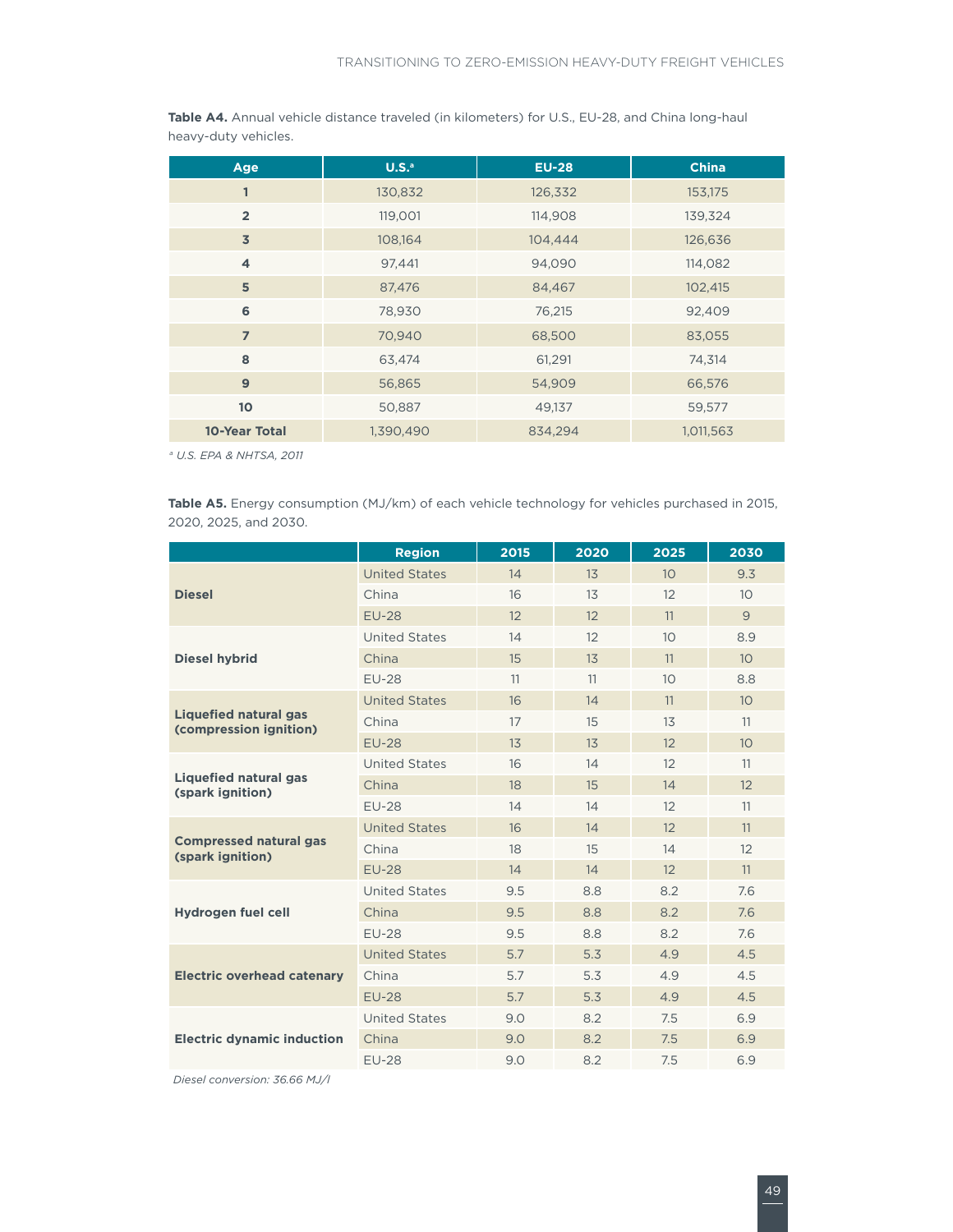#### **Table A6.** Fuel cost projections from 2015 to 2040

|                                              |                      | <b>Fuel Prices</b> |       |       |       |       |       |
|----------------------------------------------|----------------------|--------------------|-------|-------|-------|-------|-------|
| <b>Vehicle</b>                               | <b>Region</b>        | 2015               | 2020  | 2025  | 2030  | 2035  | 2040  |
|                                              | <b>United States</b> | 2.14               | 3.42  | 4.27  | 4.83  | 5.15  | 5.47  |
| Diesel (\$/gallon)                           | China                | 2.53               | 4.00  | 5.00  | 5.73  | 6.03  | 6.40  |
|                                              | <b>EU-28</b>         | 3.72               | 5.94  | 7.43  | 8.40  | 8.95  | 9.51  |
|                                              | <b>United States</b> | 15.08              | 17.12 | 16.28 | 15.71 | 15.18 | 14.94 |
| CNG (\$/MMBTU)                               | China                | 7.22               | 7.59  | 7.22  | 6.97  | 6.73  | 6.63  |
|                                              | <b>EU-28</b>         | 13.92              | 14.65 | 13.94 | 13.44 | 12.99 | 12.79 |
|                                              | <b>United States</b> | 17.62              | 18.54 | 17.64 | 17.01 | 16.44 | 16.19 |
| LNG (\$/MMBTU)                               | China                | 7.82               | 8.23  | 7.83  | 7.55  | 7.30  | 7.18  |
|                                              | <b>EU-28</b>         | 15.06              | 15.87 | 15.10 | 14.57 | 14.08 | 13.86 |
|                                              | <b>United States</b> | 6.00               | 5.46  | 4.93  | 4.39  | 3.85  | 3.32  |
| <b>Hydrogen from</b><br>Natural Gas (\$/dge) | China                | 6.00               | 5.46  | 4.93  | 4.39  | 3.85  | 3.32  |
|                                              | <b>EU-28</b>         | 6.00               | 5.46  | 4.93  | 4.39  | 3.85  | 3.32  |
| <b>Hydrogen from</b>                         | <b>United States</b> | 11.00              | 9.66  | 8.31  | 6.97  | 5.63  | 4.28  |
| <b>Renewable Pathways</b>                    | China                | 11.00              | 9.66  | 8.31  | 6.97  | 5.63  | 4.28  |
| $(\frac{1}{2})$                              | <b>EU-28</b>         | 11.00              | 9.66  | 8.31  | 6.97  | 5.63  | 4.28  |
|                                              | <b>United States</b> | 0.10               | 0.12  | 0.13  | 0.14  | 0.13  | 0.13  |
| Electricity (\$/kWh)                         | China                | 0.09               | 0.10  | 0.11  | 0.12  | 0.13  | 0.14  |
|                                              | <b>EU-28</b>         | 0.14               | 0.19  | 0.21  | 0.22  | 0.22  | 0.21  |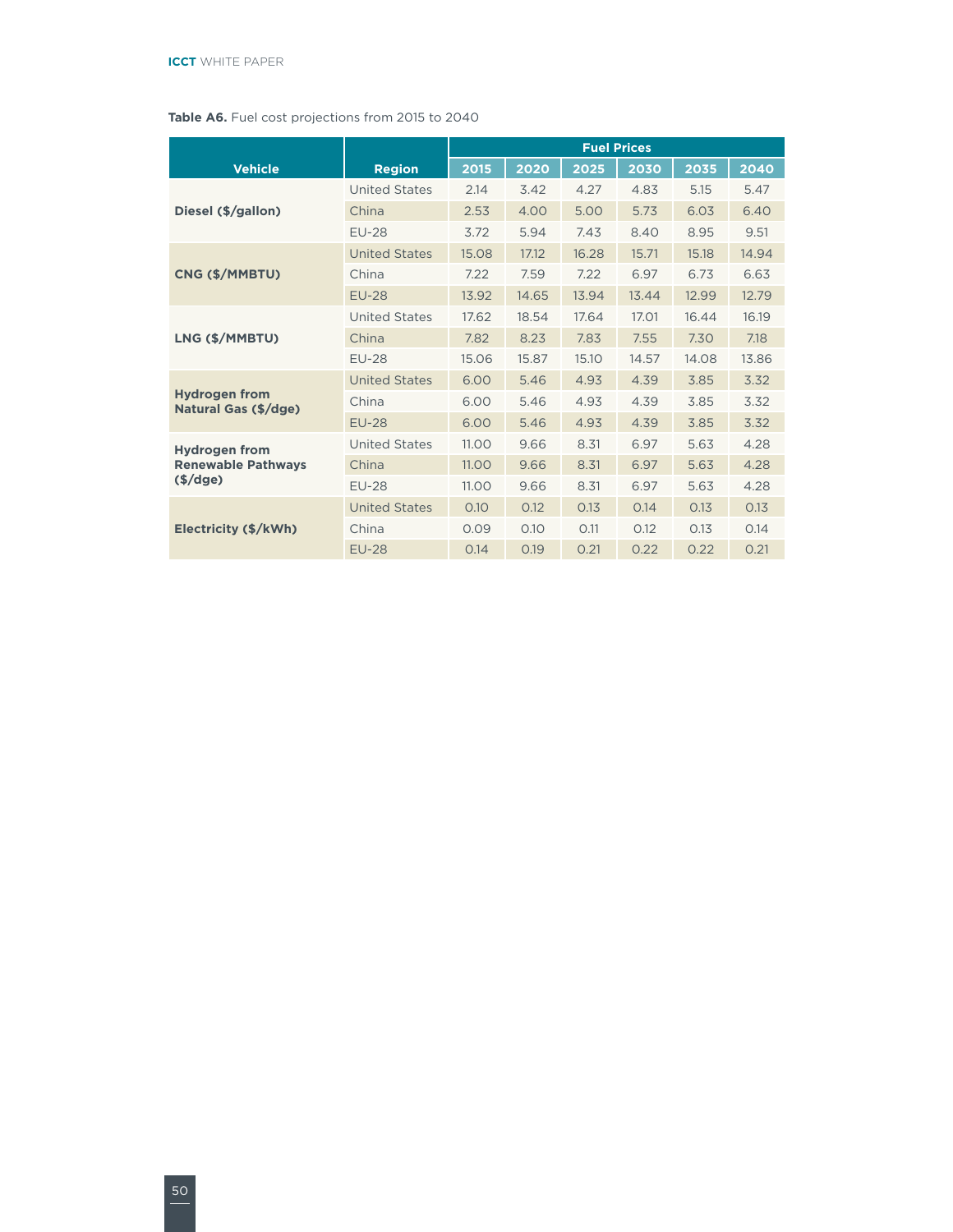#### <span id="page-56-0"></span>**ANNEX REFERENCES**

- Artisan. (2016, March). Electric Class 8 truck. Retrieved from [http://artisanvs.com/](http://artisanvs.com/electric-class-8-truck/) [electric-class-8-truck/](http://artisanvs.com/electric-class-8-truck/)
- Charge. (2016, November 3). Delivering in your city from 2017 British auto tech company charge reveals new electric truck. Retrieved from [https://charge.auto/imgs/](https://charge.auto/imgs/Charge_Truck_03112016.pdf) [Charge\\_Truck\\_03112016.pdf](https://charge.auto/imgs/Charge_Truck_03112016.pdf)
- BYD. (2016a, August). Heavy duty performance Class 8 15 hours Up to 102,000 lbs GCWR. 100% battery-electric Class 8 terminal tractor. Retrieved from [http://www.byd.](http://www.byd.com/usa/wp-content/uploads/2016/08/Q1M-final.pdf) [com/usa/wp-content/uploads/2016/08/Q1M-final.pdf](http://www.byd.com/usa/wp-content/uploads/2016/08/Q1M-final.pdf)
- BYD. (2016b, August). Long-range battery electric Class 5 cab chassis 16,000 lbs GVWR. 100% battery-electric Class-5 truck. Retrieved from [http://www.byd.com/usa/](http://www.byd.com/usa/wp-content/uploads/2016/08/T5-final.pdf) [wp-content/uploads/2016/08/T5-final.pdf](http://www.byd.com/usa/wp-content/uploads/2016/08/T5-final.pdf)
- BYD. (2016c, August). Long-range battery electric Class 6 cab chassis 23,600 lbs GVWR. 100% battery-electric Class-6 truck. Retrieved from [http://www.byd.com/usa/](http://www.byd.com/usa/wp-content/uploads/2016/08/T7-final.pdf) [wp-content/uploads/2016/08/T7-final.pdf](http://www.byd.com/usa/wp-content/uploads/2016/08/T7-final.pdf)
- BYD. (2016d August). Long-range battery electric Class 8 120,000 lbs GCWR. 100% battery-electric Class 8 tractor. Retrieved from [http://www.byd.com/usa/wp-content/](http://www.byd.com/usa/wp-content/uploads/2016/08/T9-final.pdf) [uploads/2016/08/T9-final.pdf](http://www.byd.com/usa/wp-content/uploads/2016/08/T9-final.pdf)
- Daimler. (2016a). Mercedes-Benz: First fully electric truck. Retrieved from [https://www.](https://www.daimler.com/products/trucks/mercedes-benz/urban-etruck.html) [daimler.com/products/trucks/mercedes-benz/urban-etruck.html](https://www.daimler.com/products/trucks/mercedes-benz/urban-etruck.html)
- Daimler. (2016b). The Mercedes-Benz Urban eTruck: Connectivity meets eMobility. Retrieved from [https://www.daimler.com/products/trucks/mercedes-benz/world](https://www.daimler.com/products/trucks/mercedes-benz/world-premiere-urban-etruck.html)[premiere-urban-etruck.html](https://www.daimler.com/products/trucks/mercedes-benz/world-premiere-urban-etruck.html)
- Daimler. (2016c). The new Fuso eCanter. E-Pioneer among light trucks. Retrieved from <https://www.daimler.com/products/trucks/fuso/ecanter.html>
- den Boer, E., Aarnink, S., Kleiner, F., & Pagenkopf, J. (2013, July). Zero emission trucks. An overview of state-of-the-art technologies and their potential. CE Delft. Retrieved from [http://www.theicct.org/sites/default/files/publications/CE\\_Delft\\_4841\\_Zero\\_](http://www.theicct.org/sites/default/files/publications/CE_Delft_4841_Zero_emissions_trucks_Def.pdf) [emissions\\_trucks\\_Def.pdf](http://www.theicct.org/sites/default/files/publications/CE_Delft_4841_Zero_emissions_trucks_Def.pdf)
- Deutsche Post DHL Group. (2013, May). Fact & figures: Alternative drive vehicles: Iveco Electric Daily. Retrieved from [http://www.dpdhl.com/content/dam/dpdhl/presse/](http://www.dpdhl.com/content/dam/dpdhl/presse/veranstaltungen/co2frei/factsheets-alternative-drive-vehicles.zip) [veranstaltungen/co2frei/factsheets-alternative-drive-vehicles.zip](http://www.dpdhl.com/content/dam/dpdhl/presse/veranstaltungen/co2frei/factsheets-alternative-drive-vehicles.zip)
- Deutsche Post DHL Group. (2016, April). Fact & figures: Alternative drive vehicles: the StreetScooter. Retrieved from [http://www.dpdhl.com/content/dam/dpdhl/presse/](http://www.dpdhl.com/content/dam/dpdhl/presse/veranstaltungen/co2frei/factsheets-alternative-drive-vehicles.zip) [veranstaltungen/co2frei/factsheets-alternative-drive-vehicles.zip](http://www.dpdhl.com/content/dam/dpdhl/presse/veranstaltungen/co2frei/factsheets-alternative-drive-vehicles.zip)
- E-Force. (2015). E-FORCE 18t electric truck. Retrieved from [http://eforce.ch/wp/wp](http://eforce.ch/wp/wp-content/uploads/2016/06/E_FORCE_Fact_Sheet_E_2015.pdf)[content/uploads/2016/06/E\\_FORCE\\_Fact\\_Sheet\\_E\\_2015.pdf](http://eforce.ch/wp/wp-content/uploads/2016/06/E_FORCE_Fact_Sheet_E_2015.pdf)
- Electric Vehicles Schwaben GmbH (EFA-S). (2010). UPS P80-E Spec's & Facts. Retrieved from [http://efa-s.de/Eigene%20Dateien/UPS%20Datenblatt%20englisch.pdf](http://efa-s.de/Eigene Dateien/UPS Datenblatt englisch.pdf)
- EMOSS. (2016). CM12 series 12 tonne electric truck. Retrieved from [http://www.emoss.](http://www.emoss.biz/electric-truck/12-tonne-electric-truck/) [biz/electric-truck/12-tonne-electric-truck/](http://www.emoss.biz/electric-truck/12-tonne-electric-truck/)
- ESORO. (2017). The world's first fuel cell heavy goods vehicle able to fulfill Coop's logistics requirements. Retrieved from [http://www.esoro.ch/deutsch/content/](http://www.esoro.ch/deutsch/content/aktuelles/images/Factsheet_Lastwagen_E.pdf) [aktuelles/images/Factsheet\\_Lastwagen\\_E.pdf](http://www.esoro.ch/deutsch/content/aktuelles/images/Factsheet_Lastwagen_E.pdf)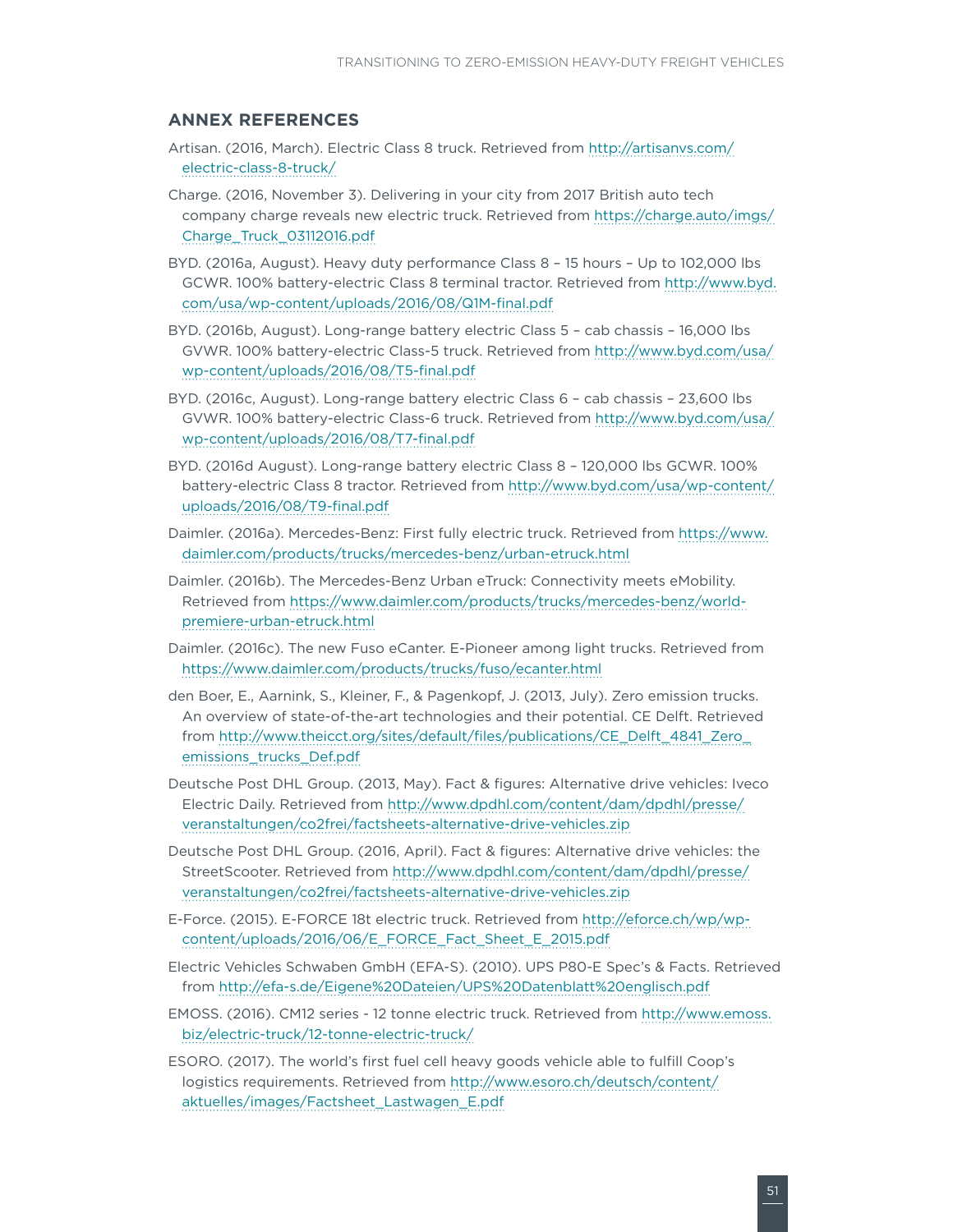- Fulton, L., & Miller, M. (2015). Strategies for transitioning to low-carbon emission trucks in the United States. UC Davis and National Center for Sustainable Transportation. Retrieved from [http://ncst.ucdavis.edu/wp-content/uploads/2014/08/06-11-2015-06-](http://ncst.ucdavis.edu/wp-content/uploads/2014/08/06-11-2015-06-11-2015-STEPS-NCST-Low-carbon-Trucks-in-US-06-10-2015.pdf) [11-2015-STEPS-NCST-Low-carbon-Trucks-in-US-06-10-2015.pdf](http://ncst.ucdavis.edu/wp-content/uploads/2014/08/06-11-2015-06-11-2015-STEPS-NCST-Low-carbon-Trucks-in-US-06-10-2015.pdf)
- FUSO. (2014). Zero emission and quiet as a whisper: eight new FUSO Canter E-CELL in customer trials. Retrieved from [http://www.fuso-trucks.com/press-and-media\\_press](http://www.fuso-trucks.com/press-and-media_press-releases/the-new-Canter-E-CELL)[releases/the-new-Canter-E-CELL](http://www.fuso-trucks.com/press-and-media_press-releases/the-new-Canter-E-CELL)
- Ginaf. (2017). E 2114 DuraTruck. Retrieved from [http://www.ginaf.nl/fileadmin/inhoud/](http://www.ginaf.nl/fileadmin/inhoud/Trucks/specblad_euro6/E2114_NL.pdf) [Trucks/specblad\\_euro6/E2114\\_NL.pdf](http://www.ginaf.nl/fileadmin/inhoud/Trucks/specblad_euro6/E2114_NL.pdf)
- GreenFleet. (2016). Medium duty truck zero emissions. Electric Vehicles International. Retrieved from [http://www.fpgreenfleet.net/images/EVI-MD\\_Fact\\_Sheet\\_Print.pdf](http://www.fpgreenfleet.net/images/EVI-MD_Fact_Sheet_Print.pdf)
- Kane, M. (2014). The Electric Renault Truck D on the streets of Paris. InsideEVs. Retrieved from <http://insideevs.com/the-all-electric-renault-trucks-d-on-the-streets-of-paris/>
- Meszler, D., Lutsey, N., & Delgado, O. (2015, April). Cost effectiveness of advanced efficiency technologies for long-haul tractor-trailers in the 2020-2030 time frame. Meszler Engineering Services & The International Council on Clean Transportation (ICCT). Retrieved from [http://www.theicct.org/sites/default/files/publications/](http://www.theicct.org/sites/default/files/publications/ICCT_tractor-trailer_tech-cost-effect_20150420.pdf) [ICCT\\_tractor-trailer\\_tech-cost-effect\\_20150420.pdf](http://www.theicct.org/sites/default/files/publications/ICCT_tractor-trailer_tech-cost-effect_20150420.pdf)
- Motiv. (2016a, June). Electrify your delivery van. Retrieved from [http://motivps.com/](http://motivps.com/wp-content/uploads/2016/06/Rockport_1Sheet.pdf) [wp-content/uploads/2016/06/Rockport\\_1Sheet.pdf](http://motivps.com/wp-content/uploads/2016/06/Rockport_1Sheet.pdf)
- Motiv. (2016b, June). Electrify your refuse truck. Retrieved from [http://motivps.com/](http://motivps.com/wp-content/uploads/2016/06/Cumberland_1Sheet_vF.pdf) [wp-content/uploads/2016/06/Cumberland\\_1Sheet\\_vF.pdf](http://motivps.com/wp-content/uploads/2016/06/Cumberland_1Sheet_vF.pdf)
- ORTEN. (2016). ORTEN E 75 AT. Retrieved from [http://www.electric-trucks.de/images/](http://www.electric-trucks.de/images/files/Datenblaetter_Englisch/ORTEN_E_75_AT.pdf) [files/Datenblaetter\\_Englisch/ORTEN\\_E\\_75\\_AT.pdf](http://www.electric-trucks.de/images/files/Datenblaetter_Englisch/ORTEN_E_75_AT.pdf)
- Paneltex. (2017, April). Electric vehicles. Retrieved from [https://s3-eu-west-2.amazonaws.](https://s3-eu-west-2.amazonaws.com/paneltex.co.uk/wp-content/uploads/2017/04/Paneltex-Electric-Vehicles-Brochure.pdf) [com/paneltex.co.uk/wp-content/uploads/2017/04/Paneltex-Electric-Vehicles-](https://s3-eu-west-2.amazonaws.com/paneltex.co.uk/wp-content/uploads/2017/04/Paneltex-Electric-Vehicles-Brochure.pdf)[Brochure.pdf](https://s3-eu-west-2.amazonaws.com/paneltex.co.uk/wp-content/uploads/2017/04/Paneltex-Electric-Vehicles-Brochure.pdf)
- Posada, F., Chambliss, S., & Blumberg, K. (2016). Costs of emission reduction technologies for heavy-duty diesel vehicles. International Council on Clean Transportation (ICCT). Retrieved from [http://www.theicct.org/costs-emission](http://www.theicct.org/costs-emission-reduction-tech-hdvs)[reduction-tech-hdvs](http://www.theicct.org/costs-emission-reduction-tech-hdvs)
- Renault Trucks. (2011, October 13). The world's largest electric-powered truck undergoing tests with Carrefour. Retrieved from [http://corporate.renault-trucks.com/](http://corporate.renault-trucks.com/en/press-releases/the-world-s-largest-electric-powered-truck-undergoing-tests-with-carrefour.html) [en/press-releases/the-world-s-largest-electric-powered-truck-undergoing-tests-with](http://corporate.renault-trucks.com/en/press-releases/the-world-s-largest-electric-powered-truck-undergoing-tests-with-carrefour.html)[carrefour.html](http://corporate.renault-trucks.com/en/press-releases/the-world-s-largest-electric-powered-truck-undergoing-tests-with-carrefour.html)
- Renault Trucks. (2015, February 23). The French post office and Renault Trucks jointly test a hydrogen-powered truck running on a fuel cell. Retrieved from [http://corporate.](http://corporate.renault-trucks.com/en/press-releases/2015-02-23-the-french-poste-office-and-renault-trucks-jointly-test-a-hydrogen-powered-truck-running-on-a-fuel-cell.html) [renault-trucks.com/en/press-releases/2015-02-23-the-french-poste-office-and-renault](http://corporate.renault-trucks.com/en/press-releases/2015-02-23-the-french-poste-office-and-renault-trucks-jointly-test-a-hydrogen-powered-truck-running-on-a-fuel-cell.html)[trucks-jointly-test-a-hydrogen-powered-truck-running-on-a-fuel-cell.html](http://corporate.renault-trucks.com/en/press-releases/2015-02-23-the-french-poste-office-and-renault-trucks-jointly-test-a-hydrogen-powered-truck-running-on-a-fuel-cell.html)
- Sen, B., Ercan, T., & Tatari, O. (2016, May). Does a battery-electric truck make a difference? — Life cycle emissions, costs, and externality analysis of alternative fuelpowered Class 8 heavy-duty trucks in the United States. University of Central Florida. *Journal of Cleaner Production, 141,* 110–121. doi:10.1016/j.jclepro.2016.09.046